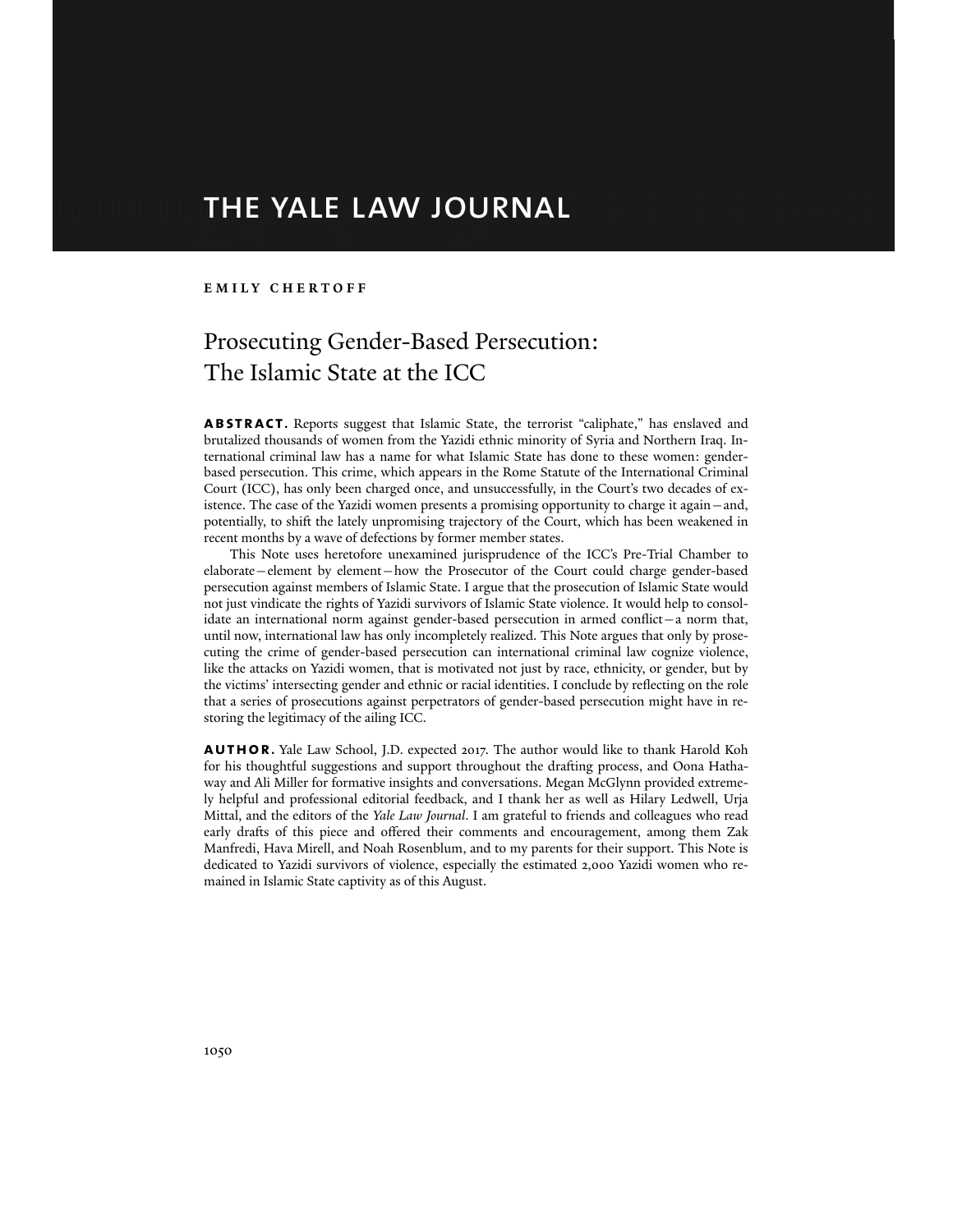

# **note contents**

| <b>INTRODUCTION</b>                                       |                                                                       | 1052 |
|-----------------------------------------------------------|-----------------------------------------------------------------------|------|
| Ι.                                                        | EVIDENCE OF GENDER-BASED CRIMES AGAINST YAZIDI WOMEN                  | 1056 |
|                                                           | <b>II. GENDER-BASED PERSECUTION AND THE EXPRESSIVE VALUE OF</b>       |      |
|                                                           | <b>INTERNATIONAL LAW</b>                                              | 1063 |
|                                                           | A. International Criminal Accountability                              | 1065 |
|                                                           | B. Creating an International Norm                                     | 1069 |
|                                                           | C. The Insufficiency of Current Charges at the ICC                    | 1075 |
|                                                           | 1. Current Theoretical Insufficiencies                                | 1075 |
|                                                           | 2. The Need for a Composite Crime                                     | 1081 |
|                                                           | <b>III. CHARGING GENDER-BASED PERSECUTION UNDER THE ROME STATUTE:</b> |      |
|                                                           | THE ELEMENTS OF A CASE                                                | 1085 |
|                                                           | A. Threshold Questions: Procedural Matters and Individual Criminal    |      |
|                                                           | Liability                                                             | 1085 |
|                                                           | 1. Jurisdiction                                                       | 1086 |
|                                                           | 2. Admissibility                                                      | 1090 |
|                                                           | 3. Individual Criminal Responsibility                                 | 1091 |
|                                                           | B. Charging Islamic State with Gender-Based Persecution Under Article |      |
|                                                           | $7(1)(h)$ of the Rome Statute                                         | 1095 |
|                                                           | 1. The Widespread or Systematic Element                               | 1099 |
|                                                           | 2. The Mens Rea Element                                               | 1102 |
|                                                           | 3. The Severe Deprivation of Fundamental Rights Element               | 1104 |
|                                                           | 4. The Nexus with Group Element                                       | 1107 |
|                                                           | 5. The Other Criminal Acts Element                                    | 1109 |
| IV. GENDER-BASED PERSECUTION AND THE EVOLUTION OF THE ICC |                                                                       | 1111 |
|                                                           | CONCLUSION                                                            | 1116 |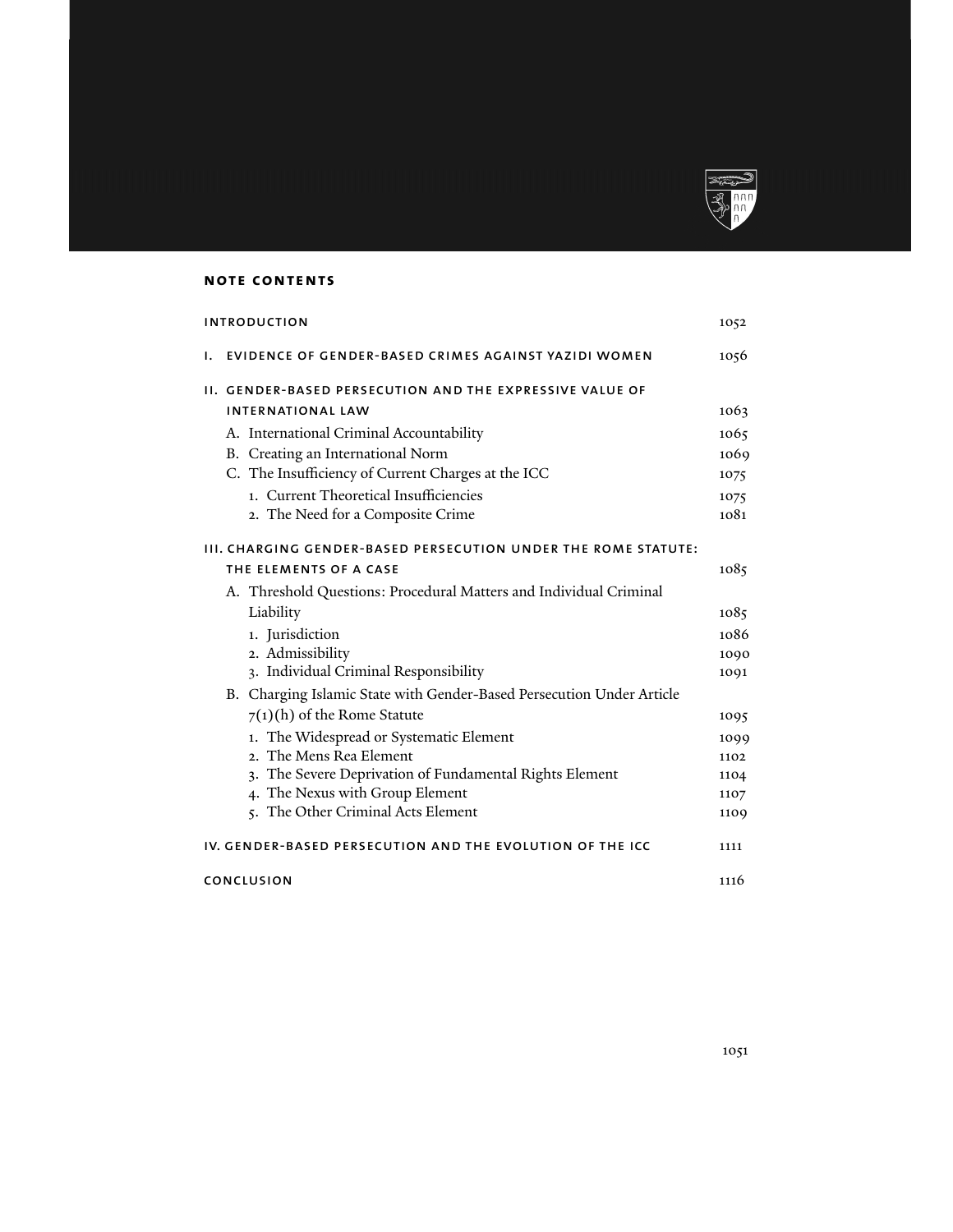#### **introduction**

Over the past two years, media reports from Syria and Iraq have documented how the terrorist group Islamic State has systematically enslaved and raped women and girls from the Yazidi ethnic minority group.1 One emblematic *New York Times* report details how Islamic State fighters have forced Yazidi women to take birth control in order to avoid violating a supposed religious mandate to abstain from sex with pregnant women slaves.2 Women who have escaped this torture are fighting back. Some have spoken out against their captors in the press, to human rights observers, and at the United Nations (UN).<sup>3</sup> A group of them has even taken up arms against their former tormenters: a unit of women fighters based in Iraqi Kurdistan is training to take on members of Islamic State alongside the Kurdish *peshmerga*. 4 "We want justice," the commander of this battalion told a reporter.<sup>5</sup> "We want the men who did this to go to court."<sup>6</sup> Yet despite the public outcry and sustained advocacy efforts, justice has remained out of reach.

Of particular concern to many outside observers is the apparently premeditated nature of the Yazidi women's enslavement and the sexist ideology evident in Islamic State pamphlets and articles—that underlies it.7 France's Minister for Family, Children, and Women's Rights echoed other commentators when she delivered a speech to the United Nations proposing a new international crime—"femicide"8 —and insisting that countries take steps to prose-

- **2***.* Callimachi, *Birth Control*, *supra* note 1.
- **3***. See, e.g.*, *infra* notes 191, 252 and accompanying text.

- **5***. Id*.
- **6***. Id.*
- **7***. See infra* Part I.

**<sup>1</sup>**. Rukmini Callimachi, *To Maintain Supply of Sex Slaves, ISIS Pushes Birth Control*, N.Y. TIMES (Mar. 12, 2016) [hereinafter Callimachi, *Birth Control*], http://www.nytimes.com/2016 /03/13/world/middleeast/to-maintain-supply-of-sex-slaves-isis-pushes-birth-control.html [http://perma.cc/XS8A-QBTZ]; *see also* Rukmini Callimachi, *ISIS Enshrines a Theology of Rape*, N.Y. TIMES (Aug. 13, 2015) [hereinafter Callimachi, *Theology of Rape*], http:// www.nytimes.com/2015/08/14/world/middleeast/isis-enshrines-a-theology-of-rape.html [http://perma.cc/K36L-4PXT] (reporting Islamic State's development of a radical theological position that purports to justify the systemic rape of captured women).

**<sup>4</sup>**. Janine di Giovanni, *How Yazidi Women Are Fighting Back Against ISIS*, VOGUE (Oct. 26, 2016, 11:32 AM), http://www.vogue.com/13495865/sun-ladies-yazidi-women-isis-genocide -sexual-enslavement [http://perma.cc/74SJ-A7EU].

**<sup>8</sup>**. Adam Taylor, *As Kerry Condemns ISIS Genocide, Calls To Recognize Something Else: Femicide*, WASH. POST (Mar. 17, 2016), http://www.washingtonpost.com/news/worldviews/wp /2016/03/17/as-kerry-condemns-isis-genocide-calls-to-recognize-something-else-femicide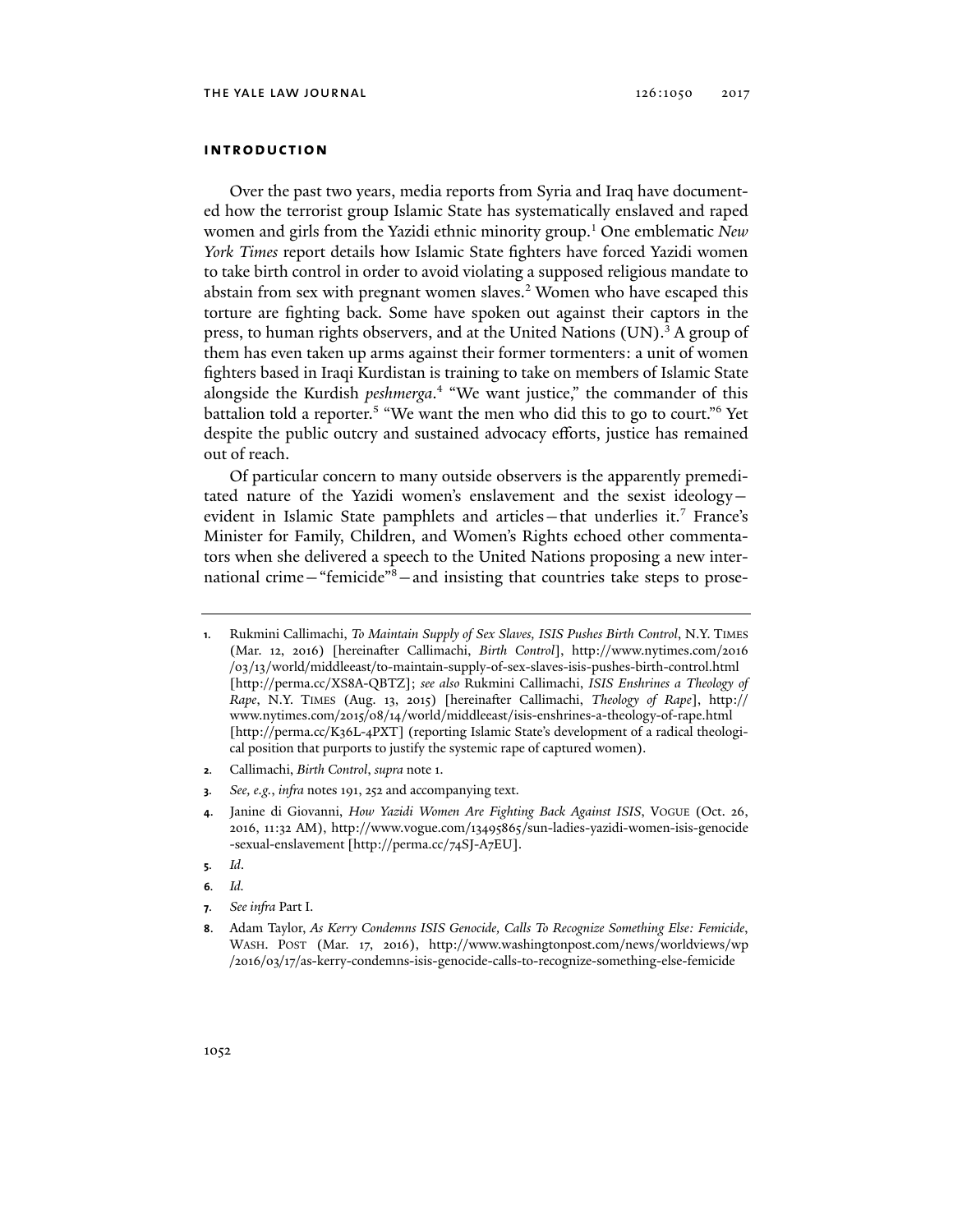cute Islamic State at the International Criminal Court (ICC).<sup>9</sup> Unfortunately, there has never been a successful international trial for gender-based persecution, despite the long and tragic history of gender-based targeting in conflict. Indeed, persecutors in several recent conflicts have singled out women and girls, $10$  and sometimes men and boys, $11$  for vicious, differential treatment.

- **9***. See* Taylor, *supra* note 8.
- **10**. Beyond the case of Islamic State, there appear to have been patterns of gender-based targeting of women for brutal rape during the genocides in Rwanda and Yugoslavia and the ongoing conflict in the Democratic Republic of the Congo (DRC). *See, e.g.*, *infra* notes 13, 315-316 and accompanying text (discussing the mass rape of women in Rwanda, Yugoslavia, and DRC, respectively).

 I use the categories of "women" and "men" throughout this Note to mirror the language of the Rome Statute, which was drafted in the early 1990s by a broad coalition of states and nonstate stakeholders. Although Article  $7(1)(h)$  talks about persecution on the basis of "gender," Article  $7(3)$  of the Rome Statute clarifies that "[f]or the purpose of this Statute, it is understood that the term 'gender' refers to the two sexes, male and female, within the context of society. The term 'gender' does not indicate any meaning different from the above." Rome Statute of the International Criminal Court arts.  $7(1)(h)$ ,  $7(3)$ , July 17, 1998, 2187 U.N.T.S. 90 [hereinafter Rome Statute]. Valerie Oosterveld attributes this language to the concerns of conservative elements ("[t]he Holy See, certain Arab states, and conservative nongovernmental organizations") that worried the statute might provide a hook for the recognition of the persecution of gays and lesbians or the classification of laws discriminating against women as crimes against humanity. *See* Valerie Oosterveld, *Gender, Persecution, and the International Criminal Court: Refugee Law's Relevance to the Crime Against Humanity of Gender-Based Persecution*, 17 DUKE J. COMP. & INT'L L. 49, 58 & n.37 (2006). Ironically, the Statute nonetheless could be interpreted—though in practice, this is perhaps unlikely—to provide a basis for claims of persecution by lesbian, gay, bisexual, and transgender individuals, since persecution "by reason of" gender as it is socially constructed can be read to permit claims on behalf of individuals who do *not* fit socially constructed gender norms and are persecuted on that basis. It is important to remember when working with international materials that to have broad effect, international law, whether customary or treaty-based, must be the product of broad international consensus (though not unanimity), and that rights and recognitions only beginning to emerge in relatively socially tolerant countries may be a long way off in other countries. Working in international institutional contexts with partners from diverse cultural backgrounds may require advocates to accept conceptual categories to which they otherwise would not revert.

<sup>[</sup>http://perma.cc/KR34-QM6L]; *see also* V.G. Julie Rajan, *Women, Violence, and the Islamic State: Resurrecting the Caliphate Through Femicide in Iraq and Syria*, *in* VIOLENCE AND GENDER IN THE GLOBALIZED WORLD: THE INTIMATE AND THE EXTIMATE 45 (Sanja Bahun & V.G. Julie Rajan eds., 2d ed. 2015). The term "femicide," which the French Minister for Family, Children and Women's Rights used in her speech to the UN, emerged not from feminist legal advocacy, but from radical feminist discourse. *See, e.g*., TERRORIZING WOMEN: FEMINICIDE IN THE AMÉRICAS (Rosa Linda Fregoso & Cynthia Bejarano eds., 2010); Steven S. Volk & Marian E. Schlotterbeck, *Gender, Order, and Femicide: Reading the Popular Culture of Murder in Ciudad Juárez*, 32 AZTLÁN:J. CHICANO STUD. 53 (2007).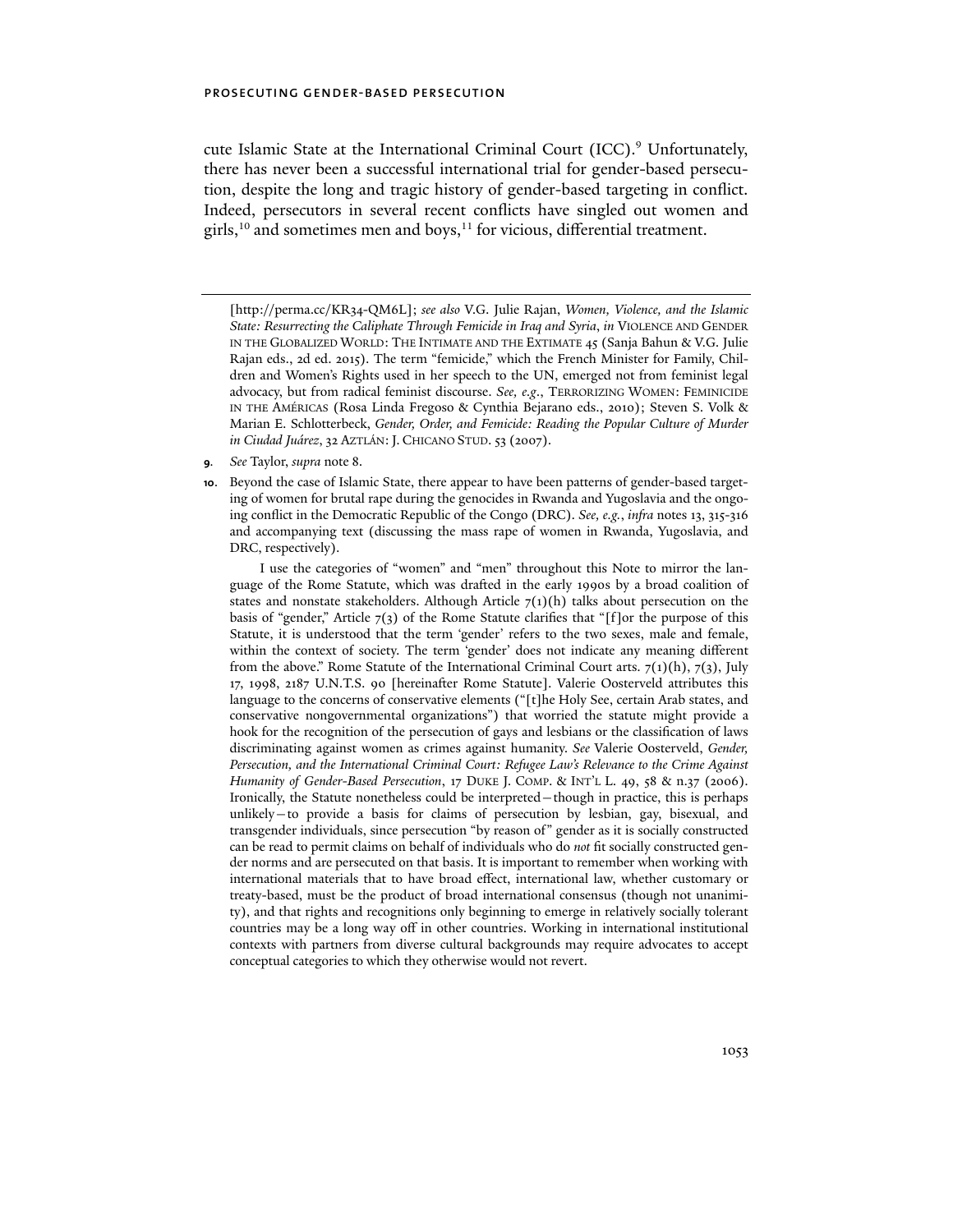#### THE YALE LAW JOURNAL 126:1050 2017

This Note argues that Islamic State can be charged under the "genderbased persecution" provision of Article  $7(1)(h)$  of the Rome Statute, the multilateral treaty that codifies the ICC's jurisdiction, substantive crimes, and major procedures.<sup>12</sup> The provision – a triumph, at the time, for feminist advocacy  $groups<sup>13</sup>$  – has unfortunately failed to realize its full potential. Since the enactment of the Rome Statute, gender-based persecution has been charged only once, in a case that failed to move forward for evidentiary reasons.<sup>14</sup>

 Several scholars, including the activists themselves, have documented how the Women's Caucus for Gender Justice urged the inclusion of rape and other sexual crimes in the Rome Statute during its development in the mid-1990s. *See, e.g.*, LOUISE CHAPPELL, THE POLITICS OF GENDER JUSTICE AT THE INTERNATIONAL CRIMINAL COURT: LEGACIES AND LEGIT-IMACY (2016); Cate Steains, *Gender Issues*, *in* THE INTERNATIONAL CRIMINAL COURT: THE MAKING OF THE ROME STATUTE 357 (Roy S. Lee ed., 1999); Janet Halley, *Rape at Rome: Feminist Interventions in the Criminalization of Sex-Related Violence in Positive International Criminal Law*, 30 MICH. J. INT'L L. 1 (2008). The advocacy of the Women's Caucus led to the incorporation of several key provisions into the Rome Statute, including rape, sexual slavery, enforced prostitution, forced pregnancy, and enforced sterilization in Article 7 (crimes against humanity) and Article 8 (war crimes). *See* Rome Statute arts. 7, 8; *see also* Barbara Bedont, *Gender-Specific Provisions in the Statute of the International Criminal Court*, *in* 1 ESSAYS ON THE ROME STATUTE OF THE INTERNATIONAL CRIMINAL COURT *supra* note 10, at 183-84 (Flavia Lattanzi & William A. Schabas eds., 1999).

**14**. Prosecutor v. Mbarushimana, Case No. ICC-01/04-01/10-465-Red, Decision on the Confirmation of Charges (Dec. 16, 2011), http://www.icc-cpi.int/CourtRecords/CR2011 \_22538.pdf [http://perma.cc/P9FX-BCLS].

**<sup>11</sup>***. See infra* note 78 (discussing the sex-selective targeting of men and boys during the Rwandan genocide).

**<sup>12</sup>**. Rome Statute, *supra* note 10.

**<sup>13</sup>**. In the 1990s, particularly in response to mass rapes of women during the Rwandan and Bosnian genocides, feminist lawyers and legal scholars mobilized to ensure that sexual violence would receive adequate attention in international legal proceedings against the genocides' perpetrators. *See, e.g*., Barbara Bedont & Katherine Hall-Martinez, *Ending Impunity for Gender Crimes Under the International Criminal Court*, 6 BROWN J. WORLD AFF. 65 (1999) (providing an extensive account of advocacy that ensured that "gender-based persecution" was recognized in the Rome Statute and by the ICC more broadly). As a number of scholars have documented, prior to the establishment of the International Criminal Tribunal for the former Yugoslavia (ICTY) and International Criminal Tribunal for Rwanda (ICTR), sexual crimes in war were treated as lesser crimes in international war crimes proceedings. *See, e.g.*, David Cohen, *Prosecuting Sexual Violence from Tokyo to the ICC*, *in* UNDERSTANDING AND PROVING INTERNATIONAL SEX CRIMES 13, 24-38 (Morten Bergsmo, Alf Butenschøn Skre & Elisabeth J. Wood eds., 2012) (providing a historical account of the development of jurisprudence on gender-based crimes in the ICTR and ICTY); Kathleen M. Pratt & Laurel E. Fletcher, *Time for Justice: The Case for International Prosecutions of Rape and Gender-Based Violence in the Former Yugoslavia*, 9 BERKELEY WOMEN'S L.J. 77, 80-82 (1994) (describing the "historical invisibility" of gender-based crimes in international law and advocating for stronger recognition of such crimes at the ICTY).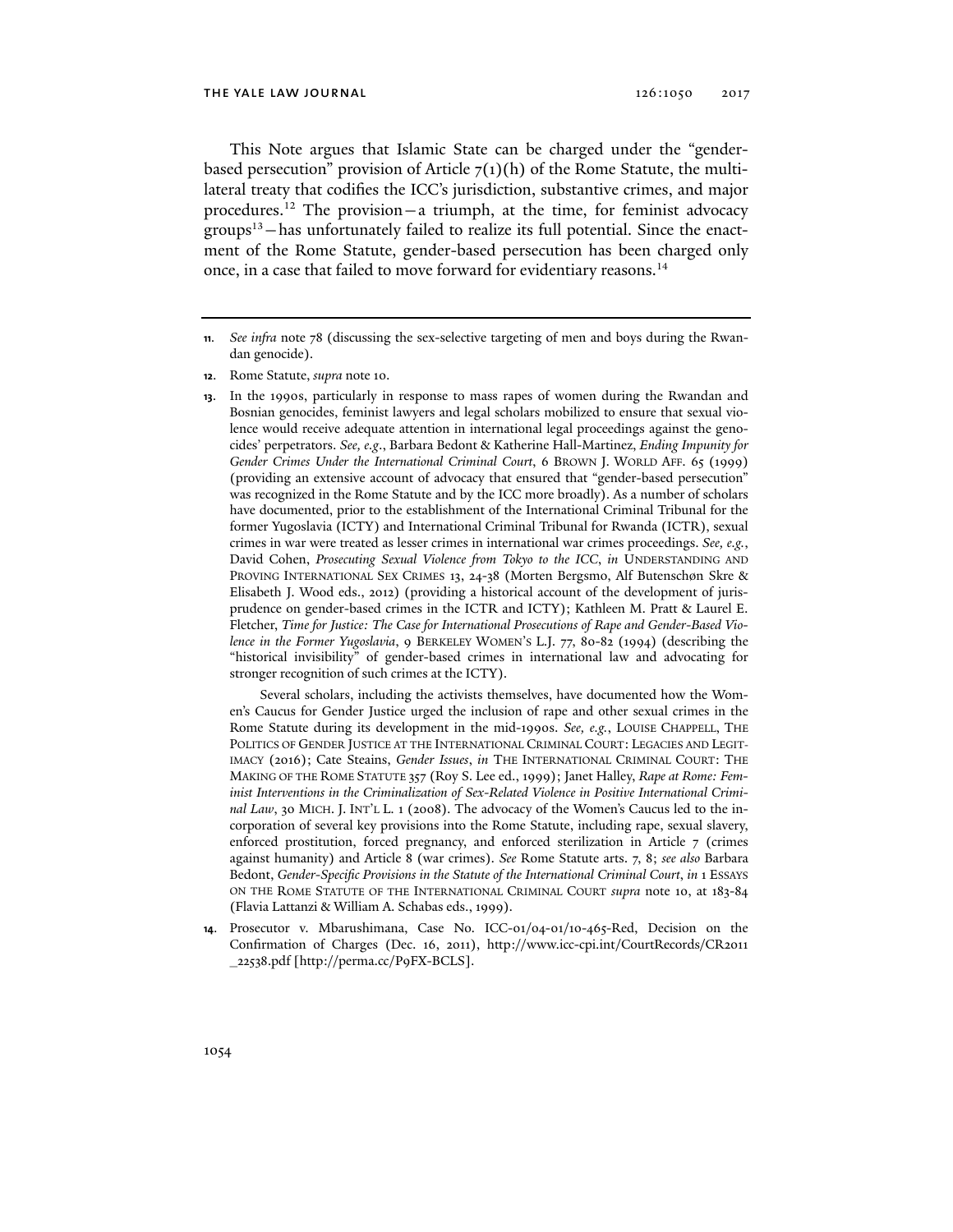This Note fills a gap both in the literature on potential prosecutions of members of Islamic State and in the broader body of scholarship on genderbased crimes. I make two descriptive contributions and one normative contribution to the existing literature. On the descriptive front, this is the first piece to address the possibility of a gender-crimes prosecution against Islamic State. In addition, this Note is the first to analyze the persecution-related jurisprudence of the Pre-Trial Chamber of the ICC and to use this jurisprudence to assess the feasibility of bringing a charge of gender-based persecution in a particular case. Other scholars have tried to give Article  $7(1)(h)$  meaning by examining the statute's drafting history, $15$  analyzing the events of its drafting conference from the perspective of advocates, $16$  and analogizing to refugee law.17 But thus far, none has examined the Pre-Trial Chamber's jurisprudence in this context. On the normative front, this Note makes novel use of the concept of intersectionality18 to analyze why international courts have failed to charge and develop the crime of gender-based persecution, a lapse that may be partly responsible for the failure to create an international norm against such persecution.

The Note proceeds in four Parts. Part I details what is known about Islamic State's crimes against Yazidi women by drawing on evidence unearthed by

- **16***. See, e.g.*, CHAPPELL, *supra* note 13; Halley, *supra* note 13.
- **17**. Oosterveld, *supra* note 10.
- **18**. In the field of legal scholarship, this concept originated in Kimberlé Crenshaw's article describing the erasure that African American women faced in taking their employment discrimination claims to court. Kimberlé Crenshaw, *Demarginalizing the Intersection of Race and Sex: A Black Feminist Critique of Antidiscrimination Doctrine, Feminist Theory, and Antiracist Politics*, 1989 U. CHI. LEGAL F. 139. For more on the history of the concept, see *infra* Section II.B. In her Note *Intersectionality and International Law: Recognizing Complex Identities on the Global Stage*, 28 HARV. HUM. RTS. J. 205 (2015), Aisha Nicole Davis makes a related argument, suggesting that concepts of intersectionality have influenced the jurisprudence of the ICTY and the ICTR, and previewing the potential for intersectional analysis at the ICC. However, Davis's argument focuses on rape as an intersectional charge, and does not examine the gender-based persecution section of the Rome Statute. Her central suggestion, that the ICC "recognize sexual violence as a tool of genocide," *id.* at 232, extends the reasoning these courts have previously used. I argue that this extended reasoning reduces genderbased persecution to sexual assault, subsumes its distinct harm within a broader genocidal purpose, and fails to recognize the discrete harm of persecution based on gender. *See infra*  Section II.C.

**<sup>15</sup>***. See, e.g.*, Brook Sari Moshan, Comment, *Women, War, and Words: The Gender Component in the Permanent International Criminal Court's Definition of Crimes Against Humanity*, 22 FORD-HAM INT'L L.J. 154 (1998); Jessie Chella, Persecution: A Crime Against Humanity in the Rome Statute of the International Criminal Court (Aug. 2004) (unpublished Master of Laws thesis, Bond University), http://epublications.bond.edu.au/cgi/viewcontent.cgi ?article=1056&context=theses [http://perma.cc/GTA8-5633].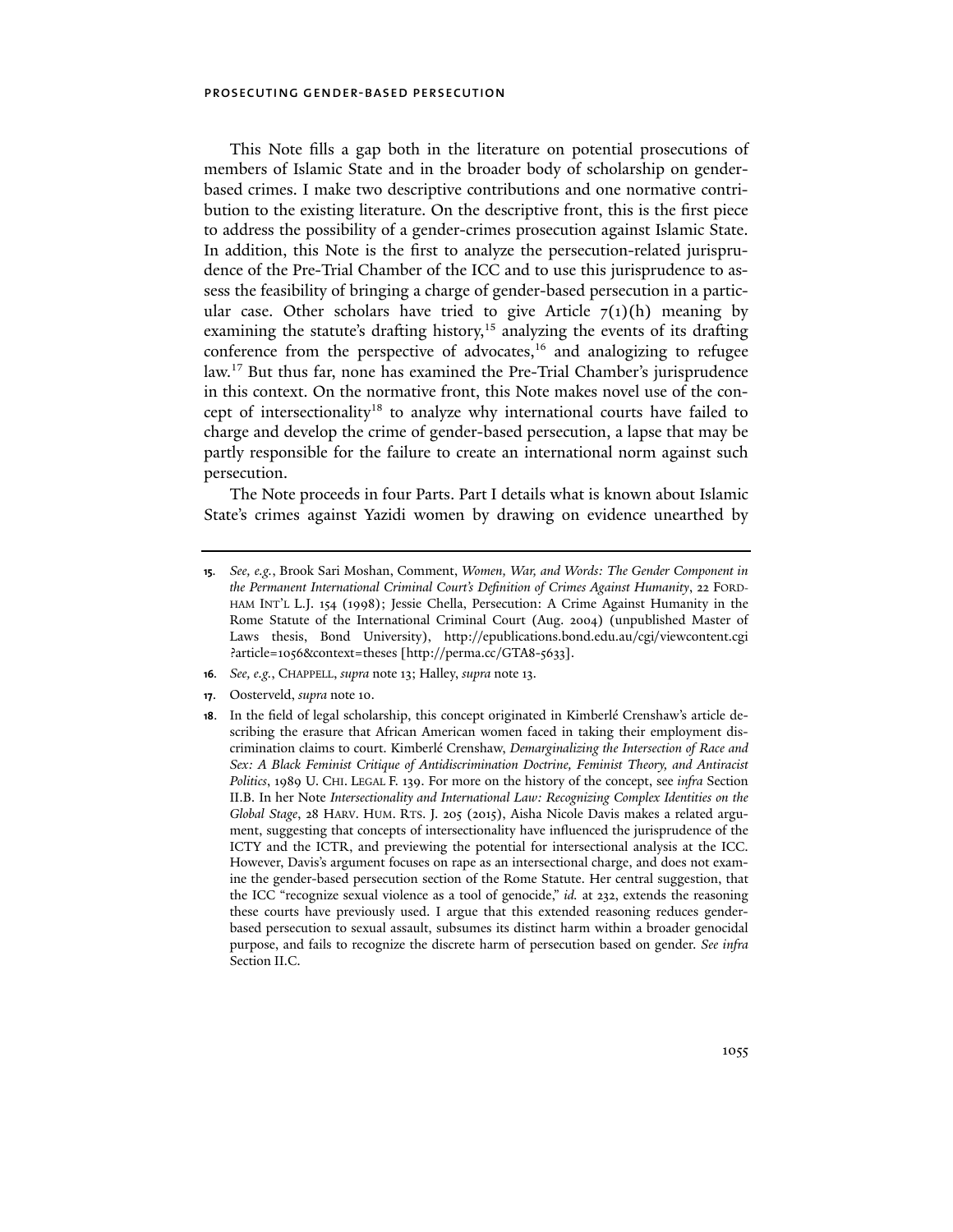journalists, advocacy groups, and others. Part II addresses why only a charge of gender-based persecution can address the harm in crimes of this type—not just in response to the atrocities against Yazidis, but in all cases of gender-based targeting of civilians. While aspects of gender-based persecution could be prosecuted as other crimes, gender-based persecution should constitute a separate international crime for the same reasons that genocide does: where evidence indicates that a group has committed widespread criminal acts with a specific intent to target a distinct social group, we consider those crimes distinctly blameworthy. Part II develops this intuition and its doctrinal implications. Pursuing members of Islamic State for violence against Yazidi women—or members of any other group engaged in gender-based persecution—would express an overall international commitment to prevent or respond to gender-based atrocities.

Part III elaborates how a prosecution of Islamic State members for genderbased persecution could proceed. I assess the elements of the crime of genderbased persecution. To help illustrate how the ICC might apply the genderbased persecution statute, this Note makes use of the jurisprudence of the ICC's Pre-Trial Chamber, a judicial panel that decides the viability of indictments for the crimes of ethnic and political persecution. This Part subsequently explains how the alleged crimes against Yazidi women would satisfy the definition of gender-based persecution. In Part IV, I suggest that a series of prosecutions for gender-based persecution, in this case and in others, could help to bolster the legitimacy of the ICC at a critical moment in the institution's troubled history. Undertaking a broadly popular and clearly justified prosecution against a nonstate actor rather than a state could give the ICC an opportunity to pivot from recent unpopular prosecutions to a legitimate new course.

## **i. evidence of gender-based crimes against yazidi women**

Islamic State is a nonstate militant group that started as a little-known offshoot of the terrorist group al-Qaeda.19 Over the past five years, Islamic State has taken control of broad swathes of territory in Syria and Iraq as well as smaller areas in Libya and Afghanistan.<sup>20</sup> It gained widespread notoriety in the

**<sup>19</sup>***. See* Fawaz A. Gerges, *ISIS and the Third Wave of Jihadism*, 113 CURRENT HIST. 339, 339  $(2014).$ 

**<sup>20</sup>***. See, e.g.*, Steve Bernard et al., *ISIS's Advance in Iraq*, FIN. TIMES (Mar. 18, 2016, 7:38 PM), http://ig.ft.com/sites/2014/isis-map [http://perma.cc/RD2J-WQRY]; Eric Schmitt, *U.S. Scrambles To Contain Growing ISIS Threat in Libya*, N.Y. TIMES (Feb. 21, 2016), http:// www.nytimes.com/2016/02/22/world/africa/us-scrambles-to-contain-growing-isis-threat -in-libya.html [http://perma.cc/FME8-RDQH]; Hamid Shalizi, *Exclusive: In Turf War with*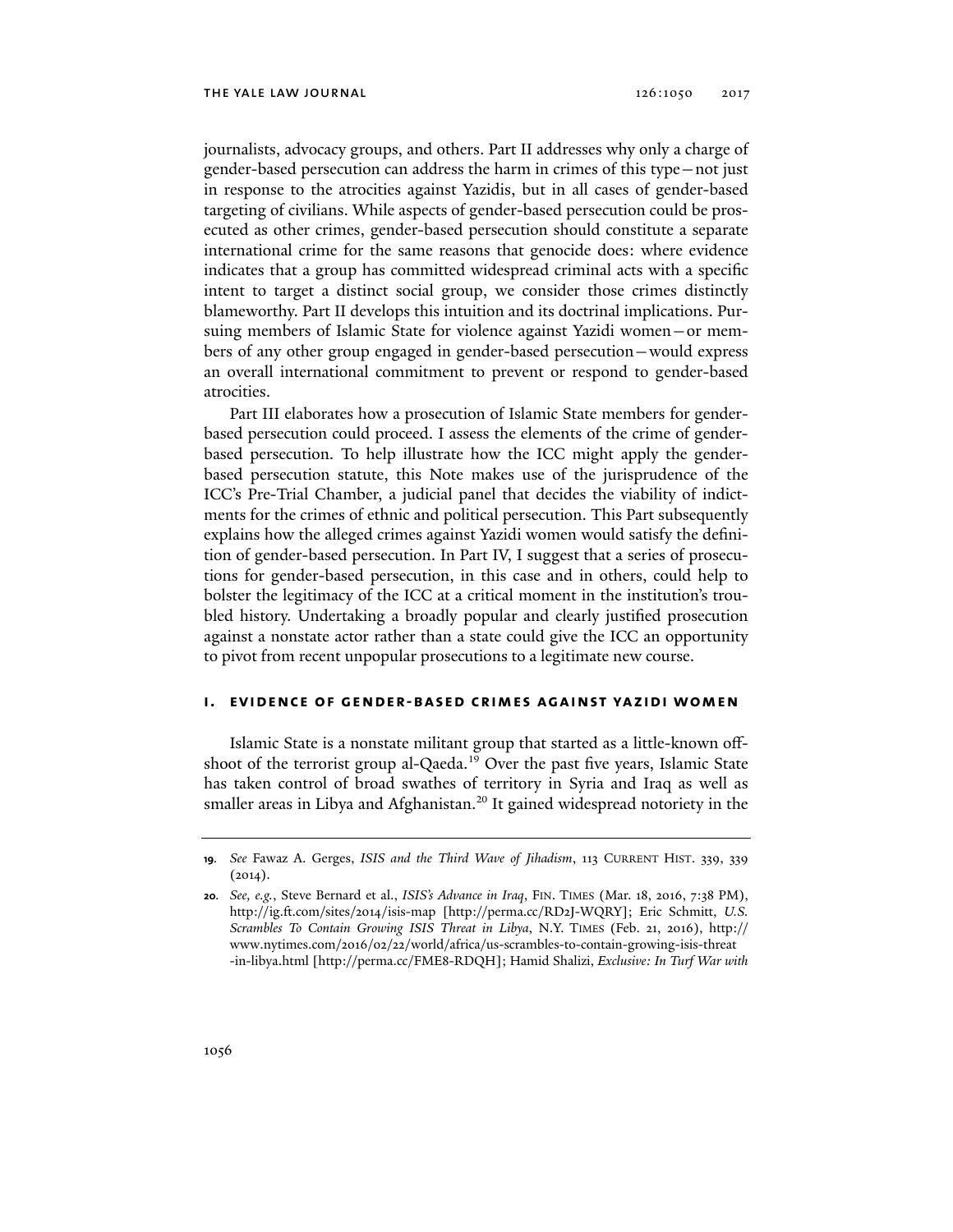West in 2014 for executing captured journalists and disseminating graphic videos of their murders.<sup>21</sup> Since 2014, Islamic State has also taken responsibility for and inspired a number of terror attacks in North Africa, Europe, and the United States.<sup>22</sup>

As a matter of internal structure, evidence suggests that Islamic State has all of the characteristics of a de facto governmental authority: it provides services, collects taxes, manages local resources, and engages in extensive recordkeeping to fulfill its governance responsibilities and combat objectives.23 Under the ultimate control of Abu Bakr al-Baghdadi, the self-declared "caliph" of Islamic State,<sup>24</sup> Islamic State's bureaucracy consists of several governmental units, including a cabinet in charge of a number of ministries and regional commands.<sup>25</sup> A "governor" who reports to Al-Baghdadi directs each of the regional

- **24**. Gregor Aisch et al., *How ISIS Works*, N.Y. TIMES (Sept. 16, 2014), http://www.nytimes.com /interactive/2014/09/16/world/middleeast/how-isis-works.html [http://perma.cc/3U52 -GLTL]; Charles Lister, *Profiling the Islamic State* 21 (Brookings Doha Ctr. Analysis, Paper No. 13, 2014), http://www.brookings.edu/wp-content/uploads/2014/12/en\_web\_lister.pdf [http://perma.cc/N8D4-8G7A] (describing the organizational structure for governing the areas seized by IS).
- **25***. See, e.g*., *The Islamic State's Organizational Structure One Year In*, AL-MONITOR (Egypt) (July 2, 2015), http://www.al-monitor.com/pulse/security/2015/07/islamic-state-caliphate

*Afghan Taliban, Islamic State Loyalists Gain Ground*, REUTERS (June 29, 2015, 10:26 AM), http://www.reuters.com/article/us-afghanistan-islamic-state-idUSKCN0P91EN20150629 [http://perma.cc/W3YV-U6AV].

**<sup>21</sup>***. See, e.g.*, Rukmini Callimachi, *Militant Group Says It Killed American Journalist in Syria*, N.Y. TIMES (Aug. 19, 2014), http://www.nytimes.com/2014/08/20/world/middleeast/isis-james -foley-syria-execution.html [http://perma.cc/5C46-8ED9]; Michael Winter & Kevin Johnson, *Video Appears To Show Islamic State Beheading U.S. Journalist*, USA TODAY (Aug. 19, 2014, 11:12 PM), http://www.usatoday.com/story/news/world/2014/08/19/syria-isis -kidnapped-journalist-beheaded/14306021 [http://perma.cc/5BCF-LHY2].

**<sup>22</sup>***. See, e.g.*, Rukmini Callimachi, *Islamic State Says 'Soldiers of Caliphate' Attacked in San Bernardino*, N.Y. TIMES (Dec. 5, 2015), http://www.nytimes.com/2015/12/06/world/middleeast /islamic-state-san-bernardino-massacre.html [http://perma.cc/FBS9-7T6Q]; Jihen Laghmari et al., *Islamic State Spreads in North Africa in Attacks Ignored by West*, BLOOMBERG (Mar. 16, 2016, 7:00 PM), http://www.bloomberg.com/news/articles/2016-03-16/islamic-state -spreads-in-north-africa-in-attacks-ignored-by-west [http://perma.cc/CEV8-K85P]; Swati Sharma, *Islamic State Claims Responsibility for Paris Attacks*, WASH. POST (Nov. 14, 2015), http:// www.washingtonpost.com/news/worldviews/wp/2015/11/14/islamic-state -claims-responsibility-for-paris-attacks [http://perma.cc/WQW5-EMDF].

**<sup>23</sup>***. See, e.g*., Jonathan Landay, Warren Strobel & Phil Stewart, *Exclusive: Seized Documents Reveal Islamic State's Department of "War Spoils*,*"* REUTERS (Dec. 28, 2015, 12:19 PM) http:// www.reuters.com/article/us-usa-islamic-state-documents-group-exc-idUSKBN0UB0AW 20151228 [http://perma.cc/AY36-D392] (describing seized documents that show Islamic State "has developed a complex bureaucracy to manage revenue streams—from pillaged oil to stolen antiquities—and oversee subjugated populations").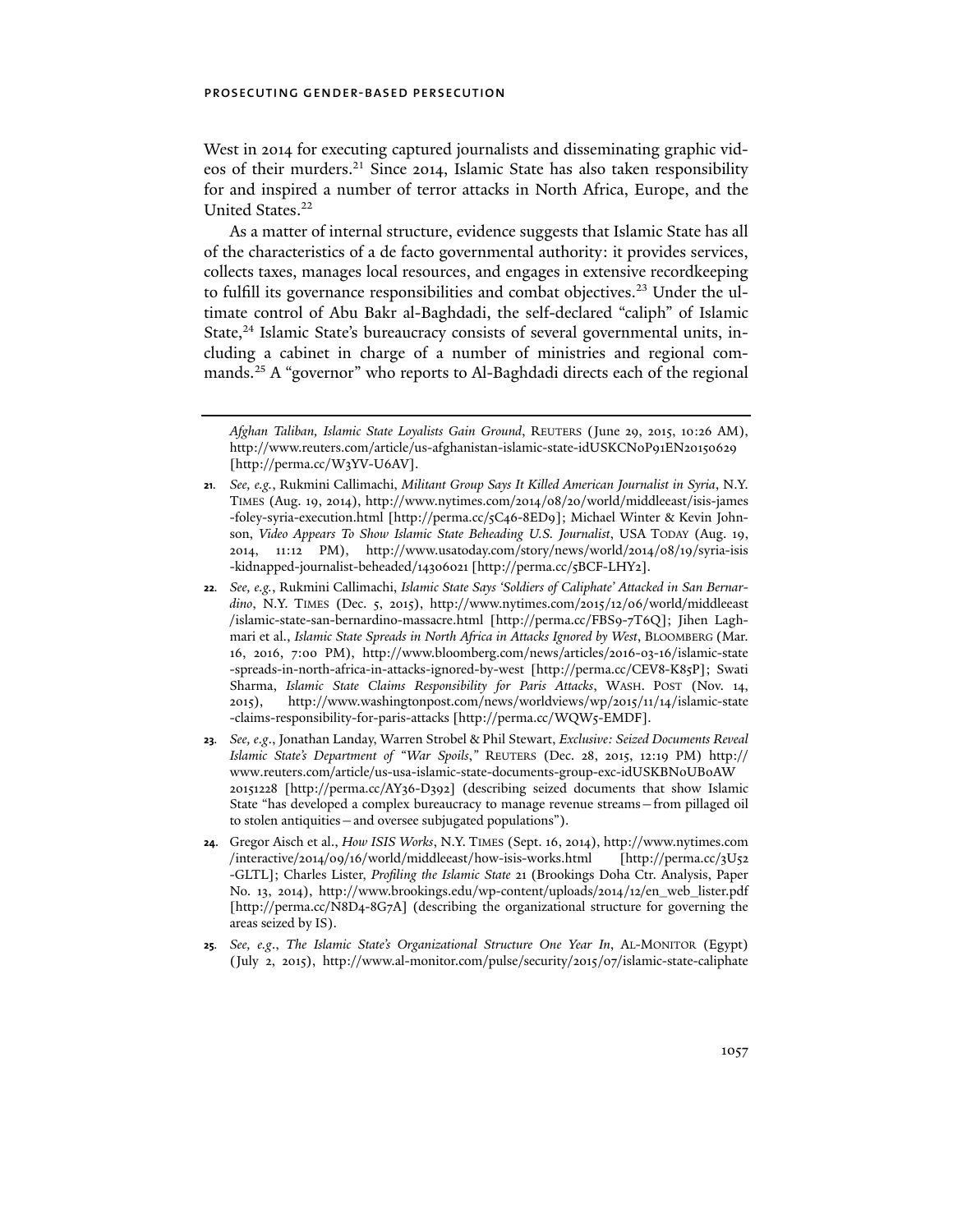commands.26 Centralized under the supervision of the cabinet members in Raqqa are Islamic State's *diwan*, or departments.<sup>27</sup> Those bureaucracies coordinate Islamic State's affairs in areas such as education, health, public security, tribal outreach, and public relations.<sup>28</sup> A cache of Islamic State documents translated by the terrorism researcher Aymenn al-Tamimi reveals administrative documents regulating matters from maternity care pricing and the proper format for Islamic State birth certificates to the examination schedule at Mosul's pharmacology college.<sup>29</sup> This same collection contains documents threatening Christians and a *fatwa* (or religious edict) introducing the death penalty for blasphemy.<sup>30</sup>

Islamic State operates "war spoils" departments to handle captured resources and slaves. One war spoils department coordinates the use of natural resources like oil; another coordinates the sale and movement of slaves.<sup>31</sup> This department of slaves is the organ of Islamic State known to be directly responsible for the treatment of women captives, $32$  along with Islamic State's Research and Fatwa Department, the body responsible for issuing religious edicts, including those that deal with women slaves.<sup>33</sup>

The Islamic State campaign has appeared to focus particularly on persecuting Yazidis, a religious minority of 300,000 to 700,000 people centered primarily in Northern Iraq.<sup>34</sup> Islamic State's particular brutality toward Yazidis is

- **26**. MALCOLM W. NANCE, THE TERRORISTS OF IRAQ: INSIDE THE STRATEGY AND TACTICS OF THE IRAQ INSURGENCY 2003-2014, at 317-19 (2015); Sherlock, *supra* note 25.
- **27**. Lister, *supra* note 24, at 21; Aymenn al-Tamimi, *The Evolution in Islamic State Administration: The Documentary Evidence*, 9 PERSP. ON TERRORISM 117 (2015), http://www.terrorism analysts.com/pt/index.php/pot/article/view/447/878 [http://perma.cc/AWA5-DLUS].
- **28**. al-Tamimi, *supra* note 27.
- **29**. Aymenn Jawad al-Tamimi, *Archive of Islamic State Administrative Documents*, AYMENNJAWAD (Jan. 27, 2015, 12:25 PM), http://www.aymennjawad.org/2015/01/archive-of-islamic-state -administrative-documents [http://perma.cc/QG6Y-NSMB].
- **30***. Id*.
- **31***. See* Landay et al., *supra* note 23.
- **32***. Id.*
- **33***. See infra* notes 52-55 and accompanying text.
- **34**. Peter Henne & Conrad Hackett, *Iraqi Yazidis: Hazy Population Numbers and a History of Persecution*, PEW RES. CTR. (Aug. 12, 2014), http://www.pewresearch.org/fact-tank/2014/08

<sup>-</sup>ministries-armies-syria-iraq.html [http://perma.cc/6HCJ-XEHY] (naming Islamic State governors); Ruth Sherlock, *Inside the Leadership of Islamic State: How the New 'Caliphate' Is Run*, TELEGRAPH (July 9, 2015, 2:28 PM), http://www.telegraph.co.uk/news/worldnews /middleeast/iraq/10956280/Inside-the-leadership-of-Islamic-State-how-the-new-caliphate -is-run.html [http://perma.cc/D7VL-QVWE] (explaining the highly organized command structure of Islamic State including cabinets and military commands).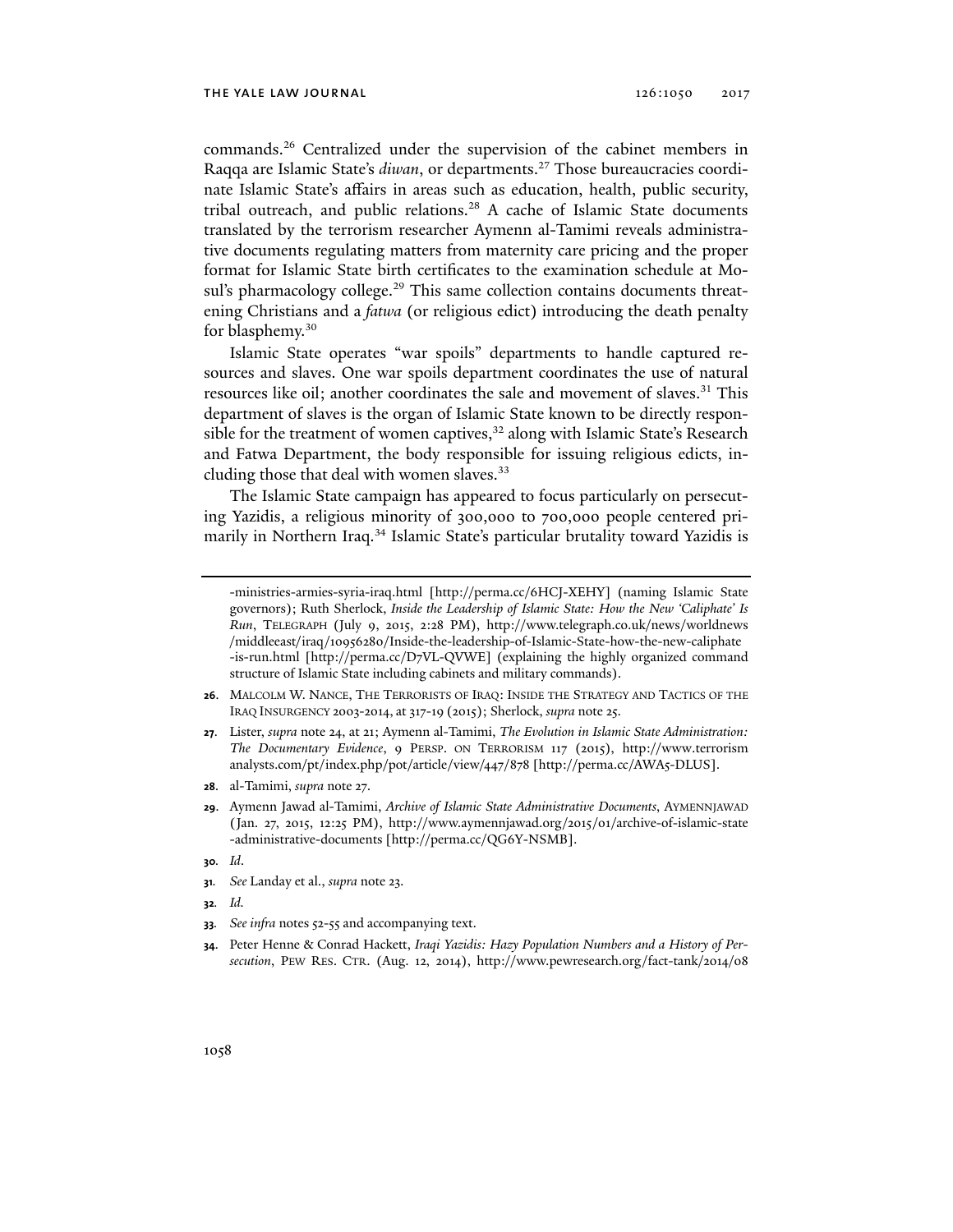based in part on its view of their religion. While Islamic State ideology affords minimal protections to members of monotheistic religions, the Yazidis' Zororastrian-derived form of polytheism affords them no such defense against Islamic State violence. Thousands of Yazidi civilians have been driven from their villages, killed, or enslaved by Islamic State.<sup>35</sup> Most infamously, in 2014, tens of thousands of Yazidis were trapped for weeks by Islamic State fighters on Mount Sinjar,<sup>36</sup> a traditional home of Yazidis and the location of many of their holy sites.<sup>37</sup> Islamic State persecution of Yazidis comes in the context of a systematic military campaign in which the group has captured Mosul, the secondlargest city in Iraq, as well as dozens of other towns and cities.<sup>38</sup> The Office of the UN High Commissioner for Human Rights estimates that Islamic Staterelated violence in Iraq alone killed 3,855 people in a six-month period in 2015.39 And on March 17, 2016, U.S. Secretary of State John Kerry declared that

- **36***. See* Helene Cooper & Michael D. Shear, *Militants' Siege on Mountain in Iraq Is Over, Pentagon Says*, N.Y. TIMES (Aug. 13, 2014), http://www.nytimes.com/2014/08/14/world/middleeast /iraq-yazidi-refugees.html [http://perma.cc/6PFY-GRF3].
- **37**. *See* Avi Asher-Schapiro, *Who Are the Yazidis, the Ancient, Persecuted Religious Minority Struggling To Survive in Iraq*, NAT'L GEOGRAPHIC (Aug. 11, 2014), http://news.national geographic.com/news/2014/08/140809-iraq-yazidis-minority-isil-religion-history [http:// perma.cc/23CH-ATZ9]. Many Yazidis who were trapped on Mount Sinjar, in turn, arrived there after fleeing villages destroyed by Islamic State elsewhere. Alissa J. Rubin, *For Refugees on Mountain, 'No Water, Nothing*,*'* N.Y. TIMES (Aug. 9, 2014), http://www.nytimes .com/2014/08/10/world/middleeast/chased-onto-iraqi-mountain-there-is-no-water-nothin g.html [http://perma.cc/7PNE-NJX2].
- **38**. At the time of publication, Iraqi security forces and their allies were in the middle of an offensive to retake Mosul. *See* Tim Arango & Falih Hassan, *Mosul Is Breached by Iraqi Forces, Heralding a New, Complex Phase*, N.Y. TIMES (Nov. 1, 2016), http://www.nytimes.com /2016 /11/02/world/middleeast/iraq-mosul-isis.html [http://perma.cc/824F-QLJX]; Eliott C. McLaughlin & Hamdi Alkhshali, *Eastern Mosul Liberated from ISIS, Iraqi PM Says*, CNN (Jan. 25, 2017), http://www.cnn.com/2017/01/24/middleeast/eastern-mosul-liberated-iraq -prime-minister-says [http://perma.cc/TZ3T-BGBG].
- **39***. Report on the Protection of Civilians in the Armed Conflict in Iraq: 1 May 31 October 2015*, OFF. UNITED NATIONS HIGH COMMISSIONER FOR HUM. RTS. & UNITED NATIONS ASSISTANCE MIS-

<sup>/12/</sup>iraqi-yazidis-hazy-population-numbers-and-a-history-of-persecution [http://perma.cc /9BUS-CFEV]; *Persecuted Yazidis Again Caught in Larger Struggle*, N.Y. TIMES (Aug. 11, 2014), http://www.nytimes.com/2014/08/12/world/middleeast/persecuted-yazidis-again -caught-in-larger-struggle.html [http://perma.cc/6KJ7-TZ56].

**<sup>35</sup>***. See* Mara Revkin, *ISIS' Social Contract: What the Islamic State Offers Civilians*, FOREIGN AFF. (Jan. 10, 2016), http://www.foreignaffairs.com/articles/syria/2016-01-10/isis-social -contract [http://perma.cc/3B44-TTM6] ("Unlike Christians, adherents of certain non-Abrahamic faiths such as the Yazidis (which ISIS regards as 'original' unbelievers as opposed to those who were initially Muslim and only later apostasized) may be enslaved or killed unless they convert to Islam.").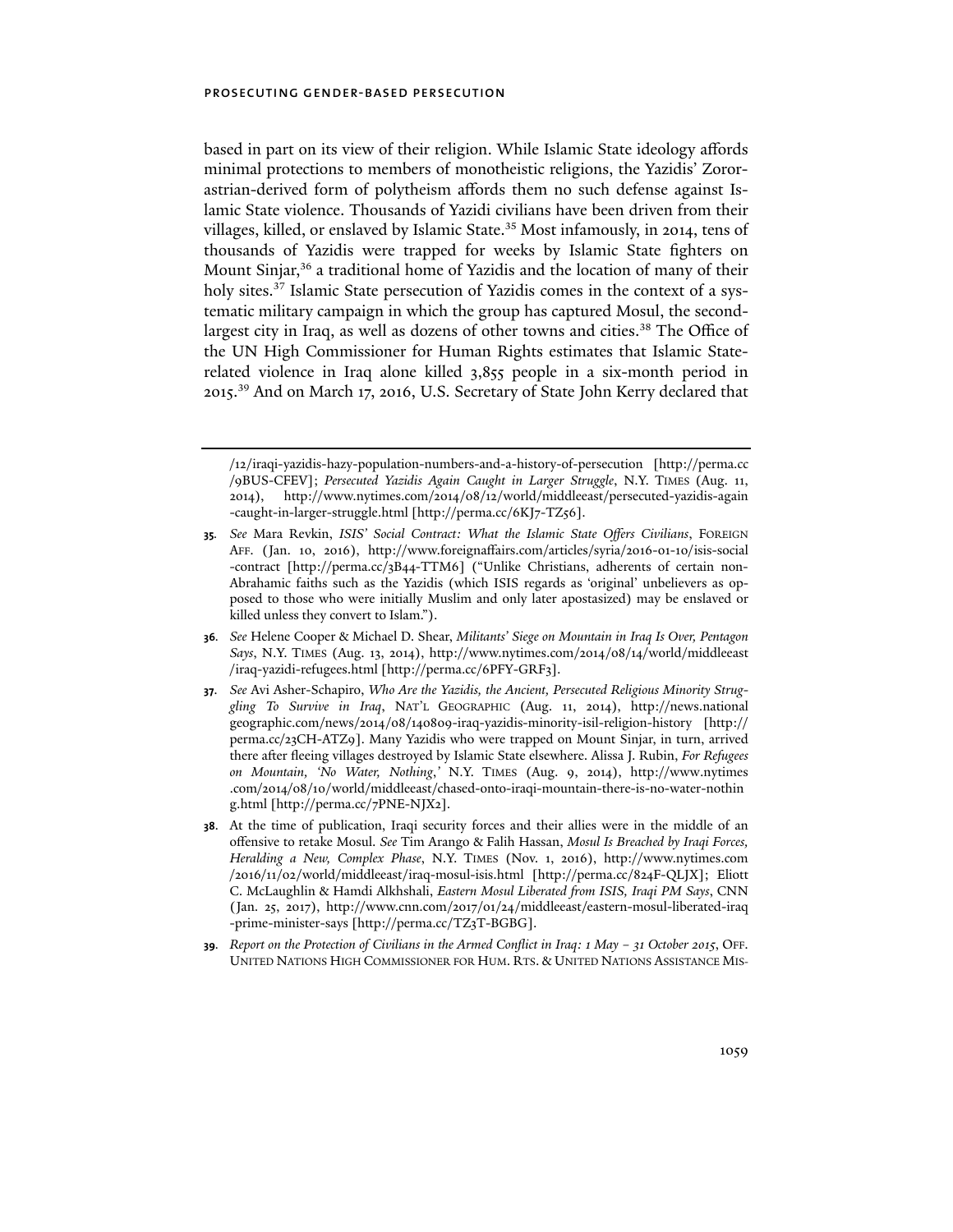#### THE YALE LAW JOURNAL 126:1050 2017

Islamic State attacks on the Yazidi people and other ethnic minorities constituted genocide.<sup>40</sup>

The most horrifying aspect of Islamic State's treatment of Yazidis is its systematic sexual and domestic enslavement of thousands of Yazidi women. Survivors, many of whom were captured during the attack on Mount Sinjar, have told journalists that they were bussed to the Islamic State-held city of Mosul and other Iraqi towns and then held in large buildings, including a wedding hall and a prison, with hundreds of other captives.<sup>41</sup> "It was 100 percent preplanned," one Yazidi activist told the *New York Times*. "I spoke by telephone to the first family who arrived at the Directory of Youth [one of the holding sites] in Mosul, and the hall was already prepared for them. They had mattresses, plates and utensils, food and water for hundreds of people."42 Islamic State fighters took some Yazidi women directly from these holding sites; others were moved repeatedly from town to town until they had been auctioned off or sold. $43$ 

Journalists and other observers have reported on the treatment of Yazidi women captives. These captives have been raped repeatedly, subjected to sexual torture, forced to perform household labor in their capacity as "slaves" or "captives," bought and sold like chattel,<sup>44</sup> denied access to medical care, and gruesomely and publicly executed for failing to comply with their captors' sexual demands.45 In an interview with the *Middle East Eye*, UN Special Representative on Sexual Violence in Conflict Zainab Bangura told a reporter:

After attacking a village, [Islamic State] splits women from men and executes boys and men aged 14 and over. The women and mothers are

- **41***. See* Callimachi, *Theology of Rape*, *supra* note 1; Kirk Semple, *Yazidi Girls Seized by ISIS Speak Out After Escape*, N.Y. TIMES (Nov. 14, 2014), http://www.nytimes.com/2014/11/15/world /middleeast/yazidi-girls-seized-by-isis-speak-out-after-escape.html [http://perma.cc/D5LA -9YKL].
- **42***.* Callimachi, *Theology of Rape*, *supra* note 1.
- **43***. See id*.; Semple, *supra* note 41.
- **44***.* Callimachi, *Theology of Rape*, *supra* note 1; James Reinl, *Q&A: Probing Islamic State's Sex Atrocities with the United Nations*, MIDDLE EAST EYE (May 27, 2015, 11:29 AM), http://www .middleeasteye.net/news/qa-probing-islamic-state-s-sex-atrocities-united-nations-1064004 421 [http://perma.cc/ZK8X-SUSZ].
- **45***. See* Callimachi, *Theology of Rape*, *supra* note 1.

SION FOR IRAQ—HUM. RTS. OFF. 5 (Jan. 19, 2016), http://www.ohchr.org/Documents /Countries/IQ/UNAMIReport1May31October2015.pdf [http://perma.cc/AJL2-3Z55].

**<sup>40</sup>**. Matthew Rosenberg, *Citing Atrocities, John Kerry Calls ISIS Actions Genocide*, N.Y. TIMES (Mar. 17, 2016), http://www.nytimes.com/2016/03/18/world/middleeast/citing-atrocities -john-kerry-calls-isis-actions-genocide.html [http://perma.cc/836V-YGAE].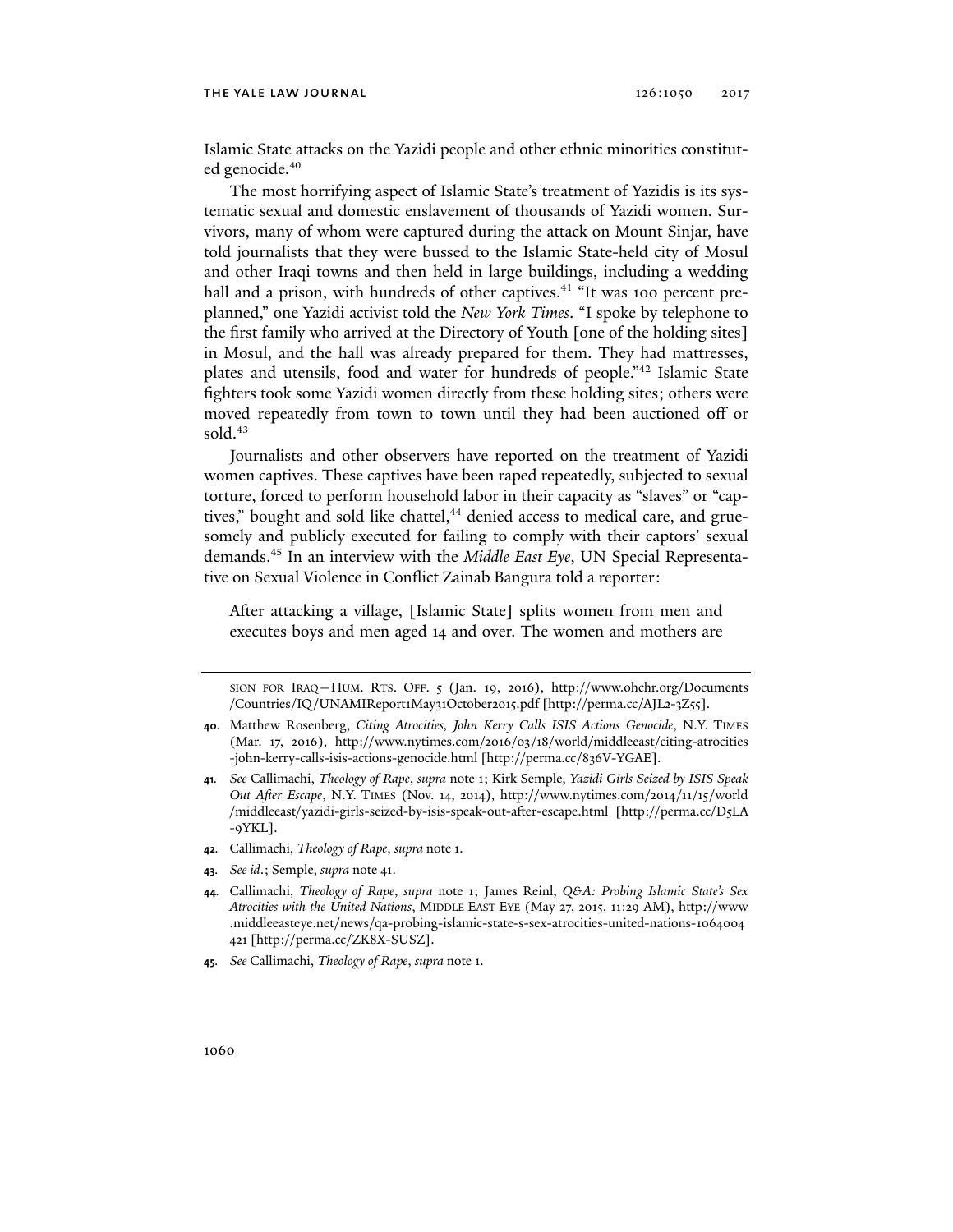separated; girls are stripped naked, tested for virginity and examined for breast size and prettiness. The youngest, and those considered the prettiest virgins fetch higher prices and are sent to Raqqa, the IS stronghold . . . . At slave auctions, buyers haggle fiercely, driving down prices by disparaging girls as flat-chested or unattractive . . . . We heard about one girl who was traded 22 times, and another, who had escaped, told us that the sheikh who had captured her wrote his name on the back of her hand to show that she was his "property."46

There is written evidence that Islamic State not only condones, but also actively encourages, the rape, torture, and enslavement of Yazidi women captives. Indeed, the central Islamic State bureaucracy has issued multiple fatwas dealing with the treatment of women slaves.<sup>47</sup> A manual on women captives issued at

**<sup>46</sup>**. Reinl, *supra* note 44. Former ICC Prosecutor Luis Moreno-Ocampo also visited northern Iraq and met with Yazidi victims of the attack on Mount Sinjar. His description of the attacks on Yazidis parallels Bangura's. Rosenberg, *supra* note 40.

**<sup>47</sup>**. On December 3, 2014, a Twitter account linked to the group posted a manual on women captives titled, in English, "Questions and Answers on Taking Captives and Slaves," attributed to the Research and Fatwa Department. *Islamic State (ISIS) Releases Pamphlet on Female Slaves*, MEMRI JIHAD & TERRORISM THREAT MONITOR (Dec. 4, 2014), http:// www.memrijttm.org/islamic-state-isis-releases-pamphlet-on-female-slaves.html [http:// perma.cc/8N9H-ZER7]. A think tank monitoring Muslim fundamentalist terrorism translated the document, and numerous news outlets quoted this translation. *See, e.g.*, *ISIS Sex Slaves Guide Mars International Human Rights Day*, AL-ARABIYA NEWS (Dec. 10, 2014), http://english.alarabiya.net/en/perspective/features/2014/12/10/ISIS-sex-slaves -guide-mars-international-Human-Rights-Day.html [http://perma.cc/6TBK-PAN5]; Adam Withnall, *Isis Releases 'Abhorrent' Sex Slaves Pamphlet with 27 Tips for Militants on Taking, Punishing and Raping Female Captives*, INDEPENDENT (U.K.) (Dec. 10, 2014), http://www .independent.co.uk/news/world/middle-east/isis-releases-abhorrent-sex-slaves-pamphlet -with-27-tips-for-militants-on-taking-punishing-and-9915913.html [http://perma.cc/6J95 -VVWT]. In December 2015, Reuters, which had gained exclusive access to a trove of Islamic State documents seized by U.S. Special Operations forces, released a translation of a fatwa with similar content from the "ISIL Committee of Research and Fatwas" dated January 29, 2015. *See Fatwa No. 64*, ISIL COMMITTEE RES. & FATWAS (Jan. 29, 2015) [hereinafter *Fatwa 64*], http://graphics.thomsonreuters.com/doc/slaves\_fatwa.pdf [http://perma.cc/BU9L-BWW3]; *see also* Jonathan Landay et al., *Exclusive: Islamic State Ruling Aims To Settle Who Can Have Sex with Female Slaves*, REUTERS (Dec. 29, 2015, 7:32 PM), http://www .reuters.com/article/us-usa-islamic-state-sexslaves-exclusive-idUSKBN0UC0AO20151230 [http://perma.cc/TPR8-NTWQ] (noting the release of the fatwa). The fatwa opens by noting that "[s]ome of the brothers have committed violations in the matter of the treatment of the female slaves," suggesting that some of the activities prohibited in the manual have occurred. *Fatwa 64*, *supra.* It goes on to prohibit, among other things, anal sex with a "female captive," or sex "during her menstrual cycle," also noting that "it is not possible to cause [the woman] to abort if she is pregnant." *Id.* The manual also instructs Islamic State members: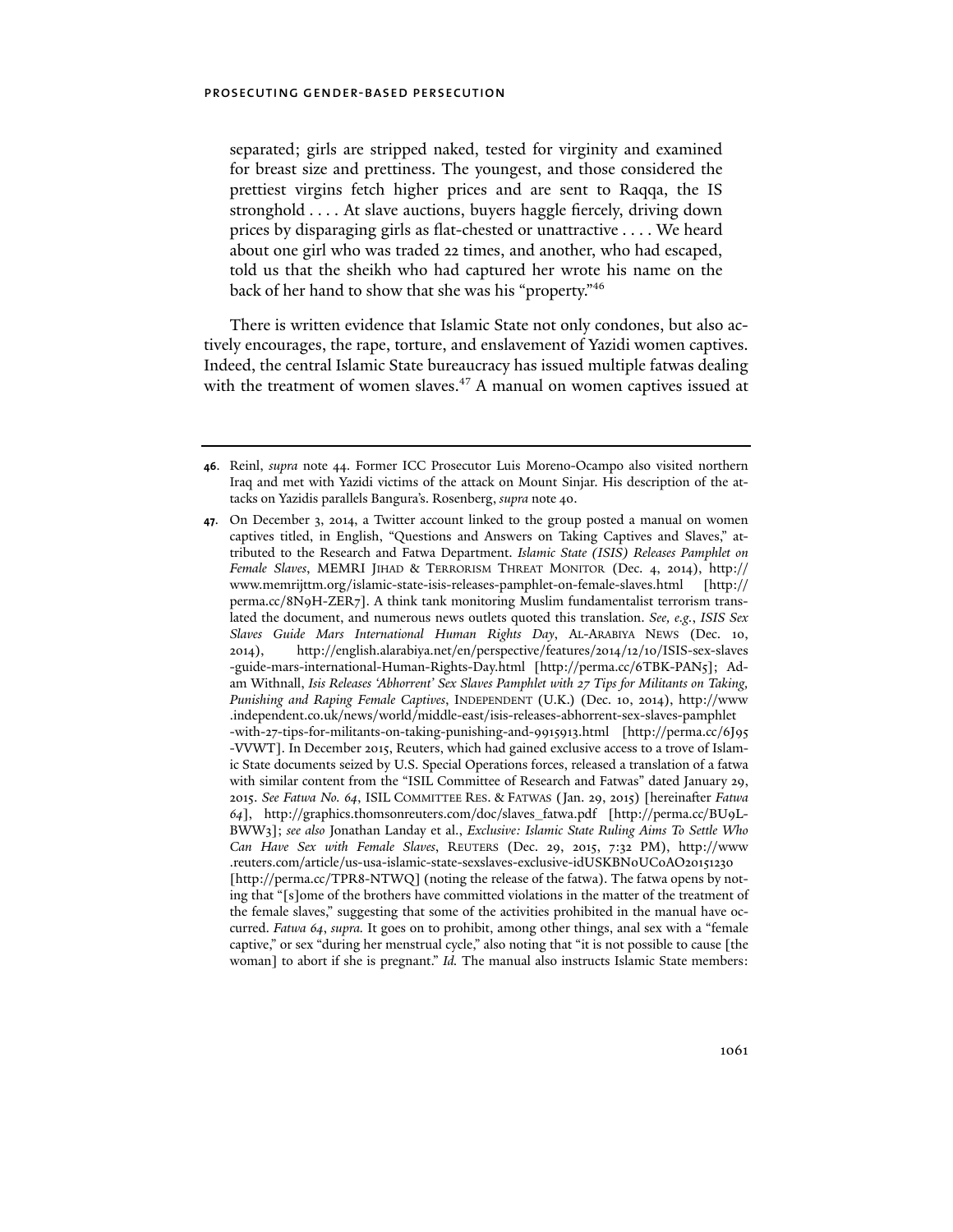the end of 2014 answers a number of questions about relations between Islamic State members and women slaves. It states that sex with a woman slave is permissible (quoting as support a passage from the  $Qu'ran<sup>48</sup>$ ), but if the slave is not a virgin, "her uterus must be purified" beforehand to ensure that she is not pregnant.<sup>49</sup> Sale of women captives, too, is permitted, "for they are merely property."50 The manual also lays out various rules governing, among other things, whose slaves a fighter may have sex with (only one's own, with coowned slaves off-limits), and the appropriate forms of beating ("disciplinary beatings" are acceptable, but "breaking beatings," "beating[s] for the purpose of achieving gratification," and "torture beating[s]" are not).<sup>51</sup>

The Research and Fatwa Department, and the Islamic State bureaucracy more generally, purport to ground their rulings on the treatment of women slaves in dictates of Islamic law.<sup>52</sup> An article published in Islamic State's magazine *Dabiq* states, after citing various religious texts, that "enslaving the families of the kuffār [infidels] and taking their women as concubines is a firmly established aspect of the [Shariah] that if one were to deny or mock, he would be . . . apostatizing from Islam."53 A *New York Times* journalist who interviewed escaped Yazidi survivors reported that fighters prayed before and after raping the women,54 and that the fighters referred to the assaults as "*ibadah*," a term from Islamic scripture meaning worship.55

- **49***. Id.*
- **50***. Id.*
- **51***. Id*.

<sup>&</sup>quot;The owner of a female captive should show compassion towards her, be kind to her, not humiliate her, and not assign her work she is unable to perform." *Id*.

**<sup>48</sup>**. MEMRI JIHAD & TERRORISM THREAT MONITOR, *supra* note 47 ("It is permissible to have sexual intercourse with the female captive. Allah the almighty said: '[Successful are the believers] who guard their chastity, except from their wives or (the captives and slaves) that their right hands possess, for then they are free from blame [Koran 23:5-6]'.").

**<sup>52</sup>**. In an assessment of a cache of Islamic State documents obtained by the United States military, Jonathan Landay, Warren Strobel, and Phil Stewart describe an October 2014 fatwa titled "From Creator's Rulings on Capturing Prisoners and Enslavement" that "lays out rules on enslaving women seized from vanquished 'infidels'" while "attempt[ing] to ground the rules in Islamic law." *See* Landay et al., *supra* note 23.

**<sup>53</sup>***. The Revival of Slavery Before the Hour,* 4 DABIQ 14, 17 (2014); *see also* Dallin Van Leuven, Dyan Mazurana & Rachel Gordon, *Analysing the Recruitment and Use of Foreign Men and Women in ISIL Through a Gender Perspective*, *in* FOREIGN FIGHTERS UNDER INTERNATIONAL LAW AND BEYOND 97, 115-16 (Andrea de Guttry, Francesca Capone & Christophe Paulussen eds., 2016) (describing the article in *Dabiq* and providing further background on the religious theories underpinning Islamic State's practice of sexual enslavement).

**<sup>54</sup>***. See* Callimachi, *Theology of Rape*, *supra* note 1 ("Because the preteen girl practiced a religion other than Islam, the Quran not only gave [the Islamic State fighter] the right to rape her —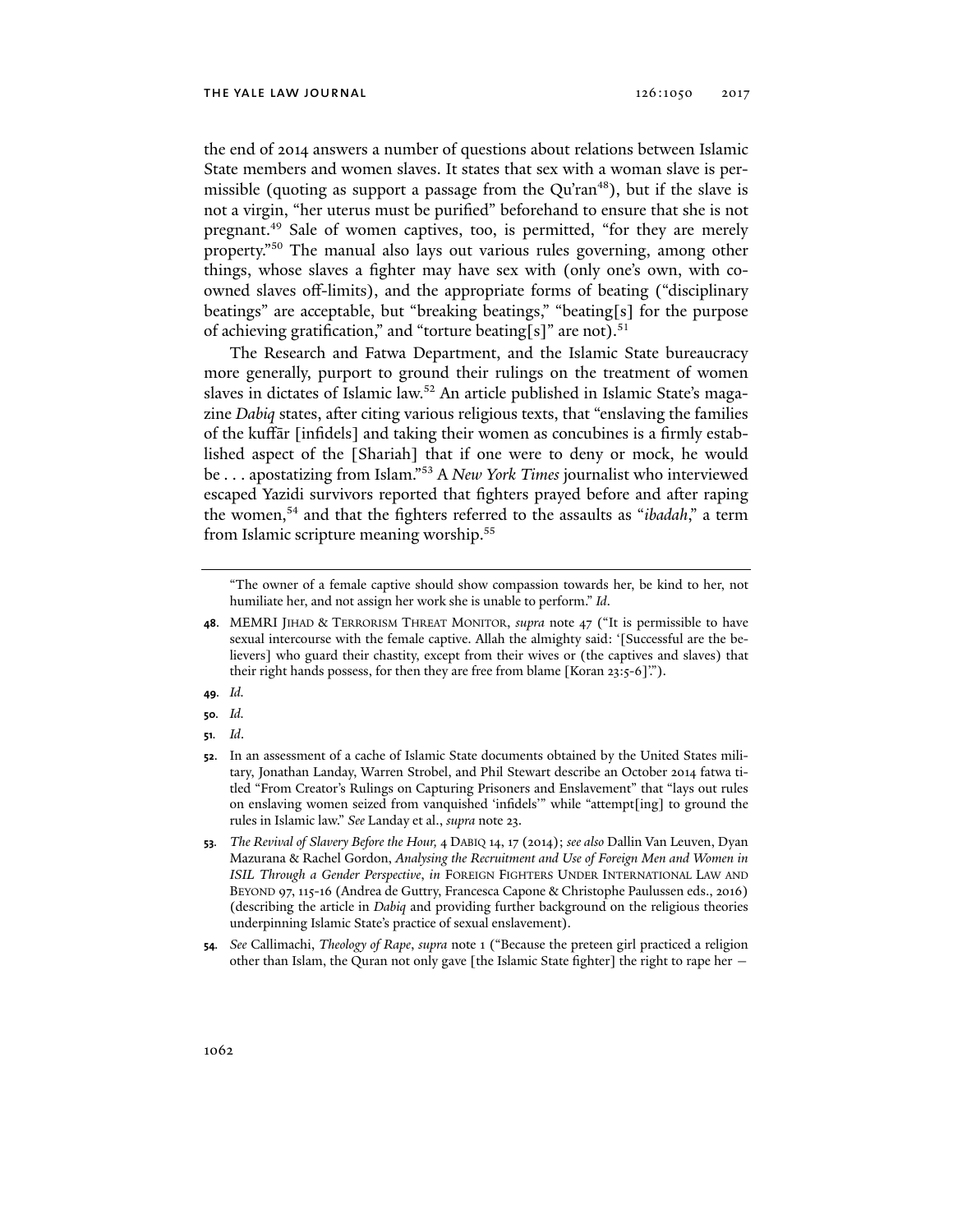The shocking treatment of Yazidi women under Islamic State has drawn international condemnation and has naturally led some commentators to examine the prospect of criminal accountability.56 But thus far, no commentator has offered a comprehensive analysis of how a prosecution would grapple with the gendered nature of the atrocities. I argue that an appropriate accounting for these crimes is possible only if the international legal regime recognizes the gendered nature of these acts of violence—an argument I take up in the following Part.

# **ii. gender-based persecution and the expressive value of international law**

Not only has Islamic State targeted the Yazidis as a group in general; it has also singled out Yazidi women for a particularly prolonged and brutal form of persecution. As this Part explains, we would expect members of Islamic State to experience legal condemnation at the international level given the scope and gravity of their crimes against Yazidis. We would also expect criminally punished Islamic State members to face a regime of justice that recognizes the motivations behind their targeted treatment of Yazidi women. That is, to the extent criminal law takes into account biased intent—as it does in hate-crime proceedings at the national level, and in genocide and persecution proceedings at the international level—we would expect it to recognize the maltreatment directed at the Yazidi women as *women.* Yet, while international criminal law theoretically recognizes a charge of gender-based persecution, in practice this crime has almost never been charged, and never once successfully.

This Part contends that charging the international crime of gender-based persecution against members of Islamic State should be a top priority. The moral harm that results from targeting on the basis of gender is akin to the moral harm that stems from targeting on the basis of ethnicity and ought to be recognized as an atrocity of comparable severity. While infrequent, where gen-

it condoned and encouraged it, he insisted. . . . [H]e knelt beside the bed and prostrated himself in prayer before getting on top of her. When it was over, he knelt to pray  $again \ldots$ .").

**<sup>55</sup>***. See, e.g.*, *id.* ("'Every time that he came to rape me, he would pray,' said F, a 15-year-old girl who was captured on the shoulder of Mount Sinjar one year ago and was sold to an Iraqi fighter in his 20s. . . . 'He kept telling me this is ibadah,' she said, using a term from Islamic scripture meaning worship.").

**<sup>56</sup>***. See, e.g.*, John B. Bellinger III, *Make ISIS' Leaders Face Justice*, N.Y. TIMES (Apr. 2, 2015), http://www.nytimes.com/2015/04/03/opinion/make-isis-leaders-face-justice.html [http:// perma.cc/F6FA-W27C] (noting that "the Security Council should ask the [ICC] to investigate the numerous offenses committed by the Islamic State").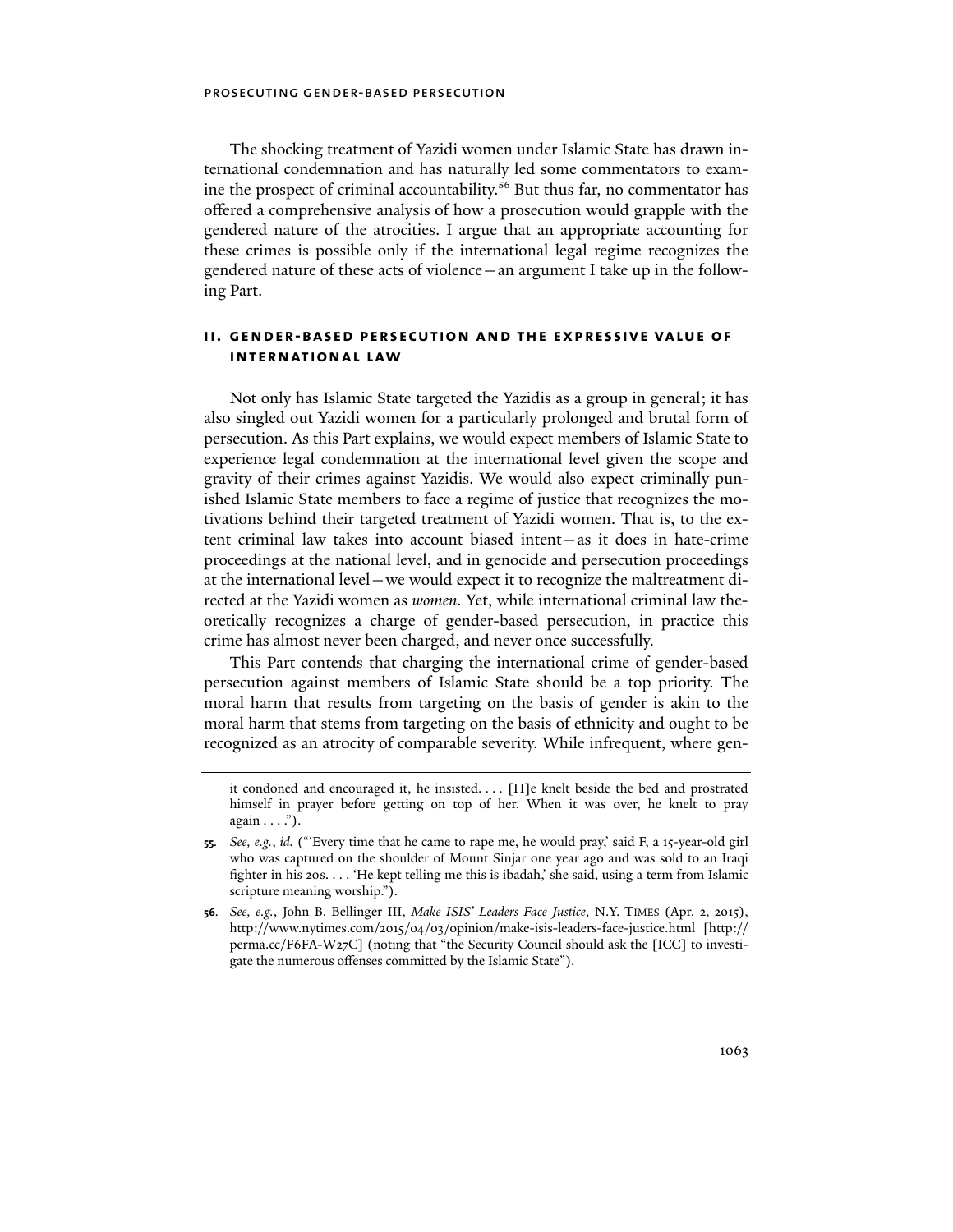der-based persecution does take place, it is particularly shocking. The bureaucratized slavery of Yazidi women is only the most recent example of genderbased persecution. It was the sex-selective execution of men and boys at Srebrenica in 1995, for instance, that finally galvanized members of the North Atlantic Treaty Organization (NATO) to intervene in the Bosnian Genocide.<sup>57</sup>

First, I argue that Islamic State's persecution of Yazidi women should be prosecuted in an international criminal trial both because of the magnitude and gravity of the crimes alleged and because developing a strong international norm against gender-based persecution is critically important. The especially serious harms at the intersection of ethnicity and gender deserve increased recognition in international criminal law, a recognition that should begin with the Yazidi victims and survivors of Islamic State.

Next, I argue that gender-based persecution is a composite crime structurally akin to genocide and that it deserves recognition for the same expressive reasons that genocide itself was first recognized as a crime. Like genocide, gender-based persecution is composed of a series of acts—in this case, torture, rape, and slavery—that could each be charged as separate domestic or international crimes. The reason prosecutors should be allowed to charge these acts as a single composite crime is that the whole—the intent to terrorize a particular group—is more morally blameworthy and damaging than the sum of its parts.58 Moreover, recognizing gender-based persecution as a crime would serve similar purposes as recognizing the crime of genocide: it would allow international criminal law to fulfill its expressive function, and, in turn, to help crystallize a new international human rights norm against gender-based atrocities.59

**59***. See* discussion *infra* Section II.B.

**<sup>57</sup>***. See* Ivo H. Daalder, *Decision To Intervene: How the War in Bosnia Ended*, BROOKINGS INST. (Dec. 1, 1998), http://www.brookings.edu/research/articles/1998/12/balkans-daalder [http://perma.cc/66FY-WLSV].

**<sup>58</sup>**. Or, in the case of genocide, the intent to destroy a group. What makes these composite crimes particularly heinous is that there is an intent to single out a particular group for atrocities—this is the *dolus specialis* or specific intent of genocide. *See* Kai Ambos, *What Does 'Intent To Destroy' in Genocide Mean?*, 91 INT'L REV. RED CROSS 833, 834-39 (2009). A similar logic underlies domestic hate crime enhancements. *See* Paul H. Robinson, *Hate Crimes: Crimes of Motive, Character, or Group Terror?*, 1992/1993 ANN. SURV. AM. L. 605, 606 (1993) ("[T]he offense punishes or enhances punishment for the actor's motivation *in selecting the victim* . . . .").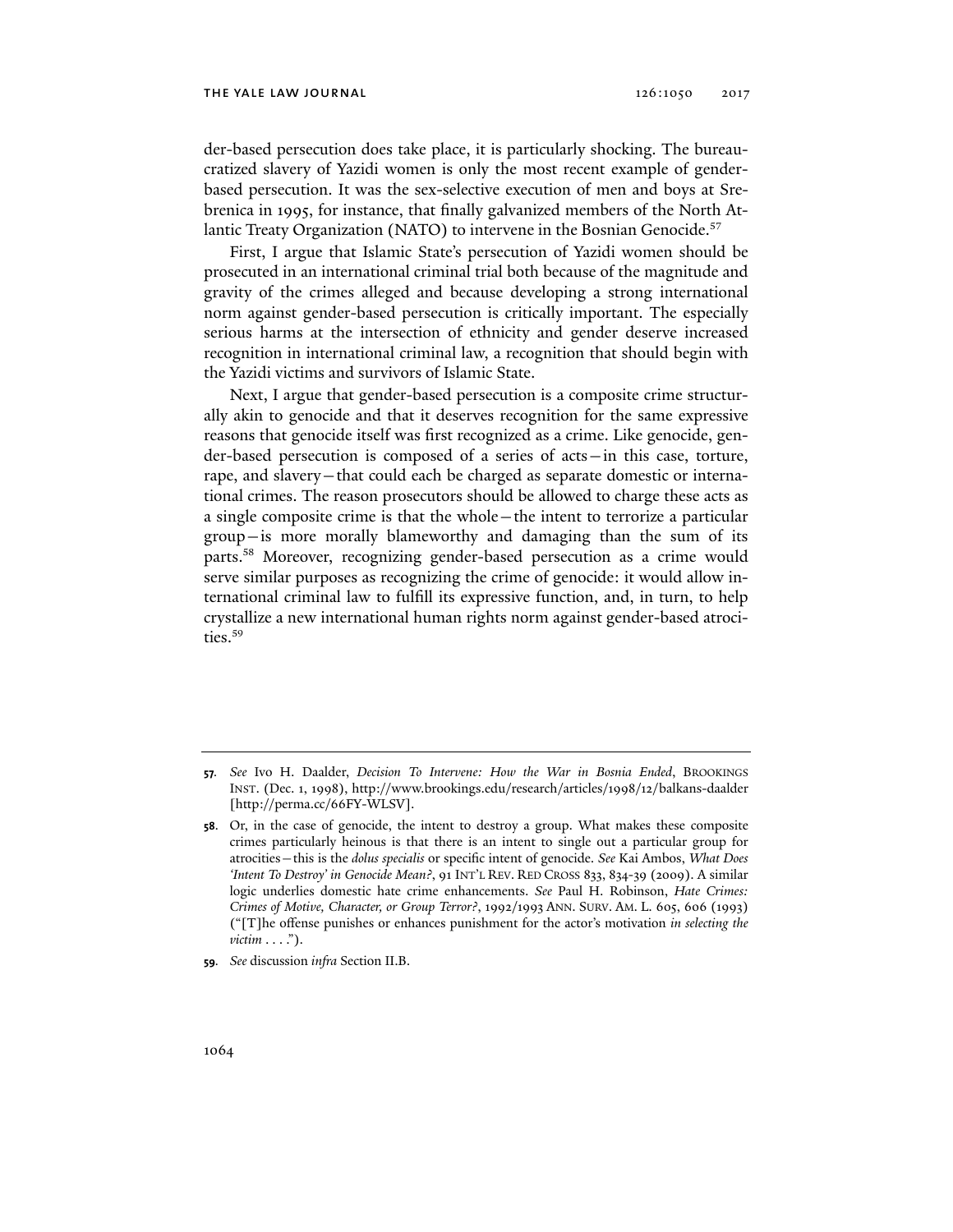## *A. International Criminal Accountability*

The ICC, the world's permanent criminal court, was established in 1998 through the ratification of the Rome Statute.<sup>60</sup> Though atrocities in Rwanda and Yugoslavia in the early 1990s most immediately spurred its creation, the idea of such a court has existed in the international arena since the aftermath of World War II and the Holocaust, when the Allied powers tried and, in some cases, executed Nazi and Imperial Japanese war criminals in trials at Nuremberg and Tokyo.<sup>61</sup> International policymakers and lawyers recognized after the Nuremberg trials that certain acts—because of their scale, their severity, and, in

**61***. See, e.g*., WILLIAM A. SCHABAS, AN INTRODUCTION TO THE INTERNATIONAL CRIMINAL COURT 5-8, 10-13 (2004).

**<sup>60</sup>**. The Rome Statute, which created the ICC, is a treaty. The 124 countries that have ratified it, called State Parties, have agreed to submit to the Court's jurisdiction. *See Ratification of the Rome Statute*, COALITION FOR INT'L CRIM. CT., http://www.iccnow.org/?mod =romeratification [http://perma.cc/X7Q2-ZBTG]. The ICC does not have jurisdiction over countries that have not signed the Rome Statute (including the United States), except by special procedures. *See infra* Section III.A.1. The ICC is technically independent of the UN. *See* U.N. General Assembly, *Relationship Agreement Between the United Nations and the International Criminal Court*, art. 2, U.N. Doc. A/58/874 (Aug. 20, 2004). However, its processes are closely linked to the United Nations and international diplomacy. For instance, the Security Council may override a country's decision not to submit to ICC jurisdiction by referring that country to the ICC. *See id.* art. 17; *see also* Michael C. Wood*, The Interpretation of Security Council Resolutions*, 2 MAX PLANCK Y.B. U.N. L. 73, 75 (1998) (noting ICJ recognition of power of security council to pass resolutions binding on UN member states). In many ways the ICC is like a domestic criminal court. Before filing charges, the Prosecutor must gather at least some evidence to support the allegations made, but the standard of proof to allow an indictment to proceed is lower than the standard to convict. *See infra* note 203. Cases are conducted in a similar fashion, with witnesses, evidence, cross-examination, and procedural safeguards for both victims and the accused. *See* INT'L CRIM. CT. R.P. & EVID. 63, 65,  $68(2)(a)$ , 87-88. ICC judges may impose prison time or a fine as punishment and may also require the forfeiture of assets. *See* Rome Statute, *supra* note 10, art. 77. That said, there are some substantial differences between processes at the ICC and U.S. state and federal criminal law. One major difference is the enormous volume of evidence cases at the ICC must bring to bear, given the extraordinary complexity of proving international crimes, which often involve dozens of violations and complicated forms of mens rea. *See Measures Available to the International Criminal Court To Reduce the Length of Proceedings*, INT'L CRIM. CT. para. 8 (2003) [hereinafter *Length of Proceedings*], http://www.icc-cpi.int/NR/rdonlyres/20BB4494 -70F9-4698-8E30-907F631453ED/281982/length\_of\_proceedings.pdf [http://perma.cc /29ZE-BYCP] (noting that "[d]ue to the fact that international crimes typically involve atrocities committed on a massive scale, international criminal justice has to cope with cases which are more extensive and complex than most national cases"). And the judges to some extent constrain prosecutorial discretion, a notion almost unheard of in the United States. *See, e.g.*, Rome Statute, *supra* note 10, art. 15(3)-(5) (setting out Pre-Trial Chamber power to deny the Prosecutor's request to begin an investigation).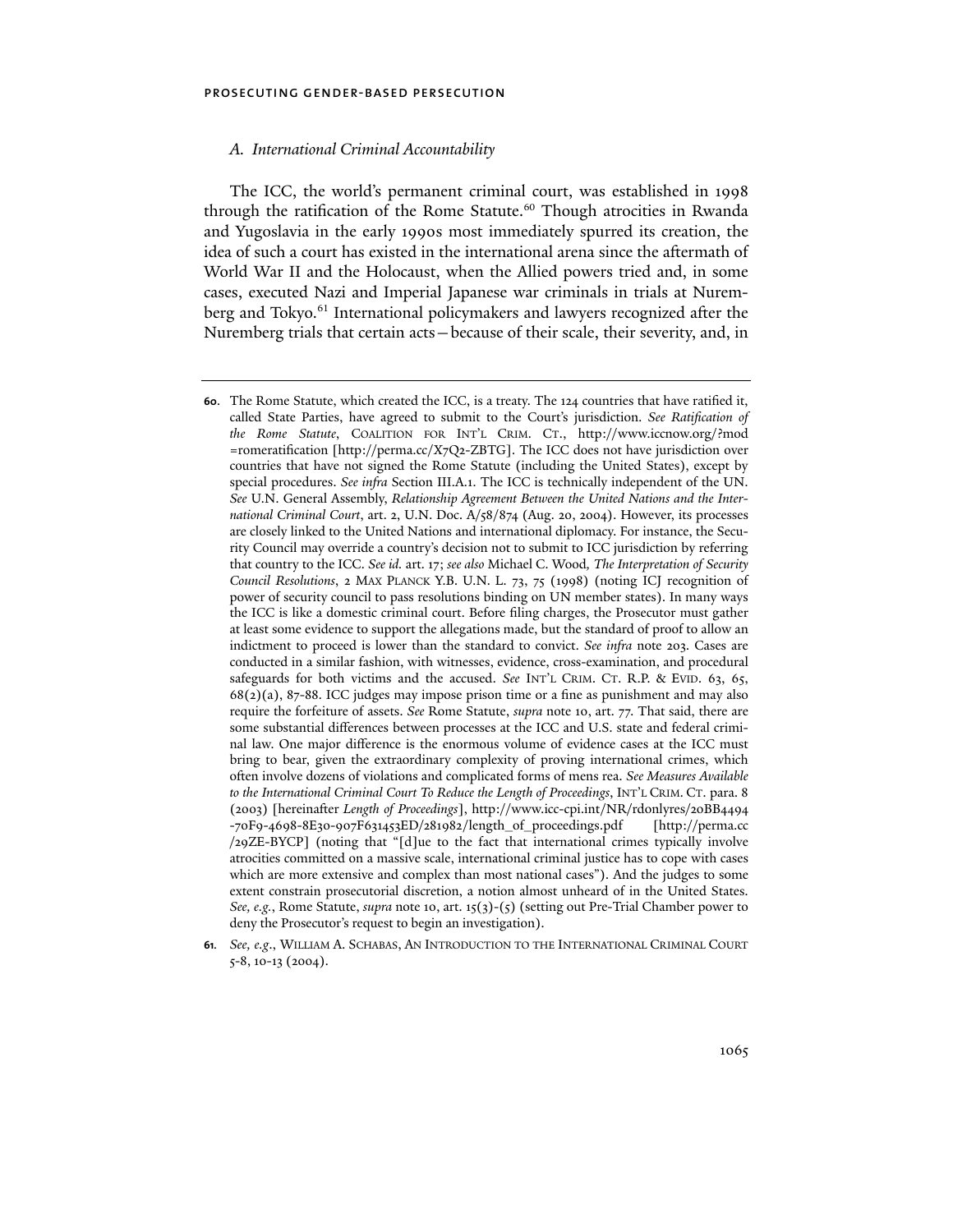some cases, their motivation—were so heinous that they aptly could be called crimes against the whole of mankind and the international order.<sup>62</sup> Nazi Germany's unprovoked and unjustified acts of war against other countries were one such crime;63 its large-scale ethnic cleansing of Jews, Roma, and other minority groups was another.<sup>64</sup>

The 160 states<sup>65</sup> that participated in drafting the Rome Statute had this same idea in mind: to prosecute the worst war criminals, persecutors, and tyrants on the reasoning that some acts are so heinous that they damage us all;<sup>66</sup> they cross-cut national boundaries, giving multiple societies claims to see justice done. The severity of the crimes makes a mockery of basic principles of humane treatment. Moreover, the perpetrators, often governments, are in many cases effectively above national law and, without intervention, might never face justice.<sup>67</sup>

Though commentators continue to debate the issue, Islamic State's abuses of Yazidi women are appropriate subjects for international criminal accountability, and thus for trial before the ICC.<sup>68</sup> To be sure, trying these crimes in a national court would offer some advantages over international proceedings, assuming the existence of a functioning judiciary in the state conducting the trial. Most obviously, international justice can be slow and its processes less well established. Certainly the United States, Britain, or another Western country could more quickly prosecute the accused. Moreover, a domestic prosecution would likely face fewer jurisdictional challenges than an ICC trial would.<sup>69</sup>

On balance, however, the advantages of an international trial over a domestic one in the case of Islamic State outweigh the disadvantages. Because Islamic State operates across multiple states<sup>70</sup> and claims a membership of diverse na-

- **67**. *See* SCHABAS, CRIME OF CRIMES, *supra* note 66, at 14-15.
- **68***. See* Bellinger, *supra* note 56.
- **69***. See infra* Section III.A.1.
- **70***. See infra* Section III.A.1.

**<sup>62</sup>***. See id*. at 26-27.

**<sup>63</sup>***. See, e.g.*, Christian Tomuschat, *The Legacy of Nuremberg*, 4 J. INT'L CRIM. JUST. 830, 832-33 (2006).

**<sup>64</sup>**. The concept of the crime of genocide did not exist at that time, and so at Nuremberg prosecutors charged atrocities against Jews as crimes against humanity. SCHABAS, *supra* note 61, at 7-8, 27.

**<sup>65</sup>**. U.N. Diplomatic Conference of Plenipotentiaries on the Establishment of an Int'l Criminal Court, *Final Act of the United Nations Diplomatic Conference of Plenipotentiaries on the Establishment of an International Criminal Court*, **¶** 14, U.N. Doc. A/CONF.183/10 (July 17, 1998).

**<sup>66</sup>**. *See* WILLIAM A. SCHABAS, GENOCIDE IN INTERNATIONAL LAW: THE CRIME OF CRIMES 14 (2009); SCHABAS, *supra* note 61, at 26-27.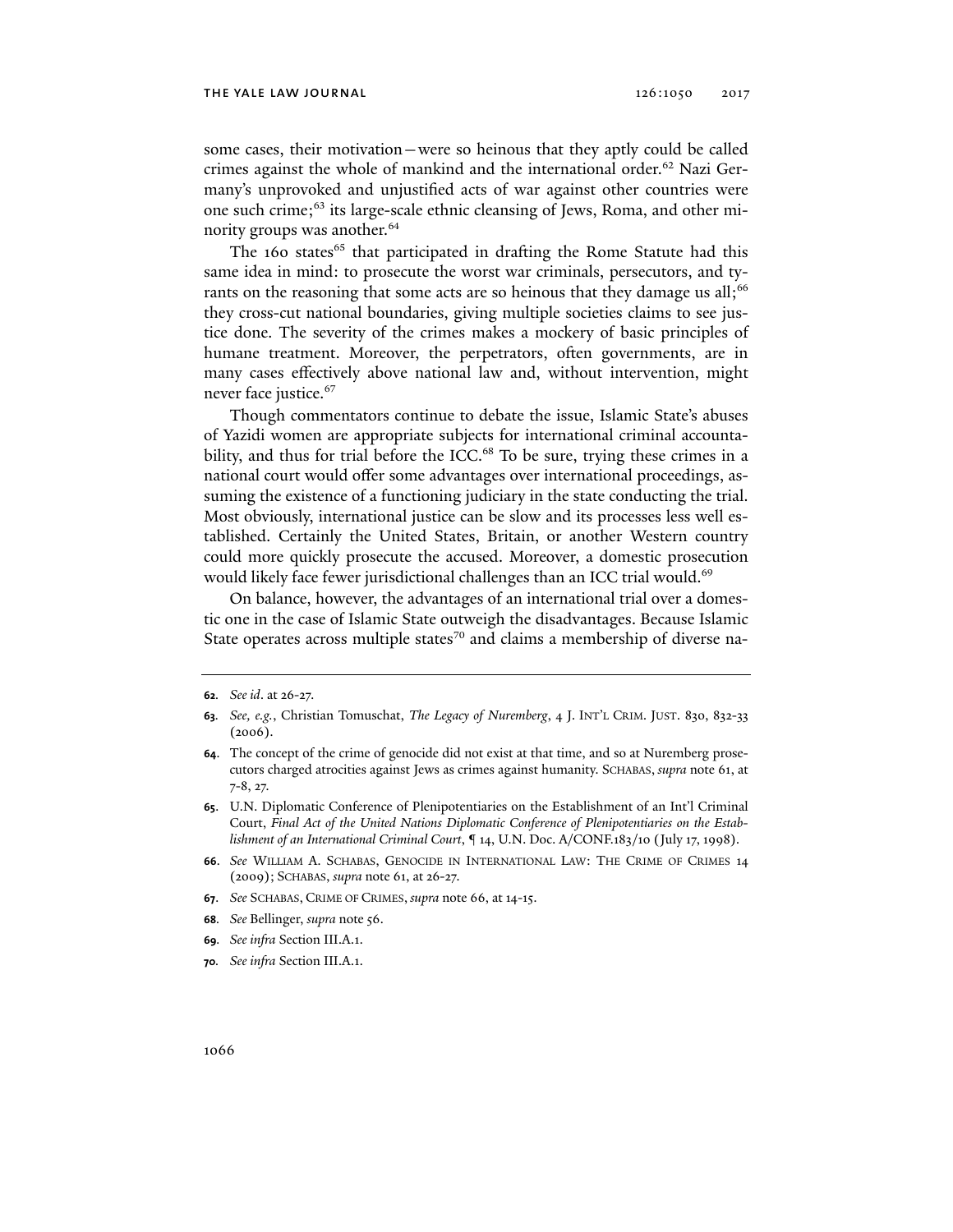tionalities, $71$  it is difficult to pinpoint a single appropriate national forum. One country might have trouble establishing jurisdiction over a substantial number of Islamic State members. Thus, while there may be dozens of countries with jurisdiction to prosecute their own nationals, fragmenting the prosecutions across many countries would impede the gathering and airing of a single body of evidence on Islamic State crimes. The ICC, on the other hand, is well suited to this task. Moreover, even if jurisdiction in a single national forum were legally feasible, a prosecution in the United States, United Kingdom, or other Western court would seem inappropriate given the relatively tenuous connection of Western states to events on the ground in Iraq and Syria.72 Although these countries have highly developed legal systems, this fact alone may not entitle them to prosecute international crimes with a highly attenuated domestic connection when there is an appropriate international forum.

But most importantly, international criminal liability is not only justified but critical in light of the severity and magnitude of Islamic State's crimes.<sup>73</sup> The United States recently acknowledged that Islamic State's treatment of Yazidis amounts to genocide, a paradigmatic and extremely severe international crime.74 It requires no stretch of the imagination to recognize that Islamic State's gendered crimes against Yazidi women are equally appropriate candidates for international prosecution. Indeed, an international trial would in many ways be more legitimate than a national one. It would not only avoid the pitfalls of a Western or regional trial, but would also recognize, consistent with the policies underlying the establishment of the ICC, that dozens of countries' nationals have fought for Islamic State and that the gravity and magnitude of their alleged crimes demand worldwide condemnation.

The gendered nature of Islamic State's crimes provides further incentive to bring the case in an international court: a well-structured prosecution of Islamic State for gender-based persecution would help to solidify an international

**<sup>71</sup>**. Louisa Loveluck, *Islamic State: Where Do Its Fighters Come From?*, TELEGRAPH (U.K.) (June 8, 2015), http://www.telegraph.co.uk/news/worldnews/islamic-state/11660487/Islam ic-State-one-year-on-Where-do-its-fighters-come-from.html [http://perma.cc/U44N -WKX7].

**<sup>72</sup>***. See id.*

**<sup>73</sup>**. Commentators frequently argue that international criminal liability attaches to particularly heinous crimes that target a large number of victims. *See, e.g.*, SCHABAS, *supra* note 61, at 26 ("The crimes over which the International Criminal Court has jurisdiction are 'international' not so much because international cooperation is needed for their repression, although this is also true, but because their heinous nature elevates them to a level where they are of 'concern' to the international community.").

**<sup>74</sup>***. See* Bellinger, *supra* note 56; Rosenberg, *supra* note 40.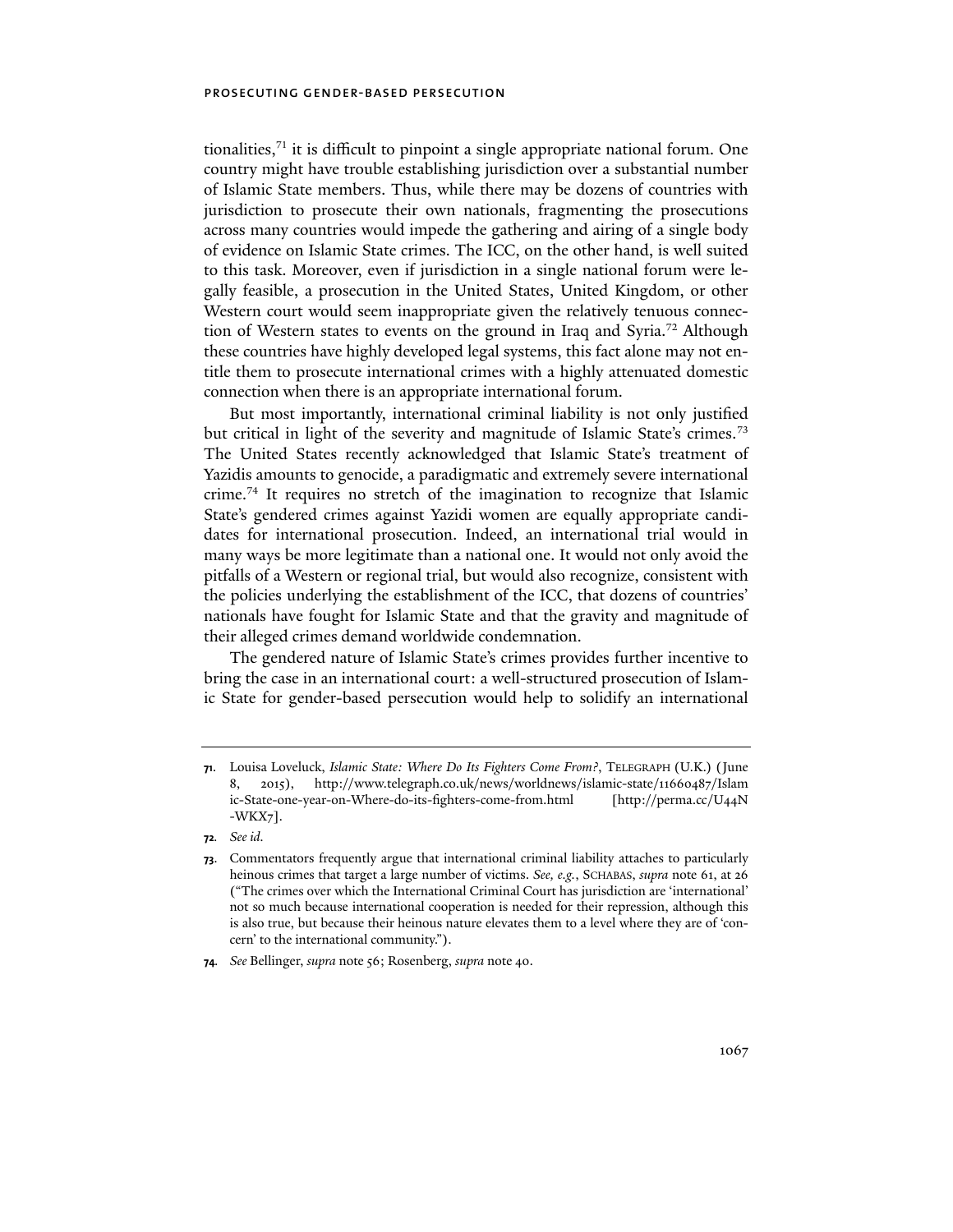norm against gender-based violence. While Article 7 of the Rome Statute criminalizes persecution on the basis of gender as a crime against humanity,  $75$  the gender-based persecution provision has never been successfully charged. The Statute defines the crime as a "severe deprivation of [the] fundamental rights" of the targeted individuals, by reason of their gender, in the context of a "widespread or systematic attack directed against any civilian population," and it requires that the perpetrator know of the attack.<sup>76</sup> As other scholars have noted, the statute is not necessarily confined to sex crimes; it condemns all crimes that involve targeting on the basis of gender.<sup>77</sup> For instance, sex-selective murder of all males of fighting age could be a form of gender-based violence.<sup>78</sup> Similarly,

**<sup>75</sup>**. *See* Rome Statute, *supra* note 10*,* art. 7(1)(h). Article 7 applies even outside the context of armed conflict (whether international or not). *See* Darryl Robinson, *Defining "Crimes Against Humanity" at the Rome Conference*, 93 AM. J. INT'L L. 1, 43, 45-46 (1999). This feature is potentially useful in the context of gender-based persecution, since some gender-based atrocities take place outside of armed conflict.

**<sup>76</sup>**. Rome Statute, *supra* note 10, arts.  $7(1)$ ,  $7(1)(h)$ ,  $7(2)(g)$ . The perpetrator also must deprive the victim of rights "in connection with" (that is, via) one or more other Rome Statute crimes; the Statute covers many crimes that would be serious felonies in the United States, like murder, rape, and torture. *See id*.

**<sup>77</sup>***. See* Dianne Luping, *Investigation and Prosecution of Sexual and Gender-Based Crimes Before the International Criminal Court*, 17 AM. U.J. GENDER SOC. POL'Y & L. 431, 465-66 (2009).

**<sup>78</sup>***. See, e.g.*, R. Charli Carpenter, *Recognizing Gender-Based Violence Against Civilian Men and Boys in Conflict Situations*, 37 SECURITY DIALOGUE 83 (2006). It is important to note that Islamic State has persecuted Yazidi men, too—interviews with victims suggest Islamic State has conducted sex-selective executions of men and boys. *See* Reinl, *supra* note 44. Sexselective execution targeting men occurred during the Rwandan genocide, the Bosnian Genocide, the Colombian Civil War, and the East Pakistani movement for independence, among other conflicts. *See* Carpenter, *supra*, at 89-90. The rationale for sex-selective execution of men generally rests on the notion that every man and boy might be a combatant, or could grow up to be one. *See id*. at 90. As more information emerges about these practices, we may hope there is a sufficient body of evidence to support a charge of gender-based persecution against members of Islamic State for persecution of men. Recent scholarship on gender and conflict has productively complicated long-held stereotypes about the harms women, men, girls, and boys suffer in conflict as civilians and as combatants. *See id.* at 83 (noting that men may suffer sex-selective killing, forced conscription, and sexual violence in conflict); Megan MacKenzie, *Securitization and Desecuritization: Female Soldiers and the Reconstruction of Women in Post-Conflict Sierra Leone*, 18 SECURITY STUD. 241, 248-49 (2009) (noting several women former soldiers who admitted to having voluntarily joined particular military units in interviews); Augustine S.J. Park, *'Other Inhumane Acts': Forced Marriage, Girl Soldiers and the Special Court for Sierra Leone*, 15 SOC. & LEGAL STUD. 315, 324 (2006) ("Disrupting the stereotype of the 'damsel in distress' . . . research with former girl soldiers reveal[s] that girls often felt empowered through their experiences fighting, bearing arms and killing."); Sandesh Sivakumaran, *Sexual Violence Against Men in Armed Conflict*, 18 EUR. J. INT'L L. 253, 257-58 (2007) (citing evidence of sexual violence against men in recent conflicts in El Salvador, Chechnya, Turkey, Sri Lanka, Sierra Leone, Kenya, and more than a dozen other conflicts).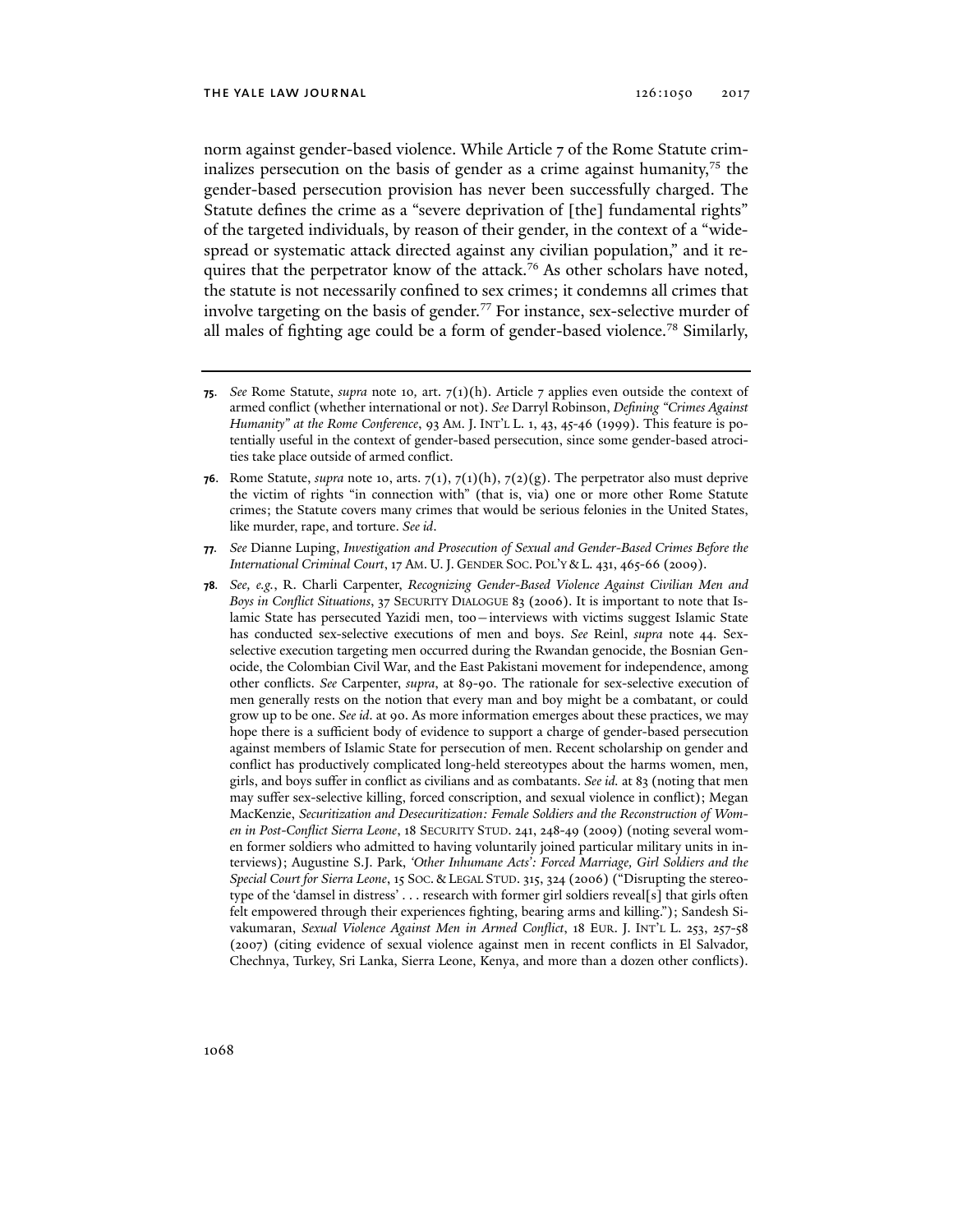slavery could be a form of gender-based persecution even without its sexual characteristics if only women were being enslaved.79

But the promise of the gender-based persecution charge has, until now, remained only a theoretical possibility. While the inclusion of the charge in the Rome Statute shows some progress toward recognizing how gendered harms and other forms of bias are interwoven in international crimes, successfully charging gender-based persecution is a crucial next step in the evolution toward recognizing and combatting intersectional crimes.

## *B. Creating an International Norm*

The experience of Yazidi women illustrates that gender-based persecution is often intersectional—indeed, its intersectionality may be one reason legal discourse often overlooks it. Intersectionality refers to the effects of overlapping identities on individuals' lived experiences, particularly of discrimination. In legal scholarship, Kimberlé Crenshaw introduced the idea in her analysis of the difficulty faced by African American women seeking to bring employment discrimination claims to court. These women were told that their claims were not cognizable on the ground that they were denied employment because they were both African American *and* women; as a result, they sometimes received no relief at all from the courts.<sup>80</sup> Similarly, the available evidence suggests that Islamic State targets Yazidi women because they are both Yazidi *and* women. Just as domestic judges' understanding of the nature of discrimination had to change in order to make African American women's claims cognizable, so, too, does the international community's understanding of persecution based on identity need to change in order to recognize the harm in targeting based on both gender and ethnicity. Only once the international system recognizes gen-

A key goal of any effort to charge gender-based persecution at the ICC should be to frame it in a gender-sensitive but not gender-biased way, so that in the future prosecutors can charge it against violators of men's rights.

**<sup>79</sup>***. See* Luping, *supra* note 77, at 465-67.

**<sup>80</sup>**. Crenshaw, *supra* note 18, at 141. In the first of three cases that form the centerpiece of her argument, *DeGraffenreid v. General Motors Assembly Division*, a district court found that African American women who had been denied employment had no cognizable claim of discrimination at all: while Title VII explicitly protected both African Americans and women at the time the cases came to court, there was no statute or Supreme Court decision entitling African American women in particular to employment discrimination protection. 413 F. Supp. 142, 143 (E.D. Mo. 1976). This in effect meant that African American women could bring a case saying they were discriminated against as African Americans or as women, but not both. Intersectionality is the perspective that recognizes the effects of overlapping identities on individuals' lived experiences and experiences of discrimination.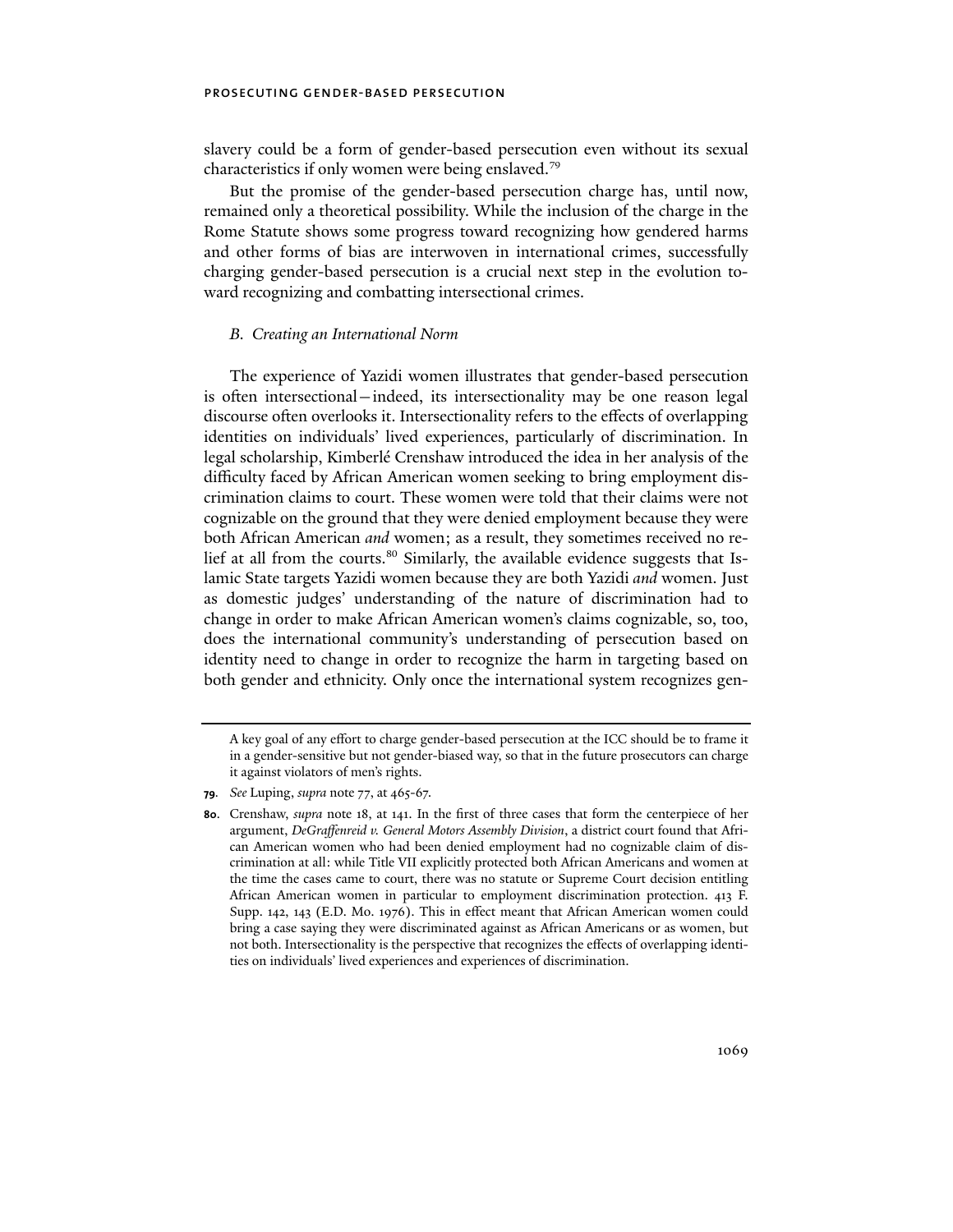der-based targeting as a distinctive harm will it begin to develop a robust norm against gender-based persecution.

The idea that some victims of international crimes may be targeted based on the intersection of their gender and ethnic identities (rather than their ethnic identity alone), as well as the belief that an intersectional perspective is required to fully comprehend the implications of those crimes, is not itself new.<sup>81</sup> However, despite the progress made by including gender-based persecution in the Rome Statute, international criminal law is, in Crenshaw's words, still fundamentally a "discourse<sup>[]</sup> shaped to respond"<sup>82</sup> to only one aspect of the Yazidi victims' (and other genocide victims') identities: their race or their ethnicity. The skewing of the discourse is obvious. Consider the failure to charge genderbased persecution in all but one of the twenty-three cases that have come before the ICC, when ethnic and political persecution has been charged nine times,<sup>83</sup> including in cases where there is strong evidence of mass rape of women (and no comparable evidence of rape of men).<sup>84</sup>

- **81**. Catharine MacKinnon was perhaps the first to make this observation in some detail. In a 2013 article considering intersectionality as a dynamic approach to legal problems, she discusses the Second Circuit case *Kadic v. Karadžić*, 70 F.3d 232 (2d Cir. 1995), a civil suit based on the same facts as the Bosnian Genocide cases at the ICTY, as an example of intersectional thinking for its recognition that the rape of women could be a tool of genocide. Catharine A. MacKinnon, *Intersectionality as Method: A Note*, 38 SIGNS: 1019, 1026-27 (2013). This Note is, however, the first to connect this point about intersectionality to another strand of feminist literature that argues generally that persecution based on gender is underrecognized in international law. Its particular contribution is to argue that until now gender-based crimes have been subsumed within the crimes of genocide or political and ethnic persecution because of a lack of intersectional perspective on the part of international jurists, and to contend that a full accounting for the experiences of many conflict victims would require charging persecutors with gender-based persecution alongside these other crimes. In this way, it makes an argument that partly (but not completely) parallels Crenshaw's in *Demarginalizing the Intersection*, *supra* note 18: whereas the plaintiffs that Crenshaw discusses had their case completely barred by Title VII's supposed lack of recognition of African American women as a protected class—and, simultaneously, as paradigmatic members of two separate protected classes—the persecution of Yazidis is only incompletely recognized, filtered through the prism of only one of the two identities on the basis of which they experience persecution.
- **82**. Kimberlé Crenshaw, *Mapping the Margins: Intersectionality, Identity Politics, and Violence Against Women of Color*, 43 STAN. L. REV. 1241, 1244 (1991). Of course, there are obvious historical reasons for this skew, chief among them the fact that the endeavor of international criminal law came out of the Holocaust.
- **83***. See Situations and Cases*, INT'L CRIM. CT., http://www.icc-cpi.int/en\_menus/icc /situations %20and%20cases/Pages/situations%20and%20cases.aspx [http://perma.cc/6FF7-PPS6].
- **84**. For instance, there is strong evidence of mass rape of women in conflicts in the DRC, Uganda, and the Darfur region of Sudan. *See, e.g.*, Thomas Escritt, *Sex Crimes in Focus at Hague Trial of Ugandan Rebel Commander*, REUTERS (Dec. 2, 2016, 6:38 AM), http://www .reuters.com/article/us-warcrimes-uganda-idUSKBN13R15M [http://perma.cc/N48S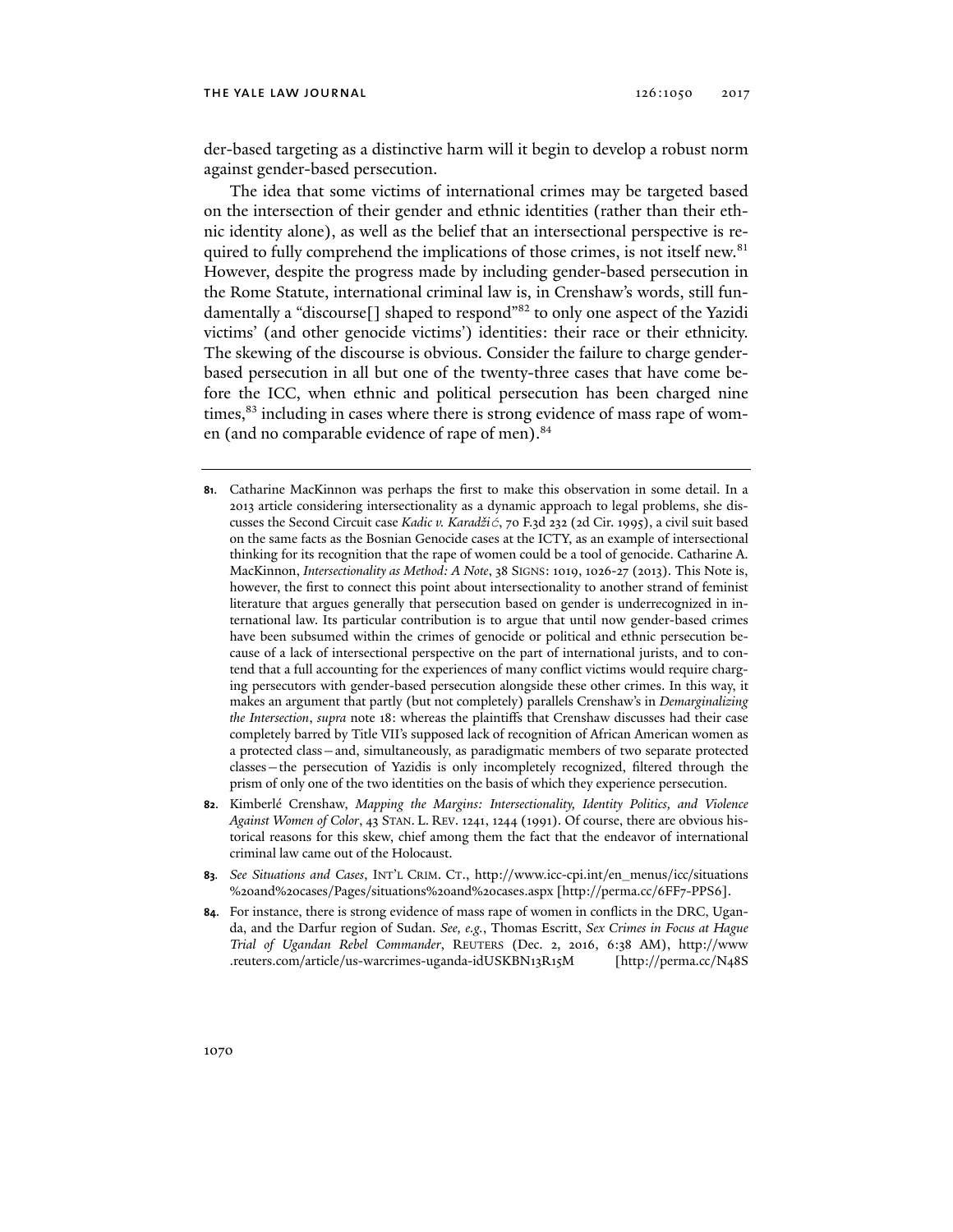As a result, the discourse of international criminal law, to borrow Crenshaw's language again,<sup>85</sup> ignores the intersectional identity of victims. In so doing, the law marginalizes those victims by failing to recognize their experiences both as ethnic minorities *and* as women or men. Including the crime of genderbased persecution in the Rome Statute is a step forward, but failing to ever successfully charge it limits its value, both practically and symbolically. Turning a blind eye in this way to the totality of victims' experiences would be a failure in domestic criminal law. Expressive theories of punishment recognize criminal law as a device for conveying social disapproval;<sup>86</sup> failing to charge a crime once it is codified compromises its expressive value and fails to strengthen the related social norm.<sup>87</sup> This failure is particularly acute when it comes to international criminal law since expressive condemnation is one of its paramount functions.88 International criminal law signals to both state and nonstate actors that the overwhelming weight of international opinion vilifies the criminalized practices and that there is a norm against them. It signals that engaging in those practices may carry not just criminal, but also diplomatic, economic, and military consequences.<sup>89</sup>

-E5WX]; *Mass Rape in North Darfur: Sudanese Army Attacks Against Civilians in Tabit*, HUM. RTS. WATCH (Feb. 11, 2015), http://www.hrw.org/report/2015/02/11/mass-rape-north -darfur/sudanese-army-attacks-against-civilians-tabit [http://perma.cc/U7R2-JLVF] (noting evidence that the Sudanese army had raped more than 200 women and girls in 36 hours and relaying claims by two soldiers that their commanders had told them to "rape women"); *see also infra* notes 314-316 and accompanying text.

- **85**. *See* Crenshaw, *supra* note 82, at 1244.
- **86**. Robert D. Sloane, *The Expressive Capacity of International Punishment: The Limits of the National Law Analogy and the Potential of International Criminal Law*, 43 STAN. J. INT'L L. 39, 42 (2007) ("[P]unishment is a conventional device for the expression of attitudes of resentment and indignation, and of judgments of disapproval and reprobation, on the part either of the punishing authority himself or of those 'in whose name' the punishment is inflicted." (quoting JOEL FEINBERG, *The Expressive Function of Punishment*, *in* DOING AND DESERVING: ESSAYS IN THE THEORY OF RESPONSIBILITY 95, 98 (1970))).
- **87***. See* Avlana Eisenberg, *Expressive Enforcement*, 61 UCLA L. REV. 858, 860 (2014) (noting that in the analogous context of domestic hate crimes law, "[t]he enactment of legislation itself sends a signal that society endorses a certain message. But much of a law's communicative impact . . . is bound up with whether and how the legislation is enforced").
- **88***. See* Margaret M. deGuzman, *Choosing To Prosecute: Expressive Selection at the International Criminal Court*, 33 MICH. J. INT'L L. 265, 312-19 (2012); Sloane, *supra* note 86, at 42, 69-88; *cf.* Mirjan Damaška, *What Is the Point of International Criminal Justice?*, 83 CHI.-KENT L. REV. 329, 343-47 (2008) (positing a similar theory of international criminal law's didactic purpose).
- **89***. See* SCOTT STRAUS, FUNDAMENTALS OF GENOCIDE AND MASS ATROCITY PREVENTION 142-47 (2016) (discussing modes of genocide response).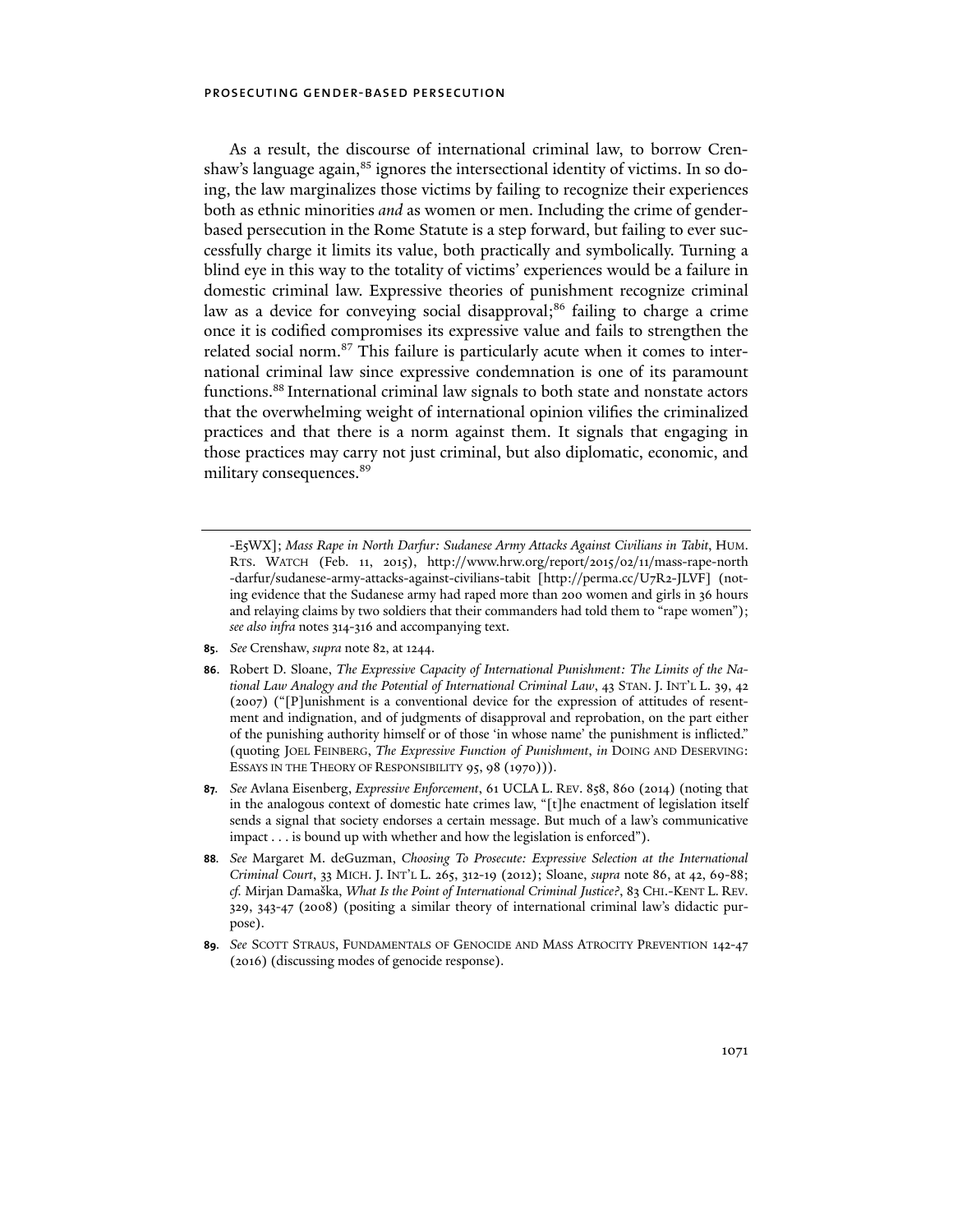Indeed, norm creation through its expressive value lies at the heart of international criminal law. Since the earliest days of its existence, international criminal law has helped to spur the formation of new international law norms and to crystallize existing norms.<sup>90</sup> By articulating an international consensus that certain acts are morally wrong, the law can make clear that such acts are broadly unacceptable and can lead to increased awareness of their harms in the realms of diplomacy, international policy, and even national-level politics.<sup>91</sup>

The history of the international crime of genocide demonstrates the truth of this story. Mass atrocities that we would today call genocide, such as the extermination and deportation of ethnic Armenians living in Turkey,<sup>92</sup> occurred before the Holocaust. The concept of genocide as a distinctive and morally blameworthy act did not begin to take shape until after World War II. After the world realized the scale of ethnic cleansing of Jews and Roma in Germanoccupied Europe, and thanks to the lobbying of international lawyers, the UN General Assembly voted to pass the 1948 Convention on the Prevention and Punishment of the Crime of Genocide.<sup>93</sup> The Genocide Convention criminalized its namesake  $act<sup>94</sup>$  and provided that responsibility for enforcing the treaty would lie with "a competent tribunal of the State in the territory of which the act was committed, or by such international penal tribunal as may have juris-

- **91***. See* Harold Hongju Koh, *How Is International Human Rights Law Enforced?*, 74 IND. L.J. 1397, 1406 (1999) (discussing the operation of "vertical process," by which developments in international law and the discourses surrounding them at the supranational, national, and subnational levels influence obedience of human rights norms at the national level, alongside "horizontal" process, whereby states debate one another at a supranational level).
- **92***. See* VAHAKN N. DADRIAN, THE HISTORY OF THE ARMENIAN GENOCIDE: ETHNIC CONFLICT FROM THE BALKANS TO ANATOLIA TO THE CAUCASUS, at xix (2003) (noting recognition of the Armenian Genocide by the UN Commission on Human Rights and the European Parliament in 1986 and 1987, respectively).

**<sup>90</sup>**. As William Schabas's telling of the prehistory of the ICC indicates, sometimes international consensus on the immorality of an act is just beginning to develop at the moment international criminal prosecution becomes possible. This was true at the end of World War I, where the Allied Powers included in the Treaty of Versailles the right to try the Kaiser of Germany for an embryonic version of what has since become known as the crime of aggression. *See* SCHABAS, *supra* note 61, at 3. At other times, inscription in international criminal law caps a process of evolution whereby certain acts have come to seem morally wrong. For example, the 1948 Convention on the Prevention and Punishment of Genocide followed both post-war international moral outrage over the Holocaust and the trial of Nazi officials at Nuremberg for crimes against humanity (but not genocide, which did not yet exist). *See id.* at 5-8.

**<sup>93</sup>***. See* Convention on the Prevention and Punishment of the Crime of Genocide, Jan. 12, 1951, 89 U.N.T.S. 277 [hereinafter Genocide Convention].

**<sup>94</sup>***. Id.* art. I.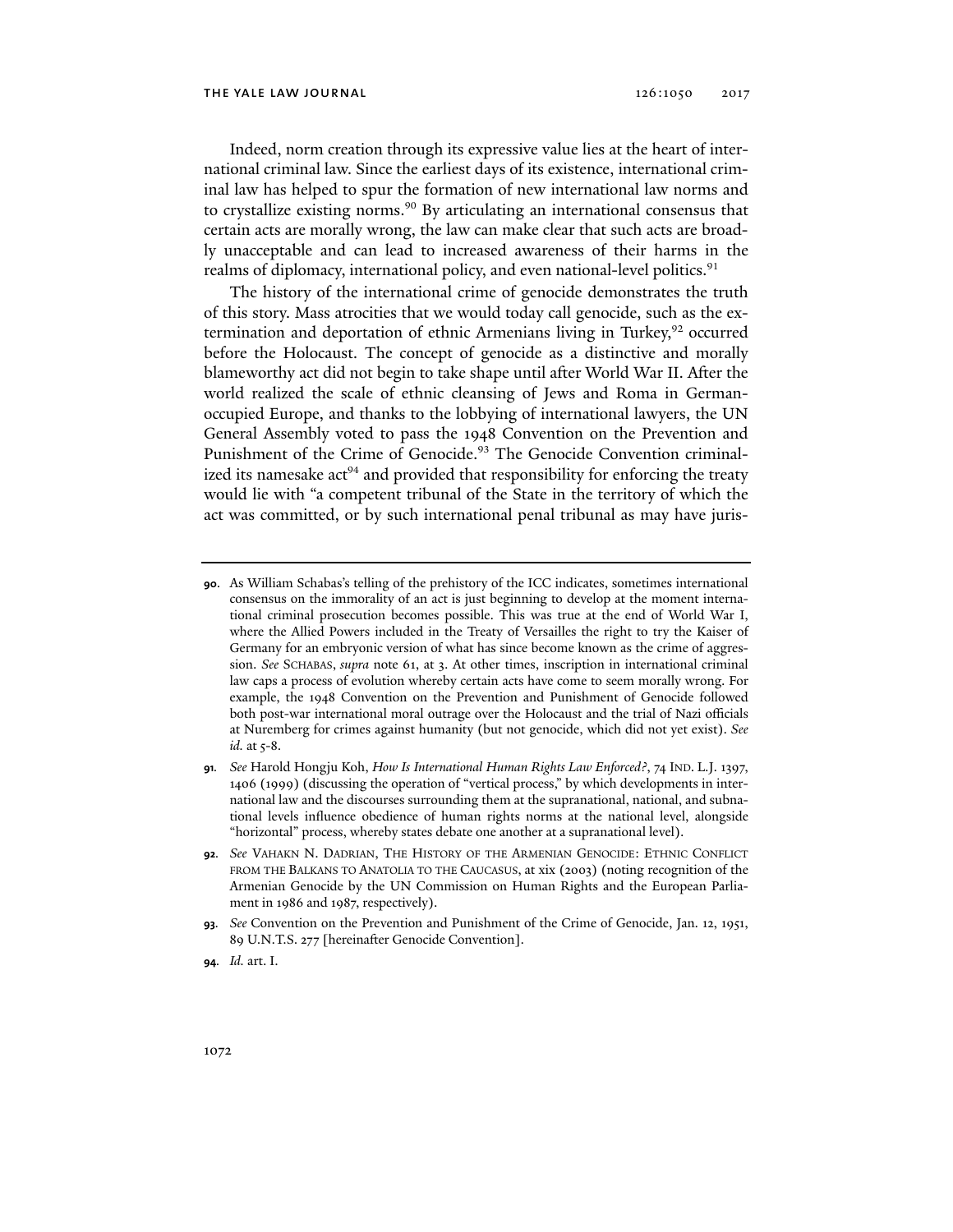diction . . . ."95 International criminal law in this case helped to cap an initial process of norm formation that began with recognition of a morally outrageous act after an international incident, and progressed with a broad international consensus against that act.

International criminal law again crystallized the norm against genocide in the 1990s, after the genocides in Yugoslavia and Rwanda, which the Genocide Convention notably failed to prevent. Horrified by both conflicts, the UN Security Council passed resolutions establishing the International Criminal Tribunals for Yugoslavia (ICTY) and Rwanda (ICTR) in 1993 and 1994, respectively.96 Critically, the international criminal norm against genocide in these cases had effects beyond punishment for the perpetrators. The debates over the response to the genocides led to the international policy of "Responsibility to Protect," which, flying in the face of international law's conventional respect for sovereignty,  $97$  expressly endorses military intervention in a sovereign state as a last resort for preventing or responding to mass atrocities.<sup>98</sup> Embarrassment over the failure to intervene in Yugoslavia and Rwanda also led NATO to intervene in Kosovo—potentially preventing genocide—and led to a temporary increase in humanitarian support in Somalia<sup>99</sup> before U.S. forces withdrew following the notorious Black Hawk Down incident.<sup>100</sup> In those years, international criminal justice served not just as an expression of international support for an existing norm against committing an atrocity. Awareness of the genocides in Rwanda and Yugoslavia and of the ongoing trials at the ICTR and ICTY helped create, along with other forces, a new norm in favor of interven-

- **98***. See* STRAUS, *supra* note 89, at 121-22.
- **99**. Office of the Historian, *Somalia, 1992-1993*, U.S. DEP'T ST., http://history.state.gov /milestones/1993-2000/somalia [http://perma.cc/6MRC-TQ2Z].

**<sup>95</sup>***. Id*. art. VI; *see also* SCHABAS, *supra* note 61, at 8.

**<sup>96</sup>**. S.C. Res. 955 (Nov. 8, 1994) (establishing the ICTR); S.C. Res. 827 (May 25, 1993) (establishing the ICTY).

**<sup>97</sup>**. This solicitude finds one strong expression in the UN Charter, which outlaws the use of force by one state against another state, subject to certain exceptions. U.N. Charter art.  $2(4)$ . While interstate war no doubt can lead to severe atrocities, this principle of nonintervention primarily redounds to the benefit of states—helping to maintain their political and territorial integrity—"with the individual an incidental, indirect beneficiary, and often not a beneficiary at all." Louis Henkin, *Human Rights and State "Sovereignty*,*"* 25 GA. J. INT'L & COMP. L. 31, 33 (1996).

**<sup>100</sup>***. See generally* MARK BOWDEN, BLACK HAWK DOWN: A STORY OF MODERN WAR (1999) (recounting U.S. involvement in Somalia and the crash of a Black Hawk helicopter leading to the death of seventeen Marines during the Battle of Mogadishu on October 3, 1993).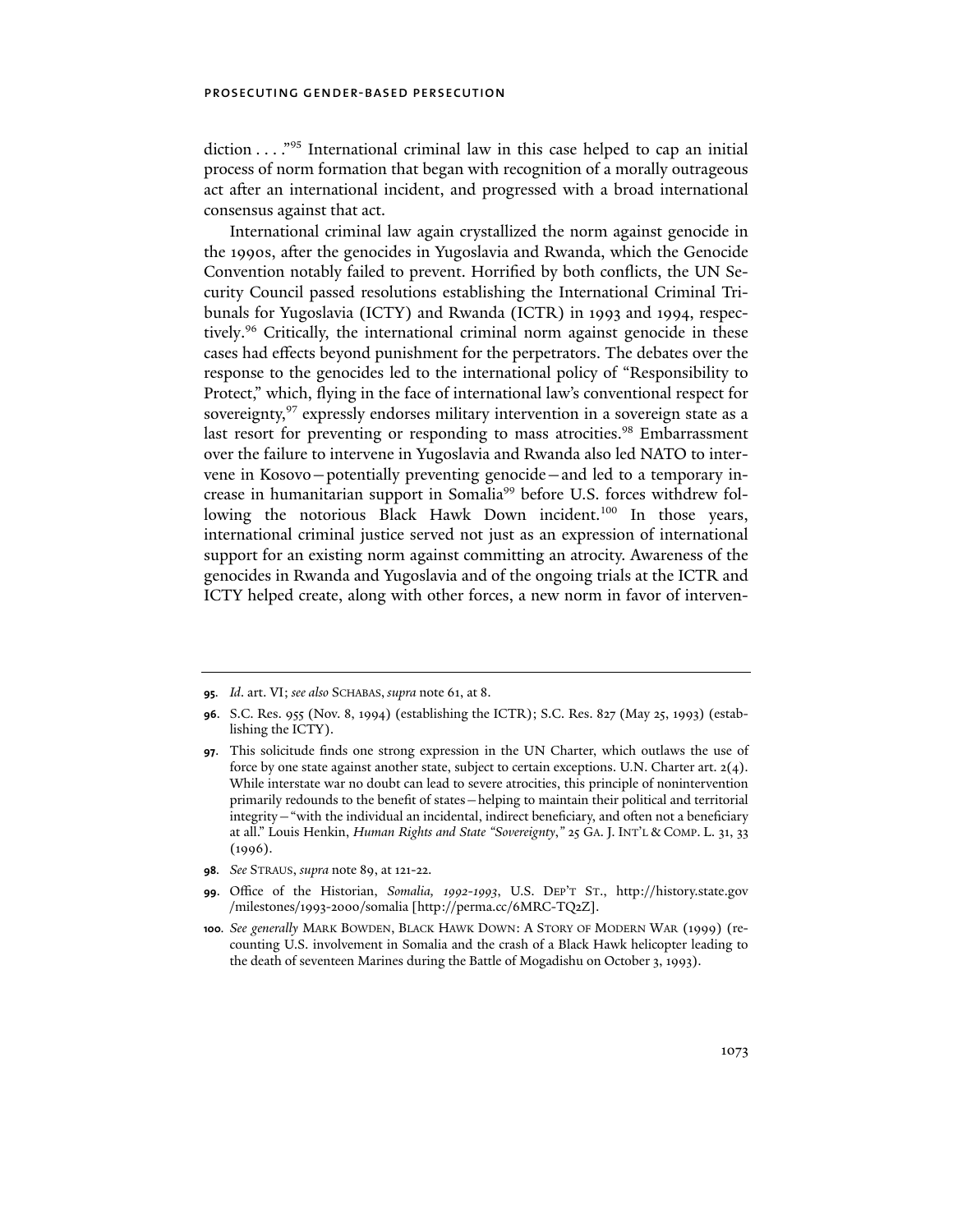#### THE YALE LAW JOURNAL 126:1050 2017

tion in cases of mass atrocities, and led to concrete policy decisions in Kosovo and Somalia.101

The failure to make use of the prohibition on gender-based persecution, then, is not just a failure to hold perpetrators accountable on a retributive theory of justice, which suggests that we punish because a bad actor deserves it.<sup>102</sup> It is also tantamount to a failure of the international system to signal its disapproval of gender-based persecution. Of course, there may be other ways of demonstrating disapprobation, such as Security Council declarations or diplomatic conferences. But talk is cheap. International prosecutions can require coming to a difficult consensus. Indeed, the very challenges that impede international prosecution can amplify their signaling effect. Because of these signaling costs, international prosecution sends a stronger message about shared human values and priorities. As a result, international criminal prosecution can play a stronger role in the norm evolution and crystallization process.103

- **101**. Responsibility to Protect, also known as R2P, can be viewed as the ex ante side of the norm against genocide and other mass atrocities (ideally, it prevents bad things from getting worse), whereas international criminal law operates ex post (it can only punish things that already have happened). Of course, punishment may have a deterrent effect and intervention may come too late. *See* STRAUS, *supra* note 89, at 118-19 (noting that international criminal case law, among other sources of international humanitarian law, "create[s] the foundation for the theory and practice of atrocity prevention," including the policy of R2P, and mentioning Yugoslavia and Rwanda as motivations for the development of R2P). Of course, as one might expect of a new norm of international law contravening centuries of historical deference to state sovereignty, both R2P itself and its stability as a norm have been the subject of some debate. *See, e.g.*, Cristina G. Badescu & Linnea Bergholm, *The Responsibility To Protect and the Conflict in Darfur: The Big Let-Down*, 40 SECURITY DIALOGUE 287, 289-90 (2009) (discussing the failure to intervene in the genocide in Darfur as indicative of "challenges" to implementing the norm of R2P); Mark Kersten, *The Responsibility To Protect Doctrine Is Faltering. Here's Why.*, WASH. POST. (Dec. 8, 2015), http://www.washingtonpost.com /news/monkey-cage/wp/2015/12/08/the-responsibility-to-protect-doctrine-is-failing-heres -why [http://perma.cc/VB5A-4DQC] (noting inconsistencies between the initial elaboration and the subsequent application of R2P). *But see* Alex J. Bellamy, *The Responsibility To Protect Turns Ten*, 29 ETHICS & INT'L AFF. 161, 161 n.2 (2015) ("[E]vidence of [state] practice suggests that [R2P] itself has become significantly less controversial. The 'growing controversy' view rests almost entirely on the conflation of [R2P] with the debate over intervention in Libya."); Philipp Rotmann et al., *Major Powers and the Contested Evolution of a Responsibility To Protect*, 14 CONFLICT SECURITY & DEV. 355 (2014) (noting both the growing sympathy of non-Western powers to R2P and the role of the highly contested Libya debate in reopening questions about the norm).
- **102***. See generally* Alexander K.A. Greenawalt, *International Criminal Law for Retributivists*, 35 U. PA. J. INT'L L. 969 (2014).
- **103**. This notion is consistent with Harold Koh's theory of norm internalization in international law, in which states absorb international norms and incorporate them into domestic law and policy under pressure from a mix of actors at both the supranational and subnational levels,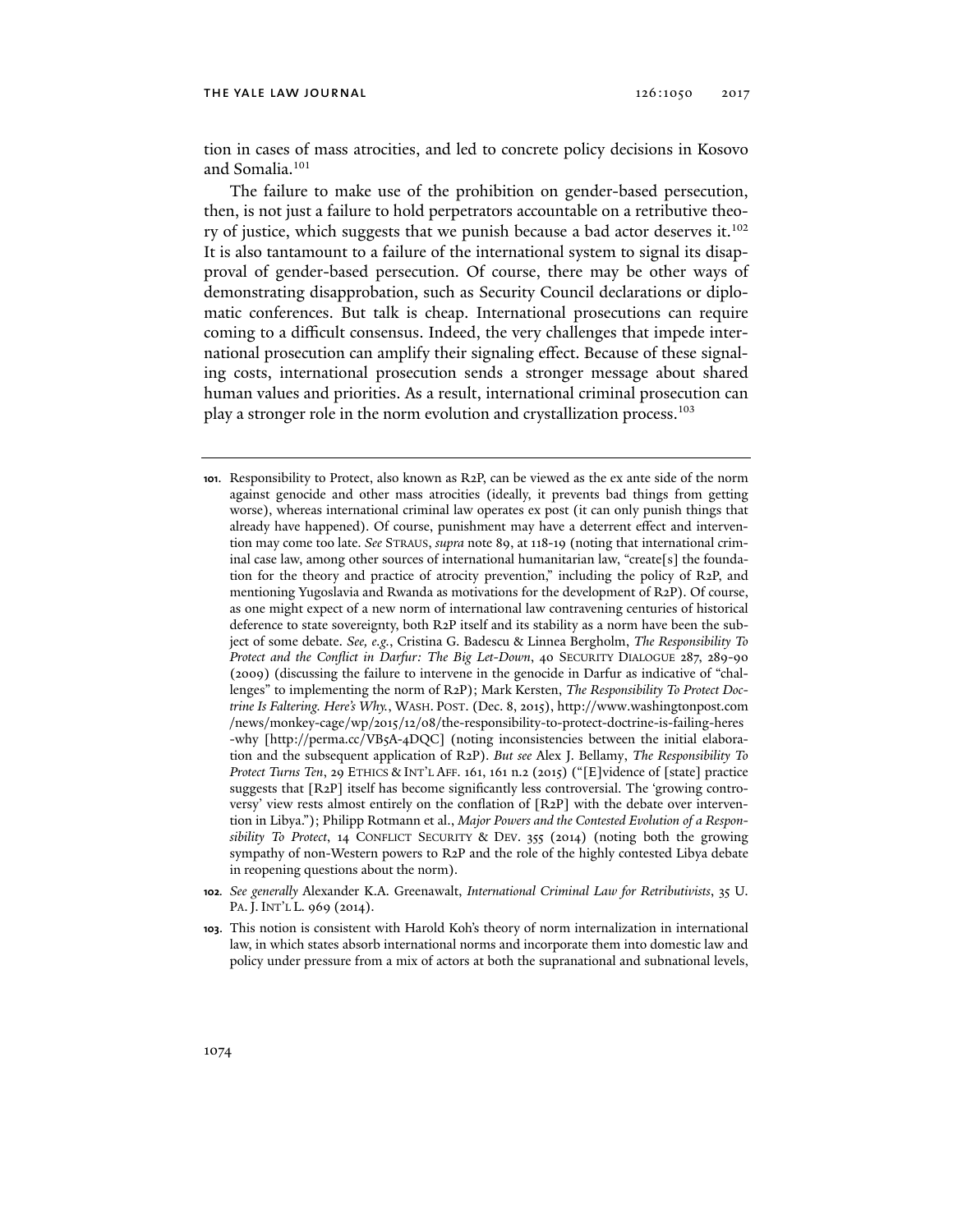# *C. The Insufficiency of Current Charges at the ICC*

As the previous Section details, there is a strong positive case for charging gender-based persecution against Islamic State members for atrocities committed against Yazidi women. International criminal law can help solidify a norm against gender-based persecution and signal international willingness to mobilize against it. This Section deals with the negative case: the reasons that the current protocol for charging crimes at international courts cannot adequately deal with cases that show potential patterns of gender-based persecution in general, or with the atrocities against Yazidi women in particular. Where ethnic violence also displays patterns of gender-based targeting, international criminal tribunals have tended to subsume potential acts of gender-based persecution under genocide, charging these acts as simply components of the overall crime of genocide.104 Unfortunately, the failure to recognize the particular bias at work in a pattern of gender-based targeting that, in turn, accompanies patterns of political or ethnic targeting is tantamount to a failure to fully recognize the harm that intersectional persecution does to its victims.

## *1. Current Theoretical Insufficiencies*

In the domestic context it seems obvious: victims of hate crimes can be victimized for multiple reasons. Say a gay man of color were mugged by a group of assailants, and bystanders heard the man's attackers yell slurs about both his race and sexual orientation. In evaluating whether the act was a hate crime, would we only take into account evidence that the perpetrators attacked the man because of his race? On the contrary, in a jurisdiction where LGBTQ people are a protected class,<sup>105</sup> and in the presence of appropriate evidence to make out the intent requirement, a prosecutor likely would present evidence that the victim had been subject to a hate crime on the basis of his intersecting identities—not just because of his race, and not just because of his sexuality. The

including NGOs, civil society organizations, international institutions, and other states. *See* Koh, *supra* note 91, at 1413-14. Presumably, the stronger a signal the international community sends that a certain act is unacceptable, the greater the pressure on states not to commit that act.

**<sup>104</sup>***. See infra* Section II.C.1.

**<sup>105</sup>***. See* JAMES B. JACOBS & KIMBERLY POTTER, HATE CRIMES: CRIMINAL LAW AND IDENTITY POLI-TICS 29-44 (2000).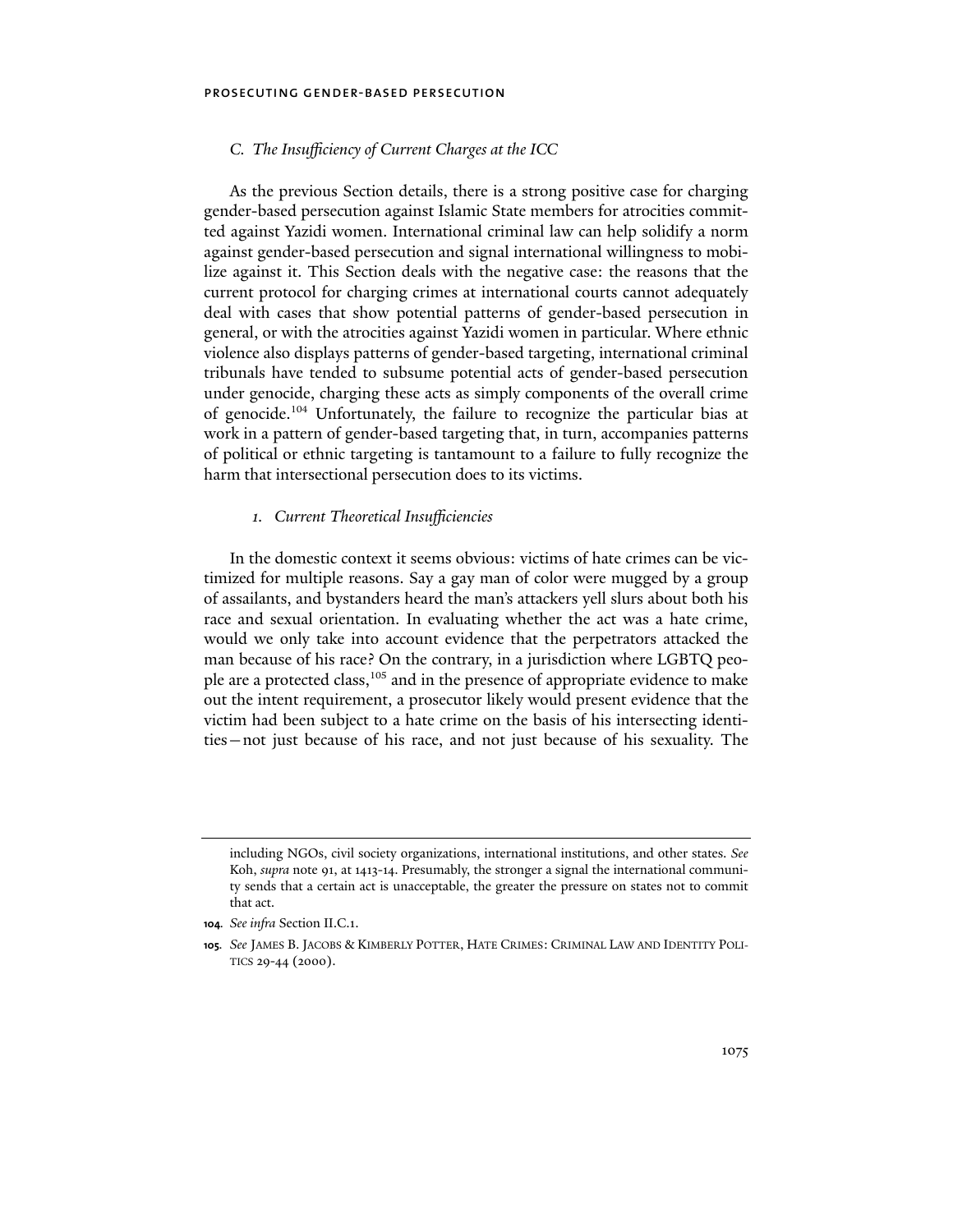perpetrators chose him because he was gay, because he was a person of color, and because he was gay *and* a person of color.<sup>106</sup>

Unfortunately, the two dominant working theories regarding the role gender-based targeting plays in conflict appear to erase the important intuition that the criminal law ought to recognize intersectionality. Indeed, neither of the two theories, which stem from previous international prosecutions and radical feminist<sup>107</sup> legal scholarship, provides a strong rationale for devoting resources to prosecuting gender-based persecution in international criminal law. As to the first theory, in previous cases of genocide that also showed evidence of gender-based targeting (such as the genocide in Rwanda), courts and prosecutors explained the differential treatment of women and men as a component of the overall crime of genocide—a tactic in service of a strategic plan to harm a particular ethnic group.<sup>108</sup> The crime of "genocidal rape" is paradigmatic<sup>109</sup>: women are raped as part of an overall plan to exterminate an ethnic group by forcing them to bear the children of their persecutors rather than children of their

- **108***. See, e.g.*, Prosecutor v. Akayesu, Case No. ICTR-96-4-T, Judgment ¶ 507 (Sept. 2, 1998) ("In patriarchal societies, where membership of a group is determined by the identity of the father, an example of a measure intended to prevent births within a group is the case where, during rape, a woman of the said group is deliberately impregnated by a man of another group . . . ."); Sherrie L. Russell-Brown, *Rape as an Act of Genocide*, 21 BERKELEY J. INT'L L. 350, 352 (2003) ("[T]he Rwandan Tribunal acknowledged that it viewed rape not as sexual in nature but as a tool of war, as a violent act perpetrated against a member of a group with the intent of destroying that group.").
- **109***. See* MacKinnon, *supra* note 81, at 1026-28.

**<sup>106</sup>***. See generally* Crenshaw, *supra* note 18 (conceptualizing intersectional discrimination as biased behavior against each of the constituent groups plus biased behavior against the group at the intersection of both identities).

**<sup>107</sup>**. I use the term "radical feminist" here not as a pejorative—perhaps the most common way it is currently used—but to refer specifically to the radical feminist movement in gender theory, which had its major flowering roughly from the 1960s to the 1970s. Radical feminism consciously defined itself in opposition to the dominant reformist feminism that advocated around issues like equal work for equal pay. Different strands of radical feminism tackled issues as diverse as liberating women from the work of bearing children through the use of cybernetic technology and emphasizing the perspectives of lesbians and women of color who had been shut out of the dominant feminist movement. For one history of the movement, see ALICE ECHOLS, DARING TO BE BAD: RADICAL FEMINISM IN AMERICA, 1967-1975 (1989). Though obviously many of the developments in international criminal law that this Note discusses date to after the radical feminist movement per se, the analytic framework used by many feminists with respect to wartime atrocities closely parallels a Marxianinflected strain within radical feminism that positions women as an underclass that is systematically subjugated by a dominant class of men via pervasive and therefore invisible techniques of social control. *See, e.g.*, SHULAMITH FIRESTONE, THE DIALECTIC OF SEX: THE CASE FOR FEMINIST REVOLUTION 81-85 (1970) (positing that reproduction via female impregnation is systematically used to subjugate women).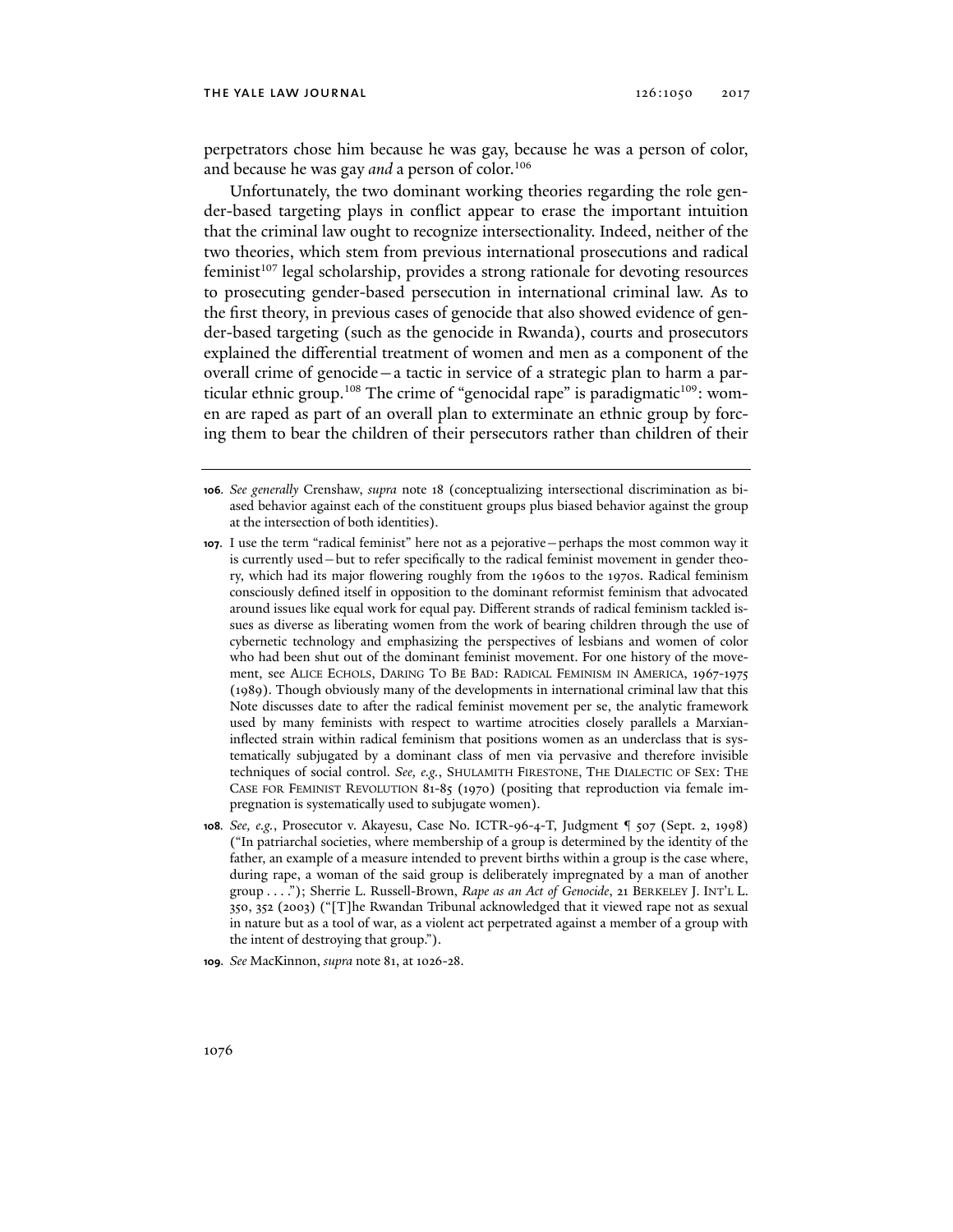own ethnicity.<sup>110</sup> The intent in the end has nothing to do with gender, but with ethnicity. For some international courts and commentators, then, gender is invisible, so that apparent patterns of singling out one gender for persecution must purely be in service of a broader goal to, for instance, prevent an ethnic group from reproducing.<sup>111</sup>

On the other hand, the radical feminist position implies that patriarchal structures are so pervasive, in every culture and at every time, that extreme forms of violence against women (and only women) during periods of instability are no aberration. Such acts are merely the logical outgrowth of pervasive misogyny in a context of violent ethnic conflict.<sup>112</sup> Abuses in wartime may be

**<sup>110</sup>***. See, e.g.*, Siobhán K. Fisher, Note, *Occupation of the Womb: Forced Impregnation as Genocide*, 46 DUKE L.J. 91, 92-94 (1996).

**<sup>111</sup>***. See, e.g.*, BEVERLY ALLEN, RAPE WARFARE: THE HIDDEN GENOCIDE IN BOSNIA-HERZEGOVINA AND CROATIA (1996); Katherine M. Franke, *Putting Sex To Work*, 75 DENV. U. L. REV. 1139, 1170-77 (1998) (detailing recent international criminal adjudications that have treated rape as a variant or component of other crimes, like torture and genocide). I do not argue that such rapes have no genocidal intent, but rather that they should be understood as motivated not just by ethnic hatred but also by gender bias. Moreover, this literature, with its narrow focus on rape as a means of forced impregnation or on sterilization, ignores the other forms of aggression to which both women and men may be subject on a gender-differentiated basis in armed conflict, including domestic slavery and sex-selective execution. It thus cannot be a comprehensive explanation for the ways that gender and ethnicity or other group identities intersect in conflict.

**<sup>112</sup>**. For variations on the view that violence against women during conflict or protracted crises exists on a continuum also including domestic and intimate violence, see, for example, Rhonda Copelon, *Surfacing Gender: Re-Engraving Crimes Against Women in Humanitarian Law*, 5 HASTINGS WOMEN'S L.J. 243, 247 (1994), which states that "[w]e must critically examine the claim that rape as a tool of 'ethnic cleansing' is unique, worse than or not comparable to other forms of rape in war or in peace." As Copelon explains, "This combination of the particular and the general is critical if the horrors experienced by women in Bosnia are to be fully understood and if that experience is to have meaning for women brutalized in lessknown theaters of war or in the byways of daily life." *Id*. *See also* Catharine A. MacKinnon, *Rape, Genocide, and Women's Human Rights*, 17 HARV. WOMEN'S L.J. 5, 5-9 (1994) (discussing how together mass rape during the Bosnian Genocide and domestic and intimate violence against women in peacetime contexts violate women's human rights and notes that "the fact of Serbian aggression is beyond question, just as the fact of male aggression against women is beyond question, both here and in everyday life . . . . These rapes are to everyday rape what the Holocaust was to everyday anti-Semitism"). Such perspectives tend to emphasize the supposed universality of rape in conflict, presenting it as a necessary concomitant of war. *See, e.g.*, *Making Female Bodies the Battlefield*, NEWSWEEK (Jan. 4, 1993, 7:00 PM), http://www.newsweek.com/making-female-bodies-battlefield-192076 [http:// perma.cc/6LWR-FFVT] ("Women are raped in war by ordinary youths as casually, or as frenetically, as a village is looted or gratuitously destroyed. Sexual trespass on the enemy's women is one of the satisfactions of conquest, like a boot in the face, for once he is handed a rifle and told to kill, the soldier becomes an adrenaline-rushed young man with permission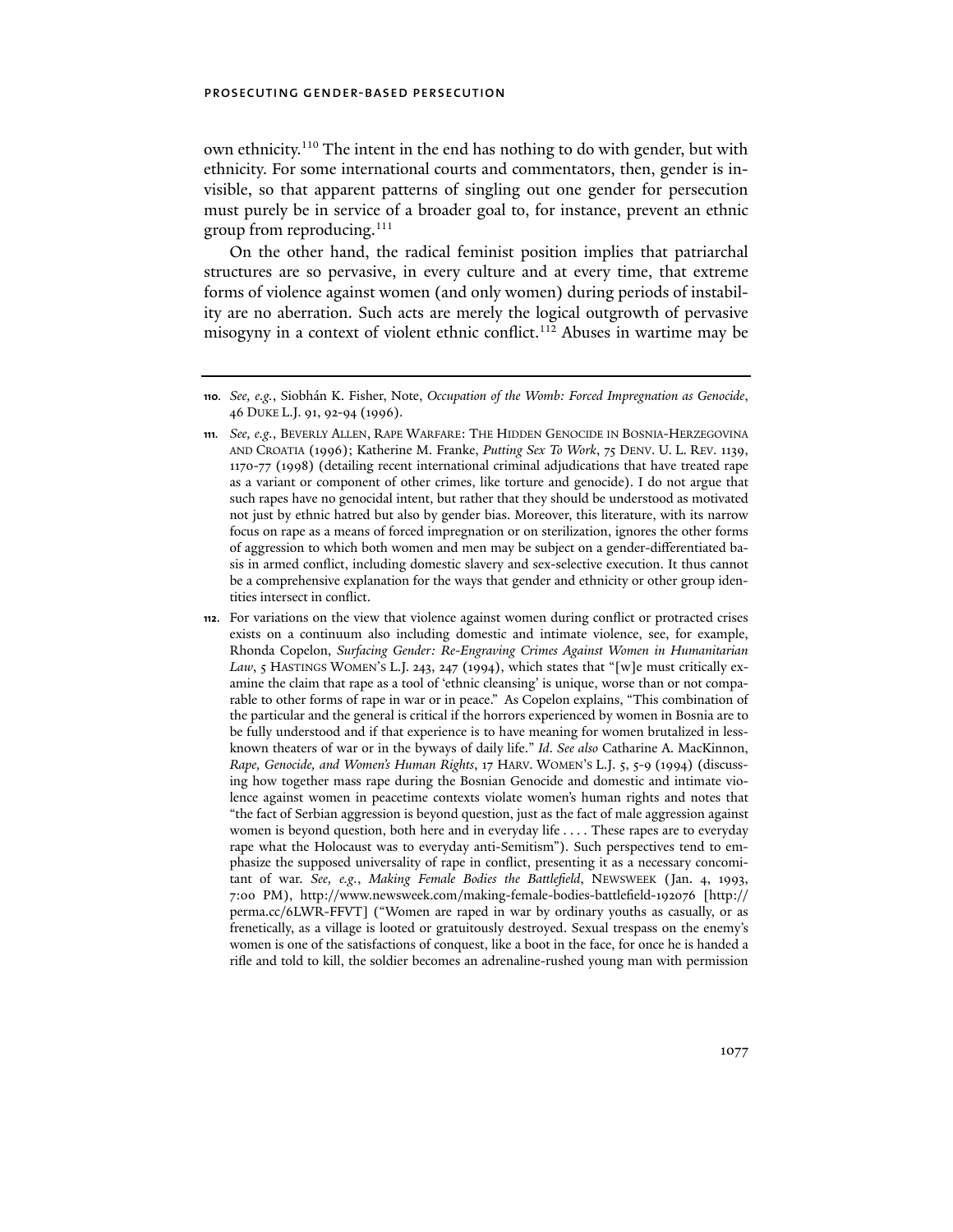different in magnitude from those in peacetime, but not in kind.<sup>113</sup> This radical feminist tradition bears Marxism's imprimatur: it equates different forms of violence against women by analyzing them as products of the same patriarchal social structures, which, the argument goes, are designed to keep women in line by arbitrarily inflicting violence or other physical restraints on them.<sup>114</sup> This analysis intuitively leads to the conclusion that a legal remedy, international or otherwise, cannot solve the underlying problem. If pervasive and universal social structures are responsible for wartime persecution of women as well as peacetime domestic violence, then only wholesale subversion or overthrow of those structures can deal with the issue. Specifically singling out the treatment of women in a handful of armed conflicts not only loses meaning, but may be counterproductive.

Whichever of these perspectives one adopts, a charge of gender-based persecution is stripped of its significance. From both points of view, we lose any sense that gender-based targeting in a conflict is distinctly morally blameworthy, or that pursuing international prosecutions of gendered crimes has much value. Placed within the framework of a more totalizing evil—in the first view, genocide, and in the second, pervasive misogyny—the crime loses its significance as a discrete harm that international criminal law should directly and effectively address. Gender-based targeting of civilians is either a means to the end of genocide, or morally and causally no different than peacetime violence against women. In the context of an international legal order that *does* recognize other forms of identity-based persecution as distinctly morally blameworthy, however, failing to recognize gender-based persecution as such has the effect of making it seem somehow *lesser*.

Both perspectives, if adopted, also lead to a legal response that neglects the motivations behind the differential treatment that people of different genders receive in some (but not all) armed conflicts, and the magnitude of the moral horror of such treatment. This is not only counterintuitive, but empirically unfounded. Researchers have found that perpetrators of gender-based violence in some conflicts treat victims differentially because of their intersecting identi-

to kick in the door, to grab, to steal, to give vent to his submerged rage against all women who belong to other men. Sexual sadism arises with astonishing rapidity in ground warfare, when the penis becomes justified as a weapon in a logistical reality of unarmed noncombatants, encircled and trapped."). Scholars including Elisabeth Wood have debunked this idea with powerful evidence. *See* Elisabeth Jean Wood, *Armed Groups and Sexual Violence: When Is Wartime Rape Rare?*, 37 POL. & SOC'Y 131 (2009).

**<sup>113</sup>***. See* MacKinnon, *supra* note 112, at 6.

**<sup>114</sup>**. For a sense of the interplay between Marxism and this variation of radical feminist theory, in the context of an attempt to synthesize Marxism and feminism, see CATHARINE A. MACKIN-NON, TOWARD A FEMINIST THEORY OF THE STATE 1-80 (1989).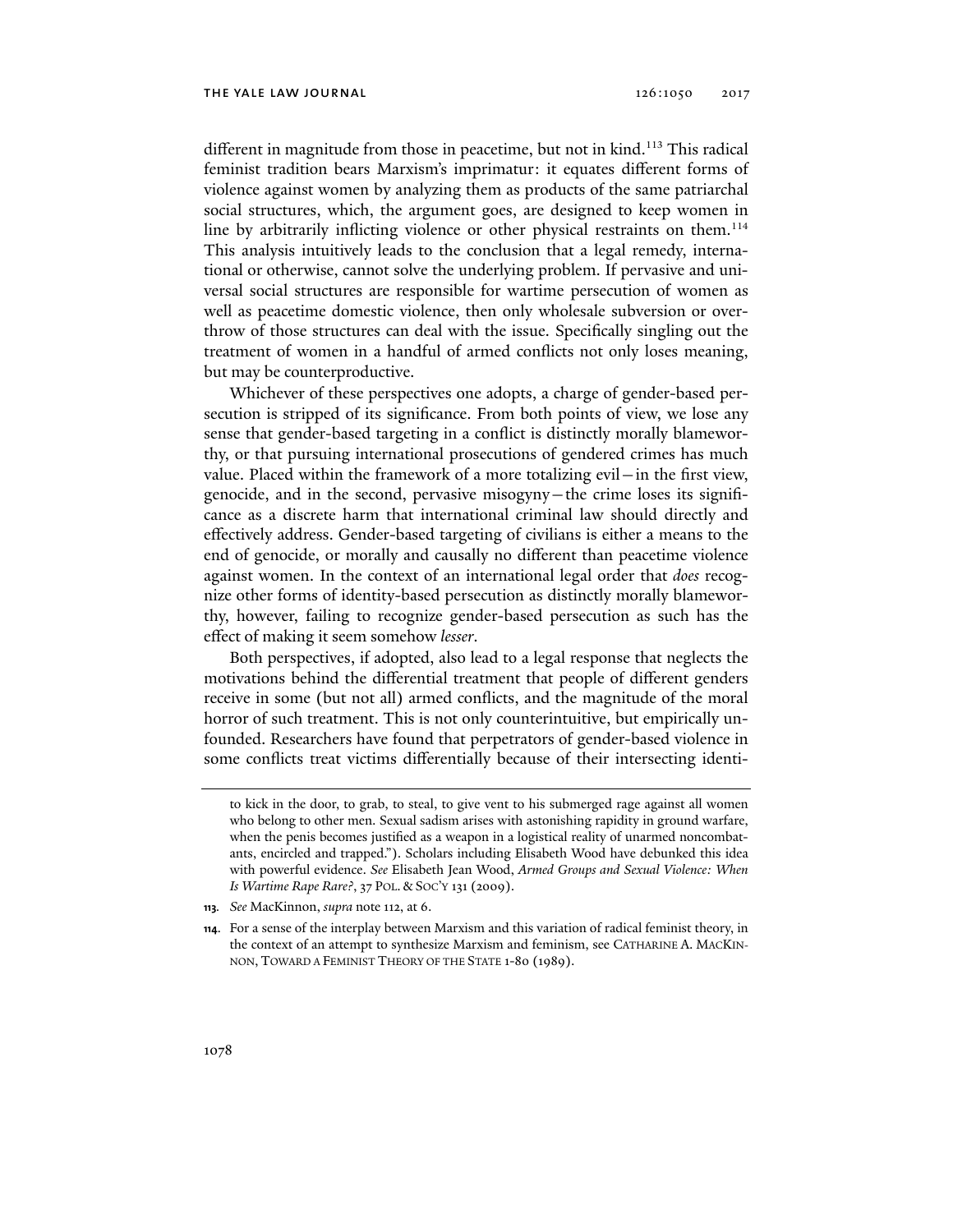ties. Beyond the case of Islamic State, for instance, the Interahamwe in Rwanda systematically executed Tutsi men, boys, and even male infants during the genocide, but did not systematically execute women and girls.115 Differential treatment here resulted from the victims' intersecting identities as Tutsis and as males, as well as the perception, based in gender stereotypes about male tendencies toward violence and score-settling, that any Tutsi male left alive could grow up to avenge his relatives' deaths.<sup>116</sup> The perceived threat was firmly rooted in gender roles, not in individual behavior: the *génocidaires* removed diapers from babies so that they could determine "which were boys to be killed."<sup>117</sup> A gender-neutral perspective, the one that most international courts have taken, presents only half the story: taking such a perspective, it is difficult to see how killing all Tutsi men, but not all Tutsi women, more effectively accomplished the goals of the *génocidaires* than killing all Tutsis regardless of gender. Neglecting the role that gender bias plays as it intersects with ethnic, political, or religious bias compromises the explanatory power of the genderneutral perspective.

The same analysis applies to crimes against the Yazidi people. Ethnicity alone cannot explain why Yazidi men are driven out of Islamic State-controlled areas or summarily killed, while women are kept in protracted situations of torture and enslavement, in some cases before suffering a violent death.<sup>118</sup> One Yazidi victim reported that her male relatives were taken away while she was held for seven months.<sup>119</sup> Reflecting on the disparate treatment, she told a reporter, "It's better that they are dead and not in prisons with these people. Even

**117**. Carpenter, *supra* note 78, at 90.

**<sup>115</sup>***. See* Carpenter, *supra* note 78, at 89; *see also* Adam Jones, *Gender and Genocide in Rwanda*, 4 J. GENOCIDE RES. 65, 65 (2002).

**<sup>116</sup>***. See* Carpenter, *supra* note 78, at 88 ("The singling out of men for execution has now been documented in dozens of ongoing conflicts worldwide . . . . [M]ilitary-age men and adolescent boys are assumed to be 'potential' combatants . . . . [T]hese patterns of sex-selective violence are gender-based, because they are rooted in assumptions about male wartime roles . . . ."); Jones, *supra* note 115, at 73 ("[The] opening blast of the [Rwandan] genocide was accompanied by an injunction not to repeat the 'mistake' of the 1959 revolution, when male children had been spared only to return as guerilla fighters.").

**<sup>118</sup>***. See, e.g.*, Reinl, *supra* note 44 (interviewing the UN Envoy on Sexual Violence in Conflict on Islamic State crimes, including reports that members burned a woman alive "because she refused to perform an extreme sex act").

**<sup>119</sup>**. Kayleigh Lewis, *Yazidi Woman Held as Isis Sex Slave 'Abused Every Day' for Seven Months*, INDEPENDENT (Mar. 14, 2016), http://www.independent.co.uk/news/world/middle-east /yazidi-woman-isis-sex-slave-islamic-state-jihadist-a6930251.html [http://perma.cc/SN5U -7AYY].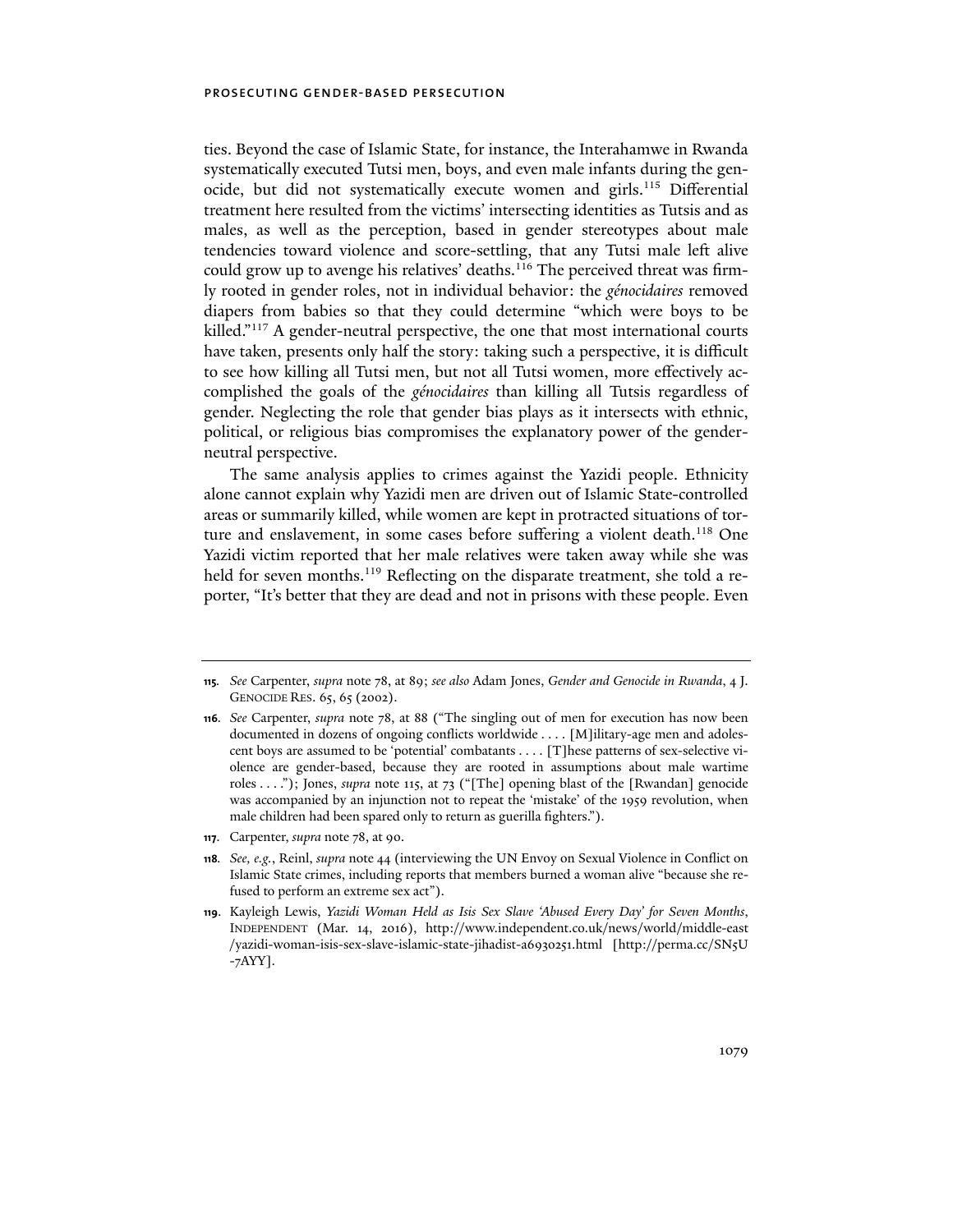us, we were just wishing to die rather than stay with such people."120 The groups *share* an ethnicity but are treated differently. It is notable that Islamic State does not appear to enslave Yazidi men<sup>121</sup> and that the "bureaucracy of rape"<sup>122</sup> that news reports describe does not include non-Yazidi women.<sup>123</sup> In other words, the treatment that Yazidi women suffer appears to be a product of the intersection of their ethnicity and their gender. Chalking up this differential treatment purely to an effort to produce, for instance, Sunni Muslim children (besides the fact that this may not be true<sup>124</sup>) ignores the possibility that an atrocity can have more than one motivation.

That said, the same empirical evidence that undermines the gender-neutral approach to international atrocities also undermines the radical feminist approach: armed groups do not always treat different genders differently in ethnic, political, or religious conflicts. According to the radical feminist approach, we should expect misogynistic violence in all cases of ethnic conflict, just as it is supposedly universal in peacetime contexts. But this is far from the case. For instance, there is little evidence that members of the Liberation Tigers of Tamil Eelam have committed gender-based violence during their protracted conflict with the government of Sri Lanka.<sup>125</sup> Similarly, the ongoing conflict between Israelis and Palestinians centers on ethnicity alone. Little evidence of genderbased violence has emerged.126 Thus, because gender-based violence does not appear to be as pervasive as some radical feminist scholars suggest, there appears to be a morally significant distinction between contexts where gendered brutality does appear and contexts where it does not. Radical feminists, in insisting that violence against women (and only women) is universal and perva-

- **125***. See* Wood, *supra* note 112, at 134.
- **126***. See id*. at 133.

**<sup>120</sup>***. Id.*

**<sup>121</sup>***. See, e.g*., Reinl, *supra* note 44 (mentioning the systematic execution of Yazidi men and boys).

**<sup>122</sup>***. See, e.g.*, Nussaibah Younis, *How Isis Has Established a Bureaucracy of Rape*, GUARDIAN (Aug. 15, 2015, 7:03 PM), http://www.theguardian.com/commentisfree/2015/aug/16/isis -systematic-rape-sharia-justification-sex-slavery [http://perma.cc/V43J-7YZN].

**<sup>123</sup>**. Islamic State's article about slavery in *Dabiq* focuses particularly on the justification for enslaving Yazidi women and notes that women from certain other religious groups may not be enslaved under Shariah, but only "given an ultimatum to repent or face the sword." *The Revival of Slavery Before the Hour*, *supra* note 53, at 15 & n.1.

**<sup>124</sup>***. Cf.* Lynda E. Boose, *Crossing the River Drina: Bosnian Rape Camps, Turkish Impalement, and Serb Cultural Memory*, 28 SIGNS 71, 74 (2002) ("[A]lthough increasing the numbers of a putatively threatened Serb population . . . may likewise have played some role in the mass rape of Bosniak women, there were far too many women killed immediately after being raped . . . for the production of Serb babies to work as a likely rationale.").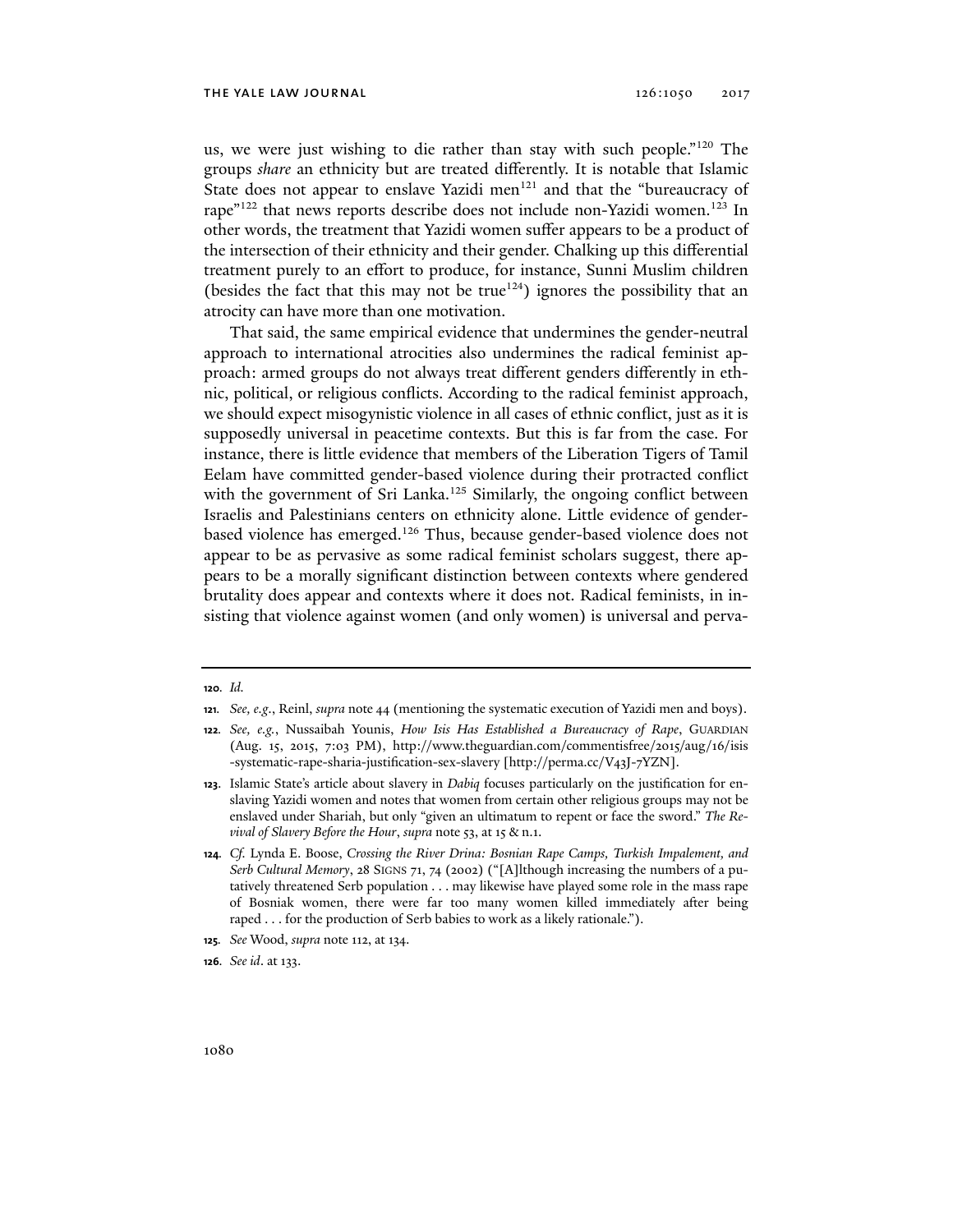sive, fail to cognize this distinction, just as they fail to cognize potential instances of gender-based persecution of men.

## *2. The Need for a Composite Crime*

For the reasons stated above, the crimes of genocide and ethnic persecution could not, charged by themselves, fully encompass the crimes committed against Yazidi women in this case—or against Bosnian women in the former Yugoslavia or Tutsi men in Rwanda. Widely differential treatment of individuals of the same ethnicity suggests that an additional gender animus gives rise to the treatment suffered by particular groups, while the inconsistent appearance of gender-based targeting across conflicts suggests that this gender animus is present in some contexts but not in others. This evidence suggests that the gender-specific persecution that appears in these historical examples cannot be attributed just to ethnic hatred or to pervasive misogyny. Instead, it is the intersection of ethnic background with gender that produces particularly grievous harms.

Nonetheless, one might ask why crimes that display a pattern of gender targeting should be charged under the rubric of gender-based persecution when all of the crimes alleged against Islamic State in this situation could alternately be charged as individual crimes under the Rome Statute. Would it really be inadequate to recognize the issues at stake here by charging one individual with, for instance, several dozen rapes or acts of enslavement? Why should we charge gender-based persecution?

To understand the inadequacy of charging individual crimes, consider again the crime of genocide. Genocide—in some ways the paradigmatic international crime, given the historical development of international criminal justice $127$  – is itself a composite crime, the individual elements of which could be charged separately as war crimes or crimes against humanity under the Rome Statute.<sup>128</sup> Article 6 of the Rome Statute says that the following individual crimes constitute elements of genocide: killing members of a national, ethnic, racial, or religious group;<sup>129</sup> inflicting on them "serious bodily or mental harm";<sup>130</sup> impeding the group's fertility;<sup>131</sup> "transferring children of the group

**131***. Id*. art. 6(d).

**<sup>127</sup>***. See generally* SCHABAS, *supra* note 66, at 17-58 (detailing the parallel development of international criminal law in general and the crime of genocide in particular).

**<sup>128</sup>***. See* Rome Statute, *supra* note 10, arts. 7, 8.

**<sup>129</sup>***. Id*. art. 6(a).

**<sup>130</sup>***. Id*. art. 6(b).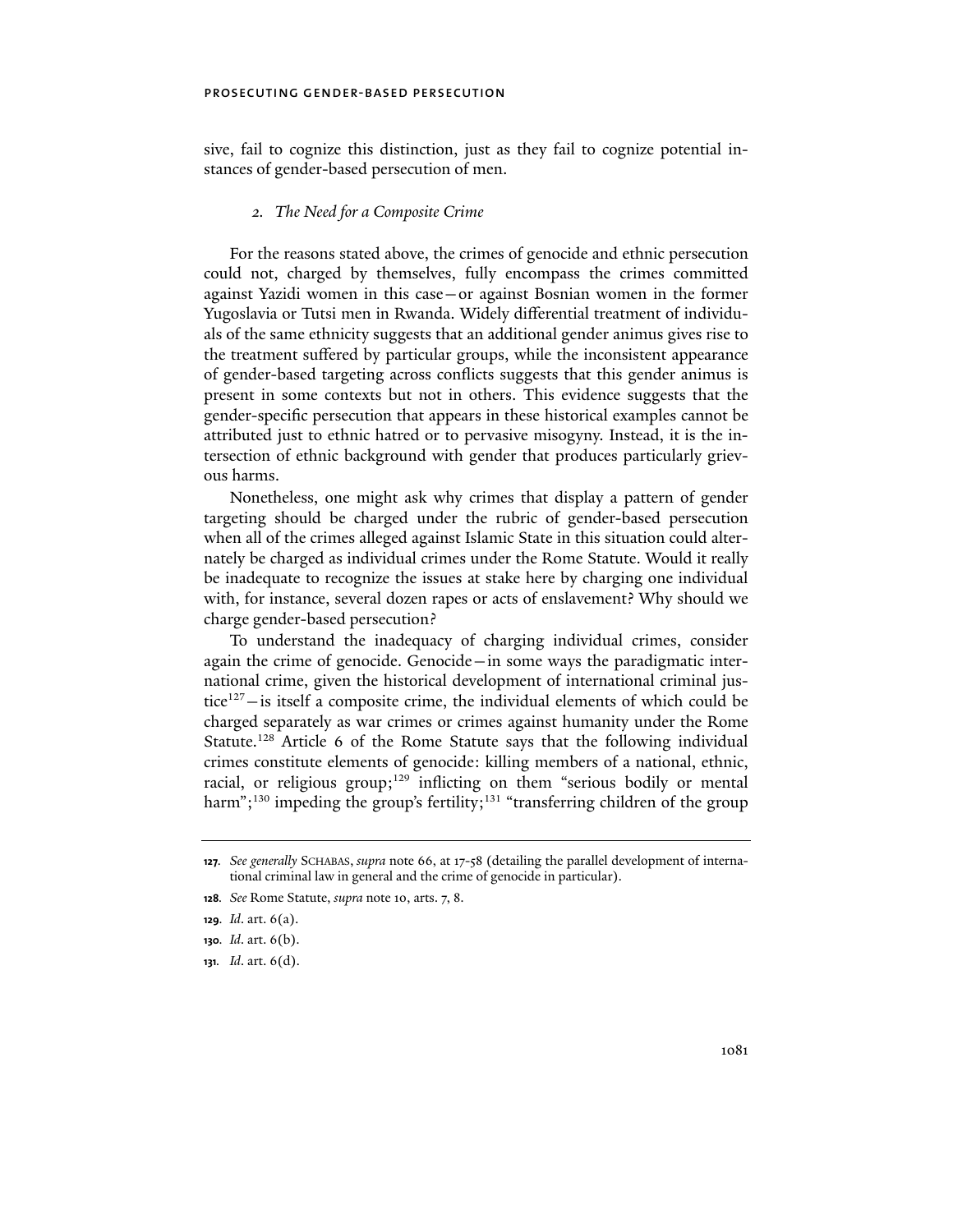to another group";132 and "[d]eliberately inflicting on the group conditions of life calculated to bring about [the group's] physical destruction in whole or in part."133

All of these acts can also be charged as individual crimes under the Rome Statute's crimes against humanity and war crimes provisions. Both statutory provisions prohibit murder (or, in the case of the war crimes provision, "[w]ilful killing").<sup>134</sup> The crimes against humanity provision of the Rome Statute prohibits intentionally inflicting serious bodily or mental harm;<sup>135</sup> "enforced sterilization,"136 which is comparable to the crime of impeding fertility; and "forcible transfer of population,"137 which could be used to charge the transfer of children mentioned in Article 6.138 The only element of the statute without a clear analog is the Article 6 "conditions of life" provision;<sup>139</sup> even so, many acts that could be characterized this way are covered by other elements of the statute, for instance the crimes against humanity provision covering "other inhumane acts . . . intentionally causing great suffering, or serious injury to body or to mental or physical health."<sup>140</sup>

Raphael Lemkin, the Jewish legal academic who lobbied furiously for the passage of the 1948 Genocide Convention, $141$  best articulated the justification for maintaining genocide as an additional, composite charge. Acknowledging that genocide "consists of acts which are themselves punishable by most existing legislation," like killing or false imprisonment, "[t]he main task" in enabling national courts to prosecute genocide is "to redraft existing provisions . . . based upon the specific criminal intent to destroy entire human groups."142 This "specific intent," or *dolus specialis*, characterizes not just geno-

- **134***. Id*. arts. 7(1)(a), 8(2)(a)(i).
- **135***. Id*. art. 7(1)(k).
- **136***. Id.* art. 7(1)(g).
- **137***. Id.* art. 7(1)(d).
- **138***. Id.* art. 6(e).
- **139***. Id.* art. 6(c).
- **140***. Id.* art. 7(1)(k). For more on the broad crime of "other inhumane acts" in the context of an international criminal tribunal, see Augustine S.J. Park, *'Other Inhumane Acts': Forced Marriage, Girl Soldiers and the Special Court for Sierra Leone*, 15 SOC. & LEG. STUD. 315, 327-30 (2006), which discusses the use of the "other inhumane acts" provision of the Statute of the Special Court of Sierra Leone to charge forced marriage.
- **141***. See* SCHABAS, *supra* note 66, at 28-29.
- **142**. Raphael Lemkin, *Genocide as a Crime Under International Law*, 41 AM. J. INT'L L. 145, 150-51  $(1947).$

**<sup>132</sup>***. Id*. art. 6(e).

**<sup>133</sup>***. Id*. art. 6(c).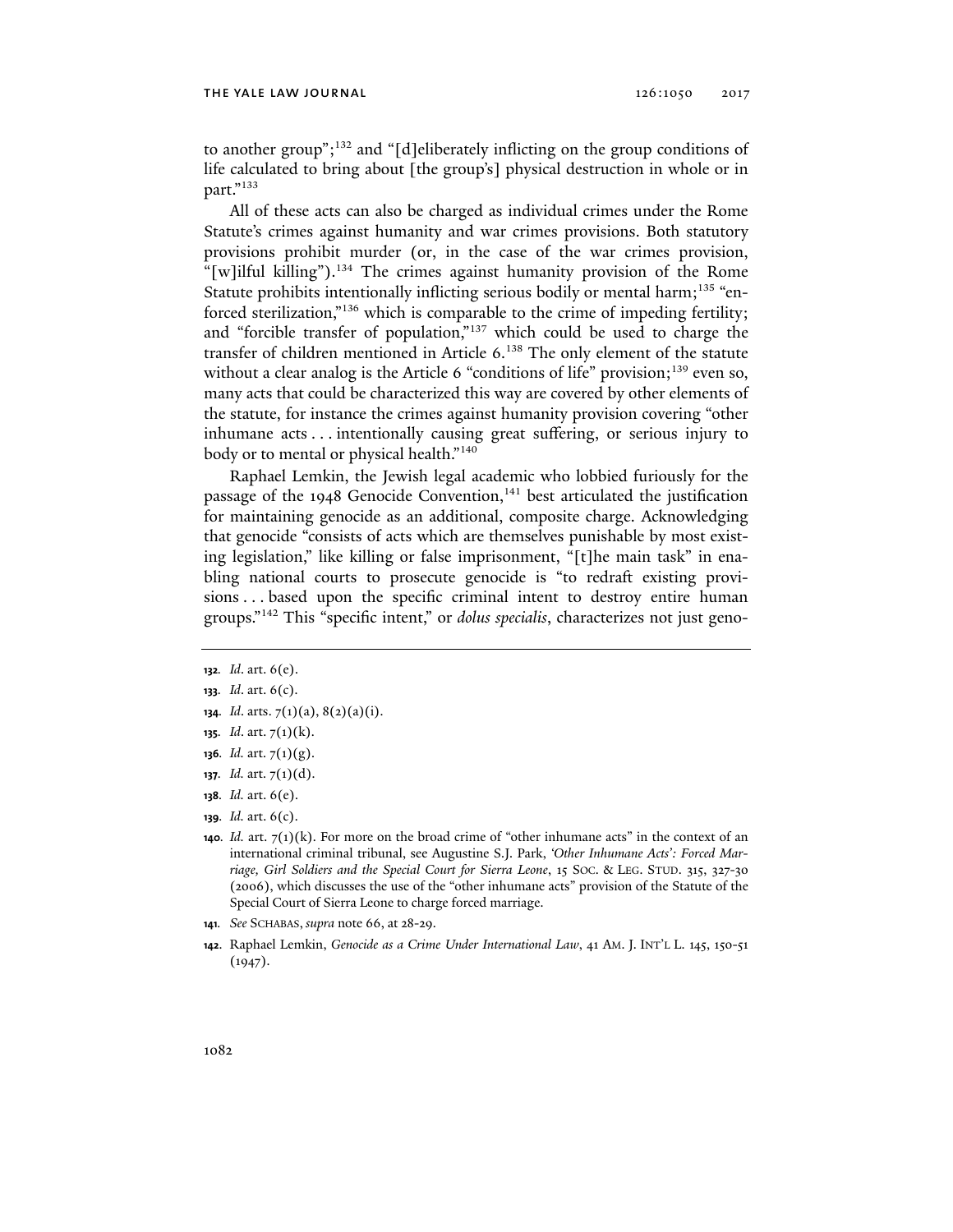cide, but also the perhaps less totalizing crimes of political and ethnic persecution. It recognizes that there is a distinctive harm where bias against a particular social group spills over into violence aimed at destroying, degrading, or prostrating that group.143

Similarly, where a bias against one gender catalyzes a pattern of extreme violence against that gender, we may also say that this "special intent" exists. Gender is not fundamentally different from race, ethnicity, political belief, or religion. Like those other facets of identity, it creates distinct (and often publicly recognizable) groups of people within a single society. Moreover, unlike a favorite color or sports team preference, most people consider it to be a fundamental feature of identity, so that punishing people for having a particular gender would impose intolerable constraints on individuals and impoverish otherwise diverse societies. If gender or gender expression are fundamental characteristics of identity rather than peripheral ones, they should be treated like other fundamental characteristics of identity, such as ethnicity and religion.

Assuming this is the case, there is no coherent reason to ignore a specific intent to target individuals on the basis of gender—where there is evidence of this intent—and yet to take such intent into account with respect to ethnicity or political belief. Because women in many countries suffer violence and discrimination on the basis of their gender,  $144$  it may be tempting to argue that instances of gender-based persecution are merely cases of ordinary cultural bias that happen to manifest in violence. By that logic, punishing such acts under international criminal law may create a slippery slope toward prosecuting common differential social treatment.<sup>145</sup> Prosecuting such common differential social treatment in an international criminal forum, in turn, would violate principles of state sovereignty and likely be seen as an overreach for the ICC, which is designed to prosecute a handful of very grave and necessarily uncommon crimes.146

**<sup>143</sup>***. See* SCHABAS, *supra* note 66, at 242 (discussing the Rome Statute's mens rea requirement for "serious international crimes, including genocide").

**<sup>144</sup>***. See* Charlotte Watts & Cathy Zimmerman, *Violence Against Women: Global Scope and Magnitude*, 359 LANCET 1232 (2002); Lori L. Heise et al., *Violence Against Women: The Hidden Health Burden* (World Bank, Discussion Paper No. 255, 1994), http://documents .worldbank.org/curated/en/489381468740165817/pdf/multi0page.pdf [http://perma.cc /HY2T-QJ3D].

**<sup>145</sup>**. Similar arguments have surfaced in the context of refugee law. Proponents of granting asylum to individuals facing persecution on the basis of gender fought a perception that such a measure would open a "floodgate" of abused women coming to the United States. *See, e.g.*, Mattie L. Stevens, *Recognizing Gender-Specific Persecution: A Proposal To Add Gender as a Sixth Refugee Category*, 3 CORNELL J.L. & PUB. POL'Y 179, 215-16 (1993).

**<sup>146</sup>***. See supra* notes 62-67 and accompanying text.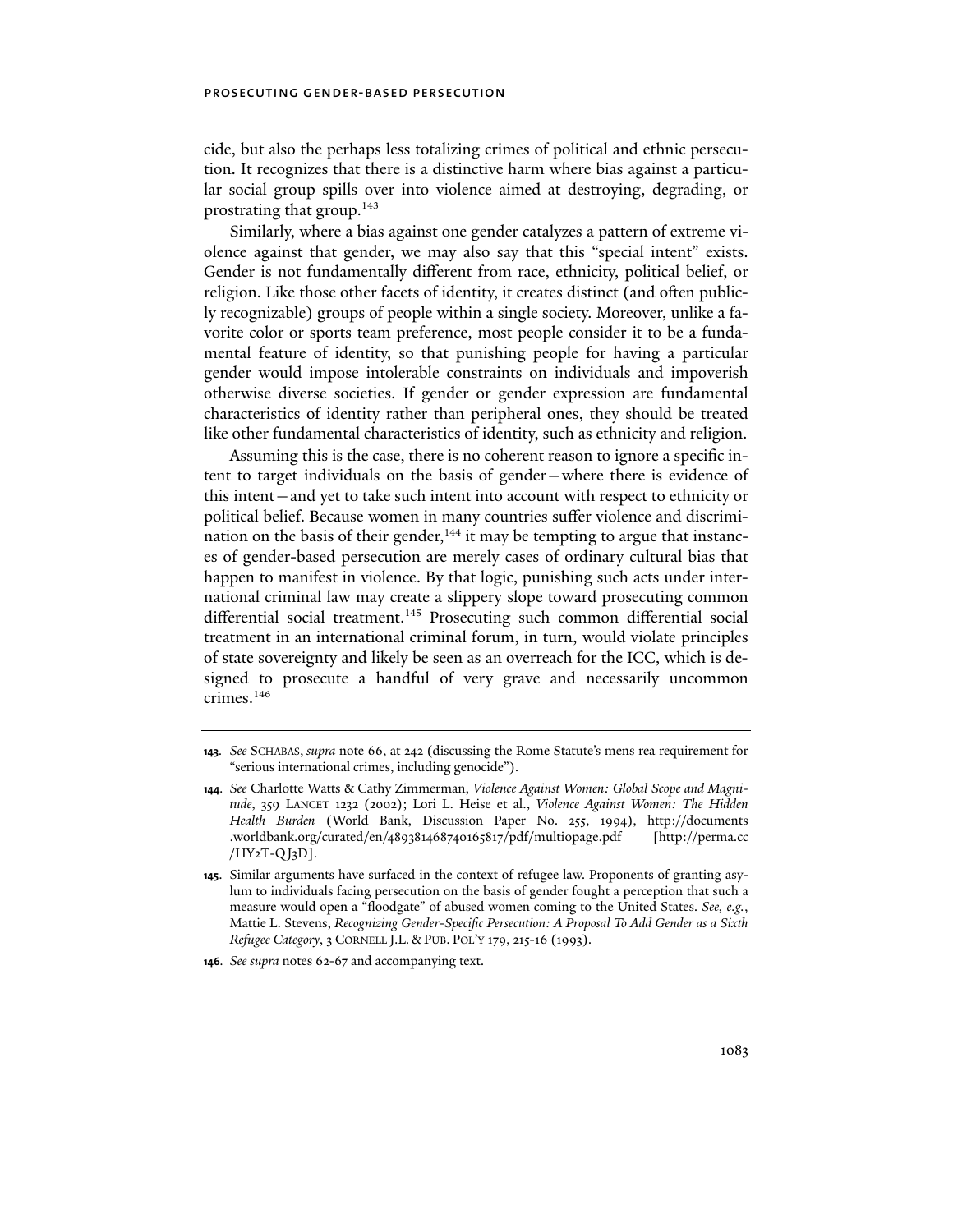But in practice, the ICC is more than capable of drawing the required lines. In fact, the same argument could have been made against the ICC prosecuting crimes involving persecution of minority ethnic, religious, or political groups. Yet in all those cases, the ICC chose not to prosecute common differential social treatment precisely because of the court's focus on grave crimes. For instance, many (if not most) societies also engage in practices that suggest "ordinary" bias against minority ethnic, religious, or political groups, without spilling over into widespread, violent purging of these groups. For instance, Uighurs in China, Jews and African immigrants in Russia, and Muslim Americans in the United States have all faced recent hostility, discrimination, and sporadic violence that is deplorable but does not come close to the level of genocide.<sup>147</sup> None of these countries have been investigated by the ICC on the basis of bias against racial, ethnic, or religious minorities. Indeed, such an investigation would strain the institution's credibility.

Genocide and gender-based persecution both recognize that where bias intersects with and spurs widespread, systematic, and grave crimes on the order of murder and torture, the result is particularly destructive and morally blameworthy. Both genocide and gender-based persecution require us to draw lines between courses of tolerable and criminal conduct based on severity. Fortunately, the fact that the Prosecutor of the ICC has been able to successfully charge genocide shows that such line-drawing is possible.<sup>148</sup>

**<sup>147</sup>***. See, e.g.*, Andrew Jacobs, *Uighurs in China Say Bias Is Growing*, N.Y. TIMES (Oct. 7, 2013), http://www.nytimes.com/2013/10/08/world/asia/uighurs-in-china-say-bias-is -growing.html [http://perma.cc/R8M4-BKDG]; Eric Lichtblau, *Hate Crimes Against Muslims Most Since Post-9/11 Era*, N.Y. TIMES (Sept. 17, 2016), http://www.nytimes.com /2016/09/18/us/politics/hate-crimes-american-muslims-rise.html [http://perma.cc/F9WZ -SPTN]; *Playing a Dangerous Game*, ECONOMIST (May 11, 2006), http://www.economist .com/node/6916041 [http://perma.cc/6V3K-N97Z].

**<sup>148</sup>**. The Prosecutor has charged President Omar al-Bashir of Sudan with genocide for his role in masterminding systematic attacks on the ethnic Fur people of Darfur. *See* Prosecutor v. Omar Hassan Ahmad Al Bashir, Case No. ICC-02/05-01/09, Warrant of Arrest for Omar Hassan Ahmad Al Bashir (Mar. 4, 2009), http://www.icc-cpi.int/CourtRecords /CR2009\_01514.pdf [http://perma.cc/NKX9-RCZG]. Unfortunately, Bashir so far has evaded arrest by mostly remaining in his own country or only traveling regionally to other African countries that are skeptical of the ICC, illustrating one problem with the Court's capabilities. *See* Norimitsu Onishi, *Bid by Omar al-Bashir of Sudan To Avoid Arrest Is Tested in South Africa*, N.Y. TIMES (June 14, 2015), http://www.nytimes.com/2015/06/15/world/africa /bashir-sudan-international-criminal-court-south-africa.html [http://perma.cc/58WF -PWT2]. Part of the problem in garnering recognition for gender-based persecution may be that, in many societies, regular physical violence against women is so entrenched (in the form of domestic violence) that we see it as ordinary. Extreme wartime violence against women might therefore appear to be a "mere" outgrowth of this peacetime conduct, rather than a manifestation of condemnable bias against a particular group.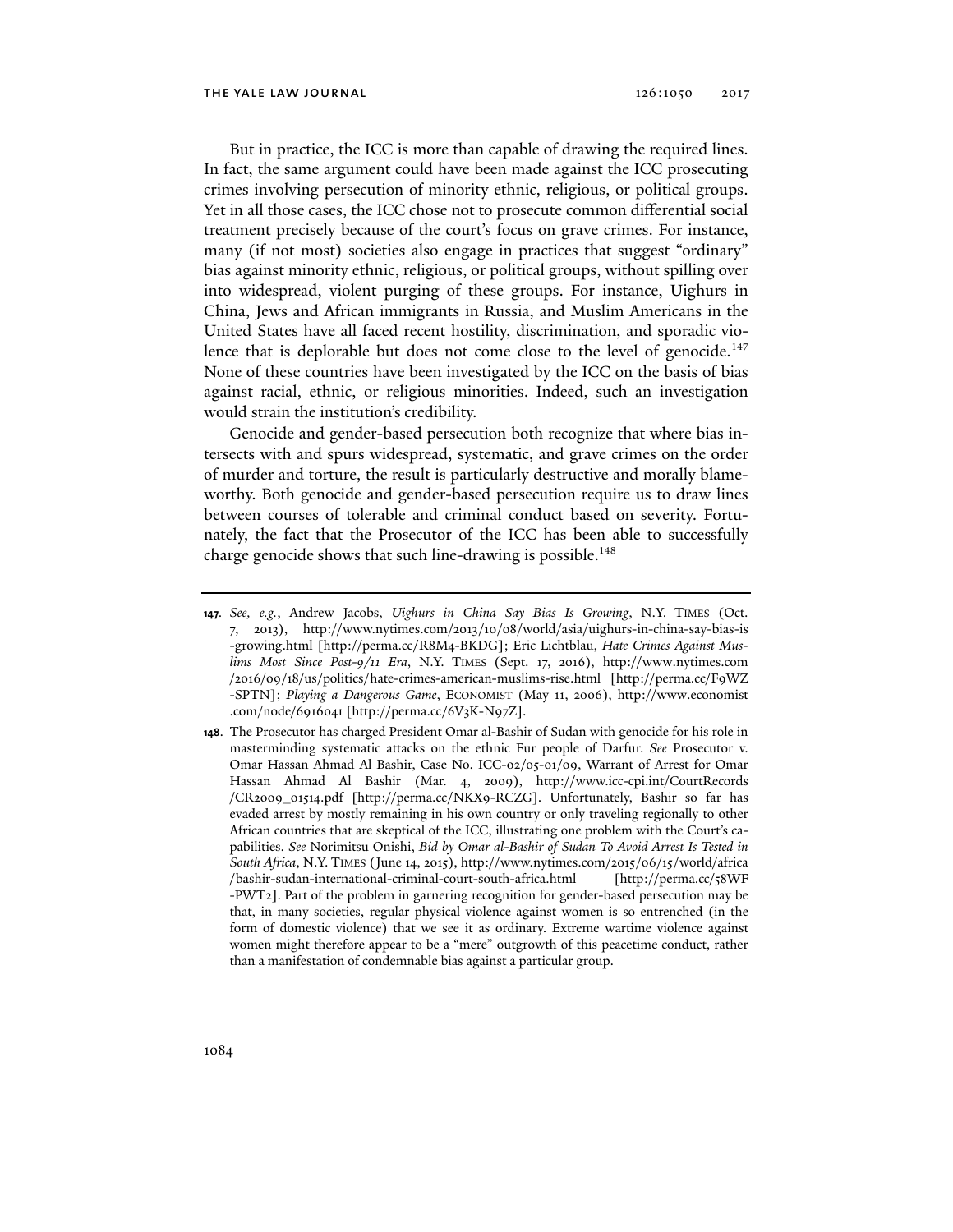# **iii. charging gender-based persecution under the rome statute: the elements of a case**

If successfully charging gender-based persecution is essential to forming a norm against it in international law, then finding the right case is critical. The case of the Yazidi women is not just a paradigmatic example of gender-based persecution but may also be the perfect test case to begin to recognize the crime. While the lack of an international norm against gender-based targeting may have allowed their treatment to continue despite an outcry, a successful prosecution of their case at the ICC could bring justice not only to them, but to future victims of gender-based persecution. This Part argues that Islamic State's treatment of Yazidi women presents a paradigmatic case of genderbased persecution. Moreover, because there appears to be a strong body of evidence supporting potential charges, it presents a unique opportunity to give content to the elements of the crime for use in future cases.

## *A. Threshold Questions: Procedural Matters and Individual Criminal Liability*

While this Note primarily addresses the feasibility of charging genderbased persecution within an ongoing prosecution of Islamic State, one should nonetheless be aware of the procedural and other substantive criminal components of the broader case. Below, I sketch how the Prosecutor of the ICC could prove two important procedural elements of any criminal prosecution against Islamic State—jurisdiction and admissibility—as well as the challenges she would face in doing so. It also outlines how the Prosecutor might go about fulfilling the substantive requirement of individual criminal responsibility that applies in every ICC case. As the situation in Syria and Iraq stands today, $149$  the Prosecutor would face serious jurisdictional hurdles to prosecuting the top leadership of Islamic State, including Baghdadi and his direct lieutenants, not just for this crime but also for other atrocities. However, with the cooperation of states that are friendly to the court, she has a reasonable chance of successfully charging certain midlevel figures with gender-based persecution, as well as other crimes.

**<sup>149</sup>**. Many commentators expect that at least a handful of the perpetrators of war crimes in Syria will eventually face some kind of trial. *See, e.g*., Marlise Simmons, *Veteran International Prosecutor Foresees War Crimes Trials for ISIS*, N.Y. TIMES (Dec. 26, 2015), http:// www .nytimes .com/2015/12/27/world/europe/veteran-international-prosecutor-foresees-war-crimes-trials -for-isis.html [http://perma.cc/95D9-CPFG]. As both the situation on the ground and geopolitical alignments shift, avenues to ICC jurisdiction that once seemed foreclosed may open up again.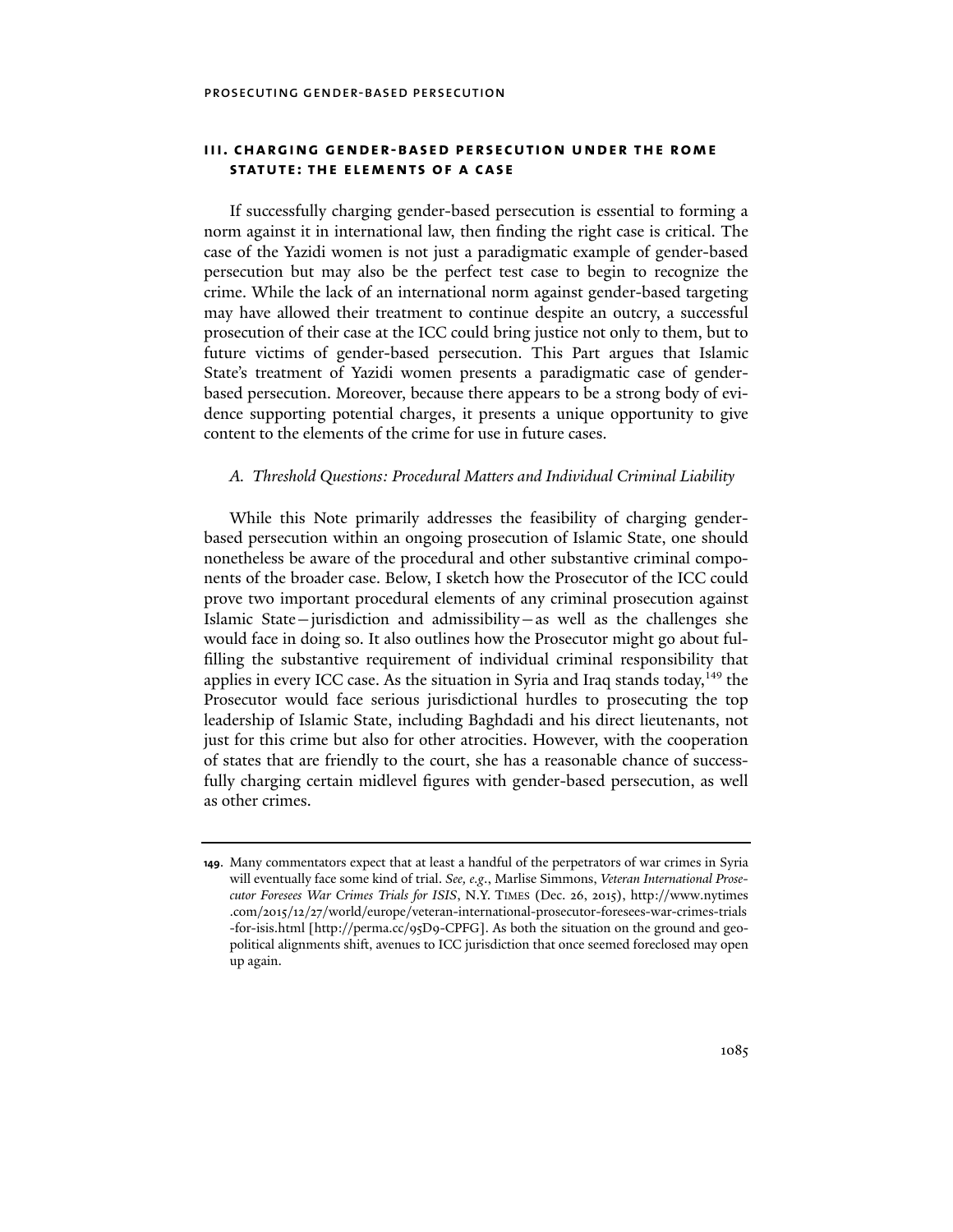## *1. Jurisdiction*

An important but complex question at the start of this analysis is whether the ICC could obtain territorial jurisdiction over Islamic State, which operates primarily within the territory of Syria and Iraq. A thorough evaluation of the ways the ICC might or might not be able to obtain territorial jurisdiction over Islamic State would be a separate project. Commentators have already opined on both sides of the argument and the answer remains far from clear.<sup>150</sup> Nonetheless, I provide a brief overview of the paths by which the ICC might be able to secure jurisdiction. The ICC's jurisdiction depends heavily on diplomatic developments<sup>151</sup> and is thus quite fluid. There is therefore a reasonable chance that at some point, geopolitical alignments and interests will change and jurisdiction over major Islamic State figures will become easier to secure.

The ICC can obtain territorial jurisdiction over an individual or a situation in four ways: (1) where the acts occur on the territory of a country that has rat-

**<sup>150</sup>**. The consensus view seems to be that jurisdiction over some members of Islamic State is possible as things currently stand at the ICC with a piecemeal approach, but that jurisdiction over major figures like Baghdadi is more complicated. It is clear that the ICC has jurisdiction over some foreign fighters under Article 12(2)(b) of the Rome Statute. *See* Kai Ambos, *The New Enemy of Mankind: The Jurisdiction of the ICC over Members of the "Islamic State*,*"* EJIL (Nov. 26, 2015), http://www.ejiltalk.org/the-new-enemy-of-mankind-the-jurisdiction-of -the-icc-over-members-of-islamic-state [http://perma.cc/9GXH-6CUZ]. Jurisdiction over Islamic State's Syrian and Iraqi inner circle is a more fraught issue, since neither Syria nor Iraq is a member of the ICC. One possibility for jurisdiction over these figures is to use the ICC's open file on the situation in Libya—where Islamic State at one point controlled territory, and where some of its attacks on civilians have occurred—to exercise jurisdiction over top leaders not in that territory, based on the fact that some element of the crimes charged would have occurred on a territory where there is jurisdiction. *See id*. On the pessimistic end of the spectrum, Beth Van Schaack has suggested that an international criminal prosecution against Islamic State may not be possible without the establishment of an ad hoc tribunal. Beth van Schaack, *Mapping War Crimes in Syria*, 92 INT'L L. STUD. 282, 332-37 (2016). I discuss other views later in this Section.

**<sup>151</sup>**. Jurisdiction at the ICC works very differently than in a U.S. domestic court. To take just one example, the Security Council may vote to refer cases to the ICC. *See infra* notes 154, 161- 164. Currently, Russia and China seem resolute in their intention to veto an inquiry into Syria. *See infra* note 161. However, a referral of the situation in Darfur emerged from the Security Council in 2005 after extensive negotiations and despite the initial hostility of the United States to the idea. *See generally* Matthias Neuner, *The Darfur Referral of the Security Council and the Scope of the Jurisdiction of the International Criminal Court*, 8 Y.B. INT'L HU-MANITARIAN L. 320 (2005) (discussing negotiation processes). A consensus that may not exist now may become possible after negotiations and after conditions on the ground change in Syria.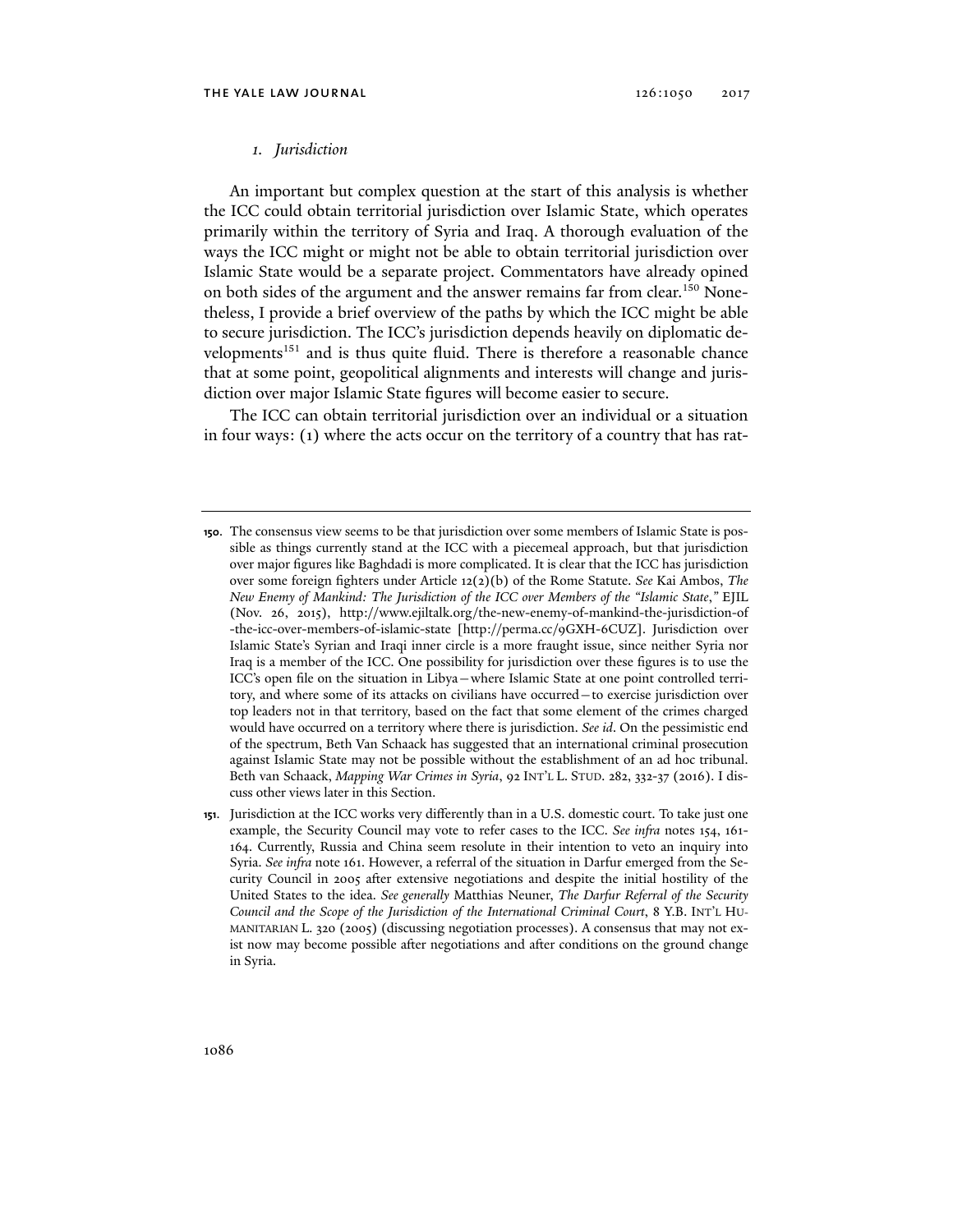ified the Rome Statute;<sup>152</sup> (2) where the perpetrators are citizens of Rome Statute countries;<sup>153</sup> (3) by resolution of the UN Security Council;<sup>154</sup> and (4) where a non-State Party accepts jurisdiction.<sup>155</sup> In this case, the first option is inapplicable because neither Syria nor Iraq, the locations of the Yazidi abuses, are members of the Court.<sup>156</sup>

This leaves three options for obtaining territorial jurisdiction. First, either Syria or Iraq could accept the jurisdiction of the ICC at some point in the future without ratifying the Rome Statute. Prosecution of the gender-based crimes detailed in this Note might then be possible if the countries were to choose to allow jurisdiction to apply retrospectively.157 Unfortunately this is unlikely, if not impossible, as long as Bashar al-Assad is in power, since the consent of Syria would also subject Assad to possible investigation and prosecution. However, if Syria were partitioned, the ICC could gain jurisdiction to investigate crimes in at least part of the territory.158 Gaining jurisdiction in Iraq is similarly complicated, since neither its government nor any other will necessarily be able to control the course of the investigation once opened. The leaders of Iraq may be uncooperative given recent violence stemming from sectari-

- **153**. Rome Statute, *supra* note 10, art. 12(2)(b).
- **154**. *Id.* art. 13(b).
- **155**. *Id.* art. 12(3); *see also How the Court Works*, INT'L CRIM. CT., http://www.icc-cpi.int /about/how-the-court-works [http://perma.cc/RJ2M-FJ4H]. Prosecutor Bensouda previously has stated that she cannot open an investigation without a Security Council referral because Syria and Iraq are not parties to the Rome Statute. *See* Thomas Escritt, *ICC Prosecutor: Slim Chance of IS Leaders Facing War Crimes Inquiry*, REUTERS (Apr. 8, 2015, 10:12 AM), http://www.reuters.com/article/us-mideast-crisis-icc-idUSKBN0MZ18120150408 [http:// perma.cc/G6M3-JFM5]. However, the ICC can also exercise jurisdiction over nationals of countries that have ratified the Rome Statute.
- **156***. See The States Parties to the Rome Statute*, *supra* note 152.
- **157***. See* Rome Statute, *supra* note 10, art. 12(3); Kevin Jon Heller, *Yes, Palestine Could Accept the ICC's Jurisdiction Retroactively*, OPINIO JURIS (Nov. 29, 2012, 9:32 PM), http://opiniojuris.org /2012/11/29/yes-palestine-could-accept-the-iccs-jurisdiction-retroactively [http://perma.cc /JY9K-24LG].
- **158***. See* Patrick Wintour, *John Kerry Says Partition of Syria Could Be Part of "Plan B" if Peace Talks Fail*, GUARDIAN (Feb. 23, 2016, 1:39 PM), http://www.theguardian.com/world/2016/feb/23 /john-kerry-partition-syria-peace-talks [http://perma.cc/6PHC-Z629] (noting that parties to the conflict are considering partition as a potential solution to it).

**<sup>152</sup>**. Rome Statute, *supra* note 10, arts. 13(a), 13(c); *see The States Parties to the Rome Statute*, INT'L CRIM. CT., http://asp.icc-cpi.int/en\_menus/asp/states%20parties/Pages/the%20states %20parties%20to%20the%20rome%20statute.aspx [http://perma.cc/4N9R-J9TP].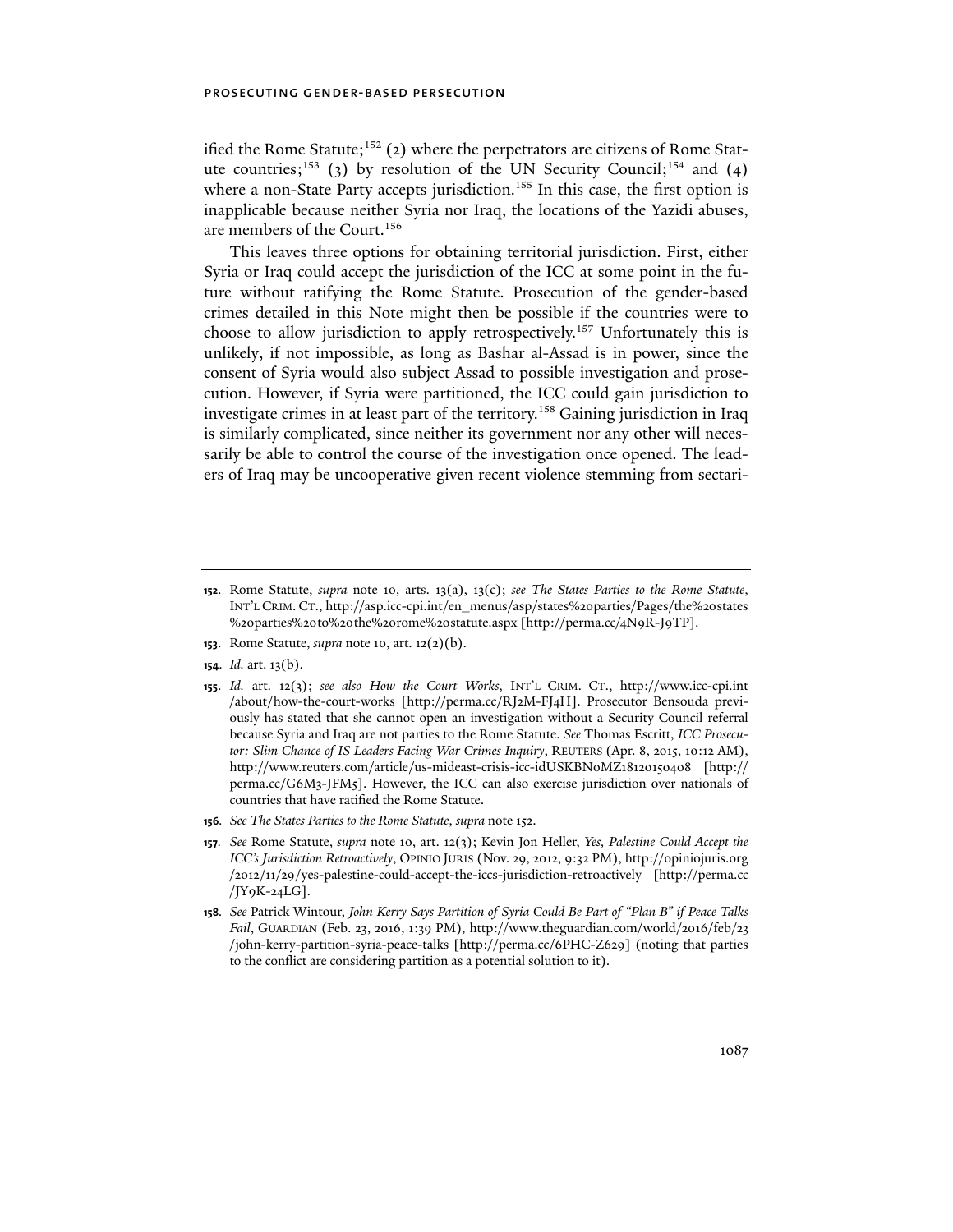an divisions,159 while the United States is unlikely to support an investigation that might cover the Iraq War.<sup>160</sup>

Second, the Security Council could refer the case to the ICC. Like retrospective jurisdiction, this strategy, depending on how deployed, might capture much or all of Islamic State's conduct toward Yazidi women. The major hurdle here is Syrian and Chinese opposition, which stems in part from their desire to protect Assad from ICC investigation<sup>161</sup> as well as from their longstanding reluctance to weaken principles of state sovereignty.<sup>162</sup> Commentators have suggested two possible ways around this hurdle (besides lobbying to change attitudes): referring only the situation on Iraqi territory (where Islamic State captured many of the women)<sup>163</sup> and referring Islamic State as an organization.<sup>164</sup>

- **159***. See, e.g.*, Omar Al-Jawoshy & Tim Arango, *Premier Haider al-Abadi, Facing Protests, Proposes Iraqi Government Overhaul*, N.Y. TIMES (Aug. 9, 2015), http://www.nytimes.com/2015/08 /10/world/middleeast/iraqs-premier-facing-protests-proposes-government-overhaul.html [http://perma.cc/N97Q-263R]; Rod Nordland & Suadad Al-Salhy, *In Iraq's Sectarian Violence, a Show of Each Side's Worst*, N.Y. TIMES (June 23, 2014), http://www .nytimes .com /2014/06/24/world/middleeast/in-iraqs-sectarian-violence-a-show-of-each-sides-worst .html [http://perma.cc/8JFN-VSZM]. The ICC has opened an investigation in Iraq, but it very narrowly covers the conduct of British forces in that country during the Iraq War from 2003 to 2008. *Preliminary Examination: Iraq/UK*, INT'L CRIM. CT., http://www.icc-cpi.int /iraq [http://perma.cc/J29B-CRCH].
- **160**. Anna Marie Brennan, *Prosecuting ISIL Before the International Criminal Court: Challenges and Obstacles*, AM. SOC'Y INT'L L. (Sept. 17, 2015), http://www.asil.org/insights/volume/19 /issue/21/prosecuting-isil-international-criminal-court-challenges-and-obstacles [http:// perma.cc/6FRR-HWWF] ("In considering whether to acquiesce to a potential referral [of Iraq to the ICC] the United States may be concerned that a potential investigation by the ICC would also scrutinize its own military operation[s in Iraq].").
- **161***. See Russia, China Block Security Council Referral of Syria to International Criminal Court*, U.N. NEWS CTR. (May 22, 2014), http://www.un.org/apps/news/story.asp?NewsID=47860 [http://perma.cc/J4TF-W3UX].
- **162***. See* Ramesh Thakur, *Developing Countries and the Intervention-Sovereignty Debate*, *in* THE UNITED NATIONS AND GLOBAL SECURITY 193 (Richard M. Price & Mark W. Zacher eds., 2004).
- **163***. See* Bellinger, *supra* note 56; Marlise Simons, *International Criminal Court Says IS Is Out of Its Jurisdiction*, N.Y. TIMES (Apr. 8, 2015), http://www.nytimes.com/2015/04/09/world /middleeast/international-criminal-court-says-isis-is-out-of-its-jurisdiction.html [http:// perma.cc/PX75-TWV8] (noting previous attempts to refer Syria to the ICC)*.*
- **164**. Alexandre Skander Galand, *The Situation Concerning the Islamic State: Carte Blanche for the ICC If Security Council Refers?*, EJIL (May 27, 2015), http://www.ejiltalk.org/the -situation-concerning-isis-carte-blanche-for-the-icc-if-the-security-council-refers [http:// perma.cc/P8N7-RQN6]; Simons, *supra* note 163.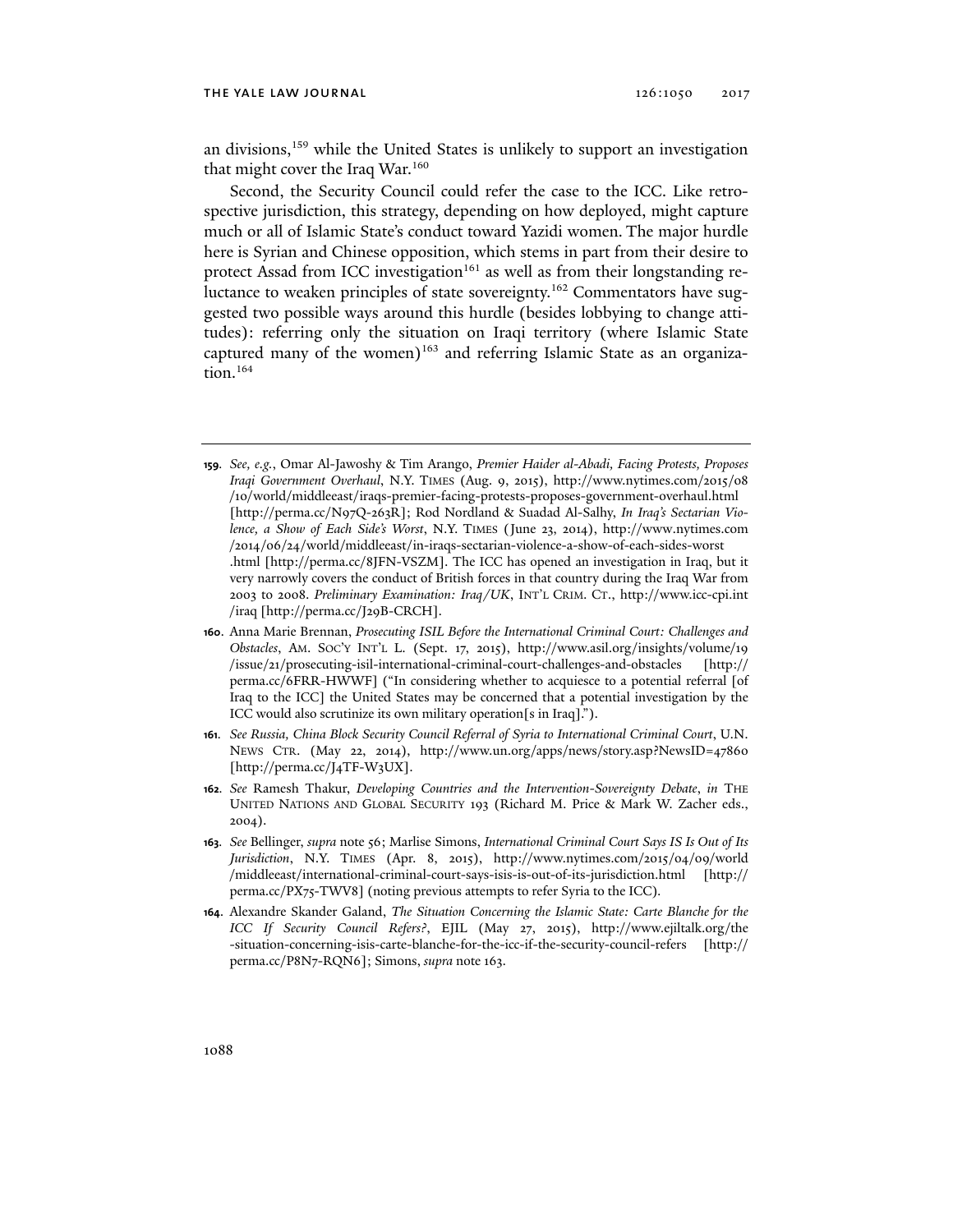However, for our purposes, the best immediate hook for jurisdiction may be the ICC's jurisdiction over nationals of countries that have ratified the Rome Statute.<sup>165</sup> Islamic State has an extremely diverse membership by many accounts. Reports detail large numbers of Islamic State fighters hailing from, among other countries, Belgium, Tunisia, and Denmark, all of which are members of the ICC.<sup>166</sup>

This form of jurisdiction would not capture Baghdadi and his inner circle, who are Syrian and Iraqi, but it would at least capture some midlevel Islamic State commanders and allow the Court to establish the elements of the crime of gender-based persecution while winning a measure of justice for Islamic State's most brutalized victims. Chief Prosecutor Fatou Bensouda has previously expressed unwillingness to open a case against members of Islamic State using this jurisdictional principle because, according to her, the ICC is best suited to prosecute only the top leadership of governments or organizations.<sup>167</sup>

However, Bensouda's perspective does not recognize that those high-level individuals, whose roles are attenuated from operations on the ground, are not always more morally blameworthy or culpable than lower-ranking individuals in the same organization. While the leaders of an organization may make policies that permit or encourage crimes, it takes midlevel and lower-level officials to turn those policies into practice by ordering or directly committing crimes. This in itself makes them culpable. So, too, does their greater proximity to victims, with whom they may be more likely to interact than are high-level officials who set organizational policy. In practice, it seems that survivors sometimes blame lower-level perpetrators just as much as the high-level officials who oversaw their persecution. For example, victims' groups participating in the ICC case *Prosecutor v. Simone Gbagbo* recently withdrew from the proceeding, questioning the wisdom of prosecuting a former first lady who had a role in planning election violence without also prosecuting the individuals who actually carried out the crimes.<sup>168</sup>

**167***. See* Simons, *supra* note 163.

**<sup>165</sup>***. How the Court Works*, *supra* note 155.

**<sup>166</sup>***. See* Peter R. Neumann, *Foreign Fighter Total in Syria/Iraq Now Exceeds 20,000; Surpasses Afghanistan Conflict in the 1980s*, INT'L CTR. FOR STUDY RADICALISATION & POL. VIOLENCE, KING'S C. LONDON (Jan. 26, 2015), http://icsr.info/2015/01/foreign-fighter-total-syria iraq-now-exceeds-20000-surpasses-afghanistan-conflict-1980s [http://perma.cc/4UHE -VKSF].

**<sup>168</sup>***. Simone Gbagbo Goes on Trial Accused of Crimes Against Humanity*, GUARDIAN (May 31, 2015), http://www.theguardian.com/world/2016/may/31/simone-gbagbo-trial-crimes -against-humanity-ivory-coast [http://perma.cc/SHS8-NBYR] ("[One representative of an Ivorian human rights organization] said the trial lacked relevance. He said Gbagbo was 'ac-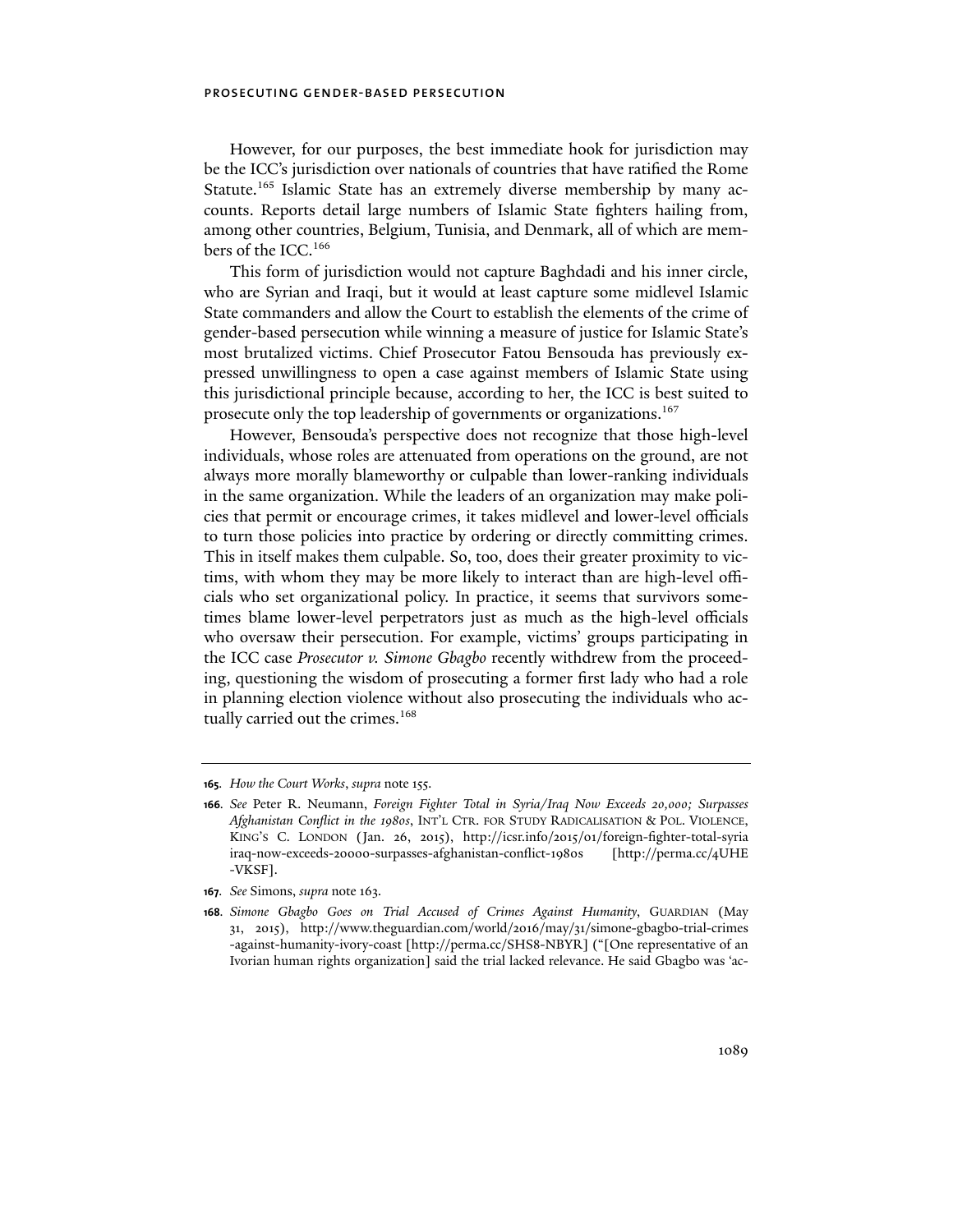Moreover, Bensouda has demonstrated a strong interest in pursuing sexual and gender-based crimes within the jurisdiction of the Court,<sup>169</sup> having recently issued a policy statement on prosecuting such crimes.<sup>170</sup> Given her demonstrated desire to correct for the historical underprosecution of these offenses, and the clear moral culpability of midlevel Islamic State leaders, she would do well to reconsider her stated aversion to prosecuting them. Proceeding against these midlevel officials would give her the opportunity to develop the elements of gender-based persecution with a strong case.<sup>171</sup>

## *2. Admissibility*

Once the ICC has established jurisdiction over a given situation, the Prosecutor still faces the hurdle of admissibility. Whether a case will be admissible at the ICC hinges, in turn, on the application of the principle of complementarity.

cused of crimes against humanity, something she could have only done through an organized group—so why is only she being judged?'").

**<sup>169</sup>***. See* Fatou Bensouda, *Gender and Sexual Violence Under the Rome Statute*, *in* FROM HUMAN RIGHTS TO INTERNATIONAL CRIMINAL LAW: STUDIES IN HONOUR OF AN AFRICAN JURIST, THE LATE JUDGE LAÏTY KAMA 401 (Emmanuel Decaux et al. eds., 2007).

**<sup>170</sup>**. Office of the Prosecutor, *Policy Paper on Sexual and Gender-Based Crimes*, INT'L CRIM. CT. (2014), http://www.icc-cpi.int/iccdocs/otp/OTP-Policy-Paper-on-Sexual-and-Gender -Based-Crimes--June-2014.pdf [http://perma.cc/X3TJ-WC79]. Bensouda has stated in interviews that she would like to pursue defendants for such crimes. *Fatou Bensouda on the International Criminal Court and Gender-Based Crimes*, COUNCIL ON FOREIGN REL. (Dec. 10, 2014), http://www.cfr.org/international-law/fatou-bensouda-international-criminal-court -gender-based-crimes/p35829 [http://perma.cc/4WLA-2GFZ].

**<sup>171</sup>***. See ICC Has No Jurisdiction To Prosecute ISIS Despite "Crimes of Unspeakable Cruelty*,*"* GUARDIAN (Apr. 8, 2015, 10:02 AM), http://www.theguardian.com/law/2015/apr/08/icc-no -jurisdiction-prosecute-isis-despite-crimes-unspeakable-cruelty [http://perma.cc/6M5G -UCET]. At any rate, Bensouda has not always pursued only top-level violators. For example, in August 2016, the Prosecutor secured the ICC's first ever guilty plea from Ahmad al-Faqi al-Mahdi, a Malian religious extremist, for ordering the destruction of cultural heritage during a military campaign by the Islamist militant group Ansar Dine. Al-Mahdi was not top leadership of Ansar Dine, but appears to have been a midlevel official whom Ansar Dine recruited from the local population in 2012 to run its vice squad in Timbuktu, which it had captured at the time. *See* Ruth Maclean, *"I Am Sorry": Islamist Apologises for Destroying Timbuktu Mausoleums*, GUARDIAN (Aug. 22, 2016, 8:32 AM), http:// www .the guardian .com/world/2016/aug/22/islamic-extremist-pleads-guilty-at-icc-to-timbuktu-cul tural-destruction [http://perma.cc/WTP6-M7K5]; Marlise Simons, *Extremist Pleads Guilty in Hague Court to Destroying Cultural Sites in Timbuktu*, N.Y. TIMES (Aug. 22, 2016), http:// www.nytimes.com/2016/08/23/world/europe/ahmed-al-mahdi-hague-trial.html [http:// perma.cc/QX5Z-JCAJ]; *see also* Aeyal Gross, *ICC Prosecutor: Low-Ranking Israeli Soldiers, as Well as Palestinians, Could Be Prosecuted for War Crimes*, HAARETZ (May 1, 2015, 3:23 PM), http://www.haaretz.com/israel-news/.premium-1.654516 [http://perma.cc/8FAT-M5RL].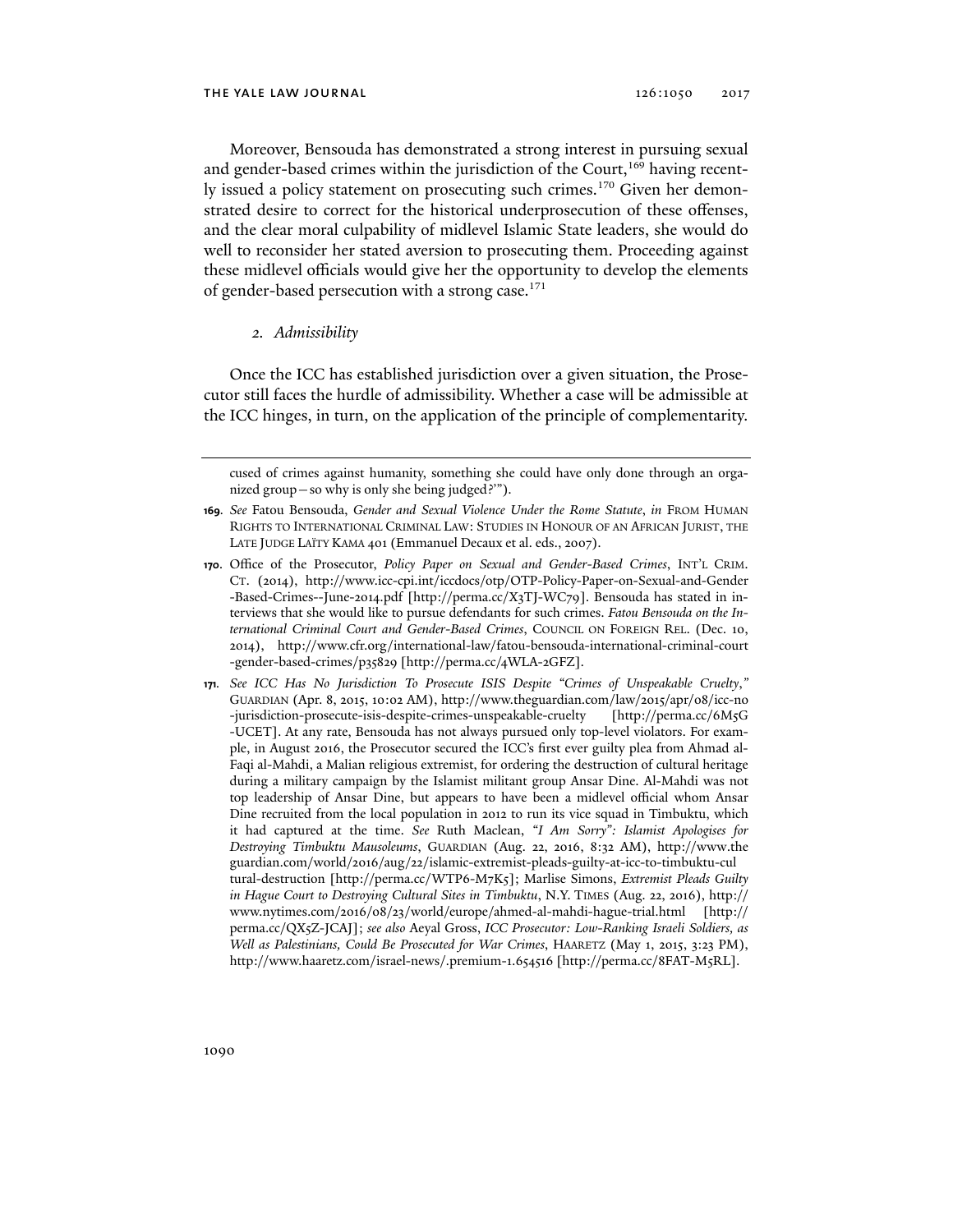According to this principle, codified at Article  $17(1)(a)$  of the Rome Statute, the ICC may only take cases when the state where the alleged acts occurred, or the nationals of which perpetrated the acts, is "unwilling or unable" to handle the perpetrators through its own criminal justice system.<sup>172</sup>

The application of this principle depends on which theory the ICC uses to obtain jurisdiction. For the purposes of the theory of jurisdiction over nationals—the most immediate path to prosecuting at least some individuals involved in the Yazidi atrocities—the case would be admissible if an ICC-friendly state with Islamic State-member nationals agreed to cede its prosecution to the Court by claiming itself "unwilling or unable" to handle the case. This seems at least plausible in light of the policy arguments mentioned above for trying members of Islamic State at the ICC rather than in national courts. As former U.S. State Department Legal Adviser John Bellinger noted, "[T]he United States and other governments should not limit themselves to potential prosecutions of Islamic State members under domestic criminal laws. The group is engaging in widespread and systematic attacks against civilians in Iraq and Syria that constitute grave international crimes (including genocide)."173 These "grave international crimes" are precisely the offenses that the ICC was established to handle.<sup>174</sup>

# *3. Individual Criminal Responsibility*

As in U.S. federal and state criminal law, it is possible (indeed, common) to charge defendants at the ICC with crimes that they did not perpetrate directly. However, in order for any criminal charge to proceed, international criminal law, like domestic criminal law, requires that prosecutors prove individual criminal responsibility.175 The prosecutors must show that the defendant was sufficiently connected to the commission of the crime at issue to bear moral and legal responsibility for it. Articles 25 and 28 of the Rome Statute articulate the theories of individual criminal responsibility that form a basis for conviction at the ICC.176 Article 25 of the Rome Statute provides for liability on the basis of the same theories of individual criminal liability that appear in U.S. domestic

**<sup>172</sup>**. Rome Statute, *supra* note 10, art. 17(1)(a).

**<sup>173</sup>**. Bellinger, *supra* note 56.

**<sup>174</sup>***. See supra* notes 60-67 and accompanying text.

**<sup>175</sup>***. See* Allison Marston Danner & Jenny S. Martinez, *Guilty Associations: Joint Criminal Enterprise, Command Responsibility, and the Development of International Criminal Law*, 93 CALIF. L. REV. 75, 82-85 (2005).

**<sup>176</sup>**. Rome Statute, *supra* note 10, arts. 25, 28.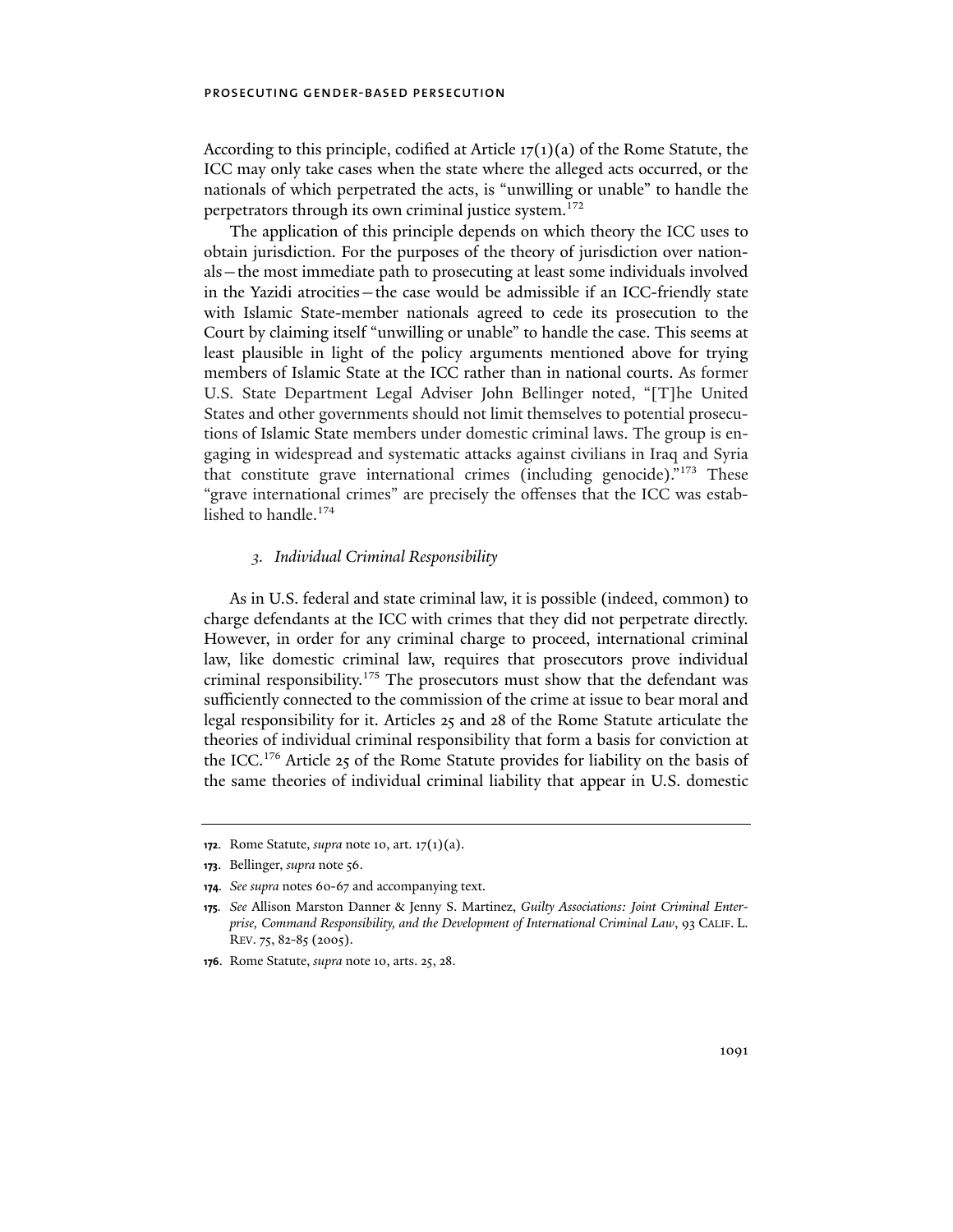criminal law, including direct liability, solicitation, aiding and abetting, and conspiracy.177 Additionally, Article 28 imposes a separate, more capacious form of individual criminal responsibility on military commanders based on a theory of command responsibility. Commanders who "knew or . . . should have known" their forces were committing or about to commit Rome Statute crimes and nonetheless failed to take "all necessary and reasonable measures" to avert those crimes may be individually criminally liable under this theory.<sup>178</sup>

The challenges of proving individual criminal responsibility were on full display in the only prior case at the ICC to charge gender-based persecution, *Prosecutor v. Mbarushimana*. 179 Luis Moreno Ocampo, the first Chief Prosecutor of the ICC,180 brought the *Mbarushimana* case in 2010. It ended in 2011 when the Court declined to confirm the charges due to a lack of evidence.<sup>181</sup> The case stemmed from the activities of a paramilitary group in the Democratic Republic of Congo (DRC). The Prosecutor's Document Containing Charges<sup>182</sup> identified some evidence that the group had exhibited a pattern of acute violence targeting women civilians. However, as the Pre-Trial Chamber's Decision on

- **179**. Prosecutor v. Mbarushimana, Case No. ICC-01/04-01/10-11-Red2, Prosecution's Application Under Article 58 (Aug. 20, 2010), http://www.icc-cpi.int/CourtRecords/CR2011\_22538.pdf [http://perma.cc/P9FX-BCLS]. The Pre-Trial Chamber in that case dismissed the Prosecutor's application, apparently on the grounds that it did not link Mbarushimana in particular to the crimes perpetrated by his unit. *See* CHAPPELL, *supra* note 13, at 122.
- **180**. Current Chief Prosecutor Fatou Bensouda is the second.
- **181**. Prosecutor v. Mbarushimana, Case No. ICC-01/04-01/10-465-Red, Decision on the Confirmation of Charges (Dec. 16, 2011), http://www.icc-cpi.int/CourtRecords/CR2011\_22538 .pdf [http://perma.cc/P9FX-BCLS].
- **182**. This is roughly equivalent to an indictment in domestic criminal law. *See Mbarushimana*, Case No. ICC-01/04-01/10-11-Red2, Prosecution's Application Under Article 58. In its application, the Office of the Prosecutor charged Mbarushimana, a Rwandan rebel, with war crimes and crimes against humanity for the alleged activities of his group in Congo during an attempt to seize power in 2009. *See id.* The application charged Mbarushimana with persecution based on gender among other war crimes and crimes against humanity. *Id.* at 13-17.

**<sup>177</sup>**. *See id.* art. 25(1)-(3). Article 25 of the Statute also provides for attempt liability, and creates liability without a criminal actus reus for individuals who "directly and publicly incite others to commit genocide." *See id.* art. 25(3)(e)-(f).

**<sup>178</sup>**. *See id.* art. 28(a). Article 28(b) provides for liability for military superiors for the Rome Statute crimes of subordinates where those superiors knew or "consciously disregarded" information about the crimes and failed to take "necessary and reasonable measures" that were within their "effective responsibility and control." *Id.* art. 28(b)(i). In the context of Islamic State, liability under Article 28 may attach to any responsible person within the Islamic State military command structure who willfully ignored evidence of gender-based persecution that was within his/her power to mitigate, as well as to any military commander (perhaps including top leadership of Islamic State) who was negligent of such gender-based persecution.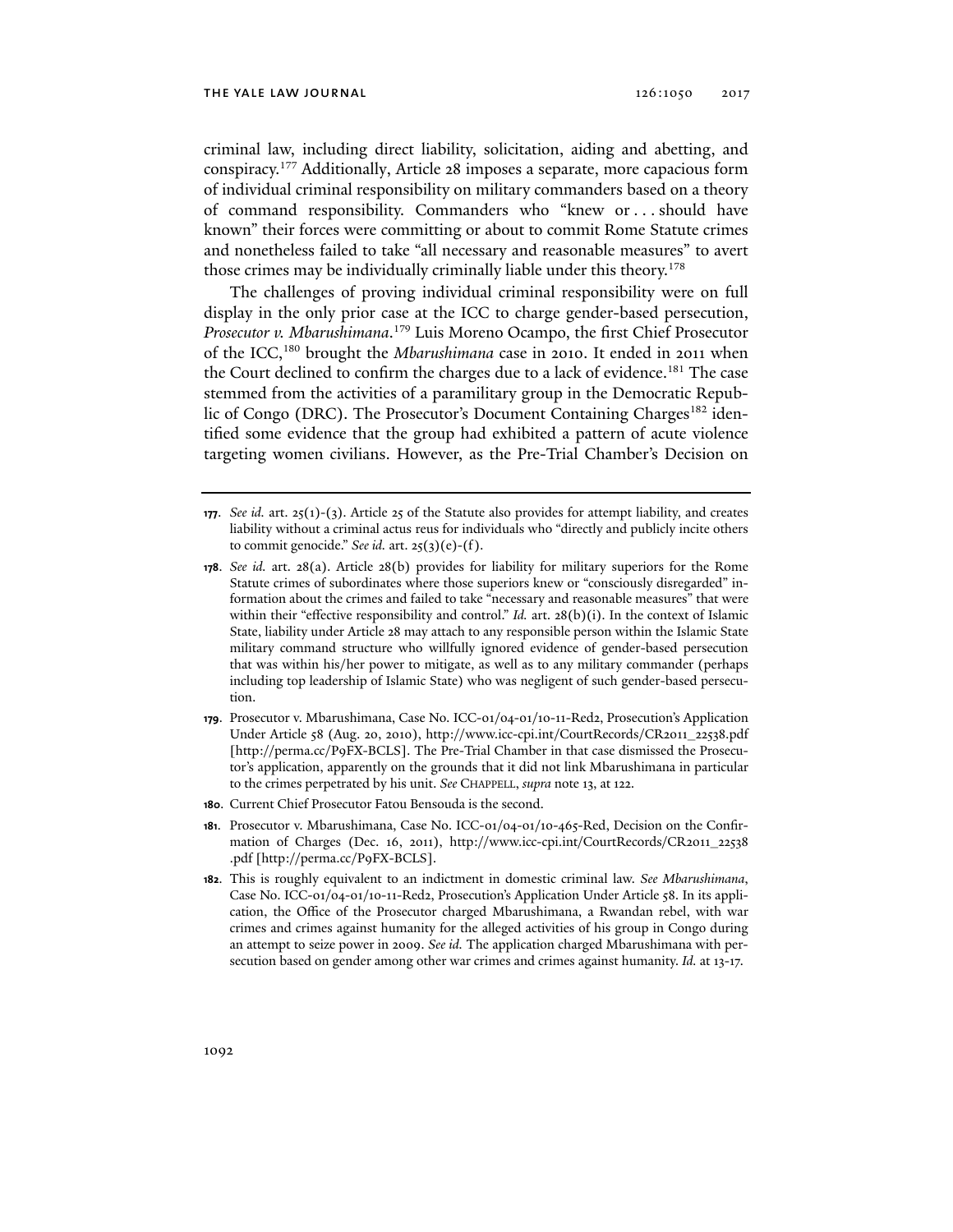the Confirmation of Charges noted, there were deep flaws in the Prosecutor's case against the Defendant.<sup>183</sup> The Pre-Trial Chamber found, with consternation, that the Prosecution had utterly failed to substantiate many of the crimes charged including murder, pillaging, and assault, asserting no evidence for some of the counts.<sup>184</sup> For instance, the Document Containing Charges charged twelve different incidents of murder, yet only made factual allegations as to four.185 Moreover, the Pre-Trial Chamber also found that the Prosecution had failed to establish a substantial contribution by the Defendant to the acts alleged, which is perhaps unsurprising since the Defendant apparently functioned as the paramilitary group's France-based press secretary rather than as a military commander or political leader.<sup>186</sup>

A potential case against Islamic State presents the Office of the Prosecutor—which increasingly has turned toward gender-based and sexual crimes<sup>187</sup> – with an opportunity that has evaded it until now. It may be able to make out a stronger case against some members of Islamic State, so long as it puts together its evidence carefully and makes considered decisions about which officials to charge. Reports emerging from Islamic State-controlled territory suggest that proof of instructions or knowledge of the acts of persecution, often lacking in the case of higher-ups, may be somewhat clearer in the case of Islamic State. Islamic State keeps extensive records on the identities of its fighters.<sup>188</sup> These individuals fight in units that "rotat[e] between active frontline duty, days off in 'liberated' areas[,] and other deployments 'on base.'"189 Re-

- **185**. *Id.*; *see also* CHAPPELL, *supra* note 13, at 122 (noting the broad charges against Mbarushimana and the problems with the prosecution's evidence).
- **186**. *Mbarushimana*, Case No. ICC-01/04-01/10-465-Red, Decision on the Confirmation of Charges, ¶¶ 5, 7-8.
- **187***. See supra* note 170.

**189**. Lister, *supra* note 24, at 22.

**<sup>183</sup>**. The Pre-Trial Chamber, in rejecting the application, centered its decision on the Prosecution's failure to prove that the individual defendant substantially contributed to the underlying crimes. *See Mbarushimana*, Case No. ICC-01/04-01/10-465-Red, Decision on the Confirmation of Charges, ¶¶ 293-303.

**<sup>184</sup>**. The Court criticized the prosecution for its vague and incomplete statement of the facts as to the alleged underlying crimes: "[T]he Chamber wishes to highlight that the charges and the statements of facts in the [Document Containing Charges] have been articulated in such vague terms that the chamber had serious difficulties in determining, or could not determine at all, the factual ambit of a number of the charges." *Id*. ¶ 110.

**<sup>188</sup>***. See* Landay et al., *supra* note 23 ("[The Islamic State fatwa contained a] ruling on proper procedure for filling out the personal details of prospective fighters: name, gender, and communications method—telephone, telegram, Skype or the mobile messaging service WhatsApp.").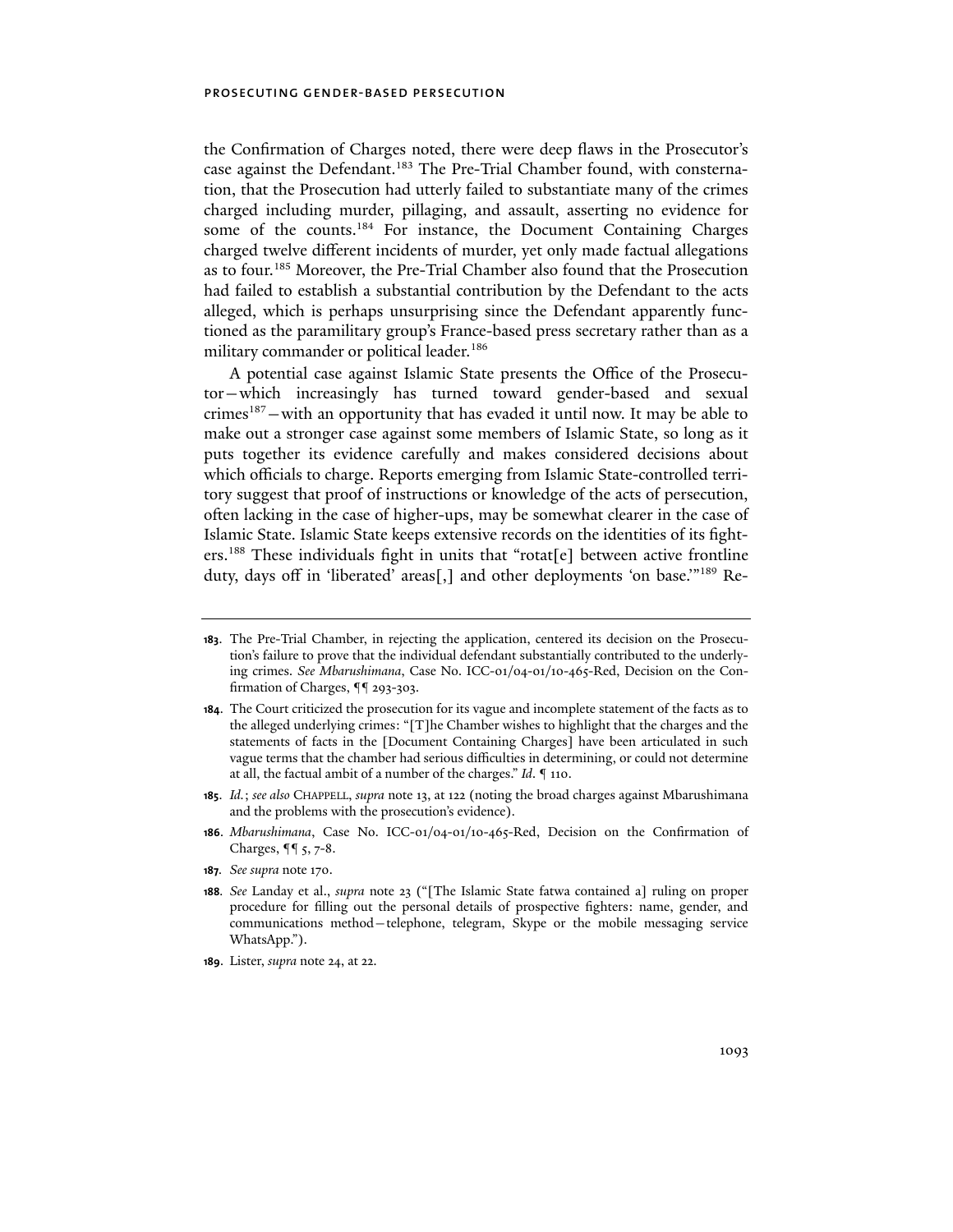ports also suggest the organization generates paper records that could be used to establish levels of hierarchy, including the documentation of reallocation and payroll costs, and memoranda and reports to superiors on expenditures.190 In a possible prosecution, these might be useful in establishing the identity of perpetrators, the existence of chains of command (both military and civilian), and the requisite mens rea.

In addition to admitting the reports of journalists and rapporteurs, the Prosecutor of the ICC may be able to obtain testimony from Yazidi survivors of violence. Several Yazidi survivors have addressed the UN and international media outlets,<sup>191</sup> suggesting that they may be willing to testify publicly against Islamic State members. Since Islamic State is both a military and a political bureaucracy, multiple theories of liability could apply to its senior leaders, including Baghdadi, should the path to jurisdiction over his actions become clear.<sup>192</sup> The particular theory of liability for an Islamic State member—direct liability, solicitation, aiding and abetting liability, conspiracy, and command responsibility-will depend on that member's role in the organization.<sup>193</sup>

- **190***. See* Hannah Allam, *Records Show How Iraqi Extremists Withstood U.S. Anti-Terror Efforts*, MCCLATCHY DC (June 23, 2014, 5:03 PM), http://www.mcclatchydc.com/news/nation -world/world/article24769573.html [http://perma.cc/SE5C-XFD3] (reporting, based on access to declassified documents from the Department of Defense, that reallocation and payroll costs for Islamic State fighters have made up more than half of all expenditures, and noting extensive bookkeeping including reports to superiors detailing gifts made to tribes, recommendations to avoid graft, and other proposals); *see also* Lister, *supra* note 24, at 21-22 (discussing the generation and expenditure of income by Islamic State).
- **191**. The most prominent of these women is Nadia Murad Basa Tahee, who has spoken to the UN Security Council. *See* Somini Sengupta, *U.N. Council To Adopt Sanctions Against ISIS*, N.Y. TIMES (Dec. 16, 2015), http://www.nytimes.com/2015/12/17/world/middleeast/un -council-to-adopt-sanctions-against-isis.html [http://perma.cc/C2AF-HR34]. Others consented to be interviewed on television and in print, albeit with protections for their identities. *See, e.g*., Lewis, *supra* note 119; Zainab Salbi, *Rape Survivor Who Escaped ISIS Discusses Torture She Was Subjected to*, N.Y. TIMES LIVE (June 23, 2015), http:// nytlive .nytimes .com /womenintheworld/2015/06/23/rape-survivor-who-escaped-isis-discusses-torture-she-was -subjected-to [http://perma.cc/QJB7-2B4Y]. The Rome Statute allows for substantial protection for witnesses who wish to remain anonymous. *See* Rome Statute, *supra* note 10, art. 68; Luping, *supra* note 77, at 483; *Witnesses*, INT'L CRIM. CT., http://www .icc-cpi.int /about/witnesses [http://perma.cc/NTR5-QDD9].
- **192***. See supra* Section III.A.1.
- **193**. While technically the theories of individual criminal responsibility under the Rome Statute—comparable to capacious theories of liability in U.S. criminal law—could capture even low-level Islamic State collaborators who did not directly take part in or order violence, for policy reasons it is impossible to imagine the Prosecutor bringing such a case. The relatively low capacity of the ICC and concerns about its legitimacy serve as a check on overcriminalization at the international level. *See, e.g.*, *Situations Under Investigation*, INT'L CRIM. CT., http://www.icc-cpi.int/pages/situations.aspx [http://perma.cc/BK5J-5GUQ] (report-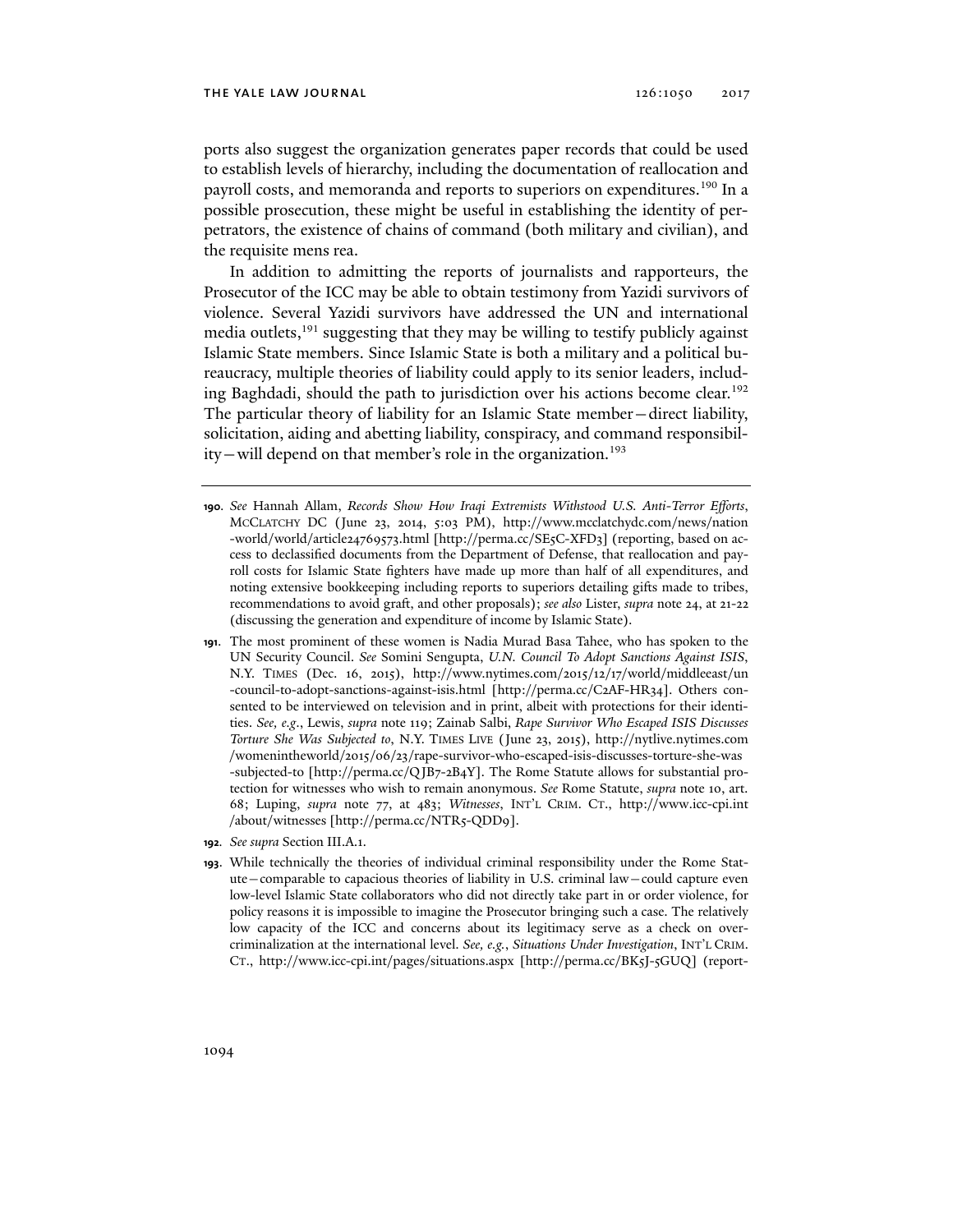The ICC admits diverse forms of evidence, including NGO publications and news reports,<sup>194</sup> and tends to accept most evidence offered when making admissibility determinations<sup>195</sup> on an article-by-article basis. This Note cites reports from reputable news outlets, Islamic State press releases and media materials, and NGO and think tank reports. All of these sources would be viable sources of evidence at an ICC trial. While we would need to know more before assessing the strength of the overall evidence, the evidence that appears to be available is promising.

# *B. Charging Islamic State with Gender-Based Persecution Under Article 7(1)(h) of the Rome Statute*

The ICC has never decided a gender-based persecution case on the merits. Nor does the Rome Statute alone tell us how the Court would apply this charge. Like many domestic criminal statutes, judges must interpret its terms in order to give it sufficient specificity. Nonetheless, several potential sources of information shed light on the gender-based persecution charge, including the drafting history of the Rome Statute,<sup>196</sup> the practices of international criminal

- **194***. See* Prosecutor v. Mbarushimana, Case No. ICC-01/04-01/10-465-Red, Decision on the Confirmation of Charges, ¶¶ 75-78 (Dec. 16, 2011), http://www.icc-cpi.int/CourtRecords /CR2011\_22538.pdf [http://perma.cc/P9FX-BCLS] (holding that evidence from a Human Rights Watch report on the situation in Rwanda is admissible); Prosecutor v. Mbarushimana, Case No. ICC-01/04-01/10-11-Red2, Prosecutor's Application Under Article 58 (Aug. 20, 2010), http://www.icc-cpi.int/CourtRecords/CR2011\_22538.pdf [http://perma.cc/P9FX -BCLS] (citing frequently to news reports by Reuters and AFP, press releases by Rwandan rebel group, and reports of NGOs in Statement of Facts); Wairagala Wakabi, *Judges Admit NGO Reports into Evidence Against Bemba*, INT'L JUST. MONITOR (July 8, 2013), http://www.ijmonitor.org/2013/07/judges-admit-ngo-reports-into-evidence-against -bemba [http://perma.cc/LK6U-NKSF].
- **195***. See* Keith Hyatt, *Open Source Evidence on Trial*, 125 YALE L.J. F. 323 (2016), http://www .yalelawjournal.org/forum/open-source-evidence-on-trial [http://perma.cc/RPB8-TQLK] ("As construed by the court, and in theory, the Rules require that evidence be admitted or rejected based on its (1) relevance, (2) probative value, and (3) prejudicial impact. In practice, though, most evidence is admitted, and questions about the evidence go to its weight rather than its admissibility." (citations omitted)).
- **196***. See* Moshan, *supra* note 15; Chella, *supra* note 15.

ing that, in total, there are fourteen cases currently proceeding at the ICC). In urging the Prosecutor to consider bringing charges against midlevel Islamic State officials, this Note is not suggesting she charge and make an example of, say, an Islamic State driver. It is merely suggesting that she consider charging midlevel commanders who have both participated in and ordered acts of persecution, arguing that these individuals are not substantially less culpable than high-level officials.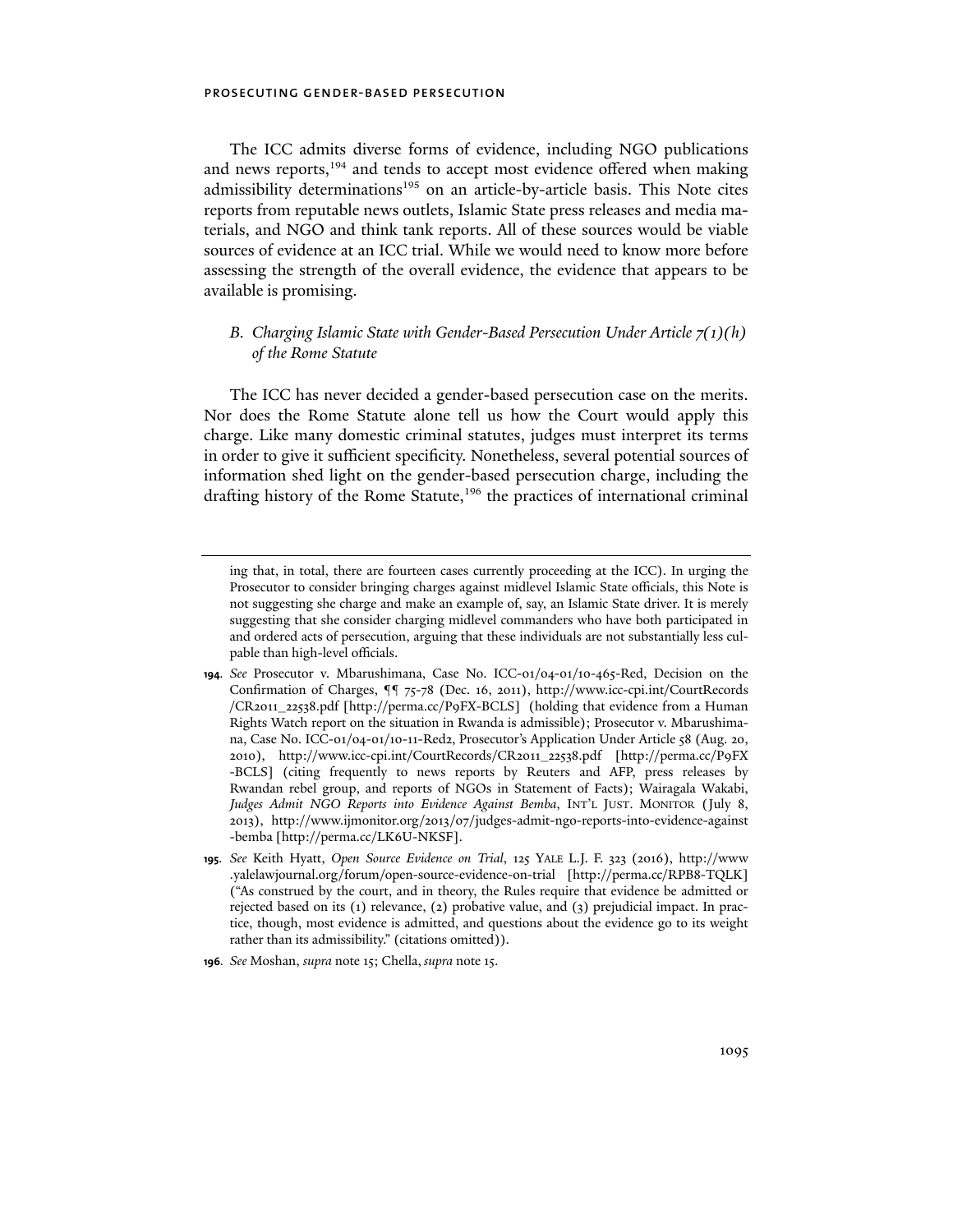tribunals that antedate the Rome Statute,<sup>197</sup> and other bodies of international law.198 This Note is the first to analyze and apply one of these sources: the statements of the ICC's Pre-Trial Chamber on pending cases charging politi $cal^{199}$  and ethnic persecution,<sup>200</sup> two charges with elements analogous to those of gender-based persecution. Because it represents the views of ICC judges on the proper definition of crimes under the Rome Statute, the jurisprudence of the Pre-Trial Chamber is a particularly valuable source of information for the Islamic State case.

The Pre-Trial Chamber is a panel of three ICC judges that decides the validity of the Prosecutor's initial indictments.<sup>201</sup> A Pre-Trial Chamber proceeding's closest analogue in U.S. criminal law is the preliminary hearing, where a

- **198***. See* Oosterveld, *supra* note 10.
- **199***. See* Prosecutor v. Blé Goudé, Case No. ICC-02/11-02/11, Decision on the Confirmation of Charges Against Charles Blé Goudé (Dec. 11, 2014), http://www.icc-cpi.int/CourtRecords /CR2015\_05444.pdf [http://perma.cc/YHA4-45U8]; Prosecutor v. Laurent Gbagbo, Case No. ICC-02/11-01/11, Decision on the Confirmation of Charges Against Laurent Gbagbo (June 12, 2014), http://www.icc-cpi.int/CourtRecords/CR2015\_04777.pdf [http://perma.cc /L82U-C5Q2]; Prosecutor v. Kenyatta, Case No. ICC-01/09-02/11, Decision on Confirmation of Charges Pursuant to Article  $61(7)(a)$  and (b) of the Rome Statute (Jan. 23, 2012), http://www.icc-cpi.int/CourtRecords/CR2012\_01006.pdf [http://perma.cc/8XPN -R7S3]; Prosecutor v. Ruto, Case No. ICC-01/09-01/11, Decision on the Confirmation of Charges Pursuant to Article  $61(7)(a)$  and (b) of the Rome Statute (Jan. 23, 2012), http://www.icc-cpi.int/Pages/record.aspx?docNo=ICC-01/09-01/11-373 [http://perma.cc /6LLF-F5K5]; Prosecutor v. Gaddafi, Case No. ICC-01/11-12, Decision on the "Prosecutor's Application Pursuant to Article 58 as to Muammar Mohammed Abu Minyar Gaddafi, Saif Al-Islam Gaddafi and Abdullah Al-Senussi" (June 27, 2011), http://www.icc-cpi.int /Pages/record.aspx?docNo=ICC-01/11-12 [http://perma.cc/4345-MGVE]; *see also* Prosecutor v. Simone Gbagbo, Case No. ICC-02/11-01/12, Decision on the Prosecutor's Application Pursuant to Article 58 for a Warrant of Arrest Against Simone Gbagbo (Mar. 2, 2012), http://www.icc-cpi.int/Pages/record.aspx?docNo=ICC-02/11-01/12-2-Red [http:// perma.cc/4RFZ-SEK9] (finding substantial grounds for a finding of political persecution on the basis of the same set of facts as *Laurent Gbagbo*).
- **200***. See* Prosecutor v. Ntaganda, Case No. ICC-01/04-02/06, Decision on the Prosecutor's Application Under Article 58 (July 13, 2012), http://www.icc-cpi.int/CourtRecords/CR2012 \_07506.pdf [http://perma.cc/MQA7-BML4]; Prosecutor v. Hussein, Case No. ICC-02/05- 01/12, Decision on the Prosecutor's Application Under Article 58 Relating to Abdel Raheem Muhammad Hussein (Mar. 1, 2012), http://www.icc-cpi.int/CourtRecords/CR2012\_03574 .pdf [http://perma.cc/MGF2-52XS]; Prosecutor v. Harun, Case No. ICC-02/05-01/07, Decision on the Prosecution Application Under Article  $58(7)$  of the Statute (Apr. 27, 2007), http://www.icc-cpi.int/CourtRecords/CR2007\_02898.pdf [http://perma.cc/6X9Q-Y2VE].
- **201**. Jocelyn Courtney & Christodoulos Kaoutzanis, *Proactive Gatekeepers: The Jurisprudence of the ICC's Pre-Trial Chambers*, 15 CHI. J. INT'L L. 519, 528 (2015).

**<sup>197</sup>***. See, e.g.*, A. Widney Brown & Laura Grenfell, *The International Crime of Gender-Based Persecution and the Taliban*, 4 MELBOURNE J. INT'L L. 347 (2003).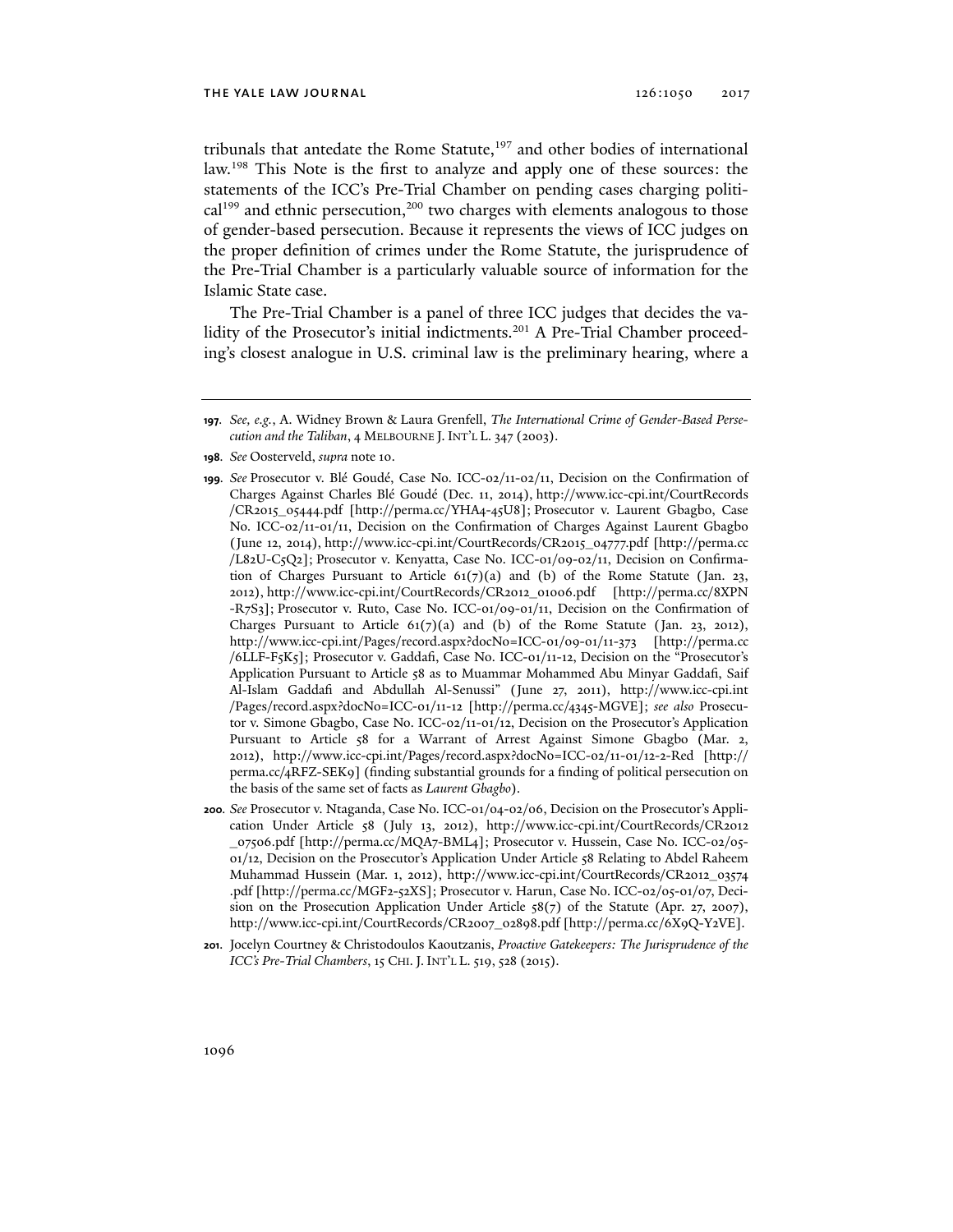prosecutor presents evidence to a judge who then decides whether to allow a trial to proceed following a defendant's arrest.<sup>202</sup> As at a preliminary hearing, the standard of proof that the Prosecutor must meet in front of the Pre-Trial Chamber is lower than that which is required to convict an individual of the same crime.<sup>203</sup> However, the Prosecutor must meet this lower evidentiary burden for each element of the crime charged.204

Because the Pre-Trial Chamber must assess the evidence for every element of a given crime before allowing an indictment to proceed, it necessarily enumerates and clarifies the elements of those crimes, including crimes of persecution, in its rulings. For instance, in order to assess whether a charge of rape may proceed at the ICC, the Pre-Trial Chamber would clarify that rape requires both penetration and force or coercion.<sup>205</sup>

Using the Chamber's jurisprudence on the analogous charges of political and ethnic persecution, this Section breaks down the charge of gender-based persecution into its constituent elements and assesses each element in terms of the Pre-Trial Chamber's interpretations of its requirements. I then consider how each element, as construed by the Pre-Trial Chamber, might be satisfied by the evidence we have of Islamic State's actions against Yazidi women. While I use the Pre-Trial Chamber's jurisprudence to analyze the particular case of Islamic State's crimes against Yazidi women, the Pre-Trial Chamber case law could also apply to assessing possible charges of gender-based persecution in

**<sup>202</sup>**. Office of the U.S. Attorneys, *Preliminary Hearing*, U.S. DEP'T JUST., http://www.justice.gov /usao/justice-101/preliminary-hearing [http://perma.cc/EB2C-XC39].

**<sup>203</sup>**. In a preliminary hearing, the standard of proof is probable cause, rather than the reasonable doubt standard that would apply at trial. *See id*. A lower standard of proof also obtains at the ICC. *See* Courtney & Kaoutzanis, *supra* note 201, at 522.

**<sup>204</sup>**. The Pre-Trial Chamber's judgments, called Decisions to Confirm Charges, generally attempt to consider each element of a crime systematically when evaluating the evidence presented. Moreover, the Pre-Trial Chambers have gone beyond mechanically applying the elements of the Rome Statute and have created their own law giving specificity to the actus reus requirements of the Statute. *See* Courtney & Kaoutzanis, *supra* note 201, at 525-29.

**<sup>205</sup>***. See, e.g.*, Prosecutor v. Bemba Gombo, Case No. ICC-01/05-01/08, Decision Pursuant to Article  $61(7)(a)$  and (b) of the Rome Statute on the Charges of the Prosecutor Against Jean-Pierre Bemba Gombo, ¶¶ 161-62 (June 15, 2009), http://www.icc-cpi.int/CourtRecords /CR2009\_04528.pdf [http://perma.cc/HA9G-8PJ5] (citing the definition of the crime of rape in the *Elements of Crimes*, which requires penetration plus "force" or "coercion," and clarifying the definition by noting that coercion "does not require physical force. Rather, 'threats, intimidation, extortion and other forms of duress which prey on fear or desperation may constitute coercion, and coercion may be inherent in certain circumstances, such as armed conflict or military presence.'" (citing Prosecutor v. Akayesu, Case No. ICTR-96-4-T, Judgment ¶ 688 (Sept. 2, 1998))).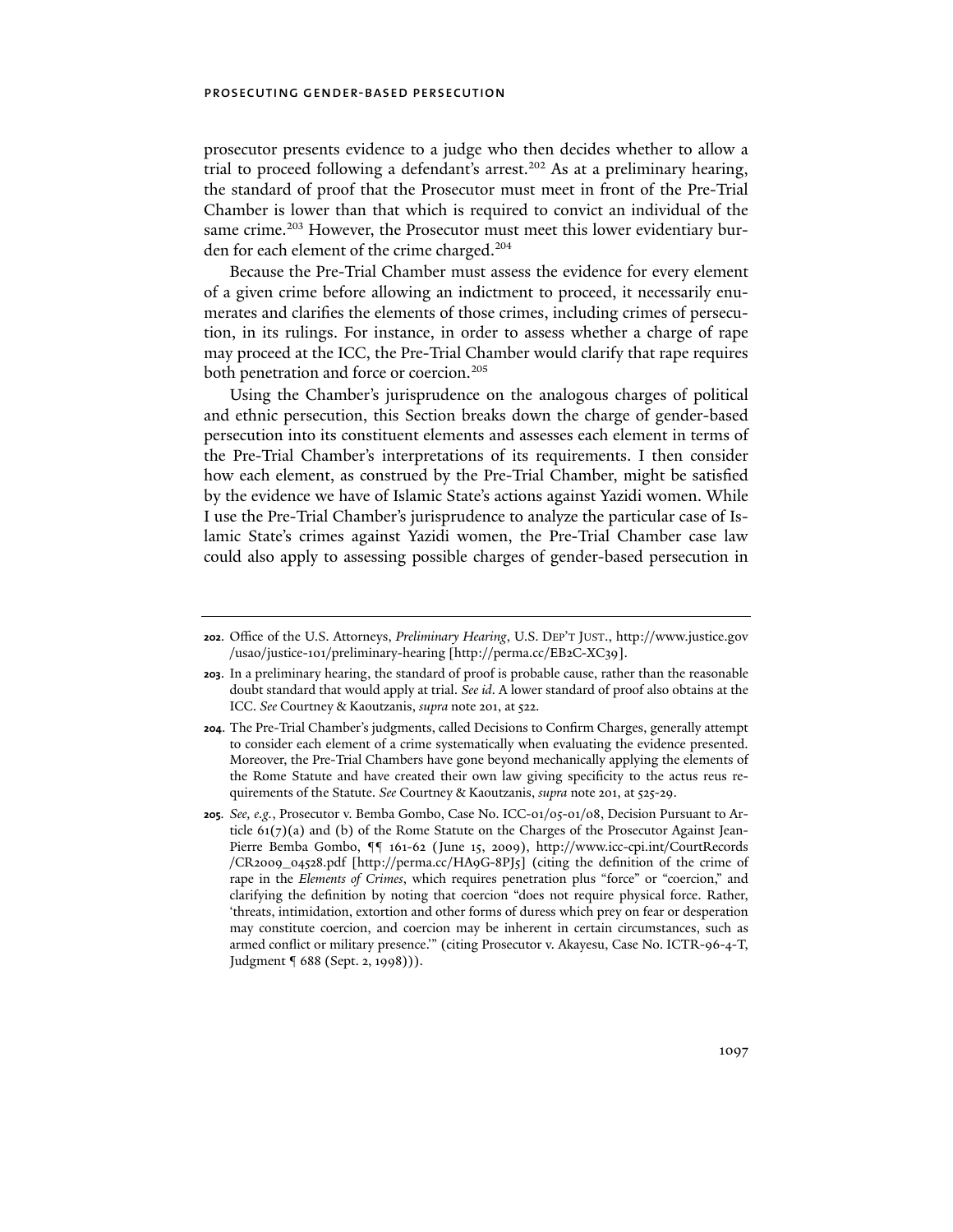other situations. The next Part considers how the Prosecutor might bring the charge in other situations.

Article  $7(1)(h)$  of the Rome Statute details the crime of persecution, defining it as "[p]ersecution against any identifiable group or collectivity on political, racial, national, ethnic, cultural, religious, gender . . . or other grounds," "in connection with . . . any crime within the jurisdiction of the Court," "as part of a widespread or systematic attack directed against any civilian population, with knowledge of the attack."206

According to the UN's *Elements of Crimes*, 207 a nonbinding guide to the Rome Statute that is frequently cited at the ICC,<sup>208</sup> the Prosecutor must show six elements to prove persecution.<sup>209</sup>

1. **The widespread or systematic element:** The persecutory conduct must have occurred "as part of a widespread or systematic attack directed against [a] civilian population."210

2. **The mens rea element:** The persecutor must have known the persecutory conduct to be part of a widespread or systematic attack directed against a civilian population.<sup>211</sup>

3. **The severe deprivation of fundamental rights element:** The persecutory conduct must have led to a "severe deprivation" of "rights" that are "fundamental" in international law.212

**<sup>206</sup>**. Rome Statute, *supra* note 10, arts. 7(1), 7(1)(h).

**<sup>207</sup>**. Preparatory Comm'n for the Int'l Criminal Court, *Report of the Preparatory Commission for the International Criminal Court: Addendum, Part II, Finalized Draft Text of the Elements of Crimes*, U.N. Doc. PCNICC/2000/1/Add.2 (Nov. 2, 2000) [hereinafter *Elements of Crimes*].

**<sup>208</sup>**. While the *Elements of Crimes* are not binding on the Court, the ICC has repeatedly looked to them as persuasive authority when construing the Rome Statute. *See* Herman von Hebel, *The Making of the Elements of Crimes*, *in* THE INTERNATIONAL CRIMINAL COURT: ELEMENTS OF CRIMES AND RULES OF PROCEDURE AND EVIDENCE 3 (Roy S. Lee ed., 2001).

**<sup>209</sup>**. I derive the elements directly from the text of the Statute. *See* Rome Statute, *supra* note 10, arts. 7(1), 7(1)(h), 7(2)(g), 7(3). My breakdown is also identical to the breakdown of the *Elements of Crimes*, which other scholars have adopted in the past. *See, e.g.*, Oosterveld, *supra*  note 10, at 63 n.67.

**<sup>210</sup>**. Rome Statute, *supra* note 10, art. 7(1); *see also Elements of Crimes*, *supra* note 207, at 15 ("The conduct was committed as part of a widespread or systematic attack directed against a civilian population.").

**<sup>211</sup>**. Rome Statute, *supra* note 10, art. 7(1); *see also Elements of Crimes*, *supra* note 207, at 15 ("The perpetrator knew that the conduct was part of or intended the conduct to be part of a widespread or systematic attack directed against a civilian population.").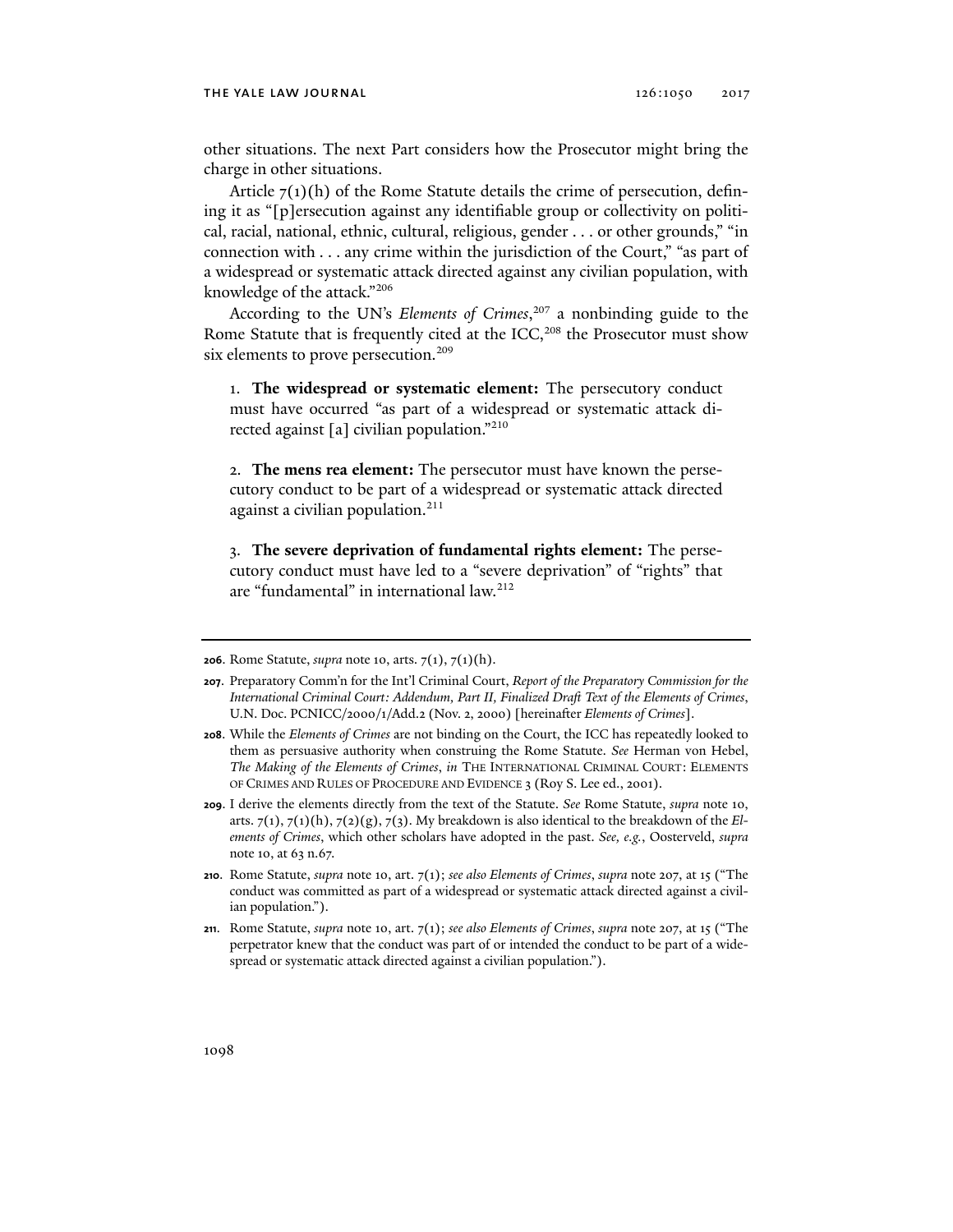4. **The nexus element:** The individuals must have been deprived "by reason of" their membership in a covered category.<sup>213</sup>

5. **The group element:** The deprivation must have occurred on "political, racial, national, ethnic, cultural, religious,  $\lceil$  or  $\rceil$  gender" grounds,  $^{214}$ with gender limited explicitly by the statutory text to its binary conception (deprivation by reason of being "male" or "female").<sup>215</sup>

6. **The other criminal acts element:** The targeting must have occurred in connection with one or more individual persecutory acts criminalized under Article 7 of the Rome Statute—such as rape, murder, or torture or in connection with "any [other] crime within the jurisdiction of the Court."216

Because this Note is concerned with the crime of gender-based persecution, the fifth element—whether the alleged persecution targeted a particular group—is already satisfied for purposes of my analysis. The Note will only address evidence of targeting based on gender, which is one of the listed impermissible grounds. For purposes of my argument, then, I combine the nexus element and the group element to ask whether the victims of gender-based persecution were targeted "by reason of" their gender.

## *1. The Widespread or Systematic Element*

"Widespread or systematic" is an intensity criterion; it refers to how intense the "attack directed against any civilian population" must be before it constitutes a crime against humanity. The "widespread or systematic" requirement "exclud[es] random or isolated acts of violence from the notion of crimes

**<sup>212</sup>**. Rome Statute, *supra* note 10, art. 7(2)(g); *see also Elements of Crimes*, *supra* note 207, at 15 ("The perpetrator severely deprived, contrary to international law, one or more persons of fundamental rights." (footnote omitted)).

**<sup>213</sup>**. Rome Statute, *supra* note 10, art.  $7(2)(g)$ ; *see also Elements of Crimes*, *supra* note 207, at 15 ("The perpetrator targeted such person or persons by reason of the identity of a group or collectivity or targeted the group or collectivity as such.").

**<sup>214</sup>**. Rome Statute, *supra* note 10, art. 7(1)(h); *see also Elements of Crimes*, *supra* note 207, at 15 (listing targeting on "political, racial, national, ethnic, cultural, religious, [and] gender" grounds as an element of the "crime against humanity of persecution").

**<sup>215</sup>***. See supra* note 10.

**<sup>216</sup>**. Rome Statute*, supra* note 10, art. 7(1)(h).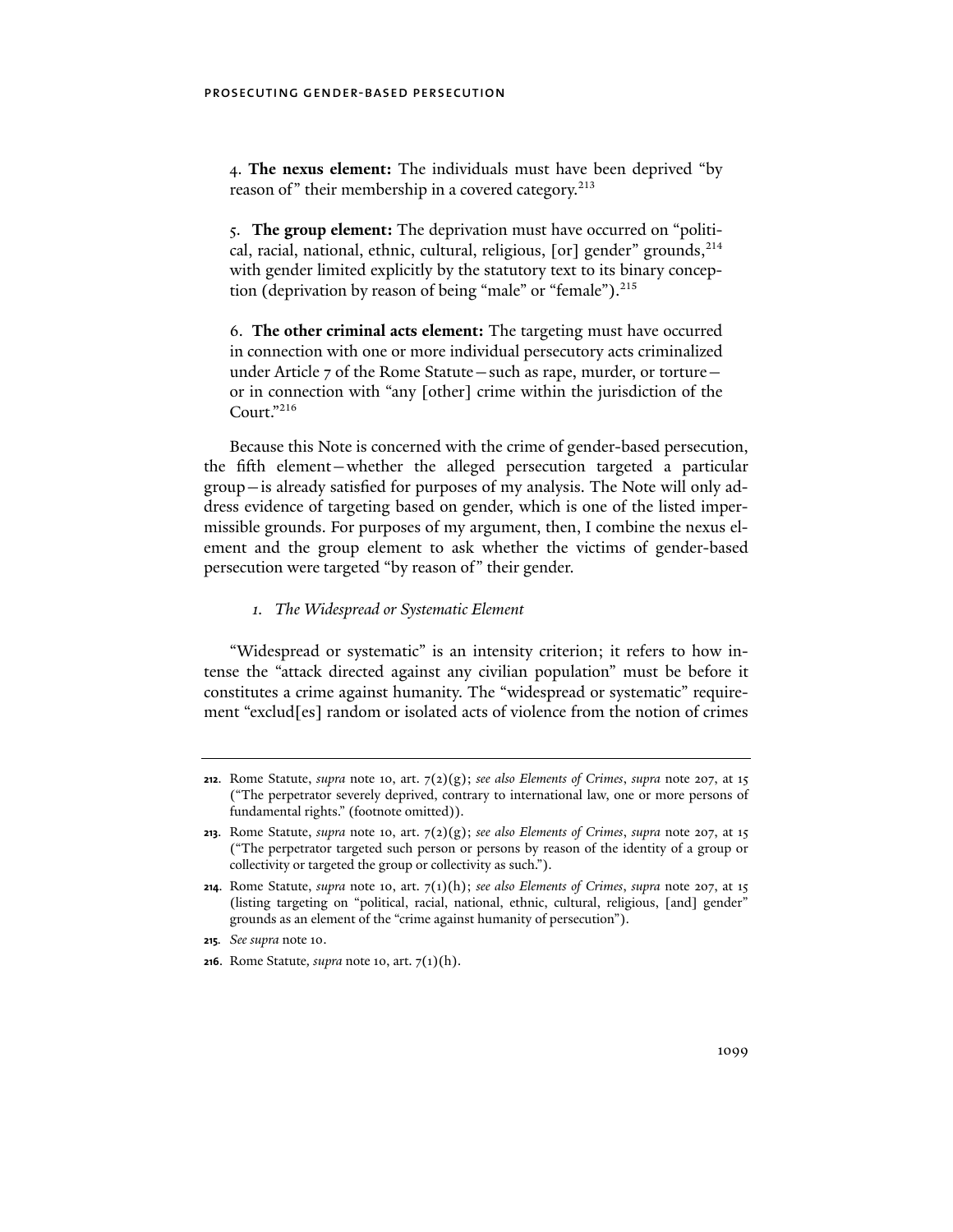against humanity."217 Instead, the "established jurisprudence of the ICC" requires it to inquire into the "large-scale nature of the attack and the number of targeted persons."218 Islamic State's attack on Yazidi populations and minority populations in Syria and Iraq more generally, during which Islamic State took the Yazidi women captive, satisfies this element.

The "widespread" component was elaborated in *Prosecutor v. Saif Al-Islam Gaddafi*, where the Court found that an attack on Libyan opposition protesters was "widespread" because it occurred in the cities "where more than 50% of the Libyan population resides," and because there were grounds to believe that hundreds of civilians were killed, hundreds injured, and hundreds arrested by the security forces.219 Similarly, in *Prosecutor v. Laurent Gbagbo*, the Pre-Trial Chamber found that an attack that left 316 members of the Ivorian opposition dead and wounded was "widespread" because it "involved a large number of acts; . . . targeted and victimized a significant number of individuals; . . . extended over a time period of more than four months; and . . . affected the entire city of Abidjan, a metropolis of more than three million inhabitants."220

The attack on the Yazidis and others falls within the meaning of "widespread" as articulated in *Gaddafi* and *Laurent Gbagbo.* At one point, Islamic State controlled a territory up to the size of Jordan, far larger than the entire city of Abidjan in *Laurent Gbagbo*. 221 A UN report indicates that thousands of people have been killed by Islamic State,<sup>222</sup> far more than the hundreds killed and injured in the attacks at issue in *Gaddafi* and *Laurent Gbagbo*. 223 And Islamic State's campaign of attacks has extended over a period of years, much longer

- **220**. *Laurent Gbagbo*, Case No. ICC-02/11-01/11, Decision on the Confirmation of Charges Against Laurent Gbagbo, ¶¶ 204, 224.
- **221**. George Packer, *The Common Enemy*, NEW YORKER (Aug. 25, 2015), http://www.newyorker .com/magazine/2014/08/25/the-common-enemy [http://perma.cc/KZQ5-LJZT].
- **222***. See Report on the Protection of Civilians in the Armed Conflict in Iraq: 1 May 31 October 2015*, *supra* note 39.
- **223***. See* sources cited *supra* note 199.

**<sup>217</sup>**. Prosecutor v. Harun, Case No. ICC-02/05-01/07, Decision on the Prosecution Application Under Article  $58(7)$  of the Statute,  $\frac{62}{2}$  (Apr. 27, 2007), http://www.icc-cpi.int/Court Records/CR2007\_02898.pdf [http://perma.cc/6X9Q-Y2VE].

**<sup>218</sup>***.* Prosecutor v. Laurent Gbagbo, Case No. ICC-02/11-01/11, Decision on the Confirmation of Charges Against Laurent Gbagbo, ¶ 222 (June 12, 2014), http://www.icc-cpi.int/Court Records/CR2015\_04777.pdf [http://perma.cc/L82U-C5Q2].

**<sup>219</sup>**. Prosecutor v. Gaddafi, Case No. ICC-01/11-12, Decision on the "Prosecutor's Application Pursuant to Article 58 as to Muammar Mohammed Abu Minyar Gaddafi, Saif Al-Islam Gaddafi and Abdullah Al-Senussi", ¶¶ 32-35 (June 27, 2011), http://www.icc-cpi.int/Pages /record.aspx?docNo=ICC-01/11-12 [http://perma.cc/4345-MGVE].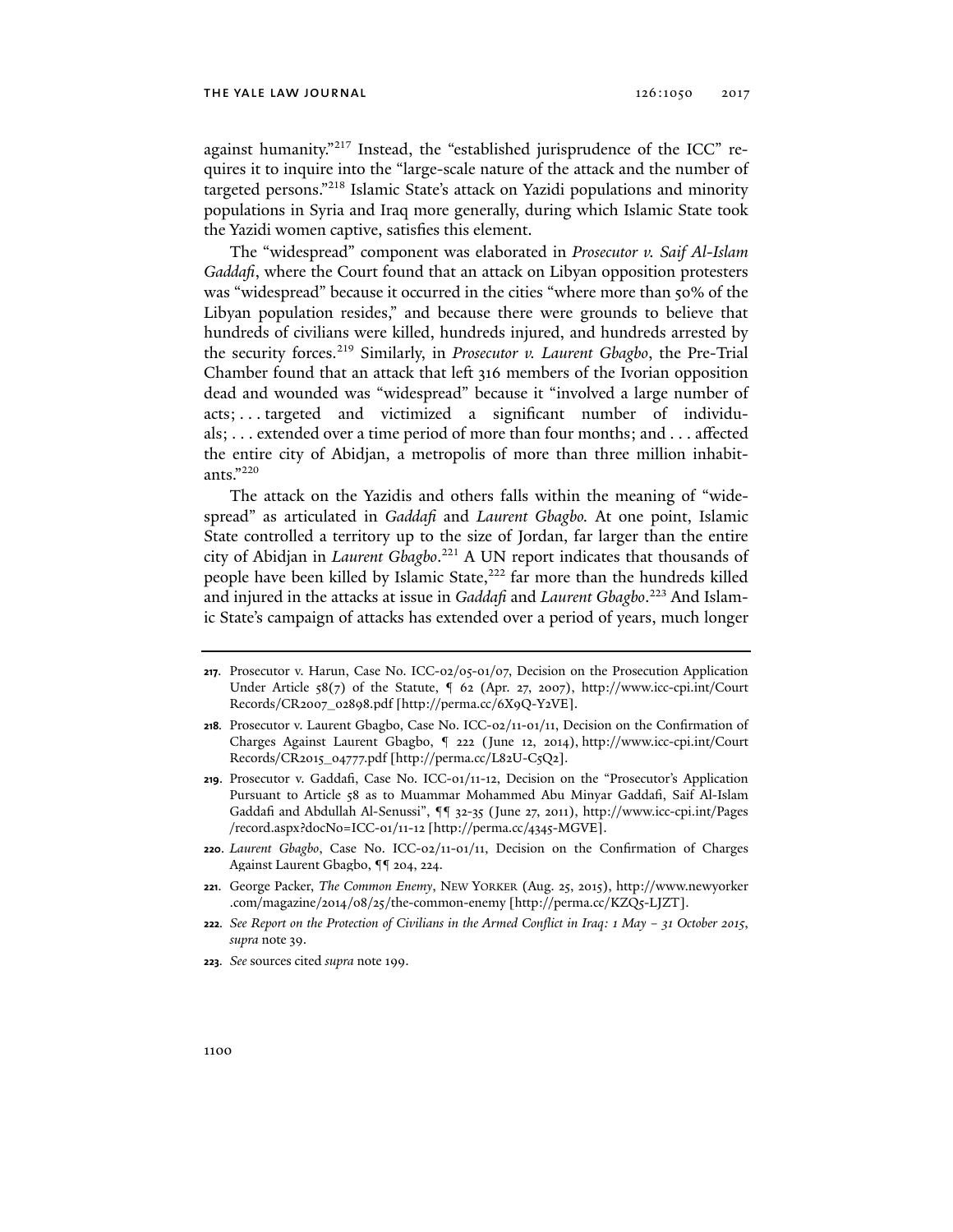than the four months in *Laurent Gbagbo*. 224 The organization held thousands of square miles of territory by 2014 and began its drive to amass territory in Iraq as early as 2007.225 If the attacks in *Gaddafi* and *Laurent Gbagbo* constitute "widespread" attacks, then Islamic State's must, too.

The Pre-Trial Chamber has found attacks "systematic" where there is evidence of either a policy to attack civilians<sup>226</sup> or of a "common pattern" to the attacks.227 The existence of a policy may be inferred from coordinated actions that appear designed to achieve a particular goal. For example, in *Gaddafi*, the Pre-Trial Chamber accepted evidence of a series of coordinated actions as proof of a "State policy" to quell demonstrations. These actions included acts of the Libyan security forces, speeches of Said and Muammar Gaddafi denouncing the opposition, and a threatening mass text message sent via the state-owned telecommunications system.<sup>228</sup>

- **224***. See* sources cited *supra* note 20*.*
- **225***. See* Lister, *supra* note 24, at 4, 9.
- **226**. Prosecutor v. Harun, Case No. ICC-02/05-01/07, Decision on the Prosecution Application Under Article 58(7) of the Statute, ¶ 62 (Apr. 27, 2007), http://www.icc-cpi.int/Court Records/CR2007\_02898.pdf [http://perma.cc/6X9Q-Y2VE] ("[T]he existence of a State or organizational policy is an element from which the systematic nature of an attack may be inferred."); Prosecutor v. Gaddafi, Case No. ICC-01/11-12, Decision on the "Prosecutor's Application Pursuant to Article 58 as to Muammar Mohammed Abu Minyar Gaddafi, Saif Al-Islam Gaddafi and Abdullah Al-Senussi", ¶¶ 22-35 (June 27, 2011), http://www.icc-cpi.int /Pages/record.aspx?docNo=ICC-01/11-12 [http://perma.cc/4345-MGVE] (inferring from, among other things, behavior of security forces, speeches of the Gaddafis, and a threatening mass text sent by state telecommunications provider that an attack on opposition "was widespread and systematic and in furtherance of a State policy aimed at deterring and quelling" a series of demonstrations).
- **227**. Prosecutor v. Laurent Gbagbo, Case No. ICC-02/11-01/11, Decision on the Confirmation of Charges Against Laurent Gbagbo, ¶ 223 (June 12, 2014), http://www.icc-cpi.int/Court Records/CR2015\_04777.pdf [http://perma.cc/L82U-C5Q2] ("[The systematic requirement] has been consistently understood in the jurisprudence of the Court as pertaining to the organized nature of the acts of violence and the improbability of their random occurrence. . . . [A]ccording to the jurisprudence of the Court, the systematic nature of an attack can 'often be expressed through patterns of crimes' . . . . " (quoting Case No. ICC-02/11-14, Decision Pursuant to Article 15 of the Rome Statute on the Authorisation of an Investigation into the Situation in the Republic of Côte d'Ivoire, ¶ 54 (Mar. 10, 2011), http://www.icc-cpi.int /CourtRecords/CR2011\_16756.pdf [http://perma.cc/KP83-PVD5](footnote omitted)); *see also Harun*, Case No. ICC-02/05-01/07, Decision on the Prosecution Application Under Article  $58(7)$  of the Statute,  $\frac{63}{7}$  ("There are reasonable grounds to believe that the abovementioned acts [of the Janjaweed] often shared a common pattern.").
- **228***. See Gaddafi*, Case No. ICC-01/11-12, Decision on the "Prosecutor's Application Pursuant to Article 58 as to Muammar Mohammed Abu Minyar Gaddafi, Saif Al-Islam Gaddafi and Abdullah Al-Senussi", ¶¶ 25-31. The Pre-Trial Chamber has also addressed the question of when an act may be "directed against a civilian" population in a few cases – though not every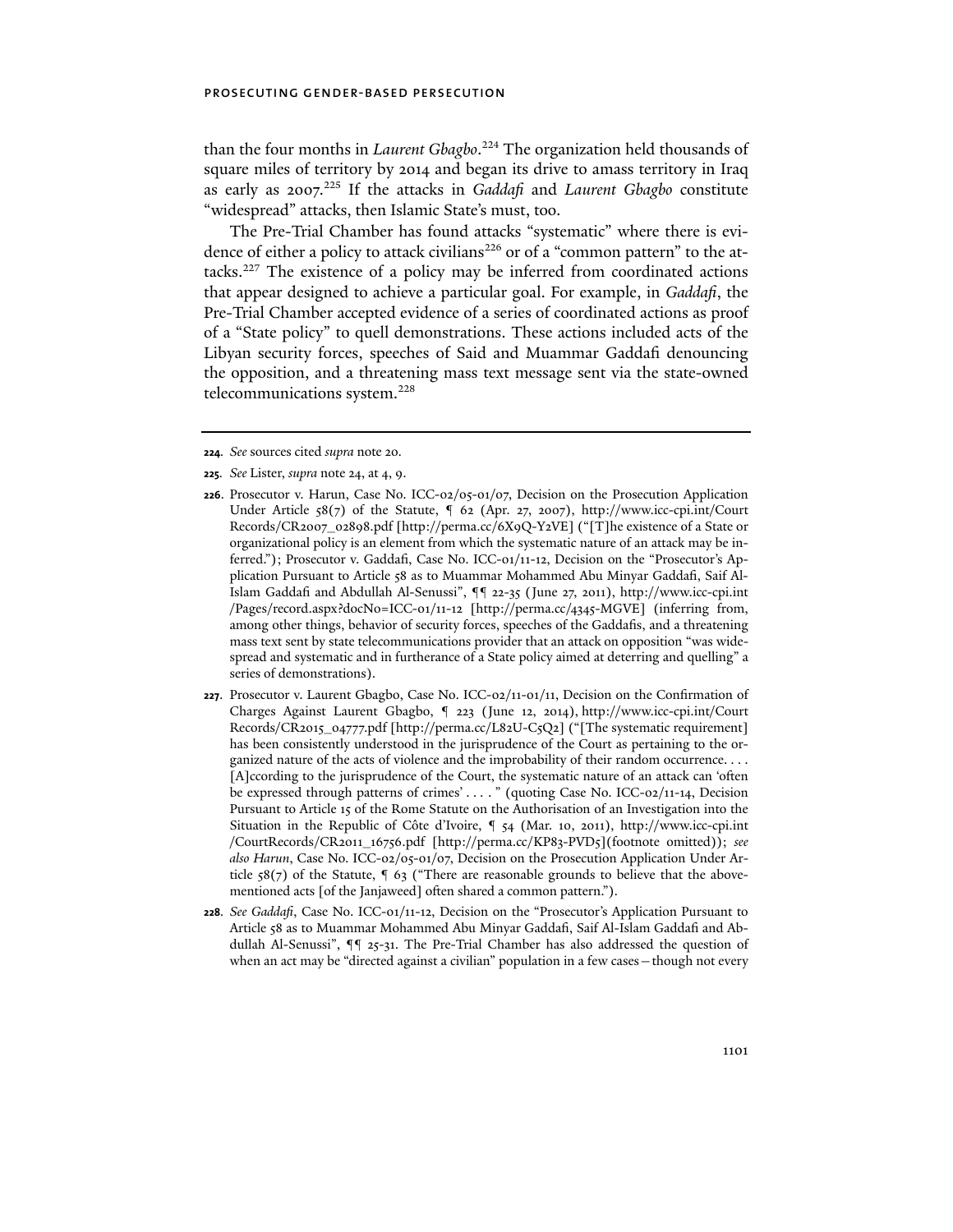Islamic State behavior satisfies the "systematic" element, too: evidence suggests Islamic State has persecuted Yazidis as part of both a policy and a pattern of systematically attacking civilians. Islamic State publications on polytheistic minorities and women slaves suggest that its attacks on Yazidis and captivity of the Yazidi women are part of a "policy" to target both.<sup>229</sup> For instance, Islamic State's Western-facing propaganda magazine *Dabiq* published a long justification of its treatment of Yazidis in 2014.<sup>230</sup> *Dabiq* referred to enslavement, concubinage, and the impregnation of women slaves as "firmly established aspect[s] of the [Shariah]."231 Reports from Syria and Iraq as well as UN Special Representative Zainab Bangura's comments to the *Middle East Eye* also confirm that the attacks on Yazidis and the enslavement of Yazidi women form a pattern and suggest a state policy.<sup>232</sup> Islamic State has captured and sold thousands of Yazidi women and has displaced thousands of Yazidi villagers from their homes—evidence of a pattern of enslavement and attacks.<sup>233</sup> Moreover, the rigorously organized captivity of the Yazidi women itself suggests pre-planning and, hence, a policy. According to news reports, Islamic State maintains a highly developed bureaucratic system for transporting, selling, and keeping track of the roughly three thousand Yazidi women it currently holds captive.<sup>234</sup>

## *2. The Mens Rea Element*

Like most domestic crimes in the United States, international crimes include a mens rea element. As Article  $7(1)(h)$  indicates, individual criminal responsibility requires that the individual have "knowledge" of the civilian "attack" that gave rise to the persecution.<sup>235</sup> In other words, the individual

- **230***. The Revival of Slavery Before the Hour*, *supra* note 53.
- **231***. Id.* at 17.
- **232***. See supra* notes 44-46 and accompanying text.
- **233***. See supra* Part I.
- **234***. See* Callimachi, *Theology of Rape*, *supra* note 1.
- **235**. Rome Statute, *supra* note 10, art. 7(1)(h).

case—where persecution has come before it, implying that in some cases this criterion may be met self-evidently. *See* Rome Statute, *supra* note 10, art. 7(1)(h). These cases similarly suggest that a policy to attack civilians is sufficient to prove that an attack is "directed" against them—rather than harming them incidentally—and that patterns of attack or speeches threatening attacks on civilians constitute evidence of such a policy. *See* Prosecutor v. Ntaganda, Case No. ICC-01/04-02/06, Decision on the Prosecutor's Application Under Article 58 ¶¶ 20-21 (July 13, 2012), http://www.icc-cpi.int/CourtRecords/CR2012\_07506 .pdf [http://perma.cc/MQA7-BML4].

**<sup>229</sup>***. See supra* Part I.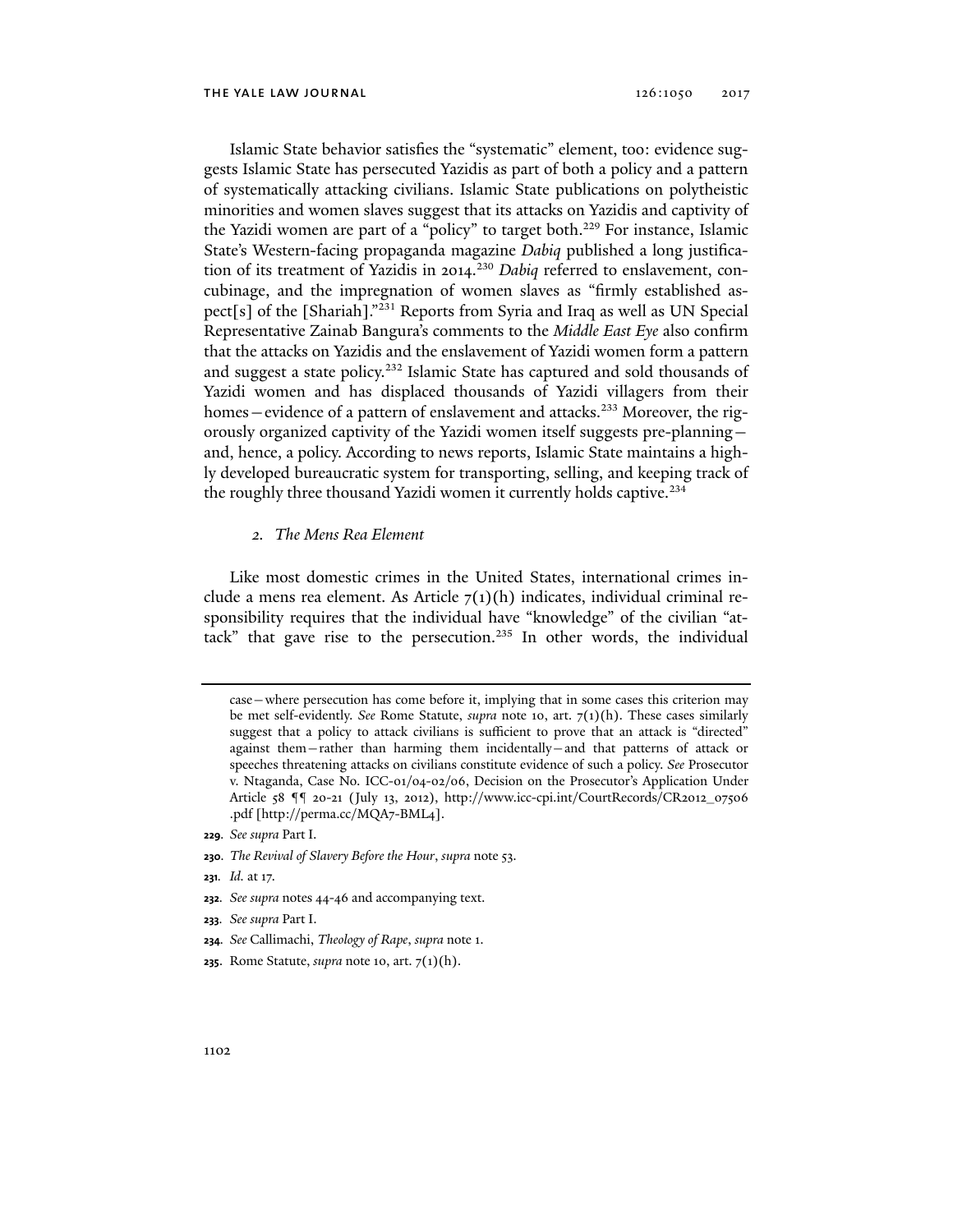defendant need not intend the overall attack on civilians for a finding of liability, but he or she must be aware of it. The *Elements of Crimes* also suggests that the statute be read to require that the individual defendant be aware that the course of conduct constituting persecution was "widespread or systematic."236 Article  $7(2)(a)$  of the Rome Statute further clarifies that the existence of a policy to attack civilians is necessary to find knowledge of a civilian attack.<sup>237</sup> In the particular case of Islamic State, then, the same evidence that suffices to show a "systematic" Islamic State policy to target civilians, as discussed above, would also be required to satisfy the mens rea element of the crime.

In some cases, a policy to attack civilians is explicit, whereas in other cases it may be inferred. In *Prosecutor v. Ruto*, for instance, the Pre-Trial Chamber found that speeches by officials and orders by midlevel organizers urging members of a political party to attack the opposition constituted evidence of an official policy to attack civilians.238 Where the existence of such a policy is not overt, the Pre-Trial Chamber has inferred knowledge of an attack from patterns of behavior by official organs subject to centralized control.239 In *Gaddafi*, for instance, the Court did not mention the mens rea requirement in its persecution analysis. Instead, the Court found "reasonable grounds to believe that Muammar Gaddafi, either directly or through the State apparatus, ordered the Security Forces to 'discipline' opposition members," on the basis of evidence

- **237***.* Rome Statute, *supra* note 10, art. 7(2)(a); *see also* Prosecutor v. Ruto, Case No. ICC-01/09-  $01/11$ , Decision on the Confirmation of Charges Pursuant to Article  $61(7)(a)$  and (b) of the Rome Statute, ¶ 163 (Jan. 23, 2012), http://www.icc-cpi.int/Pages/record.aspx?docNo  $=$ ICC-01/09-01/11-373 [http://perma.cc/6LLF-F5K5] (noting Article 7(2)(a)'s requirement that "an attack [be] committed pursuant to or in furtherance of a State or organizational policy to commit such attack"); Prosecutor v. Laurent Gbagbo, Case No. ICC-02/11-01/11, Decision on the Confirmation of Charges Against Laurent Gbagbo, ¶ 214 (June 12, 2014), http://www.icc-cpi.int/CourtRecords/CR2015\_04777.pdf [http://perma.cc/L82U -C5Q2] (noting, in clarifying the meaning of "policy," that "it is only necessary to establish that the [defendant] had knowledge of the attack in general terms . . . . [T]he requirement of knowledge 'should not be interpreted as requiring proof that the perpetrator had knowledge of all characteristics of the attack . . . .'").
- **238***. Ruto*, Case No. ICC-01/09-01/11, Decision on the Confirmation of Charges Pursuant to Article  $61(7)(a)$  and (b) of the Rome Statute,  $\P$ <sup>q</sup> 273-74.
- **239***. See Laurent Gbagbo*, Case No. ICC-02/11-01/11, Decision on the Confirmation of Charges Against Laurent Gbagbo, ¶ 215 ("[I]n accordance with the established jurisprudence of the Court, an attack which is planned, directed or organized—as opposed to spontaneous or isolated acts of violence – will satisfy the policy criterion, and that there is no requirement that the policy be formally adopted." (footnote omitted)).

**<sup>236</sup>***. Elements of Crimes*, *supra* note 207, at 15 ("The perpetrator knew that the conduct was part of or intended the conduct to be part of a widespread or systematic attack directed against a civilian population.").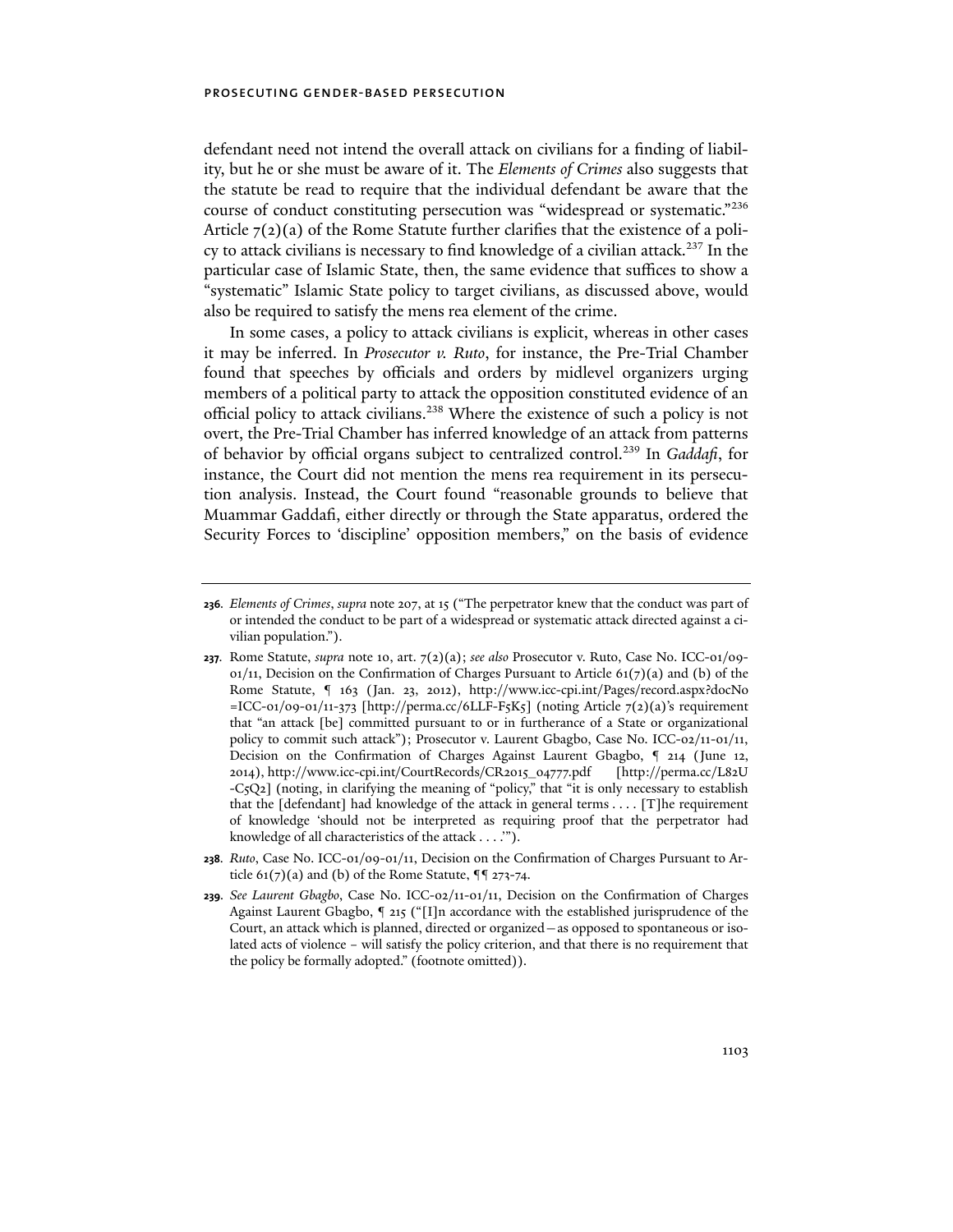that the Forces "were deployed throughout Libya," recruited new members including mercenaries, and took steps to cover up the murders and other crimes complained of in the application.<sup>240</sup> In other words, the Court found that there was evidence of intent to attack a civilian population—a higher level of mens rea than necessary to sustain the charge. *Gaddafi* suggests that evidence of a widespread and coordinated pattern of behavior by direct perpetrators along with evidence of the defendant's command or control of those perpetrators may be enough to establish that the defendant possessed the requisite mens rea.

However, while *Gaddafi* suggests that it is possible to infer the existence of an official policy from a pattern of behavior, $241$  this inference is unnecessary in the case of Islamic State. Islamic State has issued fatwas that authorize its members to brutalize women captives, and victims have indicated that rape is part of the organization's pseudo-religious ideology.<sup>242</sup> Moreover, Islamic State's own public relations materials acknowledge that the organization promotes attacks on "infidels."243 The content of these official communications and the victims' representations indicate an organizational policy to target civilians that is comparable to the policy expressed in the speeches in *Ruto*.

Because both *Ruto* and *Gaddafi* deal with charges against high-level officials who presumably had a role in setting the policy of targeting civilians in conflict, it is not precisely clear how the mens rea requirement as articulated in those cases would map on to midlevel officials of Islamic State. However, it is fair to assume that a midlevel official who *administers* an organizational policy to attack civilians (for instance, by commanding a group of fighters on the orders of superiors) would have knowledge of this organizational policy. At the same time, the mens rea requirement might exclude low-level provincial collaborators who are unaware of Islamic State organizational policies to attack civilians.

#### *3. The Severe Deprivation of Fundamental Rights Element*

Moving on from mens rea, persecution is an "intentional and severe deprivation of fundamental rights contrary to international law by reason of the

**243***. See supra* note 52.

**<sup>240</sup>***.* Prosecutor v. Gaddafi, Case No. ICC-01/11-12, Decision on the "Prosecutor's Application Pursuant to Article 58 as to Muammar Mohammed Abu Minyar Gaddafi, Saif Al-Islam Gaddafi and Abdullah Al-Senussi" ¶¶ 29-32 (June 27, 2011), http://www.icc-cpi.int/Pages /record.aspx?docNo=ICC-01/11-12 [http://perma.cc/4345-MGVE].

**<sup>241</sup>***. See id.* ¶¶ 76-81.

**<sup>242</sup>***. See supra* notes 47-55 and accompanying text.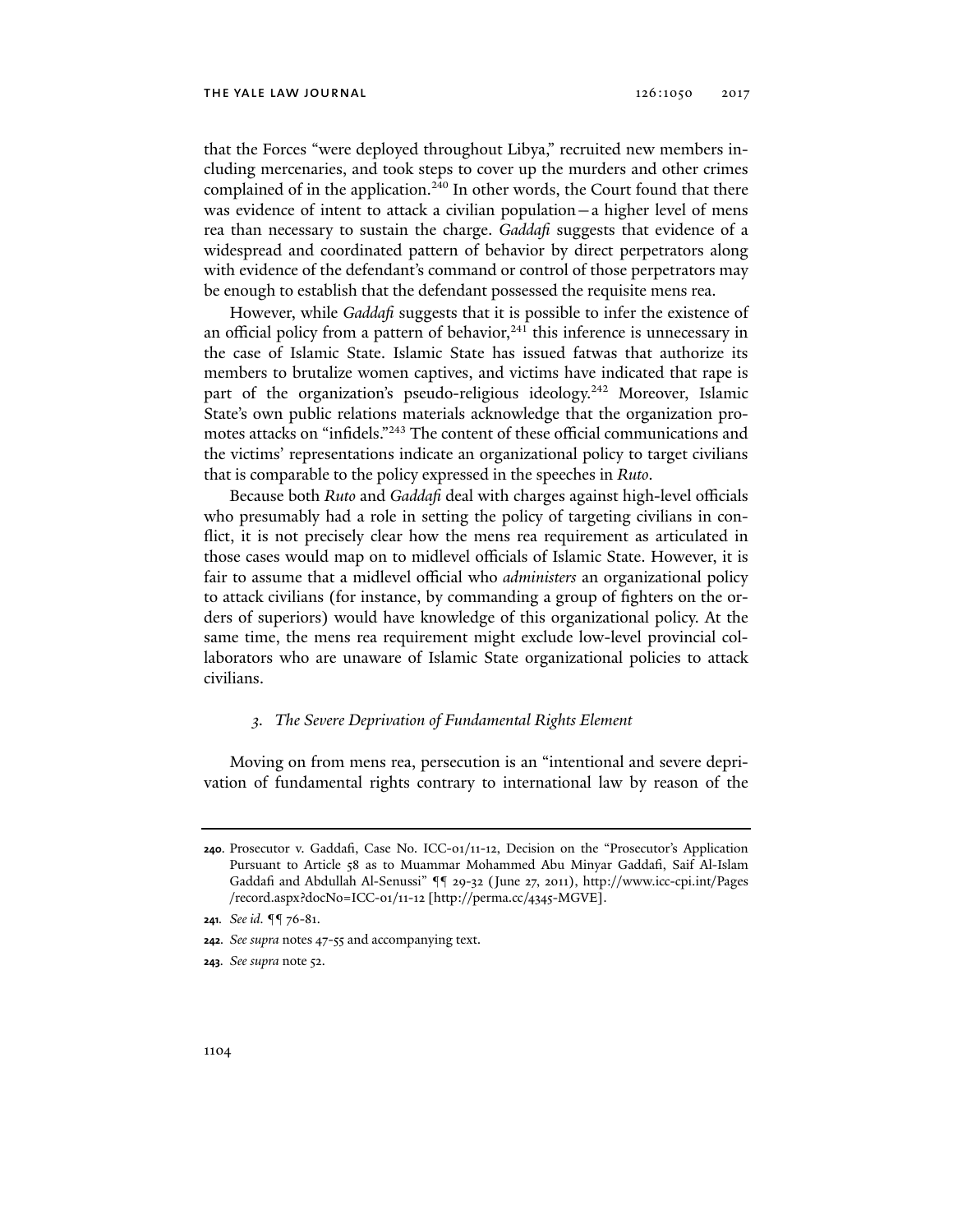identity of the group or collectivity."<sup>244</sup> "Intentional and severe" is, like "widespread and systematic," an intensity requirement. The complained-of deprivation of rights must meet this threshold to be cognizable.<sup>245</sup> In addition, while commentators have not fully settled the question of which rights are "fundamental" in international law,<sup>246</sup> many of the rights contained in the Universal Declaration of Human Rights, such as the rights to life, liberty, and security of person, as well as the rights to be free from slavery and torture,  $247$  are generally considered "fundamental."248

In *Prosecutor v. Kenyatta*, the Pre-Trial Chamber found that a series of "killings, displacement[s], rape[s], serious physical injuries, and acts causing serious mental suffering . . . constitute[d] severe deprivations of fundamental rights."249 The Prosecutor's application had alleged that the violence at issue in the case "resulted in more than 1,100 people dead, 3,500 injured, approximately 600,000 victims of forcible displacement, [and] at least hundreds of victims of rape and sexual violence."<sup>250</sup> Thus "severity of deprivation" appears to assess

- **245***. See Elements of Crimes*, *supra* note 207, at 15 ("The perpetrator severely deprived, contrary to international law, one or more persons of fundamental rights.").
- **246**. Some commentators question the notion that some rights are more "fundamental" than others, though various UN bodies continue to use this phrasing. *See, e.g.*, Theodor Meron, *On a Hierarchy of International Human Rights*, 80 AM.J. INT'L L. 1 (1986).
- **247**. One measure of whether a right is fundamental is that it is a *jus cogens* norm—a norm from which there is no derogation, and a violation of which any state may punish. These violations include genocide, piracy, slavery, and torture, as well as widespread and systematic deprivations of the rights of minorities. *See* Karen Parker, Jus Cogens*: Compelling the Law of Human Rights*, 12 HASTINGS INT'L & COMP. L. REV. 411, 427-42 (1989). Islamic State has committed four of the above five.
- **248***. See* G.A. Res. 217 (III) A, Universal Declaration of Human Rights (Dec. 10, 1948). The Universal Declaration of Human Rights states many "fundamental human rights." *See id.* at pmbl. The International Court of Justice has referred to the "fundamental principles enunciated in the Universal Declaration of Human Rights." United States Diplomatic and Consular Staff in Tehran (U.S. v. Iran), Judgment, 1980 I.C.J. 3, 42 (May 24).
- **249***.* Prosecutor v. Kenyatta, Case No. ICC-01/09-02/11, Decision on Confirmation of Charges Pursuant to Article 61(7)(a) and (b) of the Rome Statute,  $\frac{9}{283}$  (Jan. 23, 2012), http:// www.icc-cpi.int/CourtRecords/CR2012\_01006.pdf [http://perma.cc/8XPN-R7S3].
- **250**. Prosecutor v. Kenyatta, Case No. ICC-01/09-31-Red, Prosecutor's Application Pursuant to Article 58 as to Francis Kirimi Muthaura, Uhuru Muigai Kenyatta & Mohammed Hussein Ali, ¶ 9 (Dec. 15, 2010), http://www.icc-cpi.int/CourtRecords/CR2012\_01006.PDF [http:// perma.cc/9CA9-MUEA].

**<sup>244</sup>**. Rome Statute, *supra* note 10, art. 7(2)(g).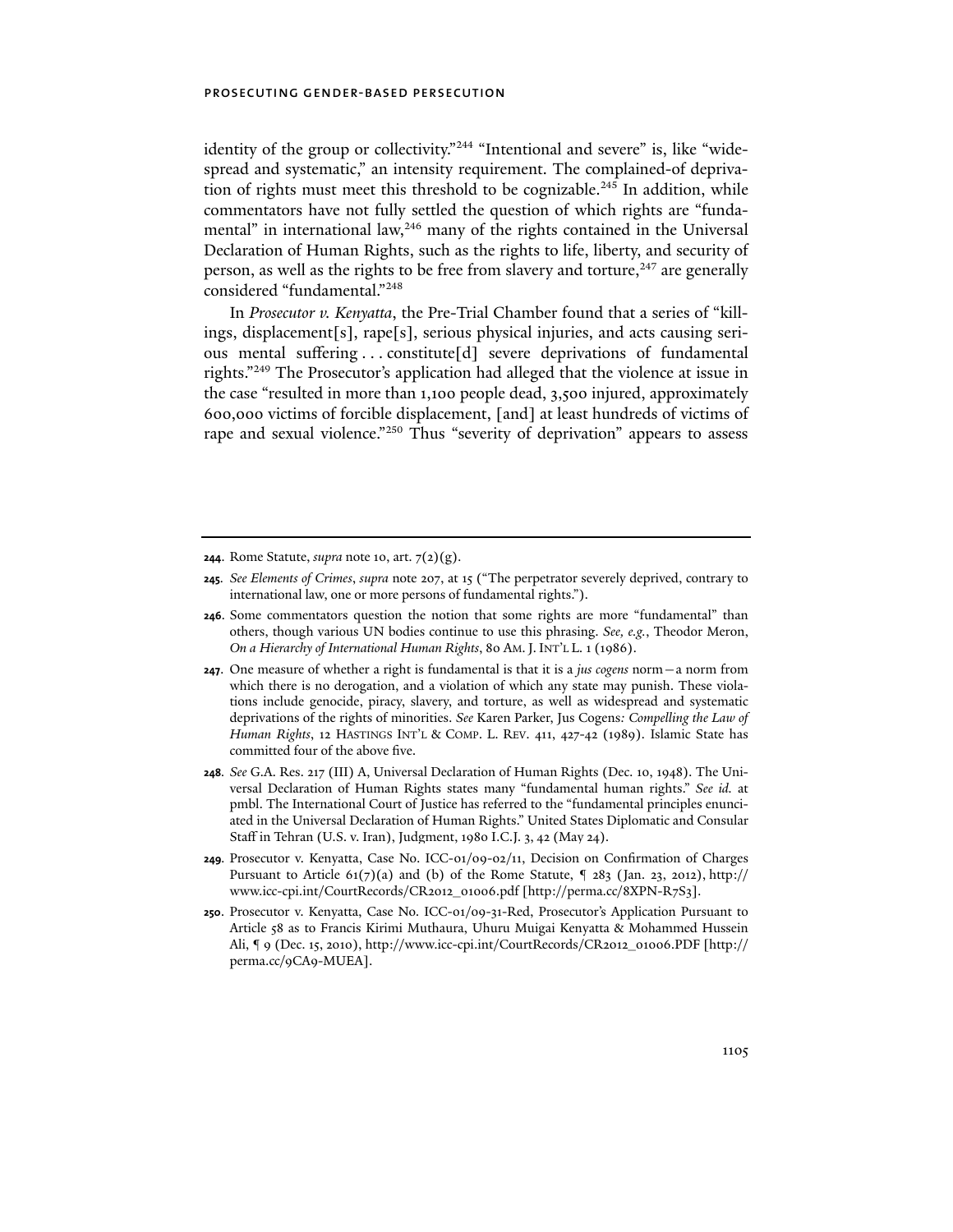both the magnitude of the population whose rights were deprived and the gravity of those deprivations as to each individual. 251

Yazidi women have experienced deprivations of a severity akin to what the pleading in *Kenyatta* alleged Kenyan opposition members had experienced. The Yazidi women in this case have suffered similar harms in similar numbers. A UN report indicates that, as of August 2016, nearly 2,000 of these women were still held in slavery, with approximately 1,000 having escaped.<sup>252</sup> The women are subjected to repeated rapes and beatings<sup>253</sup> and often murdered, in unknown numbers, for resisting their captors.<sup>254</sup> The Pre-Trial Chamber has already found mass rapes to constitute a violation of fundamental rights in its opinion in *Kenyatta*. 255

The treatment of Yazidi women violates many of their fundamental rights. Their confinement, enslavement, and repeated sexual victimization are deprivations of the fundamental rights to life and liberty as well as the rights to be free from enslavement and torture.<sup>256</sup>

- **252**. United Nations Assistance Mission for Iraq Human Rights Office, *A Call for Accountability and Protection: Yezidi Survivors of Atrocities Committed by ISIL*, OFF. UN HIGH COMMISSION-ER FOR HUM. RTS. (Aug. 2016), http://www.uniraq.org/images/humanrights/UNAMI %20OHCHR\_Report%20Yezidi%20Survivors%20A%20Call%20for%20Justice\_FINAL\_12 Aug2016.pdf [http://perma.cc/UB72-35RF].
- **253***. See supra* note 44 and accompanying text.
- **254**. Women in the World Staff, *19 Women Burned to Death After Refusing To Have Sex with ISIS Fighters*, N.Y. TIMES LIVE (June 6, 2016), http://nytlive.nytimes.com/womeninthe world/2016/06/06/19-women-burned-to-death-after-refusing-to-have-sex-with-isis-fight ers [http://perma.cc/T2TX-4EUS].
- **255***.* Prosecutor v. Kenyatta, Case No. ICC-01/09-02/11, Decision on Confirmation of Charges Pursuant to Article  $61(7)(a)$  and (b) of the Rome Statute,  $\P$  $9$  281-83 (Jan. 23, 2012), http://www.icc-cpi.int/CourtRecords/CR2012\_01006.pdf [http://perma.cc/8XPN  $-R_{7}S_{3}$ ].
- **256**. *See* Universal Declaration of Human Rights, *supra* note 248, arts. 3-5.

**<sup>251</sup>***. See also* Prosecutor v. Gaddafi, Case No. ICC-01/11-12, Decision on the "Prosecutor's Application Pursuant to Article 58 as to Muammar Mohammed Abu Minyar Gaddafi, Saif Al-Islam Gaddafi and Abdullah Al-Senussi", ¶¶ 42-65 (June 27, 2011), http://www.icc-cpi.int /Pages/record.aspx?docNo=ICC-01/11-12 [http://perma.cc/4345-MGVE] (finding victims were "severely deprived of fundamental rights" via murders, severe injuries, torture, and denial of medical care for the injured, among other acts.).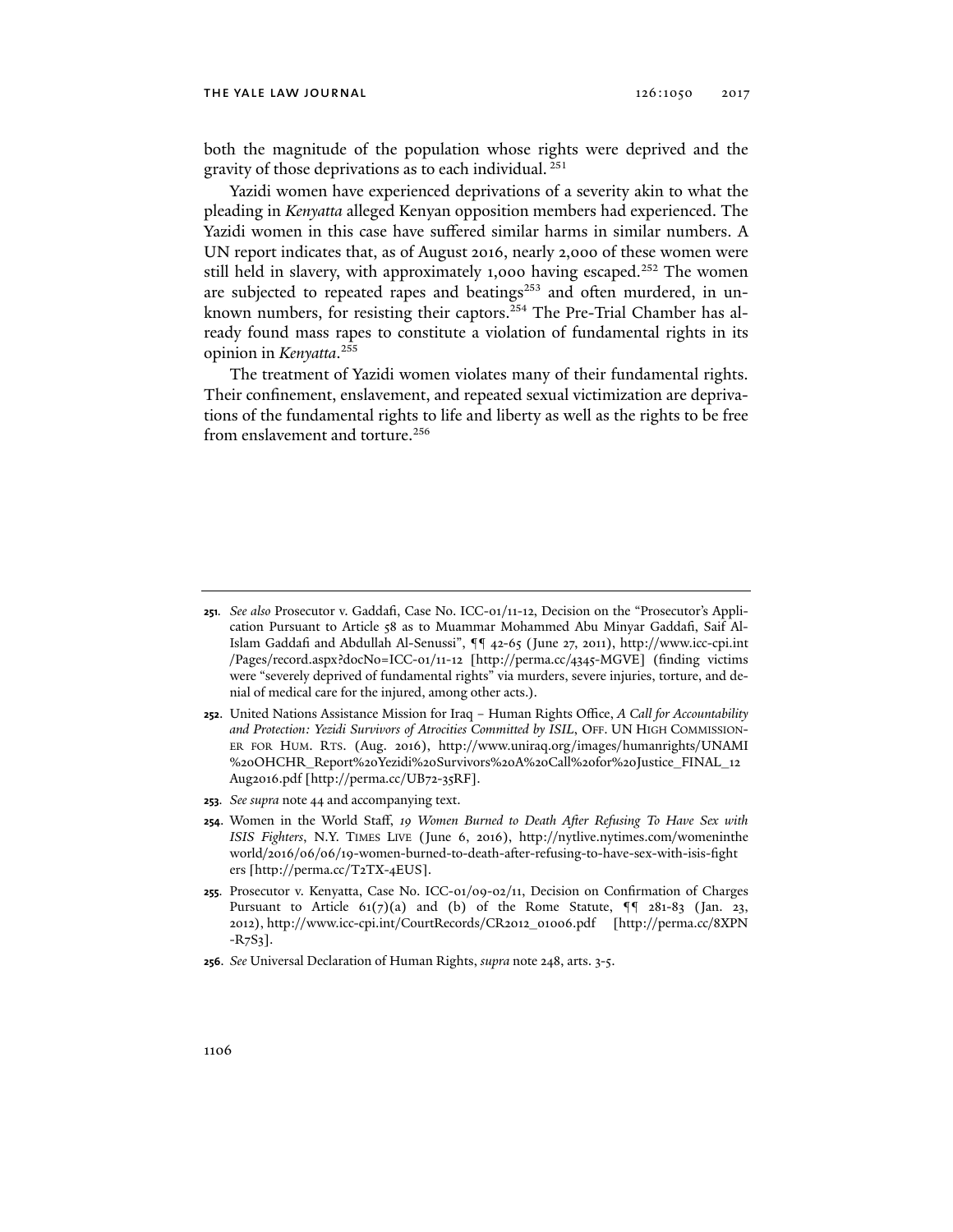# *4. The Nexus with Group Element*

According to the *Elements of Crimes*, proving gender-based persecution requires evidence of a "nexus."<sup>257</sup> The complained-of deprivations of rights must occur "by reason of" the group's identity, here, gender identity.<sup>258</sup> Nexus requirements can be particularly challenging to make out because they contain a complicated element of mens rea. They demand proof not just that a certain act occurred, or even that the perpetrator intended both the act and its result, but that the perpetrator had a biased motive for undertaking the  $act-or$ , in other words, targeted individuals *because* of their identities as members of a certain group.<sup>259</sup> The Court has suggested that two types of evidence may show nexus in persecution cases: evidence of an official policy to victimize a Rome-Statutecovered group, and evidence of a pattern of targeting that group.

Pre-Trial Chamber case law provides a guide for how nexus can be found on the basis of an explicit, official organizational policy to target a covered group.260 Though evidence of an overt policy to persecute a particular group because of bias can be difficult to obtain, the Pre-Trial Chamber has inferred nexus from a pattern of acts committed against a covered group. For instance, in the Pre-Trial Chamber's ruling on the confirmation of charges in *Prosecutor v. Harun*, it found "reasonable grounds to believe" that the Sudanese government had persecuted the ethnic Fur people of Darfur on the basis of evidence "that the Sudanese Armed Forces and the Militia/Janjaweed launched attacks against

**259***. See* Oosterveld, *supra* note 10, at 81-86.

**<sup>257</sup>**. Nexus requirements may be most familiar to readers from asylum law. An individual must generally be persecuted "by reason of" her membership in a political group, ethnic group, or other protected category to qualify for asylum. *See, e.g.*, JAMES C. HATHAWAY & MICHELLE FOSTER, THE LAW OF REFUGEE STATUS 362 (2d ed. 2014) ("[R]efugee law requires that there be a nexus between who the claimant is or what she believes and the risk of being persecuted in her home state.").

**<sup>258</sup>***. See Elements of Crimes*, *supra* note 207, at 15 ("The perpetrator targeted such person or persons by reason of the identity of a group or collectivity or targeted the group or collectivity as such.").

**<sup>260</sup>***. See* Prosecutor v. Ntaganda, Case No. ICC-01/04-02/06, Decision on the Prosecutor's Application Under Article 58, ¶ 27 (July 13, 2012), http://www.icc-cpi.int/CourtRecords /CR2012\_07506.pdf [http://perma.cc/MQA7-BML4] (finding that the rebel group "promoted a policy aimed at targeting 'non-originaires' civilians of Ituri, mainly Lendu, in order to expel them"); Prosecutor v. Ruto, Case No. ICC-01/09-01/11, Decision on the Confirmation of Charges Pursuant to Article 61(7)(a) and (b) of the Rome Statute  $\frac{9}{273}$  (Jan. 23, 2012), http://www.icc-cpi.int/Pages/record.aspx?docNo=ICC-01/09-01/11-373 [http:// perma.cc/6LLF-F5K5] (finding a nexus on the basis of speeches by Ruto and other leaders encouraging supporters to target members of the opposing political group and orders by lower-level commanders to attack these individuals).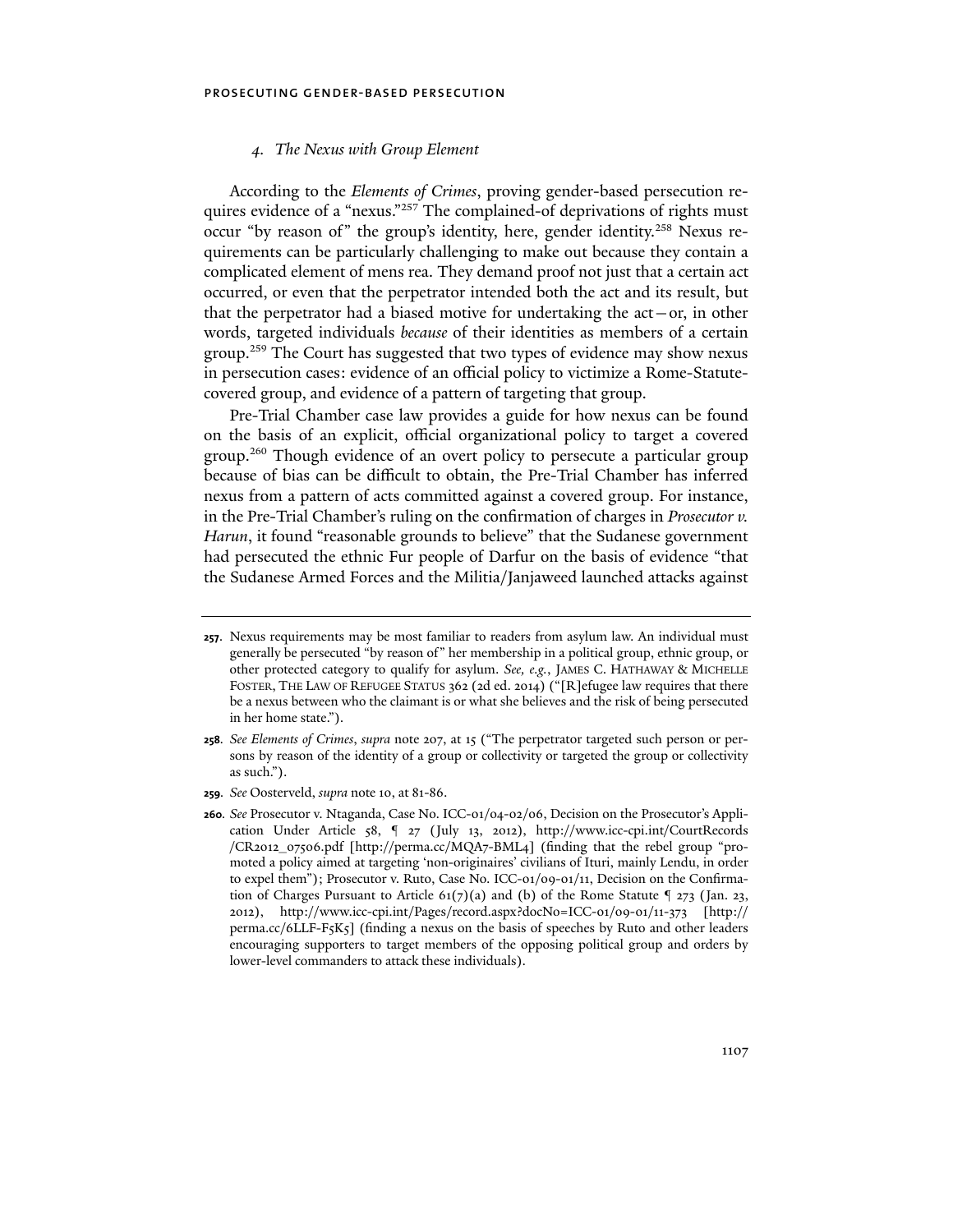specific localities believing that they were predominantly inhabited by the Fur population."261 Similarly, in its ruling on the confirmation of charges in *Laurent Gbagbo*, the Pre-Trial Chamber found "substantial grounds to believe" that at least 316 victims of killings, rapes, and injuries by pro-government forces had been targeted because the victims were members of the opposition.<sup>262</sup> The evidence for this claim was, again, a pattern of attacks. Government forces had targeted participants at pro-opposition demonstrations, as well as "inhabitants of areas perceived as supporting" the opposition.<sup>263</sup>

In the case of Islamic State, the organization appears to have both a policy to attack and a pattern of targeting Yazidi women because of their gender. The incorporation of sexual and gender-based violence into Islamic State ideology strongly suggests that Islamic State has adopted a policy of persecuting women. Publicly available fatwas and publications attributed to Islamic State extensively detail rules for the treatment of *women* slaves in particular.<sup>264</sup> These statements explicitly condone the sale of women and refer to intercourse with women slaves and to permissible and impermissible forms of beating.<sup>265</sup> Press reports indicate that perpetrators told victims that rape is not only condoned but encouraged by Islamic State religious leaders.<sup>266</sup> And a large bureaucracy, based at Islamic State headquarters in Raqqa, exists to coordinate the transportation and sale of the women (and not men). These facts all strongly suggest an official policy of targeting women for sale, and likely also for rape and slav-

- **264***. See supra* Part I.
- **265***. See supra* notes 118-123 and accompanying text.
- **266***. E.g.*, Callimuchi, *Theology of Rape*, *supra* note 1.

**<sup>261</sup>***.* Prosecutor v. Harun, Case No. ICC-02/05-01/07, Decision on the Prosecution Application Under Article  $58(7)$  of the Statute,  $9974-75$  (Apr. 27, 2007), http://www.icc-cpi.int /CourtRecords/CR2007\_02898.pdf [http://perma.cc/6X9Q-Y2VE]*.*

**<sup>262</sup>***.* Prosecutor v. Simone Gbagbo, Case No. ICC-02/11-01/12, Decision on the Prosecutor's Application Pursuant to Article 58 for a Warrant of Arrest Against Simone Gbagbo ¶ 204 (Mar. 2, 2012), http://www.icc-cpi.int/Pages/record.aspx?docNo=ICC-02/11-01/12-2-Red [http://perma.cc/4RFZ-SEK9].

**<sup>263</sup>***. Id.* ¶ 205; *see also* Prosecutor v. Blé Goudé, Case No. ICC-02/11-02/11, Decision on the Confirmation of Charges Against Charles Blé Goudé ¶ 122 (Dec. 11, 2014), http://www.icc-cpi .int/CourtRecords/CR2015\_05444.pdf [http://perma.cc/YHA4-45U8] (finding "substantial grounds to believe that at least 348 victims of the killings, rapes and injuries committed by the pro-Gbagbo forces . . . were targeted by reason of their [political] identity" on the basis of "the facts . . . that during the five events under consideration, the pro-Gbagbo forces targeted participants at pro-[opposition] demonstrations, or inhabitants of areas perceived as supporting [the opposition]").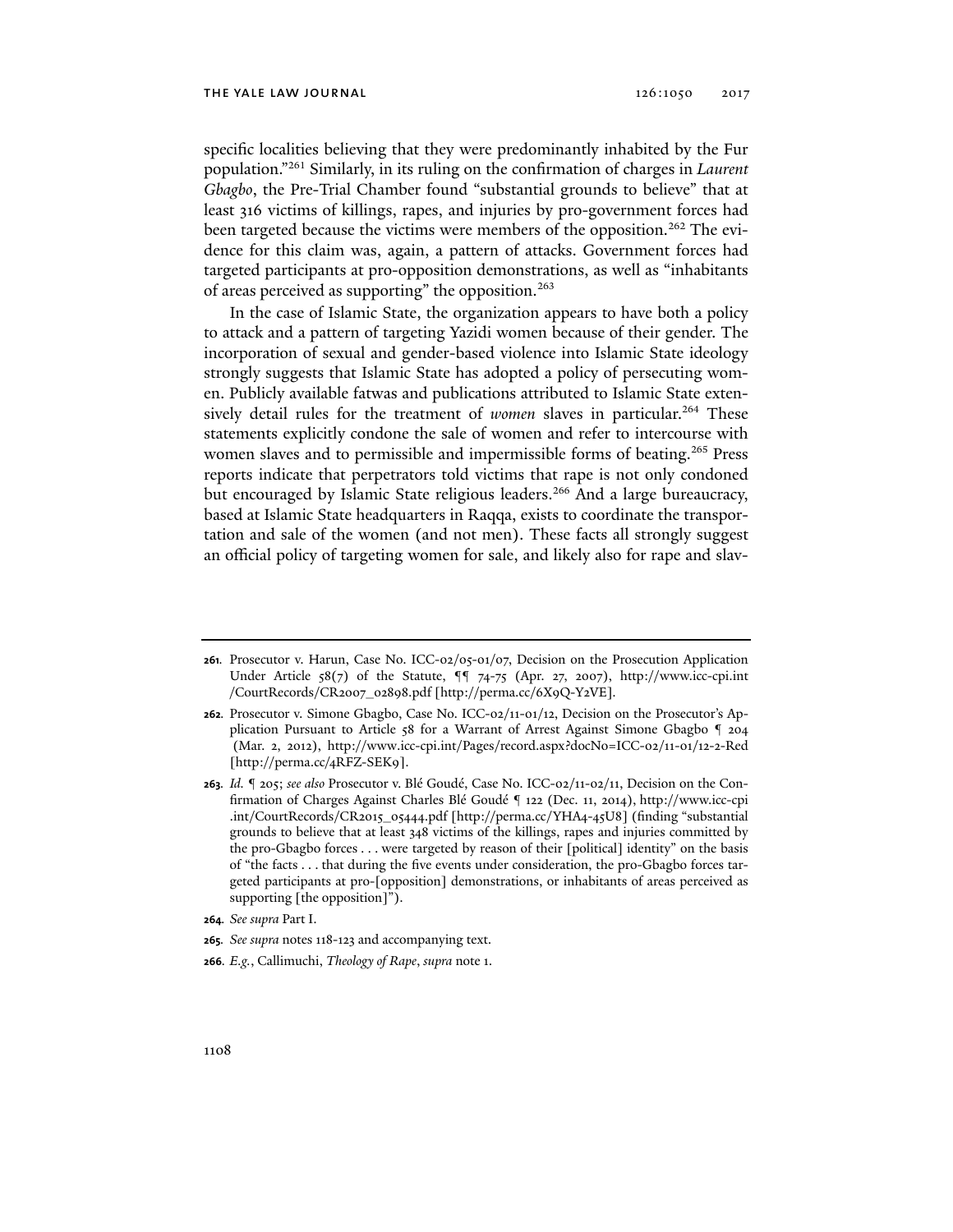ery specifically.267 But even if that evidence were not sufficient, the ICC could alternatively infer a nexus from an apparent pattern of rapes, beatings, and sales of women captives.<sup>268</sup>

# *5. The Other Criminal Acts Element*

The Rome Statute notes that persecution may only be found "in connection with" some act criminalized elsewhere in the Rome Statute.<sup>269</sup> An analogy to the domestic law of hate crimes proves useful here as well: a hate crime may only be charged where some other underlying crime is also charged, like murder or battery.<sup>270</sup> The requirement that gender-based persecution occur "in connection with" one of these other Rome Statute crimes seems designed to ensure that relatively trivial acts of discrimination, like forcing women to remain in the home or conscripting only men in a draft, do not form the basis for international criminal liability.

In addition to criminalizing certain composite crimes that originated in international law, such as gender-based persecution and genocide, the Rome Statute outlaws numerous acts that also appear in most countries' domestic criminal laws, including murder and willful killing,<sup>271</sup> serious bodily and mental harm,<sup>272</sup> enslavement,<sup>273</sup> and torture.<sup>274</sup> It also contains other noncomposite crimes that emerge more often in the context of international law, such as inhuman treatment, $275$  sexual slavery,  $276$  forced pregnancy,  $277$  enforced

- **268***. See supra* notes 118-123 and accompanying text.
- **269**. Rome Statute, *supra* note 10, art. 7(1)(h).
- **270**. Hate or bias motivation historically was charged as an enhancement to the underlying crime rather than an element of the same crime partly for this reason, though the Supreme Court held this practice unconstitutional because of its effect on criminal sentencing. Apprendi v. New Jersey, 530 U.S. 466 (2000).
- **271**. Rome Statute, *supra* note 10, arts. 6(a), 7(1)(a).
- **272***. Id.* art. 6(b).
- **273***. Id.* art. 7(1)(c).
- **274***. Id.* arts. 7(1)(f), 8(2)(a)(ii).
- **275***. Id.* art. 8(2)(a)(ii).
- **276***. Id.* arts. 7(1)(g), 8(2)(b)(xxii), 8(2)(e)(vi).
- **277***. Id.*

**<sup>267</sup>***. See id.* A Yazidi activist accused Islamic State of preplanning the sale of women and girls: "I spoke by telephone to the first family who arrived at the Directory of Youth in Mosul, and the hall was already prepared for them. They had mattresses, plates and utensils, food and water for hundreds of people." *Id.*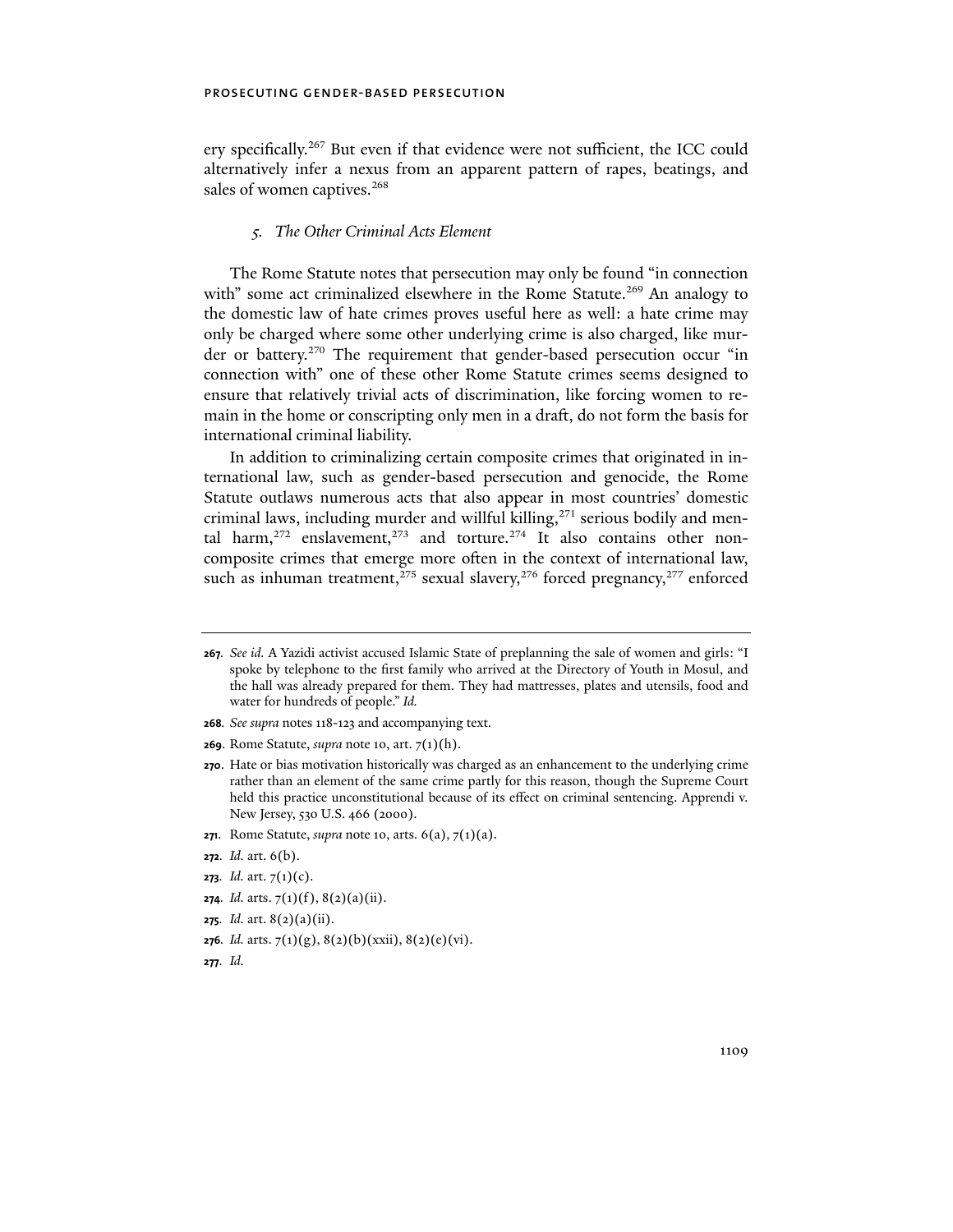sterilization,<sup>278</sup> and "[d]eliberately inflicting on the group conditions of life calculated to bring about its physical destruction in whole or in part."279 In the cases that have been brought before the Pre-Trial Chamber, Rome Statute crimes that have been used to satisfy the "other criminal acts" requirement for an ethnic or political persecution charge include murder,<sup>280</sup> rape,<sup>281</sup> forced displacement,<sup>282</sup> torture,<sup>283</sup> severe deprivation of physical liberty or prolonged arbitrary detention,<sup>284</sup> and pillaging.<sup>285</sup>

- **281***. Blé Goudé*, Case No. ICC-02/11-02/11, Decision on the Confirmation of Charges Against Charles Blé Goudé, ¶ 122; *Simone Gbagbo*, Case No. ICC-02/11-01/11, Decision on the Prosecutor's Application Pursuant to Article 58 for a Warrant of Arrest Against Simone Gbagbo, ¶ 204; *Hussein*, Case No. ICC-02/05-01/12 Decision on the Prosecutor's Application Under Article 58 Relating to Abdel Raheem Muhammad Hussein, ¶ 11; *Kenyatta*, Case No. ICC- $01/09-02/11$  Decision on Confirmation of Charges Pursuant to Article 61(7)(a) and (b) of the Rome Statute, ¶ 281; *Harun*, Case No. ICC-02/05-01/07, Decision on the Prosecution Application Under Article  $58(7)$  of the Statute  $\P$  74.
- **282***. Hussein*, Case No. ICC-02/05-01/12, Decision on the Prosecutor's Application Under Article 58 Relating to Abdel Raheem Muhammad Hussein, ¶ 11; *Kenyatta*, Case No. ICC-01/09-  $0.2/11$ , Decision on Confirmation of Charges Pursuant to Article  $61(7)(a)$  and (b) of the Rome Statute, ¶ 281; *Harun*, Case No. ICC-02/05-01/07, Decision on the Prosecution Application Under Article  $58(7)$  of the Statute,  $974$ .
- **283***. Hussein*, Case No. ICC-02/05-01/12, Decision on the Prosecutor's Application Under Article 58 Relating to Abdel Raheem Muhammad Hussein, ¶ 11; *Gaddafi*, Case No. ICC-01/11-12, Decision on the "Prosecutor's Application Pursuant to Article 58 as to Muammar Mohammed Abu Minyar Gaddafi, Saif Al-Islam Gaddafi and Abdullah Al-Senussi" ¶¶ 42, 46; *Ha-*

**<sup>278</sup>***. Id.*

**<sup>279</sup>***. Id.* art. 6(c).

**<sup>280</sup>**. Prosecutor v. Blé Goudé, Case No. ICC-02/11-02/11, Decision on the Confirmation of Charges Against Charles Blé Goudé, ¶ 122 (Dec. 11, 2014), http://www.icc-cpi.int /CourtRecords/CR2015\_05444.pdf [http://perma.cc/YHA4-45U8]; Prosecutor v. Simone Gbagbo, Case No. ICC-02/11-01/12, Decision on the Prosecutor's Application Pursuant to Article 58 for a Warrant of Arrest Against Simone Gbagbo, ¶ 204 (Mar. 2, 2012), http:// www.icc-cpi.int/Pages/record.aspx?docNo=ICC-02/11-01/12-2-Red [http://perma.cc/4RFZ -SEK9]; Prosecutor v. Hussein, Case No. ICC-02/05-01/12, Decision on the Prosecutor's Application Under Article 58 Relating to Abdel Raheem Muhammad Hussein ¶ 11 (Mar. 1, 2012), http://www.icc-cpi.int/CourtRecords/CR2012\_03574.pdf [http://perma.cc/MGF2 -52XS]; Prosecutor v. Kenyatta, Case No. ICC-01/09-02/11, Decision on Confirmation of Charges Pursuant to Article  $61(7)(a)$  and (b) of the Rome Statute,  $\frac{9}{281}$  (Jan. 23, 2012), http://www.icc-cpi.int/CourtRecords/CR2012\_01006.pdf [http://perma.cc/8XPN -R7S3]; Prosecutor v. Gaddafi, ICC-01/11, Decision on the "Prosecutor's Application Pursuant to Article 58 as to Muammar Mohammed Abu Minyar Gaddafi, Saif Al-Islam Gaddafi and Abdullah Al-Senussi", ¶ 64 (June 27, 2011), http://www.icc-cpi.int/Pages/record .aspx?docNo=ICC-01/11-12 [http://perma.cc/4345-MGVE]; Prosecutor v. Harun, Case No. ICC-02/05-01/07, Decision on the Prosecution Application Under Article 58(7) of the Statute, ¶ 74 (Apr. 27, 2007), http://www.icc-cpi.int/CourtRecords/CR2007\_02898.pdf [http://perma.cc/6X9Q-Y2VE].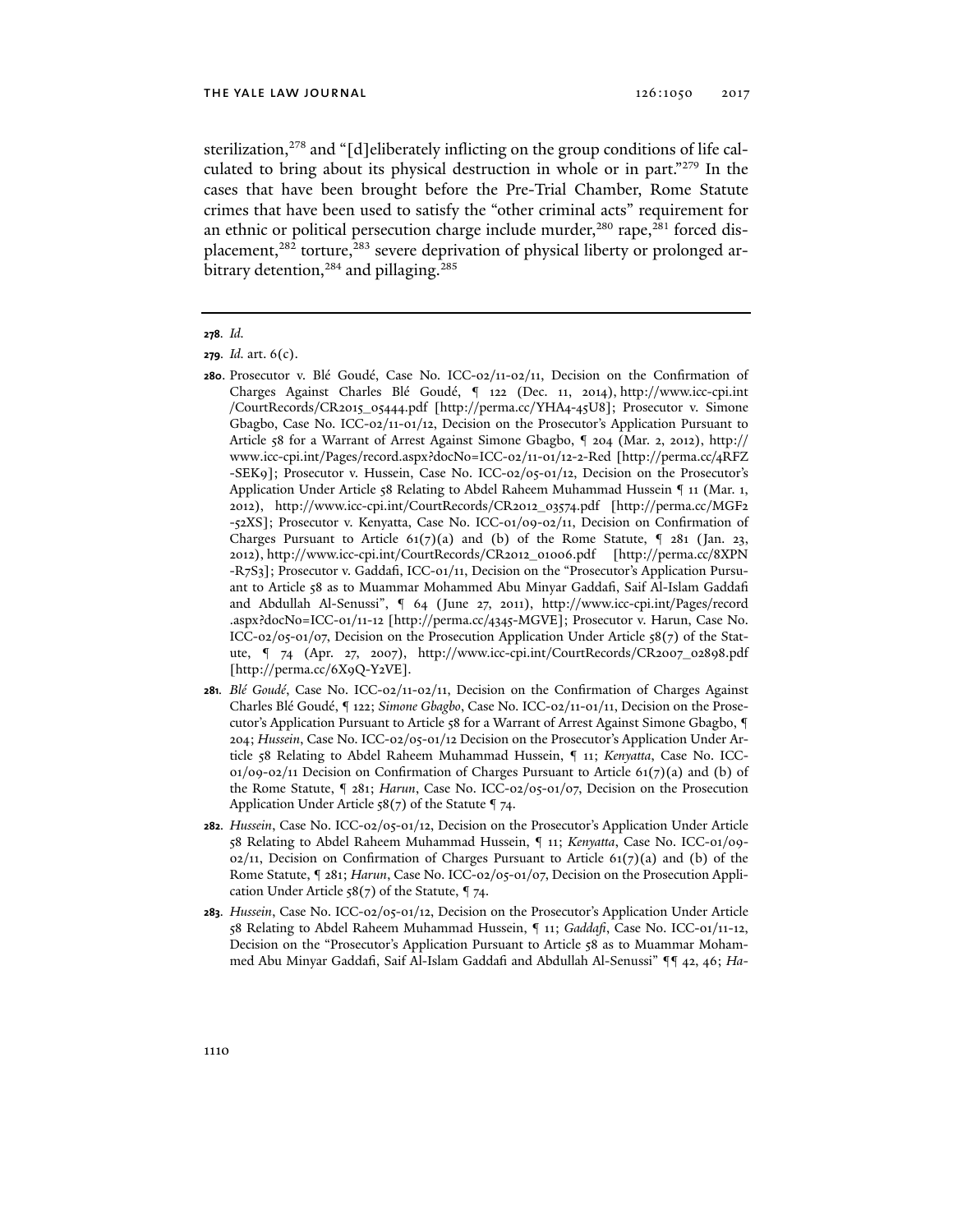Islamic State persecution of Yazidi women easily satisfies this "in connection with"<sup>286</sup> requirement. The Yazidi women themselves have been raped, tortured, subjected to prolonged arbitrary detention, enslaved, and forcibly displaced, all of which are Rome Statute crimes under Articles 7 and 8.287

This Part aims to show that there is a plausible road to prosecuting at least some members of Islamic State for gender-based persecution. Though any trial will raise complicated issues of individual criminal liability, prosecutors may eventually be able to gather clear and systematic evidence about Islamic State's membership and hierarchy and may also be able to obtain evidence of a policy of targeting civilians because of the nexus of their gender and ethnicity. Though the full extent of evidence against Islamic State will not become obvious until more of the group's documents are obtained, the case presents an opportunity to develop international criminal law in a necessary direction. While it might be difficult to establish jurisdiction over top Islamic State leaders, there may be sufficient evidence to link members of the organization at all levels to the persecution of Yazidis. Although the Chief Prosecutor has opposed charging midlevel operatives with crimes thus far,<sup>288</sup> the evidence emerging from Syria and Iraq suggests that a case against Islamic State members is a strong and urgent one in which the Court can establish the elements of the crime of gender-based persecution.

# **iv. gender-based persecution and the evolution of the icc**

A prosecution against Islamic State members for crimes against Yazidi women not only might succeed at the ICC but also would come at a critical time. In October 2016, after years of complaints that the Office of the Prosecu-

- **286**. Rome Statute, *supra* note 10, art. 7(1)(h).
- **287***. Id.* arts. 7, 8.
- **288***. See supra* note 171 and accompanying text.

*run*, Case No. ICC-02/05-01/07, Decision on the Prosecution Application Under Article  $58(7)$  of the Statute,  $974$ .

**<sup>284</sup>***. Hussein*, Case No. ICC-02/05-01/12, Decision on the Prosecutor's Application Under Article 58 Relating to Abdel Raheem Muhammad Hussein, ¶ 11; *Gaddafi*, Case No. ICC-01/11-12, Decision on the "Prosecutor's Application Pursuant to Article 58 as to Muammar Mohammed Abu Minyar Gaddafi, Saif Al-Islam Gaddafi and Abdullah Al-Senussi", ¶¶ 42-46; *Harun*, Case No. ICC-02/05-01/07, Decision on the Prosecution Application Under Article  $58(7)$  of the Statute,  $974$ .

**<sup>285</sup>***. Hussein*, Case No. ICC-02/05-01/12, Decision on the Prosecutor's Application Under Article 58 Relating to Abdel Raheem Muhammad Hussein, ¶ 11; *Harun*, Case No. ICC-02/05- 01/07, Decision on the Prosecution Application Under Article  $58(7)$  of the Statute,  $974$ .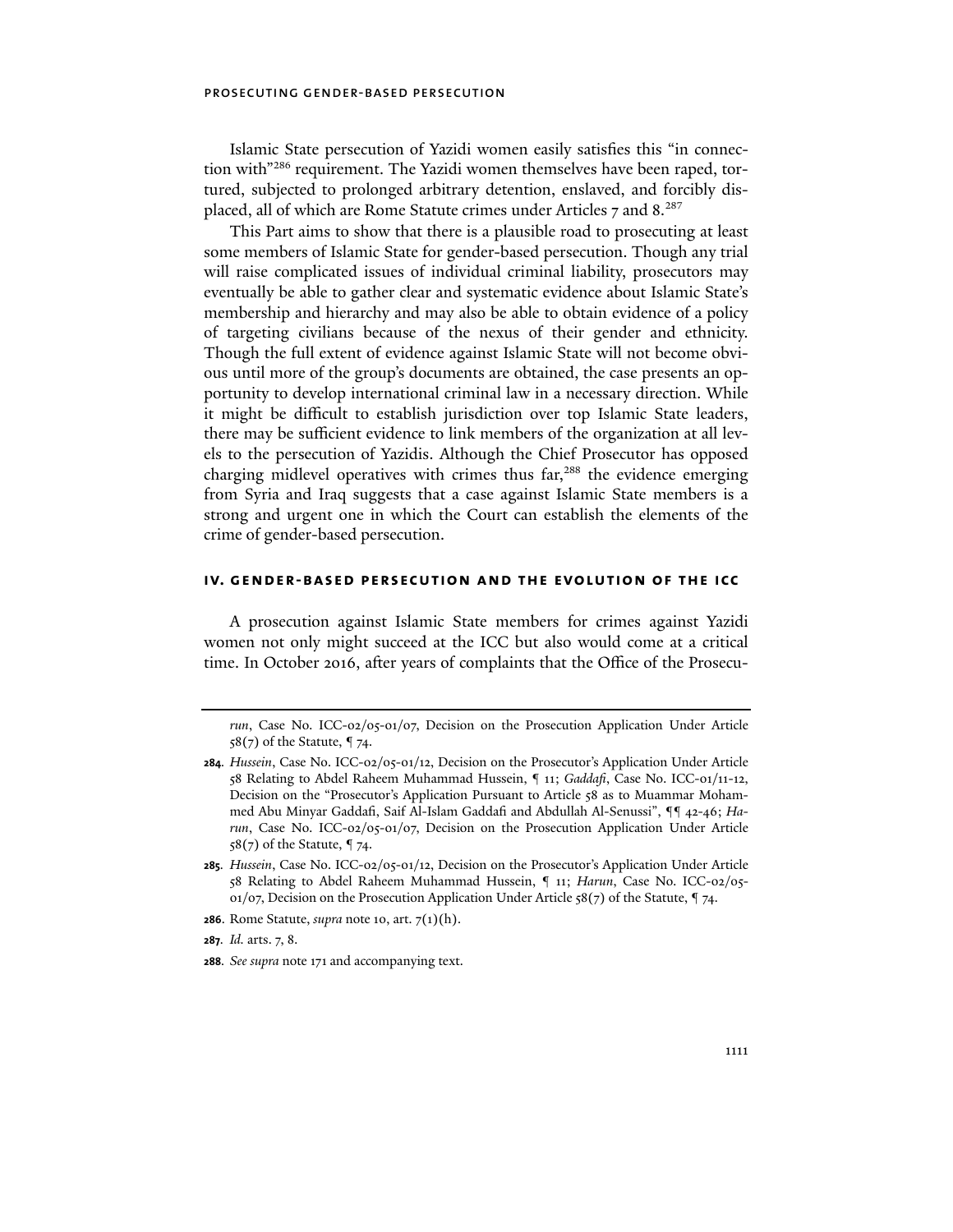tor had disproportionately and inappropriately targeted African leaders,<sup>289</sup> three African states-Burundi,<sup>290</sup> South Africa,<sup>291</sup> and the Gambia<sup>292</sup>announced their intention to withdraw from the Court. (Russia, which had signed but never ratified the Rome Statute, subsequently withdrew its signature in a largely ceremonial gesture apparently designed to undermine the Court.293) While the leaders of Burundi and the Gambia at the time of withdrawal might well be reasonable subjects for international criminal liability themselves,<sup>294</sup> the loss of South Africa, which played a pivotal role in negotiating the Rome Statute during the Mandela government,<sup>295</sup> is a major blow to the Court.

Thus, the ICC faces a defining moment for its legitimacy.<sup>296</sup> Criticisms of its excessive focus on African countries and African leaders were linked to particular charging decisions<sup>297</sup> that led some observers to the conclusion that the

- **289***. See* Abdul Tejan-Cole, *Africa and the International Criminal Court: Legitimacy and Credibility Challenges*, *in* SHIELDING HUMANITY: ESSAYS IN INTERNATIONAL LAW IN HONOUR OF JUDGE ABDUL G. KOROMA 426 (Charles C. Jalloh & Olufemi Elias eds., 2015).
- **290**. Ignatius Ssuuna, *Burundi Lawmakers Vote To Withdraw from ICC; Would Be 1st*, ASSOCIATED PRESS (Oct. 12, 2016), http://bigstory.ap.org/article/4a52816b54ef4e2d89ac6aa9d9c7c8e9 /burundi-lawmakers-vote-withdraw-icc-would-be-1st [http://perma.cc/8C8B-VQNZ].
- **291**. Sewell Chan & Marlise Simons, *South Africa To Withdraw from International Criminal Court*, N.Y. TIMES (Oct. 21, 2016), http://www.nytimes.com/2016/10/22/world/africa/south -africa-international-criminal-court.html [http://perma.cc/DU7B-GJWJ].
- **292**. Joe Bavier et al., *Gambia Announces Withdrawal from International Criminal Court*, REUTERS (Oct. 26, 2016, 11:22 AM), http://www.reuters.com/article/us-gambia-icc-idUSKCN12P335 [http://perma.cc/EJ83-W8LW]. Fatou Bensouda, the Chief Prosecutor of the ICC, is a Gambian. *See id*.
- **293***. See* Andrew Osborn et al., *Russia Withdraws Backing for International Criminal Court Treaty*, REUTERS (Nov. 16, 2016, 9:59 AM), http://www.reuters.com/article/us-russia-icc -withdrawal-idUSKBN13B1KJ [http://perma.cc/J38Y-RT8L].
- **294**. Murithi Mutiga, *Burundi Civil War Fears as President Accused of Campaign of Murder*, GUARD-IAN (Jan. 5, 2016), http://www.theguardian.com/world/2016/jan/05/burundi-pierre -nkurunziza-police-protest-crack-down [http://perma.cc/MT3J-EKLW]; Jeffrey Smith, *The Worst Dictatorship You've Never Heard of*, FOREIGN POL'Y (Apr. 21, 2016), http://foreignpolicy .com/2016/04/21/the-worst-dictatorship-youve-never-heard-of-gambia [http://perma.cc /GD9N-FV36].
- **295**. Chan & Simons, *supra* note 291.
- **296***. See* Simon Allison, *African Revolt Threatens International Criminal Court's Legitimacy*, GUARDIAN (Oct. 27, 2016), http://www.theguardian.com/law/2016/oct/27/african-revolt -international-criminal-court-gambia [http://perma.cc/QB2G-MMNS].
- **297***. See, e.g*., Somini Sengupta, *Omar Al-Bashir Case Shows International Criminal Court's Limitations*, N.Y. TIMES (June 15, 2015), http://www.nytimes.com/2015/06/16/world/africa/sudan -bashir-international-criminal-court.html [http://perma.cc/6WFA-KSUU] (charting ICC attempts to prosecute Omar Al-Bashir of Sudan without substantial international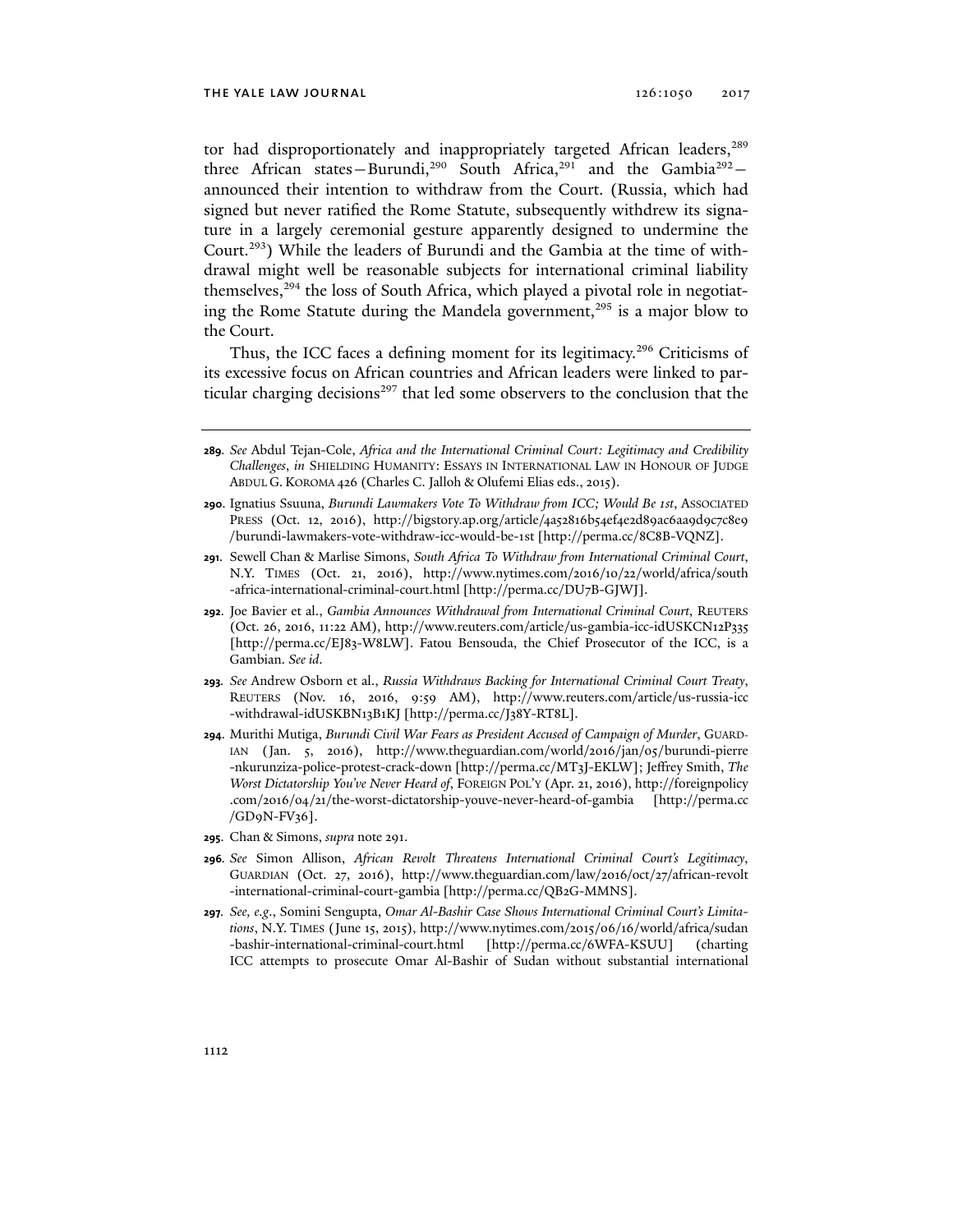Court was politicized or even biased, undermining its status as a neutral arbiter.298 If the ICC is to emerge as a legitimate institution, it must pivot its focus, redefining the scope of its own action from a narrow focus on African states to a broader focus on the world's worst crimes.

In this context, bringing a popular and widely desired case against Islamic State could serve as the course-correction that the Court needs. The time for an accounting for Islamic State's acts may be drawing nearer—though any possible criminal trial is still years off, given the slow and painstaking nature of international criminal justice.<sup>299</sup> Recent advances by U.S.-backed forces in Iraq and Libya liberated the key cities of Falluja and Surt from Islamic State control, and Iraqi fighters are gradually retaking the city of Mosul.300 In May 2016, two months after the Obama Administration declared Islamic State treatment of Yazidis to be genocide, *Politico* reported that the White House and State Department had begun to discuss potential paths to international legal accountability for Islamic State, such as a trial at the ICC or the establishment of a dedicated international criminal tribunal,<sup>301</sup> though legal accountability may be

- **298***. See* Sengupta, *supra* note 297 (noting that "world powers have used [the ICC] selectively to advance their own interests," citing examples from France and Palestine, and asserting that the Kenyatta and Bashir indictments undermined the Court's "reputation for neutrality").
- **299***. See Length of Proceedings*, *supra* note 60, ¶ 8 ("Due to the fact that international crimes typically involve atrocities committed on a massive scale, international criminal justice has to cope with cases which are more extensive and complex than most national cases . . . . [V]olumes of documentary evidence will have to be translated and evaluated."). International criminal justice relies on slow processes, and the relative jurisdictional complexity of a case against Islamic State means that a particularly strong international consensus must develop before it may proceed. *See* Nahal Toosi, *Obama Exploring How To Prosecute Islamic State for Genocide*, POLITICO (May 26, 2016, 5:19 AM), http://www.politico.com/story/2016/05/isil -genocide-obama-war-crimes-223526 [http://perma.cc/9VHU-AP37].
- **300***. See, e.g.*, Tim Arango, *Yes, ISIS Is Losing in Iraq. No, It's Not in Its Death Throes.*, N.Y. TIMES (May 17, 2016), http://www.nytimes.com/2016/05/18/world/middleeast/isis-bombing -baghdad-iraq-market.html [http://perma.cc/U6BE-8Z3Q]; McLaughlin & Alkhshali, *supra* note 38; Eric Schmitt, *U.S. Says Its Strikes Are Hitting More Significant ISIS Targets*, N.Y. TIMES (May 25, 2016), http://www.nytimes.com/2016/05/26/us/politics/us-strikes-isis -targets.html [http://perma.cc/TH7X-P2RH]; Declan Walsh, *Militias in Libya Advance on ISIS Stronghold of Surt with Separate Agendas*, N.Y. TIMES (June 1, 2016), http://www.ny times.com/2016/06/02/world/africa/militias-in-libya-advance-on-isis-stronghold-of-surt -with-separate-agendas.html [http://perma.cc/U6N6-2QAC].
- **301**. Toosi, *supra* note 299.

consensus); James Verini, *The Prosecutor and the President*, N.Y. TIMES (June 22, 2016), http://www .nytimes .com /2016 /06 /26 /magazine/international-criminal-court -moreno-ocampo-the-prosecutor-and-the-president.html [http://perma.cc/5EEF-3UYH] (chronicling the controversy over charging Uhuru Kenyatta of Kenya with crimes related to election violence, and detailing apparent problems with the ICC's case).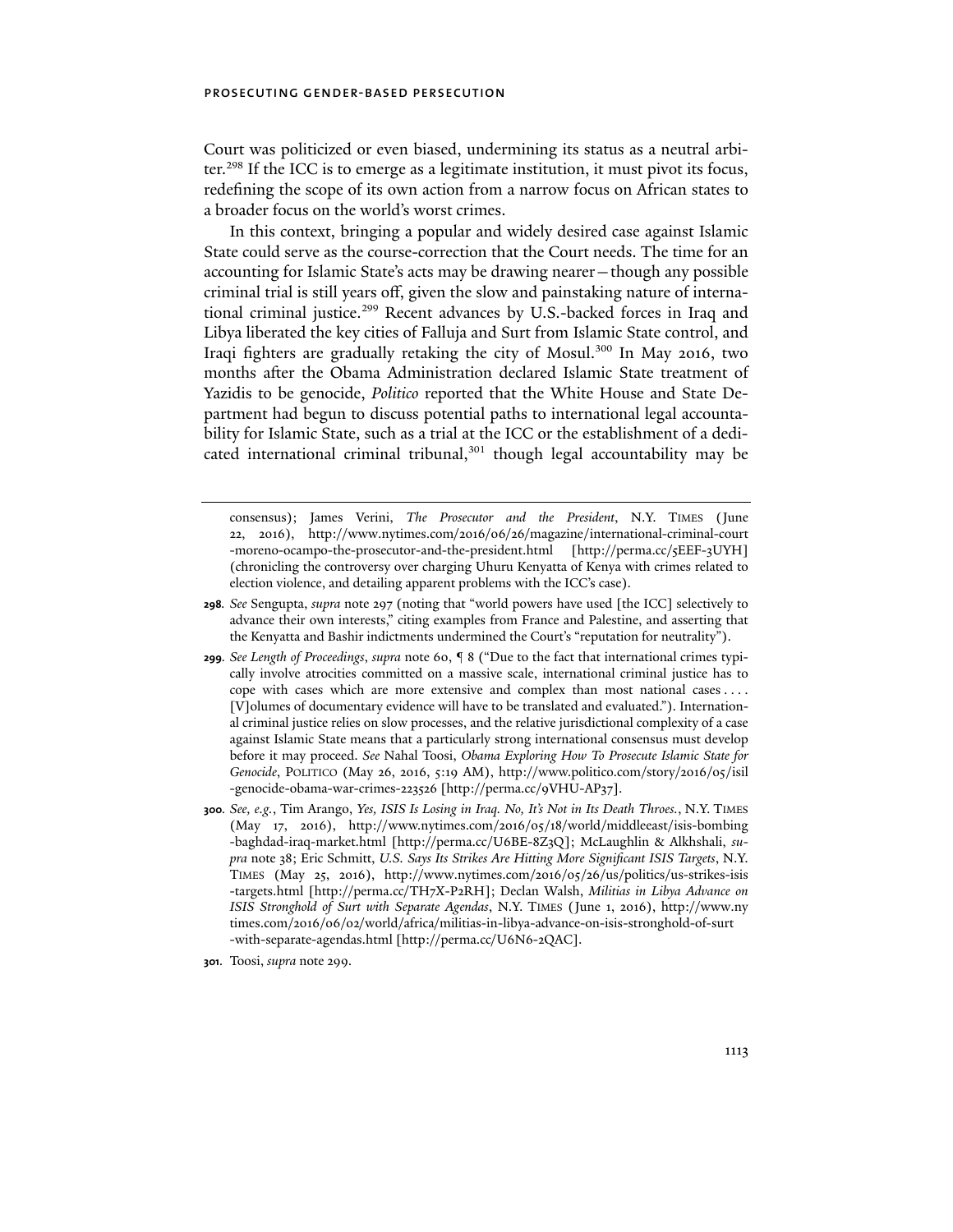deprioritized in the Trump Administration. The news that international human rights lawyer Amal Clooney had agreed to represent Yazidi survivors in pressing for a case at the ICC confirms that transnational forces of diplomacy and publicity are aligning to lobby for an international trial.<sup>302</sup> In a context of increasing dissatisfaction with the ICC, the failure of the Prosecutor to take steps against Islamic State in the face of so much outrage has arguably further harmed the Court's legitimacy.

Bringing a case against members of Islamic State would put the Prosecutor in the relatively powerful position of consolidating a norm against genderbased persecution after international outrage. As observed earlier, international law can play a role in norm formation at different points in the process of consolidation: sometimes it begins a process of norm formation, and sometimes it caps a process that already has occurred.<sup>303</sup> The sharp international outcry against the treatment of Yazidi women suggests that a norm against genderbased persecution by nonstate actors is already in the process of forming. The ICC might be able to capitalize on this momentum to embark on a relatively uncontroversial prosecution. Moreover, a prosecution of members of Islamic State —a nonstate armed group—does not run up against the norm of respect for state sovereignty that has been so problematic for the ICC.

The Office of the Prosecutor can and should take advantage of the political demand for a trial and the developed evidentiary record of Islamic State atrocities to hold Islamic State officials accountable for their crimes against Yazidi women.<sup>304</sup> Questions about the ICC's neutrality and the scope of its activity indicate that the Court may soon undergo what Steven Koh calls a "*Marbury* moment," a point in its early history when it is called on to "rul[e] on the nature of its own authority" in order to become legitimate.<sup>305</sup> Doing so in the context of a case broadly viewed as justified could help the Court to establish this authority.306

**<sup>302</sup>***. See* Lin Taylor, *Human Rights Lawyer Amal Clooney To Defend Yazidi Women, ISIS Sex Slaves*, REUTERS (June 10, 2016), http://www.reuters.com/article/us-britain-yazidi-clooney -idUSKCN0YW21M [http://perma.cc/3ZCC-6G7L].

**<sup>303</sup>***. See supra* Section II.B.

**<sup>304</sup>**. While the Prosecutor will not be able to collect some types of evidence until after the conflict has ended, her office may be able to take certain steps now: for instance, it can begin speaking to women who have escaped Islamic State and may be able to serve as witnesses.

**<sup>305</sup>**. Steven Arrigg Koh, Marbury *Moments*, 54 COLUM.J. TRANSNAT'L L. 116, 118 (2015).

**<sup>306</sup>***. Cf*. *id*. ("Such *Marbury* moments invariably create controversy, but those that succeed do so when the judicial and political actors within the relevant jurisdiction ultimately accept the court's decision.").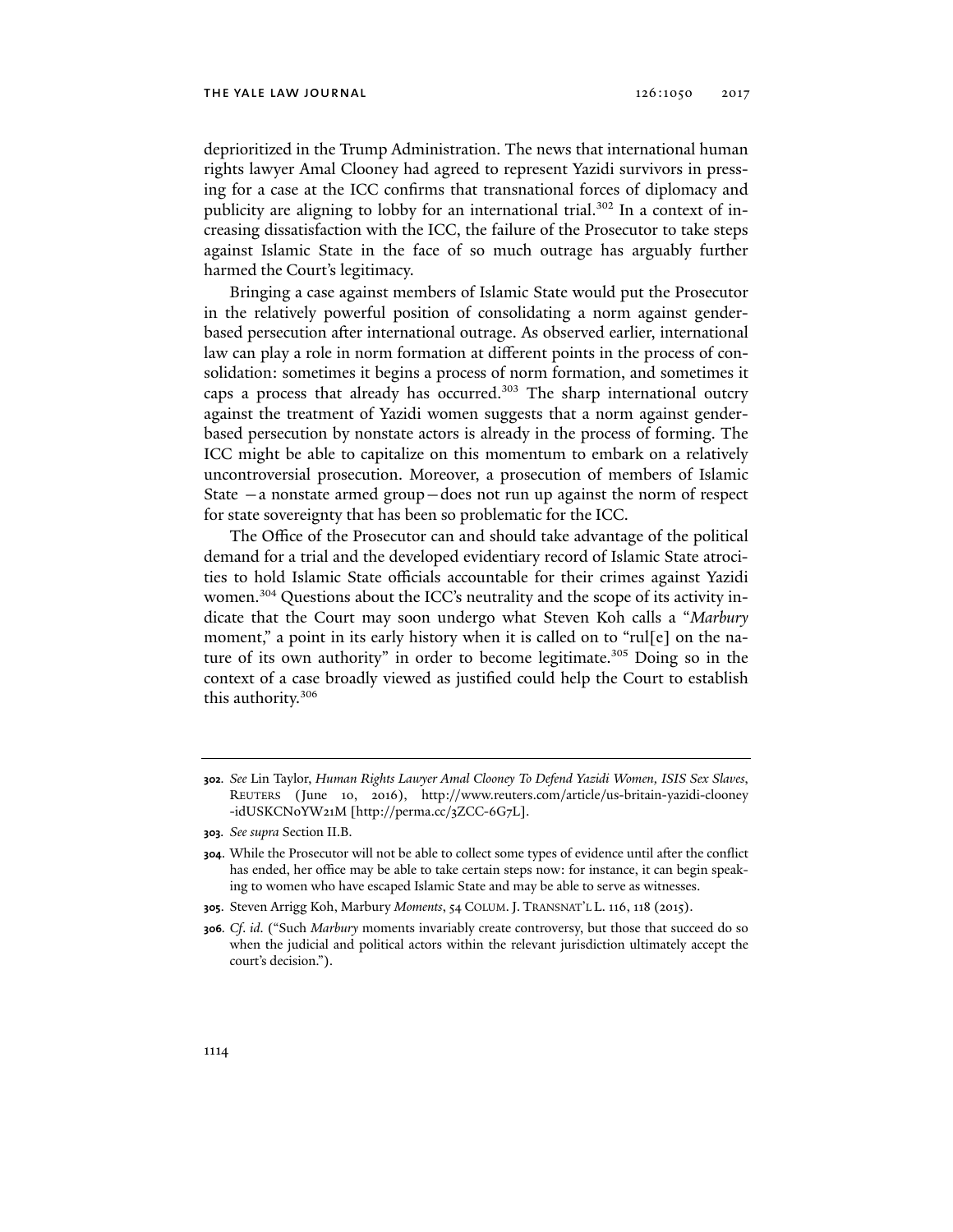A prosecution of Islamic State members could set the ICC on a new path. The first successful prosecution to be brought under the gender-based persecution portion of the Rome Statute is critical for the same reason that a first prosecution under any domestic criminal statute would be. The judgment will create precedent, and the clear precedent that emerges from a strong first case will likely make subsequent cases easier to bring. But the Office of the Prosecutor should not stop there. This Note's analysis of Pre-Trial Chamber jurisprudence sheds new light on how the gender-based persecution charge could be employed to hold other aggressors accountable for their gender-based crimes (though the evidentiary record in other cases may place some limits on the charge's usefulness). The Office of the Prosecutor might seize the opportunity to change the direction of the Court with a series of prosecutions signaling a change in focus, once it has established gender-based persecution as a viable charge.

 For instance, A. Widney Brown and Laura Grenfell have suggested that the Afghan Taliban's targeting of women for harsh restrictions on their behavior, dress, and activity constitutes gender-based persecution.<sup>307</sup> Members of the Taliban have stoned women to death for "adultery," 308 have beaten women for violating extremely restrictive laws about dress and public comportment,309 and have thrown acid on the faces of girls who attend school.<sup>310</sup> In 2012, members of the Taliban infamously boarded a school bus and shot fourteen-year-old Malala Yousufzai in the head in retribution for her advocacy of children's rights.311 Drawing on the jurisprudence of the International Criminal Tribunals for Yugoslavia and Rwanda, Brown and Grenfell suggest that the violations of victims' rights in these cases may be severe enough to form the basis for a charge of gender-based persecution.<sup>312</sup>

**309**. Brown & Grenfell, *supra* note 197, at 366.

**<sup>307</sup>***. See* Brown & Grenfell, *supra* note 197, at 349-51.

**<sup>308</sup>***. See, e.g.*, Rod Nordland & Jawad Sukhanyar, *Afghan Mullah Leading Stoning Inquiry Condones Practice*, N.Y. TIMES (Nov. 7, 2015), http://www.nytimes.com/2015/11/08/world/asia /afghan-mullah-leading-stoning-inquiry-condones-practice.html [http://perma.cc/7PVV -LHBQ].

**<sup>310</sup>**. Dexter Filkins, *Afghan Girls, Scarred by Acid, Defy Terror, Embracing School*, N.Y. TIMES (Jan. 13, 2009), http://www.nytimes.com/2009/01/14/world/asia/14kandahar.html [http:// perma.cc/2FBC-7NEP].

**<sup>311</sup>**. Declan Walsh, *Girl Shot by Taliban in Critical Condition After Surgery*, N.Y. TIMES (Oct. 10, 2012), http://www.nytimes.com/2012/10/11/world/asia/girl-shot-by-taliban-in-critical -condition-after-surgery.html [http://perma.cc/W7LD-XZ5D].

**<sup>312</sup>**. Brown & Grenfell, *supra* note 197, at 361-73.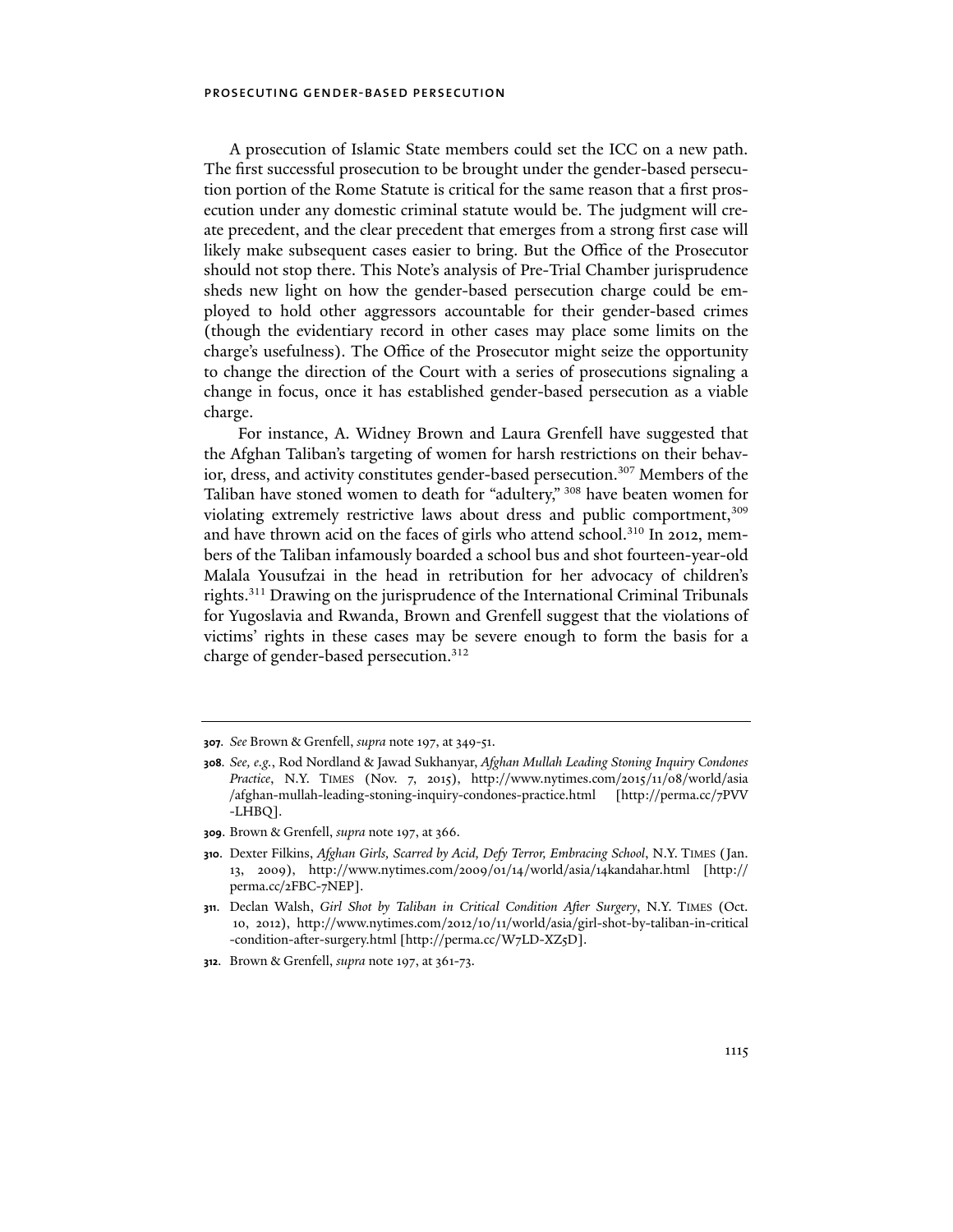The Office of the Prosecutor could also consider charging gender-based persecution in the DRC. The conflict there has smoldered for roughly two decades<sup>313</sup> and displays high levels of gender-based targeting of women for what doctors in the region have called rape with extreme violence, a particularly brutal form of rape that often involves either gang rape or penetration with objects designed to damage the internal organs.<sup>314</sup> It remains unclear what the incidence of rape among the male population is in these situations; a very high incidence of male rape could indicate that the targeting is not gender-based.<sup>315</sup> However, Denis Mukwege, a human rights activist and gynecologist in the DRC, has said that the high incidence of rape with extreme violence in the country is partly the result of the country's hierarchical gender roles and patterns of discrimination against women.<sup>316</sup>

## **conclusion**

International criminal law must recognize and punish the systematic abuse of women, men, girls, and boys by reason of their gender, just as it recognizes and punishes systematic abuse grounded in ethnicity or political views. Because of the particular horror of the acts described in this Note and the clear evidence emerging from seized documents and press reports, a prosecution of Islamic State members could be a paradigm case for developing the crime of gender-based persecution. Though the path to jurisdiction and admissibility is by no means clear, the international legal community should prioritize a prosecution of Islamic State members in order to secure justice for Yazidi victims and survivors of both genocide and gender-based persecution. If our promises to

- **313***. DR Congo: Chronology*, HUM. RTS. WATCH (Aug. 21, 2009), http://www.hrw.org /news/2009/08/21/dr-congo-chronology [http://perma.cc/BRJ4-MMKB].
- **314***. See* Denis Mukengere Mukwege & Cathy Nangini, *Rape with Extreme Violence: The New Pathology in South Kivu, Democratic Republic of Congo*, 6 PLOS MEDICINE 1-2 (Dec. 2009), http://journals.plos.org/plosmedicine/article/asset?id=10.1371/journal.pmed.1000 204 [http://perma.cc/BU94-USTM].
- **315**. Among women, at least, studies indicate that the rate of rape in the DRC is extraordinarily high. *See* Jeffrey Gettleman, *Congo Study Sets Estimate for Rapes Much Higher*, N.Y. TIMES (May 11, 2011), http://www.nytimes.com/2011/05/12/world/africa/12congo.html [http:// perma.cc/29EQ-XQDU].
- **316**. Megan Bradley, *Sexual and Gender-based Violence in the Democratic Republic of the Congo: Opportunities for Progress as M23 Disarms?*, BROOKINGS INST. (Nov. 13, 2013), http:// www.brookings.edu/blogs/africa-in-focus/posts/2013/11/12-sexual-gender -based-violence-congo-bradley [http://perma.cc/J4FK-XDPR] ("In his speech at Brookings, Dr. Mukwege stressed that the roots of wartime rape lie in the gender inequalities that characterize societies not only in Africa but around the world; conflict merely amplifies these pre-existing inequalities.").